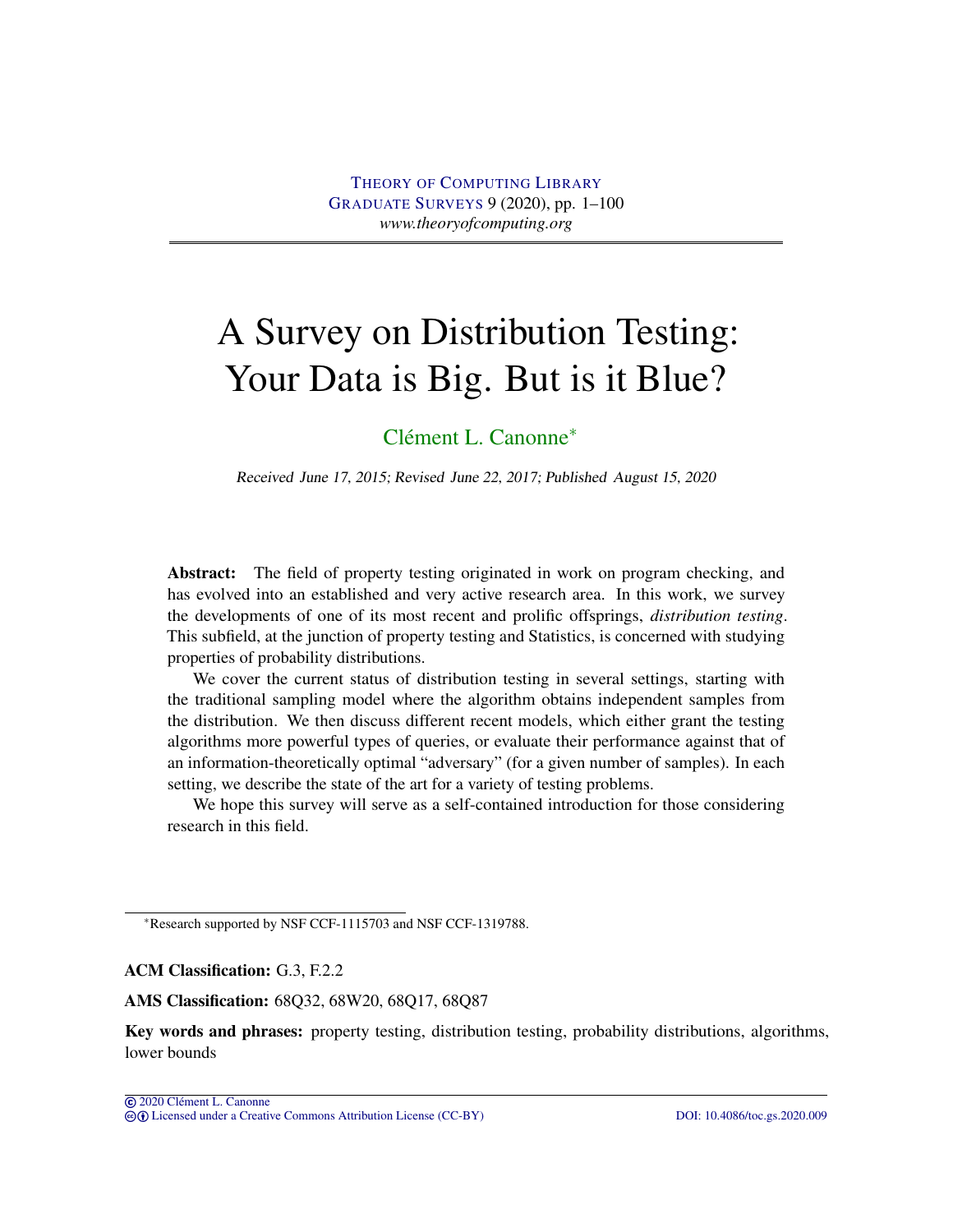# **Contents**

| I            | <b>Introduction</b>                                                                                                                                                                                                                                                                                                                                                                                                                                                                                                                              | 5                                                                                |
|--------------|--------------------------------------------------------------------------------------------------------------------------------------------------------------------------------------------------------------------------------------------------------------------------------------------------------------------------------------------------------------------------------------------------------------------------------------------------------------------------------------------------------------------------------------------------|----------------------------------------------------------------------------------|
| 1            | Testing: what, why, and how?                                                                                                                                                                                                                                                                                                                                                                                                                                                                                                                     | 5                                                                                |
| $\mathbf 2$  | But what about                                                                                                                                                                                                                                                                                                                                                                                                                                                                                                                                   | 6                                                                                |
| 3            | Scope and structure of this survey                                                                                                                                                                                                                                                                                                                                                                                                                                                                                                               | 6                                                                                |
| $\mathbf{I}$ | <b>Preliminaries</b>                                                                                                                                                                                                                                                                                                                                                                                                                                                                                                                             | 7                                                                                |
| Ш            | <b>Standard Model</b>                                                                                                                                                                                                                                                                                                                                                                                                                                                                                                                            | <b>10</b>                                                                        |
| 4            | The setting                                                                                                                                                                                                                                                                                                                                                                                                                                                                                                                                      | 10                                                                               |
| 5<br>6       | <b>Testing identity and closeness of general distributions</b><br>Testing uniformity respectively in the contract of the contract of the contract of the contract of the contract of the contract of the contract of the contract of the contract of the contract of the contract of the contrac<br>5.1<br>5.2<br>5.3<br>5.4<br><b>Testing for structure</b><br>6.1<br>6.1.1<br>Testing $k$ -histograms $\ldots \ldots \ldots \ldots \ldots \ldots \ldots \ldots \ldots \ldots \ldots \ldots \ldots$<br>6.2<br>6.3<br>6.3.1<br>6.4<br>6.5<br>6.6 | 11<br>11<br>14<br>17<br>19<br>21<br>21<br>22<br>23<br>24<br>24<br>25<br>27<br>28 |
| 7<br>8       | <b>Testing with structure</b><br>7.1 Monotone distributions<br>7.1.1<br>Identity, closeness and distance estimation of $k$ -modal distributions<br>7.2<br>7.3<br><b>Estimating symmetric properties</b>                                                                                                                                                                                                                                                                                                                                          | 29<br>29<br>30<br>31<br>32<br>33                                                 |
| 9            | <b>Tips and tricks</b>                                                                                                                                                                                                                                                                                                                                                                                                                                                                                                                           | 37                                                                               |
|              | THEORY OF COMPUTING LIBRARY, GRADUATE SURVEYS 9 (2020), pp. 1-100                                                                                                                                                                                                                                                                                                                                                                                                                                                                                | 2                                                                                |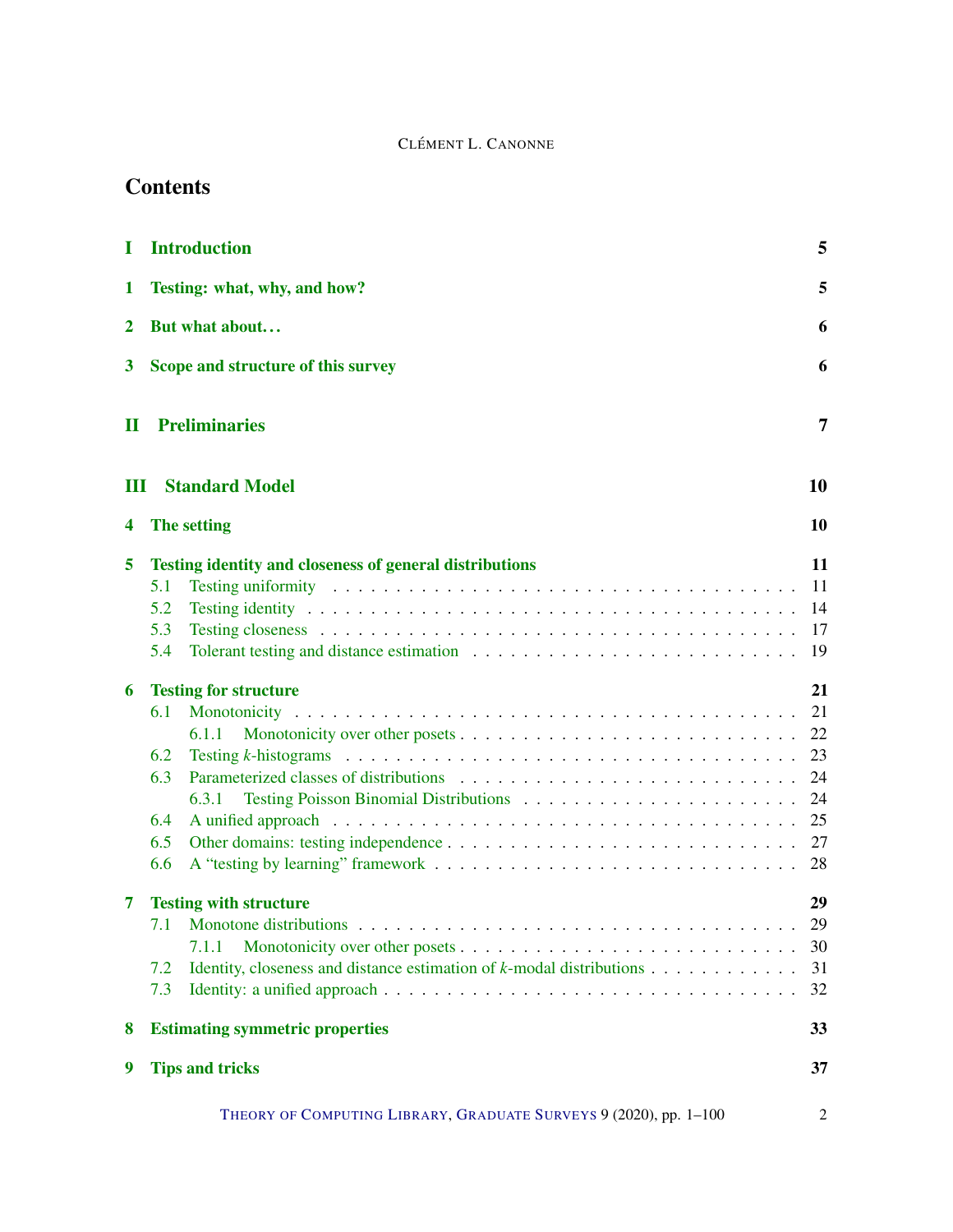[10 Subsequent work](#page-38-0) 39

| IV           | <b>Other Models</b>                                                                                                                                                                                                            | 39 |
|--------------|--------------------------------------------------------------------------------------------------------------------------------------------------------------------------------------------------------------------------------|----|
|              | <b>11 Conditional samples</b>                                                                                                                                                                                                  | 39 |
|              |                                                                                                                                                                                                                                | 40 |
|              |                                                                                                                                                                                                                                | 40 |
|              | 11.2.1 Testing uniformity $\ldots \ldots \ldots \ldots \ldots \ldots \ldots \ldots \ldots \ldots \ldots \ldots$                                                                                                                | 40 |
|              |                                                                                                                                                                                                                                | 43 |
|              |                                                                                                                                                                                                                                | 44 |
|              |                                                                                                                                                                                                                                | 46 |
|              |                                                                                                                                                                                                                                | 50 |
|              |                                                                                                                                                                                                                                | 53 |
|              |                                                                                                                                                                                                                                | 54 |
|              | <b>12 Evaluation queries</b>                                                                                                                                                                                                   | 55 |
|              |                                                                                                                                                                                                                                | 55 |
|              |                                                                                                                                                                                                                                | 57 |
|              |                                                                                                                                                                                                                                | 57 |
|              |                                                                                                                                                                                                                                | 58 |
|              |                                                                                                                                                                                                                                | 60 |
|              | 12.4 Testing (some) symmetric properties, with and without structure                                                                                                                                                           | 61 |
|              |                                                                                                                                                                                                                                | 63 |
|              |                                                                                                                                                                                                                                | 63 |
|              | <b>13 Collections of distributions</b>                                                                                                                                                                                         | 64 |
|              |                                                                                                                                                                                                                                | 64 |
|              |                                                                                                                                                                                                                                | 65 |
|              |                                                                                                                                                                                                                                | 65 |
|              |                                                                                                                                                                                                                                | 67 |
|              |                                                                                                                                                                                                                                | 68 |
|              | <b>14 Competitive testing</b>                                                                                                                                                                                                  | 68 |
|              | 14.1 The setting entirely example in the setting entries in the setting entries in the setting entries in the set of the set of the set of the set of the set of the set of the set of the set of the set of the set of the se | 68 |
|              |                                                                                                                                                                                                                                | 69 |
|              |                                                                                                                                                                                                                                | 70 |
|              | 15 Cætera desunt                                                                                                                                                                                                               | 71 |
| $\mathbf{V}$ | <b>Conclusion</b>                                                                                                                                                                                                              | 71 |

THEORY OF C[OMPUTING](http://dx.doi.org/10.4086/toc) LIBRARY, G[RADUATE](http://dx.doi.org/10.4086/toc.gs) SURVEYS 9 (2020), pp. 1–100 3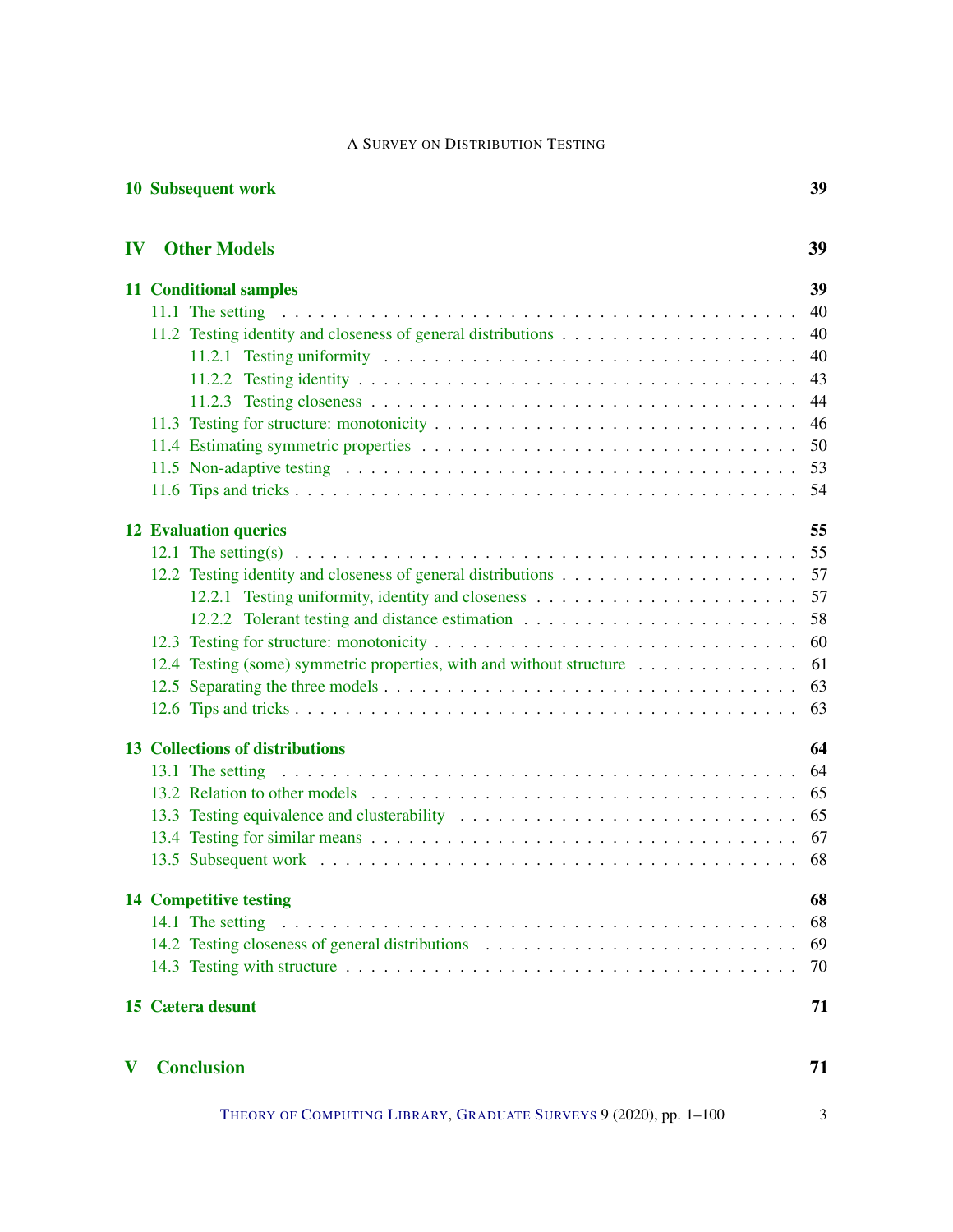|             | <b>VI</b> Appendix                   | 73  |
|-------------|--------------------------------------|-----|
| ${\bf A}$   | <b>Summary of results</b>            | 73  |
| B           | <b>Probabilistic inequalities</b>    | 75  |
|             | <b>B.1</b>                           | 75  |
|             | B.2                                  | 75  |
| C           | <b>Metrics over</b> $\Delta(\Omega)$ | 76  |
|             | C <sub>1</sub>                       | 77  |
|             | C.2                                  |     |
|             | C.3                                  | 78  |
|             |                                      | 78  |
| D           | A non-comprehensive toolkit          | 79  |
|             | D.1                                  | 79  |
|             | D.2                                  | -80 |
|             | D <sub>3</sub>                       | -82 |
|             | D.4                                  |     |
| E           | <b>Assouad and Le Cam</b>            | 85  |
|             | E.1                                  | 86  |
|             | E.2                                  | 87  |
|             |                                      |     |
| $\mathbf F$ | <b>Miscellaneous definitions</b>     | 89  |
|             | F <sub>1</sub>                       | -89 |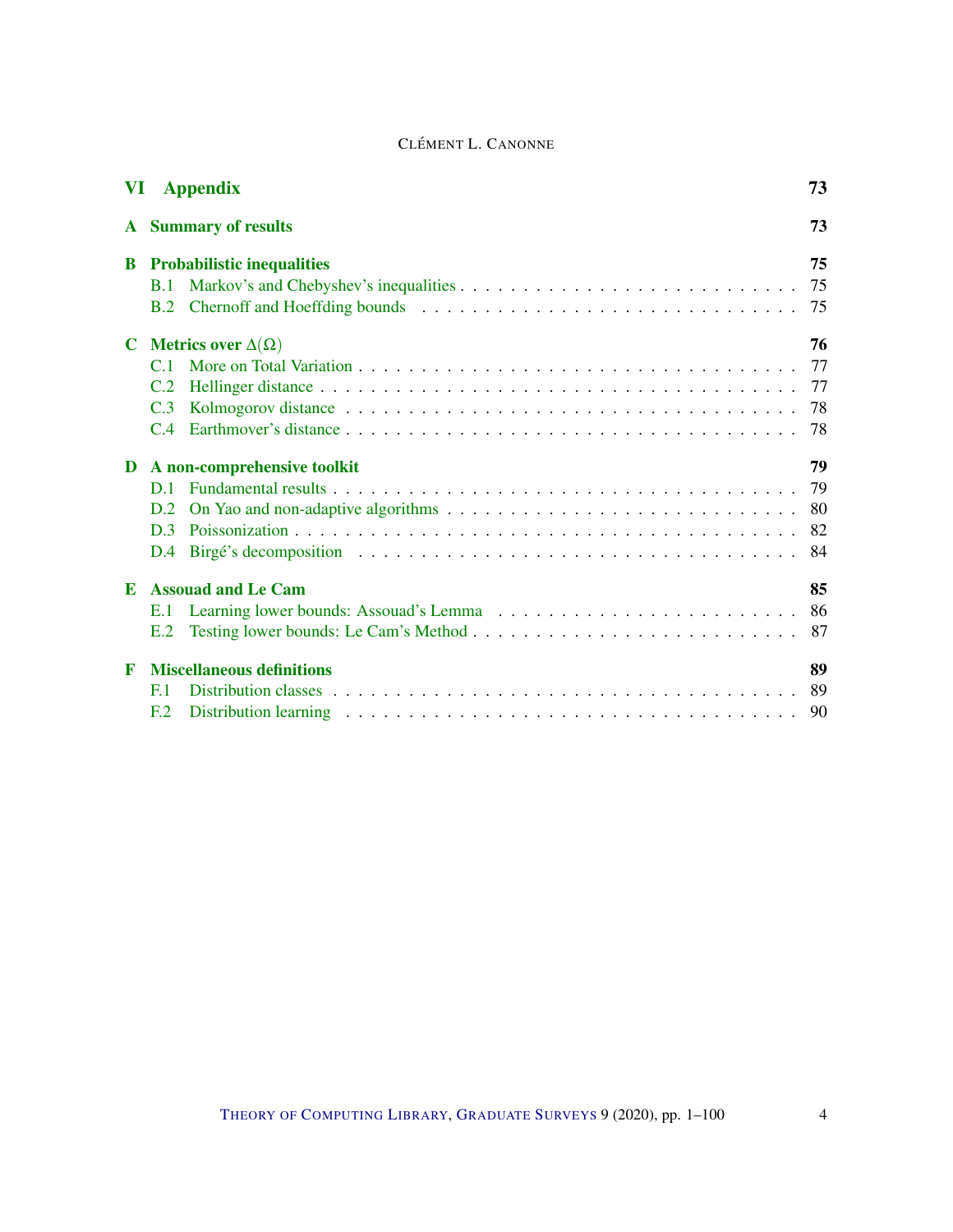# <span id="page-4-0"></span>Part I Introduction

Given data from an experiment, study or population, inferring information from the underlying probability distribution it defines is a fundamental problem in Statistics and data analysis, and has applications and ramifications in a myriad of other fields. But this question, extensively studied for decades, has undergone a significant shift these last years: the amount of data has grown huge, and the corresponding distributions now are often over a *very large* domain (see for instance [\[18,](#page-91-0) [60,](#page-95-0) [69\]](#page-96-0)). So large, in fact, that the usual methods from Statistics and learning theory are no longer practical; and one has to look for faster, more sample-efficient techniques and algorithms. In particular, by restricting the goal–when learning the whole distribution is not necessary, it may be enough to focus on whatever aspect of the data *is* important to the application. In doing so, it may be possible to overcome the formidable complexity of the task; most of the time at the price of a slightly relaxed guarantee on the answer. (For a more eloquent exposition of these points, see, e.g.,  $[88]$ <sup>1</sup>.) But if only one phrase and motivation was allowed to justify the whole field of distribution testing, the author could not find anything more concise and trendy than these two words: "*Big Data*."

# <span id="page-4-1"></span>1 Testing: what, why, and how?

We work in the setting of *property testing* as originally introduced in [\[90,](#page-97-1) [59\]](#page-95-1), where access to an unknown "huge object" is presented to an algorithm *via* the ability to perform local "inspections." By making only a small number of such queries to the object, the randomized algorithm must determine whether the object exhibits some prespecified property of interest, or is *far* from every object with the property. (For a more detailed presentation and overview of the field of property testing, the reader is referred to [\[53,](#page-94-0) [86,](#page-97-2) [87,](#page-97-3) [56\]](#page-95-2).)

In distribution testing, this "huge object" is an unknown probability distribution (or a collection of those) over some known domain  $\Omega$ ; and the type of access granted to this distribution can be of several sorts, depending on the specific model. E. g., in the most common setting, the algorithm is provided with independent samples drawn from the distribution; other models may allow the algorithm to query the value of the probability mass function at points of its choosing, or to sample from the distribution after conditioning on some subsets of the domain. For these various models, the question now becomes to bound the number of queries required to test a range of statistical properties–as a function of the domain size and the "farness parameter." (In particular, the running time of the algorithm is usually only a secondary concern, even though obtaining efficient testers is an ancillary goal in many works.)<sup>2</sup>

 $<sup>1</sup>A$  link to an unofficial French translation by the author can also be found at [\[88\]](#page-97-0).</sup>

<sup>&</sup>lt;sup>2</sup>For a different flavor of results we mention the survey of Goldreich and Vadhan  $[62]$ , where the focus is put on the *computational complexity* of deciding statistical properties of distributions.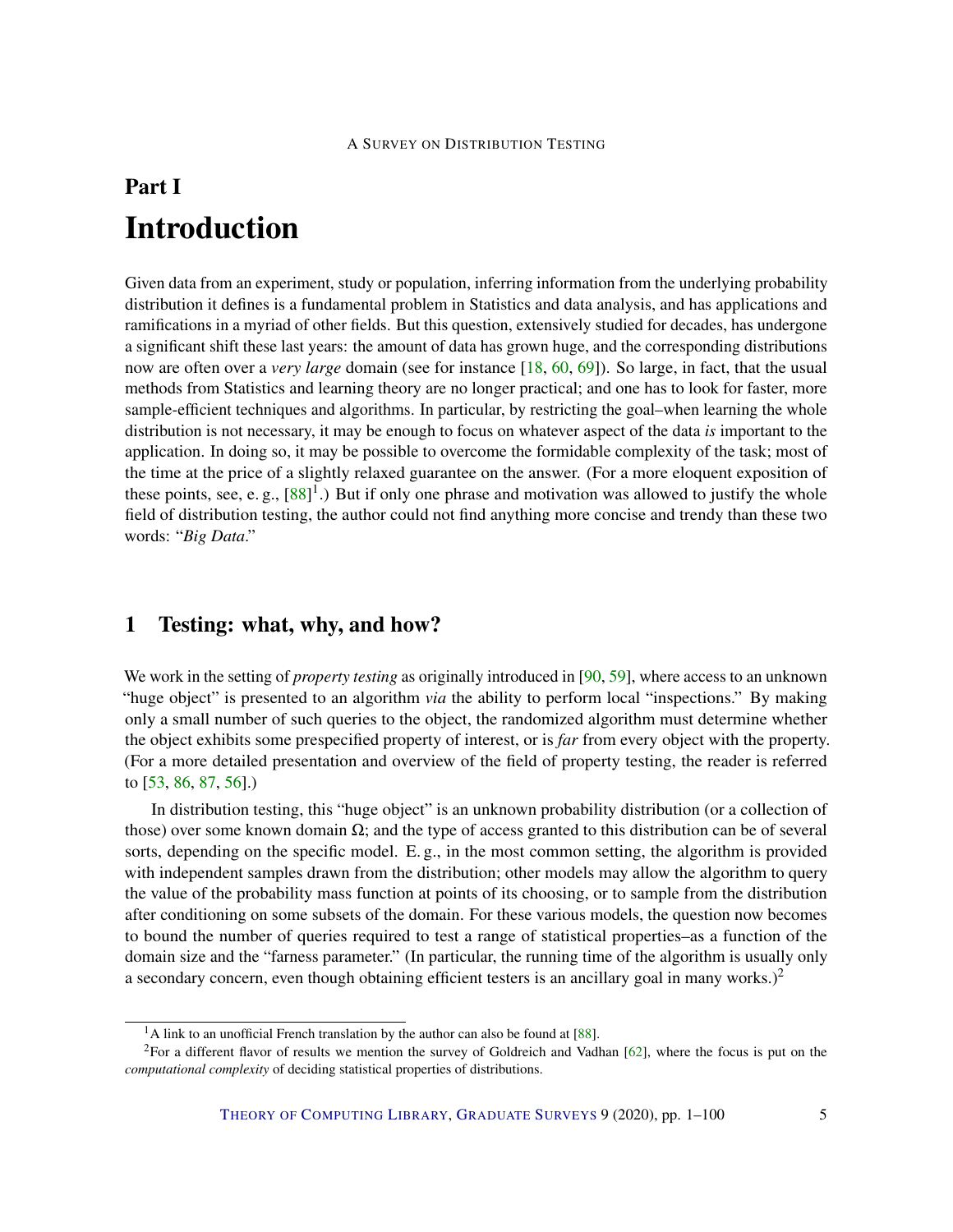# <span id="page-5-0"></span>2 But what about. . .

It is natural to wonder how the above approach to distribution testing compares to classic methods and formulations, as studied in Statistics. While the following will not be a thorough comparison, it may shed some light on the difference.

- Null and alternative hypotheses. The standard take on hypothesis testing, *simple hypothesis testing*, relies on defining two classes of distributions, the *null* and *alternative* hypotheses  $\mathcal{H}_0$  and  $\mathcal{H}_1$ . A test statistic is then tailored *specifically* to these two classes, in order to optimally distinguish between  $\mathcal{H}_0$  and  $\mathcal{H}_1$ , that is, under the assumption that the unknown distribution  $D \in \mathcal{H}_0 \cup \mathcal{H}_1$ . The test then rejects the null hypothesis  $\mathcal{H}_0$  if statistical evidence is obtained that  $D \notin \mathcal{H}_0$ . In this view, the distribution testing formulation would be to set  $\mathcal{H}_0$  to be the property P to be tested, and define the alternative hypothesis as "everything far from P." In this sense, the latter captures a much more adversarial setting, where almost no structure is assumed on the alternative hypothesis—a setting known in Statistics as *composite hypothesis testing*.
- Small-sample regime. A second and fundamental difference resides in the emphasis given to the testing question. Traditionally, statisticians tend to focus on asymptotic analysis, characterizing—often exactly—the *rate* of convergence of the statistical tests under the alternative hypothesis, as the number of samples *m* grows to infinity. Specifically, the goal is to pinpoint the error exponent  $\rho$ such that the probability of error (failing to reject the null hypothesis) asymptotically decays as e <sup>−</sup>ρ*m*. However, this asymptotic behavior will generally only hold for values of *m* greater than the size of the domain ("alphabet"). In contrast, the computer science focus is on the *small-sample regime*, where the number of samples available is small with regard to the domain size, and one aims at a fixed probability of error.
- Algorithmic flavor. At a more practical level, a third point on which the two approaches deviate is the set of *techniques* used in order to tackle the question. Namely, the Statistics literature very often relies on relatively simple-looking and "natural" tests and estimators, which need not be computationally efficient. (This is for instance the case for the generalized likelihood ratio test that requires to compute the maximum likelihood of the sequence of samples obtained under the two hypotheses  $\mathcal{H}_0$  and  $\mathcal{H}_1$ ; which is not tractable in general.) On the other hand, works in distribution testing predominantly have (or used to have) a more algorithmic flavor, with an emphasis on the computational aspects of the algorithms thus obtained.

# <span id="page-5-1"></span>3 Scope and structure of this survey

This survey is (alas) not comprehensive; choices have been made, sometimes even consciously. Our goal is to provide a substantial overview and summary of the results and areas addressed, as well as describe some useful tools and tricks gleaned along the way. In [Part](#page-6-0) [II,](#page-6-0) we provide notation and definitions the reader shall need to navigate safely.

In [Part](#page-9-0) [III,](#page-9-0) we focus on the standard model for distribution testing, where the algorithm can only access the distribution by drawing independent samples from it. We cover a wide range of properties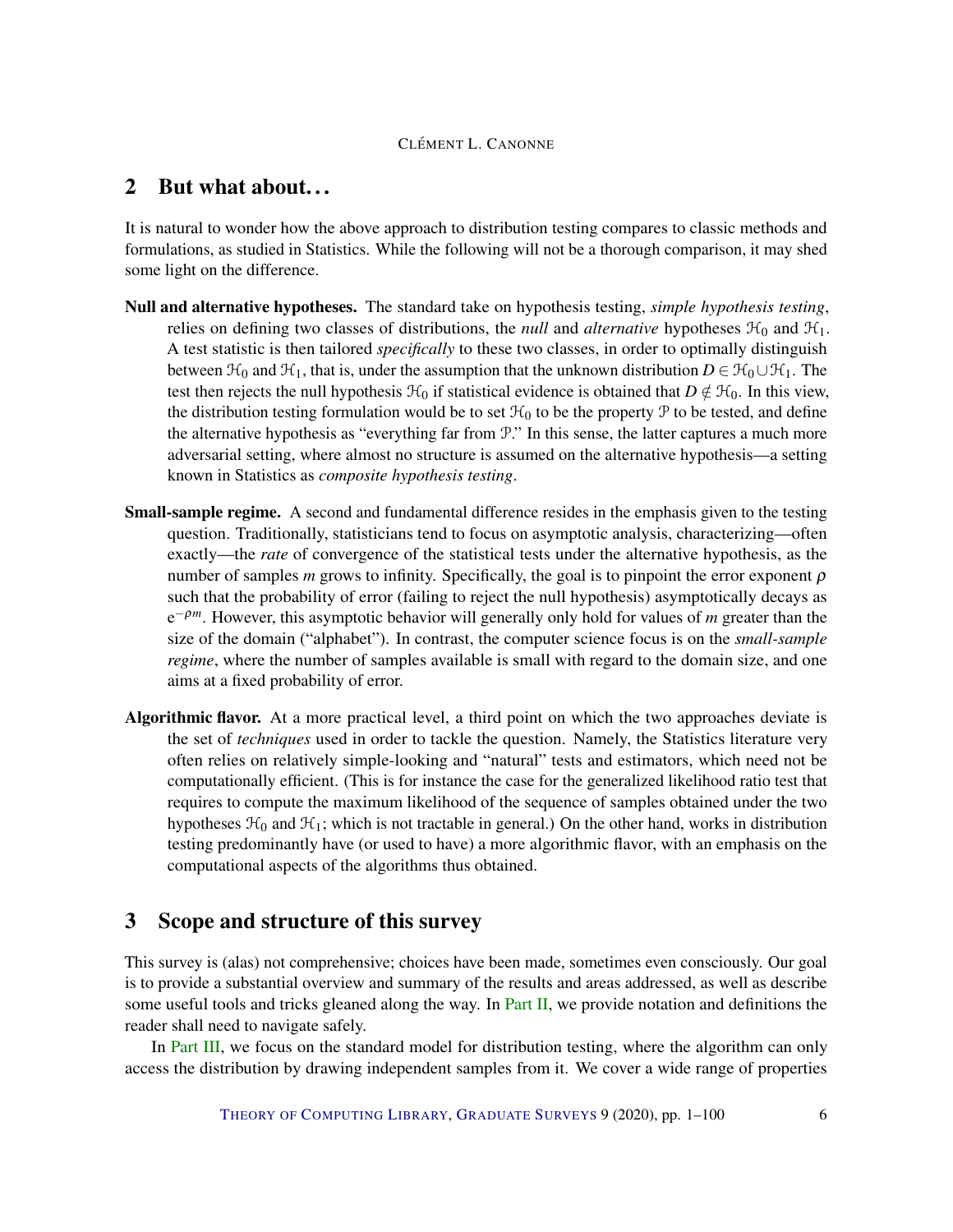of probability distributions that have been investigated in this setting, and for which both upper and lower bounds on the sample complexity have been established. These include testing whether the input distribution *D* is uniform [\[60,](#page-95-0) [19,](#page-91-1) [79\]](#page-96-1), whether *D* is identical to a known distribution  $D^*$  [\[17,](#page-91-2) [99\]](#page-98-0), and testing whether two unknown distributions  $D_1$ ,  $D_2$  are identical [\[18,](#page-91-0) [100,](#page-98-1) [39\]](#page-93-0): we describe these results in [Section](#page-10-0) [5,](#page-10-0) as well as the related problems of *tolerant* testing for these properties [\[98\]](#page-98-2).

We then turn, in [Section](#page-20-0) [6,](#page-20-0) to a slightly different line of research, where one tries to test for *structure*: we start with the problem of deciding if *D* has a monotone (non-increasing) probability mass function [\[20,](#page-92-0) [89,](#page-97-4) [23\]](#page-92-1), before tackling the question of testing whether *D* belongs to some specific parameterized class of distributions (e. g., is *D* a Binomial distribution?). We then look at the problem of testing independence, that is, deciding whether a distribution on a domain  $\Omega_1 \times \Omega_2$  is a product distribution.

In [Section](#page-28-0) [7,](#page-28-0) we follow a slightly different path, and cover testing results *assuming* structure. For example, we discuss testing for monotonicity assuming that *D* is *k*-modal, or testing uniformity or identity when *D* is guaranteed to be a histogram (that is, to have a piecewise constant probability mass function).

After this, we discuss in [Section](#page-32-0) [8](#page-32-0) the class of *symmetric properties*, that is, properties invariant by any permutation of the domain (e. g., "having small support size," or "having entropy at least  $(\log n)/2$ ") [\[78,](#page-96-2) [16,](#page-91-3) [98\]](#page-98-2). We conclude the chapter by providing in [Section](#page-36-0) [9](#page-36-0) some tips and remarks to keep in mind when working in the sampling model.

The next section, [Part](#page-38-1) [IV,](#page-38-1) is dedicated to alternative or new models for testing distributions—whether it be with stronger type of access as in [Section](#page-38-2) [11](#page-38-2) and [Section](#page-54-0) [12,](#page-54-0) or with different objectives and settings altogether [\(Section](#page-63-0) [13](#page-63-0) and [Section](#page-67-1) [14\)](#page-67-1). In each case, we attempt to present an overview (and, whenever possible, the current state of the art) in the particular setting considered, following the same overall outline as in [Part](#page-9-0) [III.](#page-9-0)

Finally, we give in the appendix a summary of the results covered in this survey, as well as additional definitions and tools that may prove useful to anyone interested in distribution testing and learning.

Caveat. This survey does *not* cover *quantum distribution testing*, in any of its aspects—whether it be classical testing of quantum properties, quantum testing of classical properties or quantum testing of quantum properties. Not that the author does not deem this area worthy of interest; but, quite sadly, that he does not know the first thing about it, and prefers pointing the reader to [\[76\]](#page-96-3) (e. g., Section 2.2.6) or [\[77\]](#page-96-4) rather than showing his utter and complete ignorance.

# <span id="page-6-0"></span>Part II Preliminaries

All throughout the paper, we denote by  $[n]$  the set  $\{1,\ldots,n\}$ , and by log the logarithm in base 2; we use the notations  $\tilde{O}(f)$ ,  $\Omega(f)$  to hide polylogarithmic dependencies on the argument, and will sometimes write  $O_{\varepsilon}(f)$  to signify that the hidden constant depends on the parameter  $\varepsilon$  (while f does not). A *probability*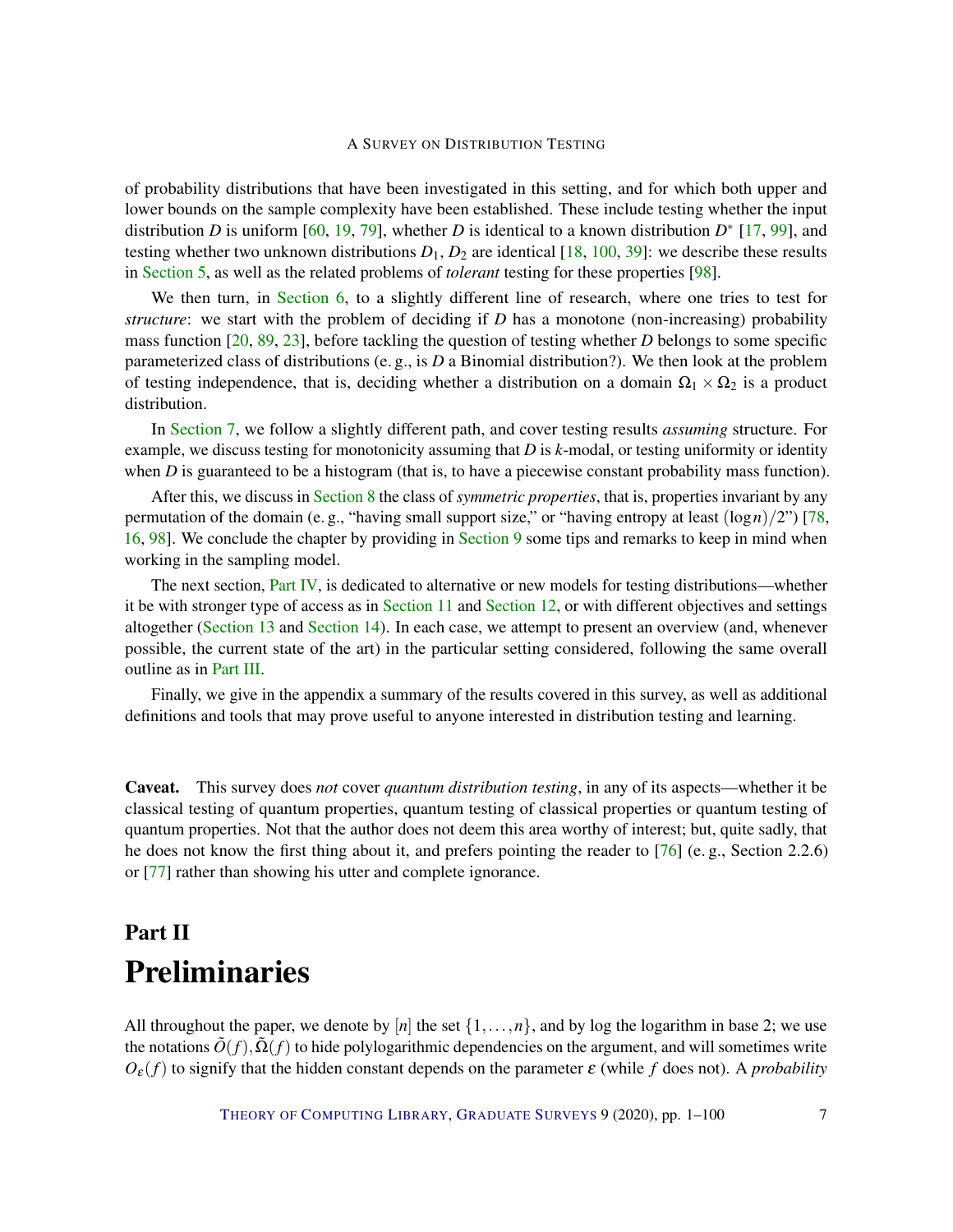*distribution* over a (countable) domain<sup>3</sup>  $\Omega$  is a non-negative function  $D: \Omega \to [0,1]$  such that  $\sum_{x \in \Omega} D(x) =$ 1. We denote by  $\Delta(\Omega)$  the (convex) polytope of all such distributions, and by  $U(\Omega)$  the uniform distribution on  $\Omega$  (when well-defined). Given a distribution *D* over  $\Omega$  and a set *S*  $\subseteq$   $\Omega$ , we write *D*(*S*) for the total probability weight  $\sum_{x \in S} D(x)$  assigned to *S* by *D*; and let supp $(D) \stackrel{\text{def}}{=} \{ x \in \Omega : D(x) > 0 \}$ be the *(effective) support* of the distribution. Moreover, for  $S \subseteq \Omega$  such that  $D(S) > 0$ , we denote by *D*<sub>S</sub> the conditional distribution of *D* restricted to *S*, that is,  $D_S(x) = D(x)/D(S)$  for  $x \in S$  and  $D_S(x) = 0$ otherwise. Finally, for a probability distribution  $D \in \Delta(\Omega)$  and integer *m*, we write  $D^{\otimes m} \in \Delta(\Omega^m)$  for the *m*-fold product distribution obtained by drawing *m* independent samples *s*<sub>1</sub>,...,*s*<sub>*m*</sub> ∼ *D* and outputting  $(s_1,\ldots,s_m).$ 

As is usual in property testing of distributions, throughout this survey the distance between two distributions  $D_1, D_2 \in \Delta(\Omega)$  will be the *total variation distance*:

$$
d_{TV}(D_1, D_2) \stackrel{\text{def}}{=} \frac{1}{2} ||D_1 - D_2||_1 = \frac{1}{2} \sum_{x \in \Omega} |D_1(i) - D_2(i)| = \max_{S \subseteq \Omega} (D_1(S) - D_2(S)) \tag{3.1}
$$

which takes value in  $[0,1]$ . In some cases, it is useful to consider (either as a proxy towards total variation, or for the sake of the analysis) different metrics, such as  $\ell_2$ , Kolmogorov, Earthmover's or Hellinger distances. More on these can be found in [Appendix](#page-75-0) [C.](#page-75-0)

A *property* P of distributions over  $\Omega$  is a subset of  $\Delta(\Omega)$ , consisting of all distributions that have the property. The distance from *D* to a property  $\mathcal{P}$ , denoted  $d_{TV}(D, \mathcal{P})$ , is then defined as  $\inf_{D' \in \mathcal{P}} d_{TV}(D, D')$ .

We recall the standard definition of testing algorithms for properties of distributions over Ω, where *n* is the relevant parameter for  $\Omega$  (namely, in most cases, its size  $|\Omega|$ ). We chose to phrase it in the most general setting possible, with regard to how the unknown distribution is "queried": and will specify this aspect further in the relevant sections (sampling access, conditional access, etc.).

<span id="page-7-0"></span>**Definition 3.1.** Let P be a property of distributions over  $\Omega$ . Let ORACLE<sub>D</sub> be an oracle providing some type of access to *D*. A *q-query testing algorithm for* P (for this type of oracle) is a randomized algorithm T which takes as input  $n \in \mathbb{N}$ ,  $\varepsilon \in (0,1)$ , as well as access to ORACLE<sub>D</sub>. After making at most  $q(\varepsilon,n)$ calls to the oracle, T either accepts or REJECT, such that the following holds:

- if  $D \in \mathcal{P}$ , then with probability at least  $2/3$ ,  $\mathcal{T}$  accepts;
- if  $d_{TV}(D, P) > \varepsilon$ , then with probability at least 2/3, T rejects;

where the probability is taken over the algorithm's randomness and (if any) the randomness from the oracle's answers.

We sometimes write  $T^{ORACLE}$  to indicate that T has access to ORACLE<sub>D</sub>. Additionally, we will also be interested in *tolerant* testers—roughly, algorithms robust against a relaxation of the first item above:

 $3$ For the sake of this survey, all distributions will be supported on a finite or at least discrete domain; thus, we do not consider the fully general definitions from measure theory.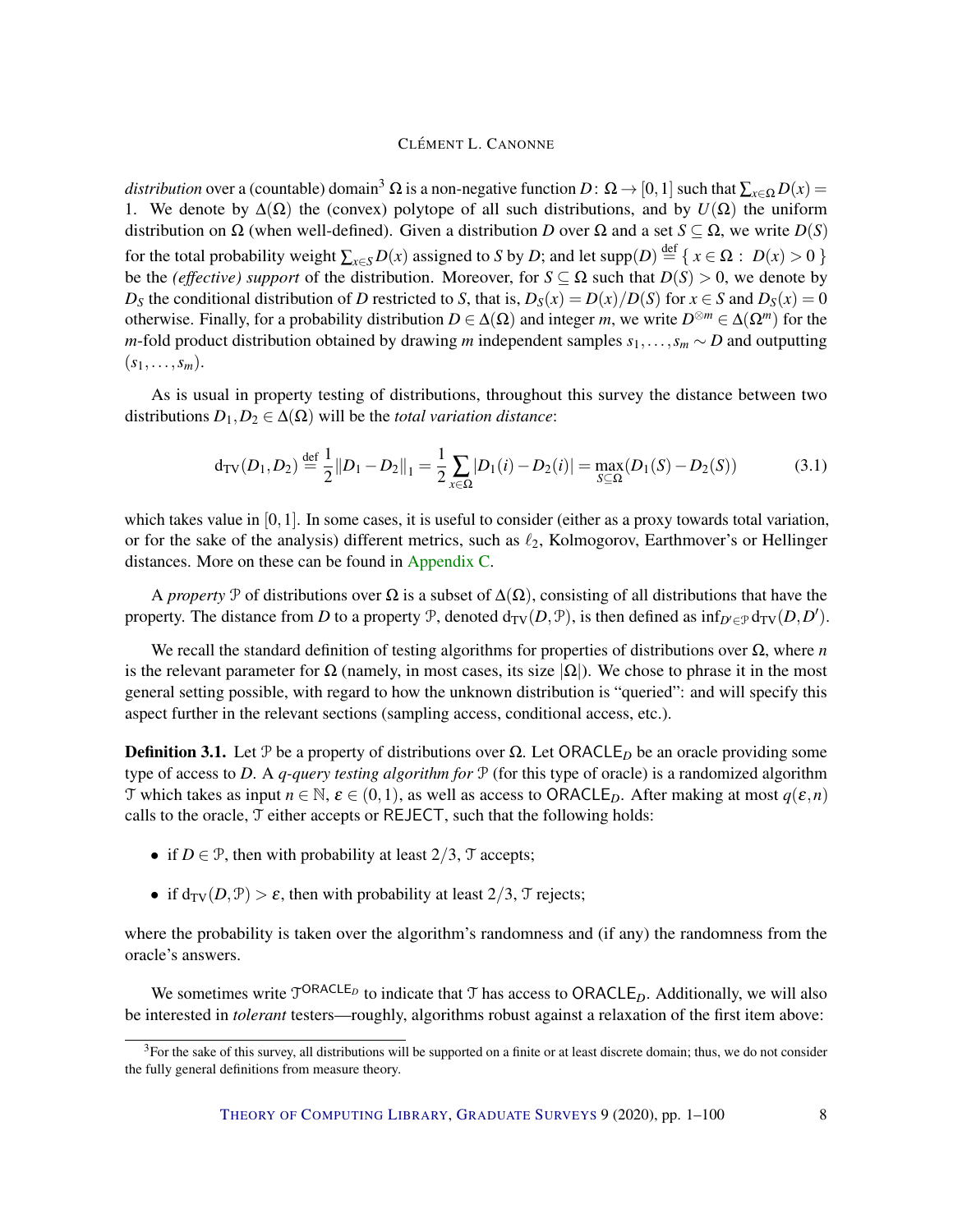<span id="page-8-0"></span>**[Definition](#page-7-0) 3.2.** Let  $\mathcal{P}$  and ORACLE<sub>D</sub> be as in Definition [3.1.](#page-7-0) A *q-query tolerant testing algorithm for*  $\mathcal{P}$ is a randomized algorithm T which takes as input  $n \in \mathbb{N}$ ,  $0 \le \varepsilon_1 < \varepsilon_2 \le 1$ , as well as access to ORACLE<sub>D</sub>. After making at most  $q(\varepsilon_1, \varepsilon_2, n)$  calls to the oracle, T returns either ACCEPT or REJECT, such that the following hold:

- if  $d_{TV}(D, \mathcal{P}) \leq \varepsilon_1$ , then with probability at least 2/3, T accepts;
- if  $d_{TV}(D, \mathcal{P}) \geq \varepsilon_2$ , then with probability at least  $2/3$ ,  $\mathcal{T}$  rejects;

where the probability is taken over the algorithm's randomness and (if any) the randomness from the oracle's answers.

Note that these definitions in particular do not specify the behavior of the algorithms when  $d_{TV}(D, \mathcal{P}) \in$  $(0, \varepsilon)$  (in [Definition](#page-8-0) [3.1\)](#page-7-0) or  $d_{TV}(D, \mathcal{P}) \in (\varepsilon_1, \varepsilon_2)$  (in Definition [3.2\)](#page-8-0): in this case, any answer from the tester is considered valid. Furthermore, we stress that the two definitions above only deal with the query complexity, and not the running time. Almost every lower bound will however apply to computationally unbounded algorithms, while most upper bounds we will cover are achieved by testing algorithms whose running time is polynomial in the number of queries they make.

The last definition we state here is one of *distance estimators*; that is, of algorithms which compute an approximation of the distance of the unknown distribution to a property.

Definition 3.3. Let P and ORACLE*<sup>D</sup>* be as in [Definition](#page-7-0) [3.1.](#page-7-0) A *q-query distance estimation algorithm for* P is a randomized algorithm A which takes as input  $n \in \mathbb{N}$ ,  $\varepsilon \in (0,1]$ , as well as access to ORACLE<sub>D</sub>. After making at most  $q(\varepsilon,n)$  calls to the oracle, T outputs a value  $\gamma \in [0,1]$  such that, with probability at least 2/3, it holds that  $d_{\text{TV}}(D, \mathcal{P}) \in [\gamma - \varepsilon, \gamma + \varepsilon]$ .

Remark 3.4 (Tolerant testing and distance approximation). Parnas, Ron, and Rubinfeld define and formalize in [\[80\]](#page-97-5) the notion of tolerant testing, and show that distance approximation and (fully)<sup>4</sup> tolerant testing are equivalent, up to a logarithmic factor in  $1/\varepsilon$  in the sample complexity (Claims 1 and 2, Section 3.1).

Generalization. These definitions can easily be extended to cover situations in which there are two "unknown" distributions  $D_1, D_2$  that are accessible via  $ORACLE_{D_1}$  and  $ORACLE_{D_2}$  oracles, respectively. For instance, we shall consider algorithms for testing whether  $D_1 = D_2$  versus  $d_{TV}(D_1, D_2) > \varepsilon$  in such a setting, the property now being formally a subset of  $\Delta(\Omega) \times \Delta(\Omega)$ .

On adaptivity and one-sidedness. As usual in property testing, it is possible to specialize these definitions for some classes of algorithms. In particular, a tester which never errs when  $D \in \mathcal{P}$  (but is only allowed to be wrong with probability 1/3 when *D* is far from P) is said to be *one-sided*; as defined above, testers are *two-sided*. More important in this survey is the notion of *adaptive* testers:

<sup>&</sup>lt;sup>3</sup>Note that, as standard in property testing, the threshold 2/3 is arbitrary: any  $1-\delta$  confidence can be achieved at the cost of a multiplicative factor  $\log(1/\delta)$  in the query complexity, by repeating the test and outputting the majority vote.

<sup>&</sup>lt;sup>4</sup>I. e., tolerant testing algorithms as above that allow *any* inputs  $0 \le \varepsilon_1 < \varepsilon_2 \le 1$ , without further restriction on the range of authorized values.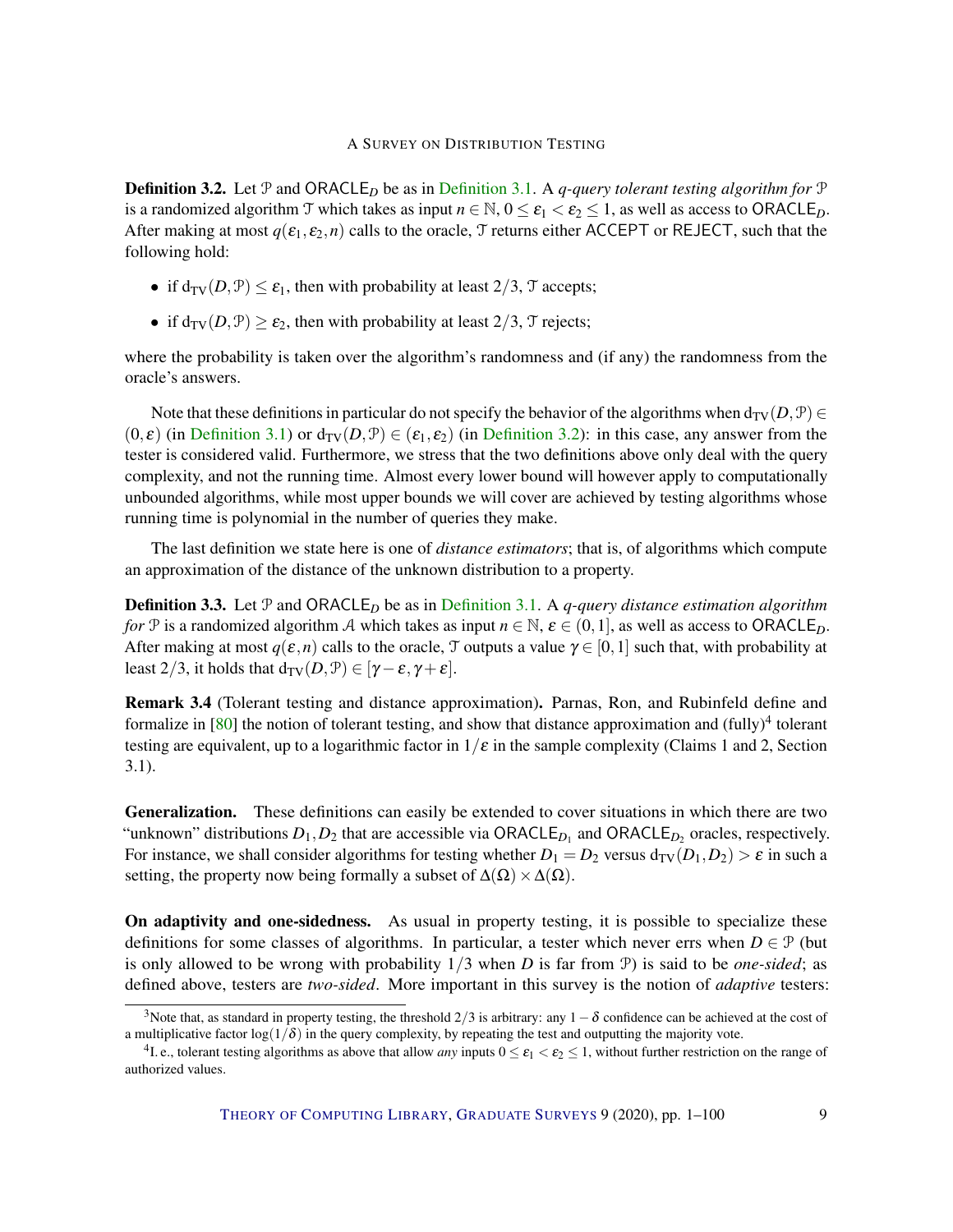if an algorithm's queries do not depend on the previous answers made to the oracle(s), it is said to be *non-adaptive.* However, if the *i*-th query can be a function of the *j*-th answer for  $j < i$ , then it is *adaptive*. (Roughly speaking, a non-adaptive algorithm is one that can write down all the queries it is going to make "in advance," only after tossing its own random coins.)

On the domain and parameters. Unless specified otherwise, Ω will hereafter by default be the *n*element set [*n*]. When stating the results, the accuracy parameter  $\varepsilon \in (0,1]$  is to be understood as taking small values, either a fixed (small) constant or a quantity tending to 0 as  $n \to \infty$ ; however, the actual parameter of interest will always be *n*, viewed as "going to infinity." Hence any dependence on *n*, no matter how mild, shall be considered as more expensive than any function of  $\varepsilon$  only.

# <span id="page-9-0"></span>Part III Standard Model

# <span id="page-9-1"></span>4 The setting

In this first and most common setting, the testers access the unknown distribution by getting independent and identically distributed (i.i.d.) samples from it.

Definition 4.1 (Standard access model (sampling)). Let *D* be a fixed distribution over Ω. A *sampling oracle for D* is an oracle SAMP<sub>*D*</sub> defined as follows: when queried, SAMP<sub>*D*</sub> returns an element  $x \in \Omega$ , where the probability that *x* is returned is  $D(x)$  independently of all previous calls to the oracle.

This definition immediately implies that all algorithms in this model are by essence non-adaptive: indeed, any tester or tolerant tester can be converted into a non-adaptive one, without affecting the sample complexity. (This is a direct consequence of the fact that all an adaptive algorithm can do when interacting with a SAMP oracle is deciding to stop asking for samples, based on the ones it already got, or continue.)

A trivial upper bound. It is good to keep in mind that a vast majority of the testing problems studied in this model does have an  $O(|\Omega|/\varepsilon^2)$  upper bound on the sample complexity. Indeed, it is known that any distribution  $D \in \Delta(\Omega)$  can be *learnt* to accuracy  $\varepsilon$  with this many samples (see, e.g., [\[45,](#page-94-1) Theorems 2.2 and 3.1]); and once a good enough approximation  $\hat{D}$  has been obtained, it is in most cases enough to check whether  $\hat{D}$  is close to the property in order to conclude about  $D$ .

On a related matter, one may wonder whether the standard "testing by learning" argument that holds for Boolean functions also applies to distributions, that is, is testing a property  $\mathcal P$  always at most as hard as (proper) learning the class P? 5 It turns out this is *not* the case for distributions: for instance, we shall see in [Section](#page-10-1) [5.1](#page-10-1) that testing uniformity requires sample complexity  $\Omega(\sqrt{|\Omega|})$ , while learning the uniform

<sup>&</sup>lt;sup>5</sup>Recall that for Boolean functions, this followed from the simple reduction, as first observed in [\[59\]](#page-95-1): one can learn the unknown function *f* to distance  $\varepsilon/2$  as if it were in  $\mathcal{P}$ , to obtain an explicit Boolean function  $\hat{f}$ . It only remain to check that (a)  $\hat{f} \in \mathcal{P}$  and (b) *f* and  $\hat{f}$  are  $(\varepsilon/2)$ -close (as they should from the learning phase) to conclude. The key is that (b) can be performed with only  $O(1/\varepsilon^2)$  queries.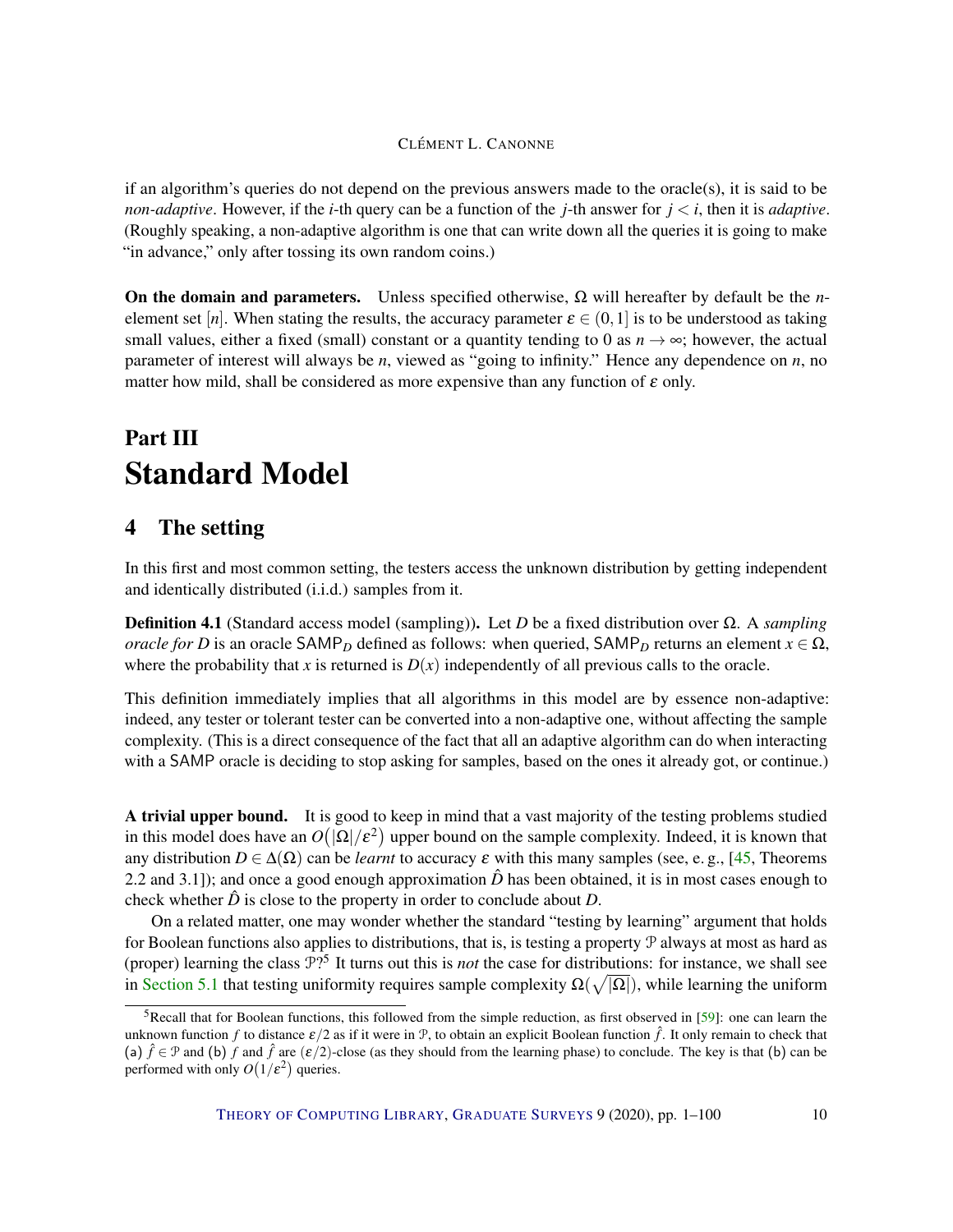distribution trivially costs exactly 0 samples. The reason for this difference stems from the fact that while estimating the distance between two Boolean functions is easy, approximating the distance between two distributions even to constant accuracy requires  $|\Omega|^{1-o(1)}$  samples [\(Theorem](#page-19-0) [5.12\)](#page-19-0).

Lower bounds. As common in property testing, proving lower bounds in this model usually comes down to defining two distributions,  $\mathcal{D}^{\text{yes}}$  and  $\mathcal{D}^{\text{no}}$ , *over distributions* (yes-instances, having the property, and no-instances being far from it, respectively).<sup>6</sup> Then, the key is to argue that with high probability over the choice of  $(D^{yes}, D^{no}) \sim D^{yes} \times D^{no}$ , no *q*-query algorithm can distinguish between  $D^{yes}$  and  $D^{no}$ with probability more than, say,  $1/4$ : this in turn proves that any successful tester must have sample complexity greater than *q*.

In doing so, tools from [Appendix](#page-79-0) [D.2](#page-79-0) are commonly employed, often implicitly. The reader unfamiliar with the notion of indistinguishability of transcripts<sup>7</sup> or the use of Yao's principle may find there a useful complement.

# <span id="page-10-0"></span>5 Testing identity and closeness of general distributions

In this section, we consider the three following testing problems, each of them being a generalization of the previous:

- Uniformity testing: given oracle access to *D*, decide whether  $D = U_{\Omega}$  (the uniform distribution on  $\Omega$ ) or is  $\varepsilon$ -far from it:
- **Identity testing:** given oracle access to *D* and the full description of a fixed  $D^*$ , decide whether  $D = D^*$ or is  $\varepsilon$ -far from it;
- **Closeness testing:** given independent oracle accesses to  $D_1$ ,  $D_2$  (both unknown), decide whether they are equal or  $\varepsilon$ -far from each other.

The results below apply to any finite domain  $\Omega$ ; for convenience, we denote  $|\Omega|$  by *n*, and write *U* for  $U_{\Omega}$ .

#### <span id="page-10-1"></span>5.1 Testing uniformity

This problem, arguably the most fundamental and widely studied, asks to distinguish whether the unknown distribution is uniform on the known domain, or is at a distance at least  $\varepsilon$  from uniform. Phrased as a property testing question, it was first implicitly considered for the  $\ell_2$  norm by Goldreich and Ron [\[60\]](#page-95-0), in the context of testing whether a bounded-degree regular graph is an expander (i. e., if the distribution over vertices obtained after a short random walk on the graph is close to uniform). In this section, we cover the following result.

<sup>&</sup>lt;sup>6</sup>To be even fully general, the distribution over pairs  $(D^{yes}, D^{no})$  need not be a product distribution  $D^{yes} \times D^{no}$ ; that is,  $D^{yes}$ and  $D^{no}$  can depend on each other. The important property for the analysis is that the choice of  $(D^{yes}, D^{no})$  is done once and for all, and is not allowed to change "as the tester makes its queries."

<sup>&</sup>lt;sup>7</sup>The *transcript* of the interaction between an oracle and a *q*-query algorithm is the random variable  $T = (T_1, \ldots, T_q)$ , where each  $T_i$  is a tuple containing the query and answer at the *i*-th stage. In the sample model, the transcript is thus the  $q$ -tuple of samples obtained from the oracle.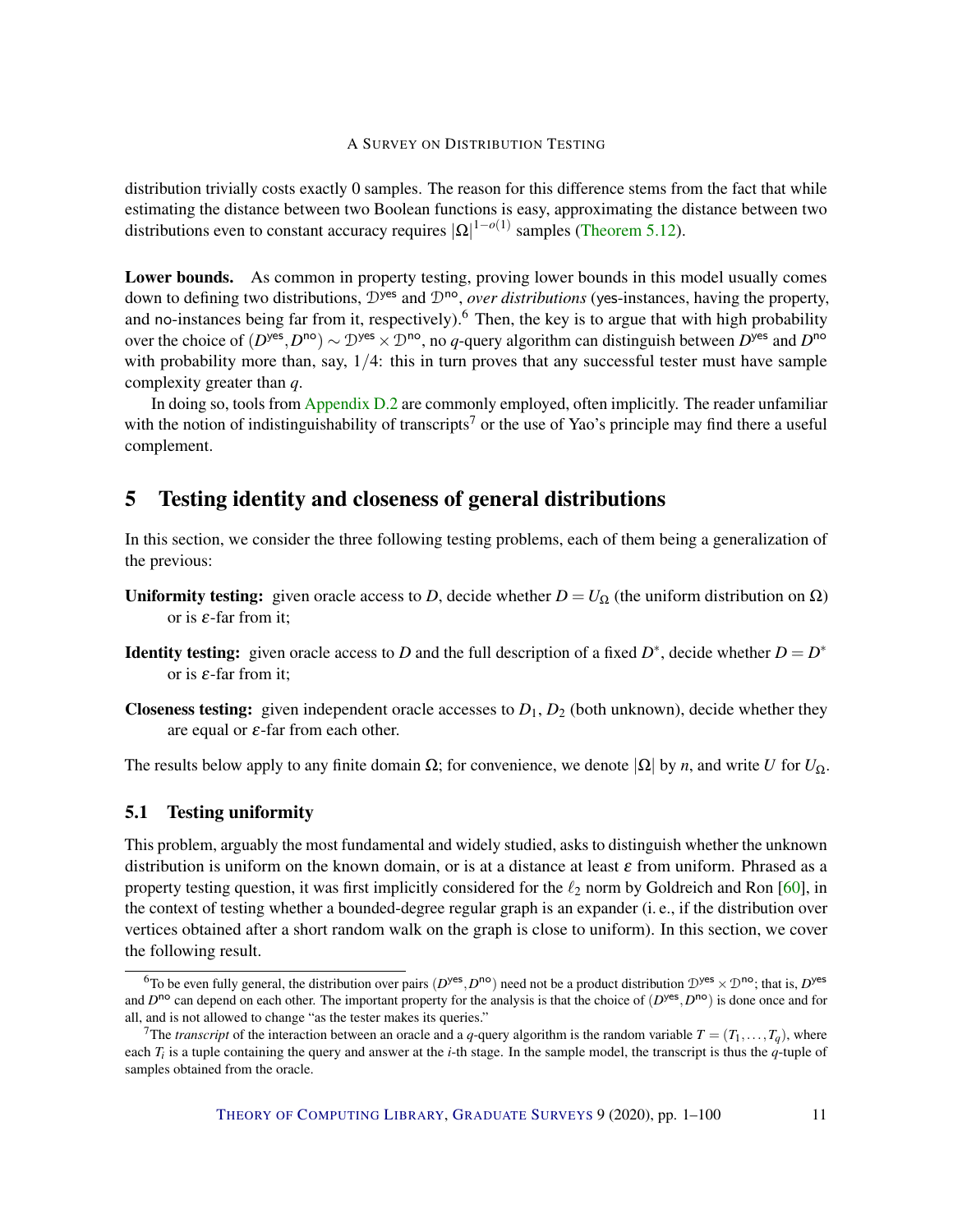<span id="page-11-2"></span>Theorem 5.1 (Testing uniformity). *There exists an algorithm which, given* SAMP *access to an unknown distribution*  $D \in \Delta(\Omega)$ *, satisfies the following. On input*  $\varepsilon \in (0,1)$ *, it takes*  $O(\sqrt{n}/\varepsilon^2)$  *samples from D, and*

- *if*  $D = U$ , then with probability at least 2/3, the algorithm accepts;
- *if*  $d_{TV}(D, U) > \varepsilon$ *, then with probability at least* 2/3*, the algorithm rejects*

*Furthermore, this sample complexity is tight.*

An  $O(\sqrt{n}/\epsilon^4)$  upper bound. In [\[60\]](#page-95-0), Goldreich and Ron showed that one could efficiently estimate the  $\ell_2$  norm of an unknown distribution, and described how this primitive could be used for uniformity testing. We restate their result, as found later in [\[17,](#page-91-2) Theorem 12] (see also [\[18,](#page-91-0) Lemma 4] for a detailed analysis of the algorithm):

<span id="page-11-0"></span>**Theorem 5.2** ([\[60\]](#page-95-0), rephrased). *Given* SAMP *access to an unknown distribution*  $D \in \Delta(\Omega)$ *, there exists an algorithm that takes*  $O\left(\frac{\sqrt{n}}{s^2}\right)$  $\frac{\sqrt{n}}{\varepsilon^2}$  log  $\frac{1}{\delta}$  *samples and returns a value p such that, with probability at least* 1 –  $\delta, p \in [1-\varepsilon, 1+\varepsilon] \cdot ||D||_2^2$ 2 *.*

The high-level idea is to count the number of collisions amongst *m* samples, that is, the number of pairs of samples with the same values. It is not hard to show that the expected number of such collisions is  $\binom{m}{2}$  $||D||_2^2$  $\frac{2}{2}$ ; the crux is then to bound the variance of this estimator in order to apply Chebyshev's inequality. The next step is then to observe that  $||D - U||_2^2 = ||D||_2^2 - 1/n$ . Combined with the general relation between  $\ell_1$  and  $\ell_2$  metrics, namely

<span id="page-11-1"></span>
$$
||D_1 - D_2||_2 \le ||D_1 - D_2||_1 \le \sqrt{n} ||D_1 - D_2||_2
$$
\n(5.1)

one can show that to test uniformity to  $\varepsilon$  in  $\ell_1$  distance (and thus in total variation distance, up to constant factors), it is sufficient to test it to  $\varepsilon/\sqrt{n}$  in  $\ell_2$  distance. To do so, it is in turn sufficient with the above observation to get a multiplicative estimate of  $||D||_2^2$  $2<sub>2</sub>$  up to  $(1+\epsilon^2/2)$ , i.e., to separate while the above observation to get a multiplicative estimate of  $||D||_2^2$  up to  $(1 + \varepsilon^2/2)$ , i.e., to separate  $||D||_2^2 \ge (1 + \varepsilon^2) \cdot (1/n)$  from  $||D||_2^2 = (1/n)$ ; which, with [Theorem](#page-11-0) [5.2](#page-11-0) can be done with  $O(\sqrt{n}/\varepsilon^4)$ samples.

**Remark 5.3.** This is an example of an important paradigm: using the more convenient  $\ell_2$  as a proxy towards  $\ell_1$ . Albeit non-optimal (in terms of  $\varepsilon$ ), the above tester has an additional feature: it is "weakly tolerant," in the sense that it actually allows to test whether  $d_{\text{TV}}(D, U) \le \varepsilon/(2\sqrt{n})$  versus  $d_{\text{TV}}(D, U) > \varepsilon$ 

Theorem 5.4 ([\[60\]](#page-95-0), rephrased). *There exists an algorithm which, given* SAMP *access to an unknown distribution*  $D \in \Delta(\Omega)$ *, satisfies the following. On input*  $\varepsilon \in (0,1)$ *, it takes*  $O(\sqrt{n}/\varepsilon^4)$  *samples from D*, *and*

- *if*  $d_{TV}(D, U) \leq \frac{\varepsilon}{2\sqrt{n}}$ *, then with probability at least* 2/3*, the algorithm accepts;*
- *if*  $d_{TV}(D, U) > \varepsilon$ *, then with probability at least* 2/3*, the algorithm rejects.*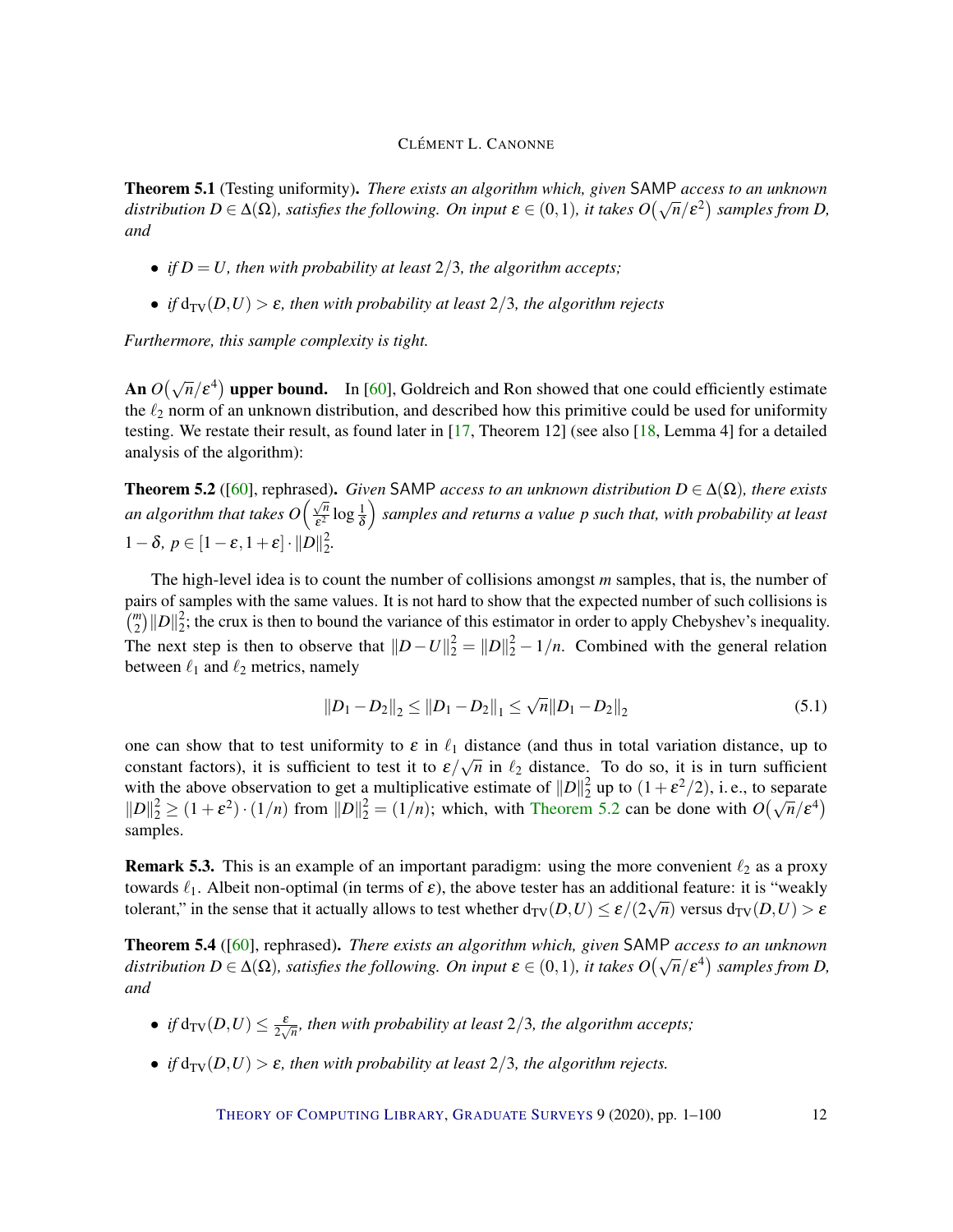Algorithm 1 The  $\ell_2$  estimator of [Theorem](#page-11-0) [5.2](#page-11-0)

**Require:** Parameters  $n \in \mathbb{N}$ ,  $\varepsilon, \delta \in (0,1)$ , and SAMP<sub>D</sub> access **Ensure:** Return a value p within an  $(1 \pm \varepsilon)$  multiplicative factor of  $||D||_2^2$  $\frac{2}{2}$ , w.p. at least 1 –  $\delta$ . 1:  $m \leftarrow \begin{bmatrix} 10 \end{bmatrix}$ √ *n*  $\frac{\sqrt{n}}{\varepsilon^2}+1\bigg], t \leftarrow \left\lceil 5\log\frac{1}{\delta}\right\rceil$ 2: for  $k = 1$  to *t* do 3: Take a multiset  $S = \{s_1, \ldots, s_m\}$  of *m* new independent samples from SAMP<sub>D</sub> 4: Set  $\text{coll}_k \leftarrow 0$ 5: for all  $1 \leq i < j \leq m$  do 6: coll<sub>k</sub> ← coll<sub>k</sub> +1<sub>{*s<sub>i</sub>*=*s<sub>j</sub>*}</sub>  $\triangleright$  Count the pairwise collisions 7: end for 8:  $\tau_k \leftarrow \frac{\text{coll}_k}{\binom{m}{2}}$ 9: end for 10: **return**  $p \leftarrow \text{median}\{\tau_1, \ldots, \tau_k\}$ .  $\triangleright$  Take the median value ("median trick")

An  $O(\sqrt{n}/\epsilon^2)$  upper bound. Paninski [\[79\]](#page-96-1) later improved on this bound, reducing the dependence on  $\varepsilon$  (under the restriction that  $\varepsilon = \Omega(1/n^{1/4})$ ). The algorithm proposed is very similar in spirit: the high-level idea is to count the number  $K_1$  of "non-collisions," that is, the number of elements sampled exactly once; and to reject if this number is significantly less than the expected number under the uniform distribution. The key in the savings, here, is to work directly with  $\ell_1$  distance, and to work out the complications to still get a good enough bound on the variance of *K*1.

pincations to still get a good enough bound on the variance of  $K_1$ .<br>One can also derive the above  $O(\sqrt{n}/\epsilon^2)$  upper bound (for all  $\epsilon > 0$ ) from the testing algorithm of Chan et al. [\[39\]](#page-93-0) for the  $\ell_2$  distance, along with the usual relation between  $\ell_2$  and  $\ell_1$  norms. Diakonikolas et al. [\[49\]](#page-94-2) and Acharya et al. [\[5\]](#page-90-0) both recently gave another proof of the  $O(\sqrt{n}/\epsilon^2)$  upper bound (again, without the restriction on the range of  $\varepsilon$ ), with an approach based on a modified  $\chi^2$ -test. The first describe an optimal  $\ell_2$ -tester for uniformity which, by taking this many samples, is able to distinguish between  $D = U$  and  $||D - U||_2 > \varepsilon/\sqrt{n}$ : this stronger  $\ell_2$  guarantee immediately implies a tester in total variation.<sup>8</sup> The second works directly with the  $\chi^2$ -divergence

$$
\mathrm{d}_{\chi^2}(D \mid\mid D^*) = \sum_i \frac{(D(i) - D^*(i))^2}{D^*(i)}
$$

,

obtaining a tester with "hybrid tolerance," namely, a tester that can differentiate between  $d_{\chi^2}(D\,||\,U) \le d$  $\epsilon^2/2$  and  $d_{TV}(D,U) > \epsilon$ , which also implies the desired uniformity testing result. (See [Section](#page-27-0) [6.6](#page-27-0) for more details.)

**An**  $\Omega(\sqrt{n}/\epsilon^2)$  **lower bound.** As a foretaste, it is easy to show, by the birthday paradox, that any tester for uniformity in the standard model must draw  $\Omega(\sqrt{n})$  samples, even for  $\varepsilon = 1/2$  [\[60,](#page-95-0) [18\]](#page-91-0). Indeed, taking without loss of generality the domain to be  $[n]$  and *n* to be even, let the family of "nodistributions"  $\mathcal{D}^{no}$  be defined as follows: for any permutation  $\pi \in \mathcal{S}_n$  of the domain,  $D_{\pi}$  puts weight  $2/n$ 

<sup>&</sup>lt;sup>8</sup>Their  $\ell_2$ -tester actually offers even a bit more, allowing one to distinguish between  $||D - U||_2 < \varepsilon/(2\sqrt{n})$  and  $||D - U||_2 >$  $\varepsilon/\sqrt{n}$ .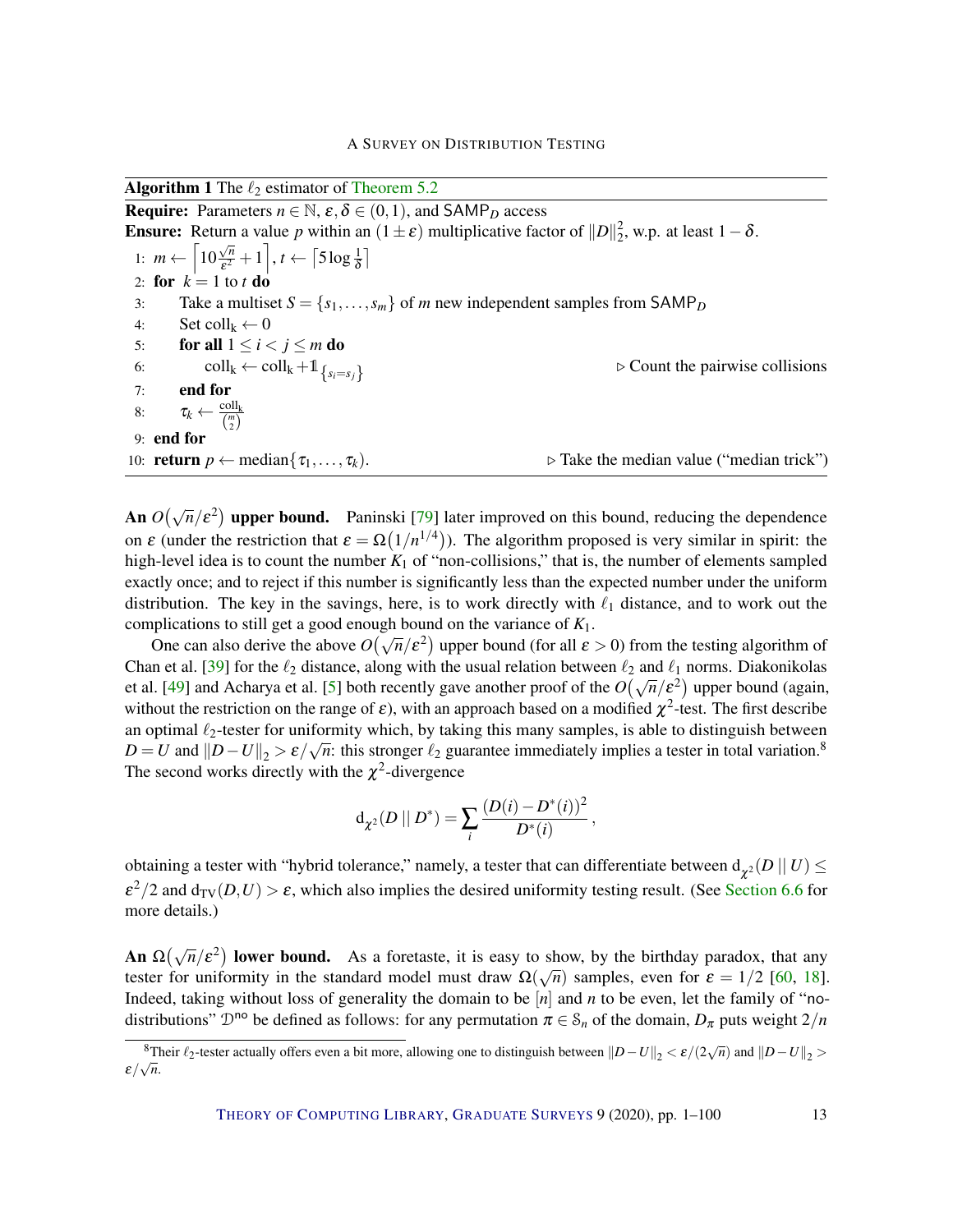on  $\pi(1), \pi(2), \ldots, \pi(n/2)$  and weight 0 on  $\pi(n/2+1), \pi(2), \ldots, \pi(n)$  (in other terms, a no-distribution is the uniform distribution on half of the elements, and the support is then permuted). The set of yes-distributions is obviously the singleton  $\mathcal{D}^{yes} = \{U\}.$ 

It is straightforward to verify that for, any  $D \in \mathcal{D}^{\text{no}}$ ,  $d_{TV}(D, U) = 1/2$ . However, for *D* chosen uniformly at random in  $\mathcal{D}^{\text{no}}$ , the Birthday Paradox implies that any algorithm taking  $o(\sqrt{n})$  samples will not, with probability 1−*o*(1), see any collision: that is, all elements drawn will be distinct. Conditioned on this, the distributions over the transcript from *U* and the one from a (random) no-distribution *D* are identical, and thus no algorithm can distinguish between the two cases.

From the upper bound above, the  $\sqrt{n}$  dependence is tight. But the status of the  $\varepsilon$  one remained open until Paninski [\[79\]](#page-96-1), who proved a matching  $\Omega(\sqrt{n}/\epsilon^2)$  lower bound. The construction is, not surprisingly, very similar to the one above: a no-instance  $D \in \mathcal{D}^{\text{no}}$  is defined by  $n/2$  independent coin tosses, according to which each consecutive pair of elements 2*i*−1, 2*i* is assigned weight either  $(1-2\varepsilon)/n$ ,  $(1+2\varepsilon)/n$  or  $(1+2\varepsilon)/n$ ,  $(1-2\varepsilon)/n$ . Each such distribution is thus being exactly  $\varepsilon$ -far from uniform. The proof then goes by proving that as long as  $m = o(\sqrt{n}/\epsilon^2)$ ,  $d_{TV}(U^{\otimes m}, \bar{D}^{(m)}) = o(1)$ , where  $\bar{D}^{(m)}$  is the "expected distribution of a transcript of *m* samples from a randomly chosen no-distribution," defined as E*D*∼Dno [*D* <sup>⊗</sup>*m*]. (That is, the goal is to show that the distance between the distributions of a transcript from the uniform distribution and a transcript from a no-distribution is small.)

This last part is done by applying techniques from [\[82,](#page-97-6) Section 14.4]: first, writing

$$
\Delta \mathop{=}\limits^{ \mathrm{def} } \frac{d\bar{D}^{(m)}}{dU^{\otimes m}} = 2^{-n/2} \sum_{D \in \mathcal{D}^{\mathbf{n} \mathbf{o}}} \frac{dD^{\otimes m}}{dU^{\otimes m}} \, ,
$$

where  $\frac{dP}{dQ}$  denotes the density of *P* with regard to  $Q$ .<sup>9</sup> This leads to

$$
\|\bar{D}^{(m)} - U^{\otimes m}\|_{1}^{2} = \left(\mathbb{E}_{U^{\otimes m}}[|\Delta - 1|]\right)^{2} \leq \mathbb{E}_{U^{\otimes m}}[(\Delta - 1)^{2}]
$$

(the last inequality by Jensen); now, expanding the inner square and massaging the explicit yet discouraging expression of  $\Delta(x_1,...,x_m)$ , one can finally obtain an upper bound of  $(e^{m^2 \varepsilon^4/n} - 1)^{1/2}$ .

#### <span id="page-13-0"></span>5.2 Testing identity

In this section, we cover the following result, settling the sample complexity of testing identity to a known distribution.

**Theorem 5.5** (Testing identity). *There exists an algorithm which, given the full specification of*  $D^* \in \Delta(\Omega)$ *and* SAMP *access to an unknown distribution D, satisfies the following. On input*  $\varepsilon \in (0,1)$ *, it takes*  $O(\sqrt{n}/\varepsilon^2)$  samples from *D*, and

- *if*  $D = D^*$ *, then with probability at least*  $2/3$ *, the algorithm accepts;*
- *if*  $d_{TV}(D, D^*) > \varepsilon$ , then with probability at least  $2/3$ , the algorithm rejects.

*Furthermore, this sample complexity is tight.*

<sup>&</sup>lt;sup>9</sup>That is, in our discrete setting,  $\frac{dP}{dQ}$  denotes the (or rather, a) function  $f: \Omega \to \mathbb{R}$  such that  $P(x) = f(x)Q(x)$  for every  $x \in \Omega$ .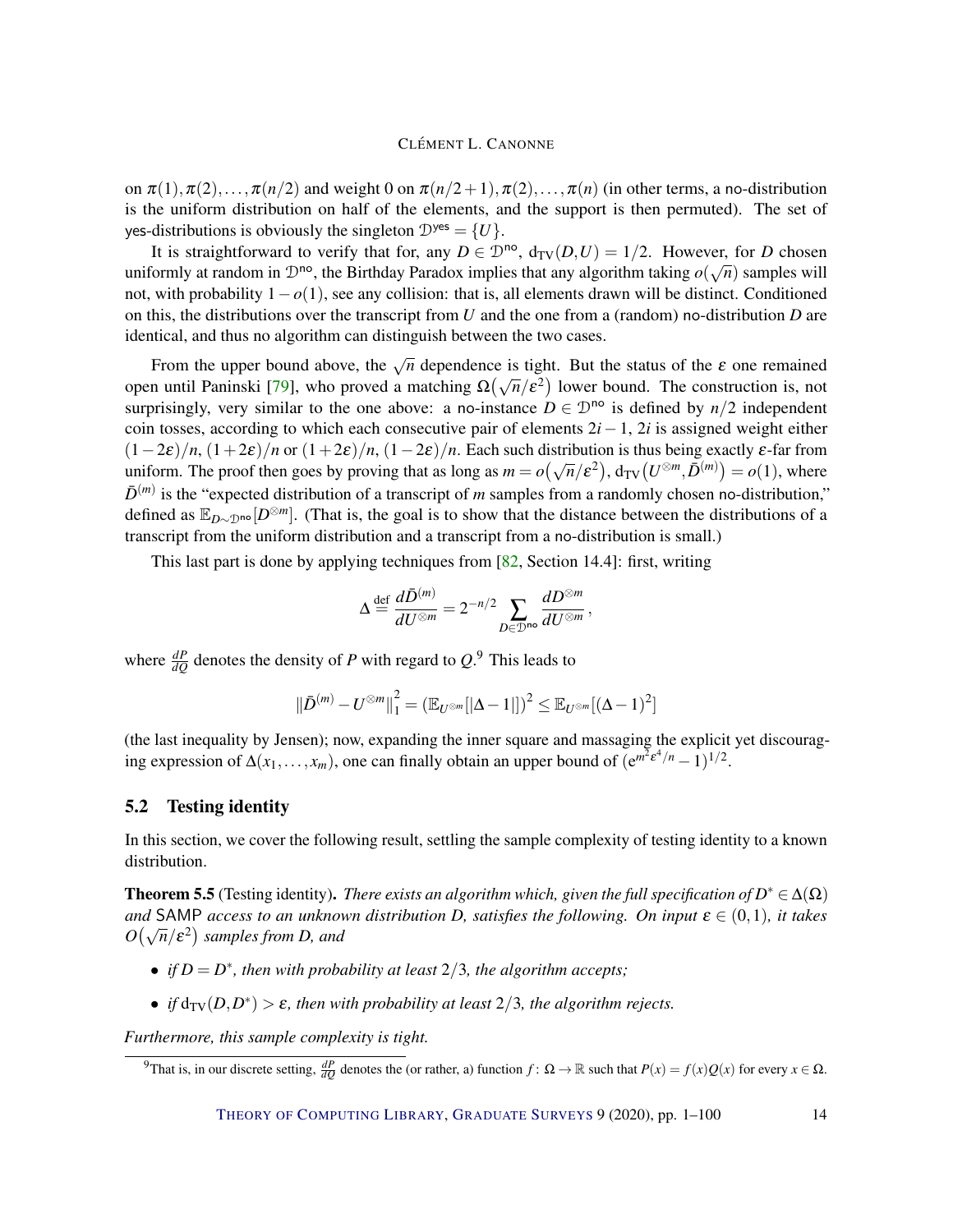An  $\tilde{O}(\sqrt{n} \text{poly}(1/\varepsilon))$  upper bound. This first algorithm, due to Batu et al. [\[17\]](#page-91-2), relies on an important idea: to reduce identity testing of *D* to testing uniformity on a small number of distributions. This is done by using the general technique of *bucketing*, which, given an explicit distribution *D* ∗ , partitions the domain into logarithmically many sets ("buckets") such that  $D^*$  is almost uniform on each bucket.

**Definition 5.6** (Bucketing). Let  $\ell \stackrel{\text{def}}{=} \Theta(\log n/\epsilon)$ , and define  $B_0, \ldots, B_\ell$  as follows:

$$
B_0=\left\{\,i\in[n]:\ D^*(i)<\frac{\varepsilon}{2n}\,\right\},
$$

and

$$
B_j = \left\{ i \in [n] : \frac{\varepsilon (1+\varepsilon)^{j-1}}{2n} \le D^*(i) < \frac{\varepsilon (1+\varepsilon)^j}{2n} \right\}, \quad 1 \le j \le \ell - 1 \; .
$$

From this definition, it is not hard to see that  $D^*(B_0) \leq \varepsilon/2$ , and that both

$$
||D_{B_j}^* - U_{B_j}||_2 \le \frac{\varepsilon}{2\sqrt{|B_j|}}
$$
 and  $d_{\text{TV}}(D_{B_j}^*, U_{B_j}) \le \frac{\varepsilon}{2}$ 

hold for all  $j \ge 1$  (see, e.g., [\[17,](#page-91-2) Lemma 8]).

The algorithm from [\[17\]](#page-91-2) then works as follows: after bucketing the domain according to the known distribution *D*<sup>\*</sup>, it takes  $O(\sqrt{n}\log n/\epsilon^6)$  samples from *D*. For each bucket  $B_j$  such that  $D^*(B_j) \ge \epsilon/\ell$ , it checks whether  $\Omega(\sqrt{n}/\epsilon^4)$  samples fell in  $B_j$  and rejects otherwise. If enough samples hit the bucket, it uses them to estimate  $\|D_{B_j}\|_2^2$  $2<sub>2</sub>$  to a multiplicative  $(1+\varepsilon^2)$ , and rejects if this reveals a deviation from uniform. The last step, assuming no rejection occurred, is to see whether the two distributions induced on  $B_0, \ldots, B_\ell$  by  $D^*$  and *D* are  $(\varepsilon/2)$ -close or  $\varepsilon$ -far from each other, and reject in the latter case. (As these distributions have now domain of size logarithmic in *n*, the sample complexity is not an issue.)

If all tests passed, properties of the bucketing ensure *D* and  $D^*$  must be close: as their conditional distributions are both *O*(ε)-close to uniform on any interval of the bucketing on which they put weight  $\Omega(\varepsilon/\ell)$ , *D* and  $D^*$  must be  $\varepsilon$ -close on the union of all such intervals; and the contribution of the other intervals to the distance can be ignored, as they add in total at most  $\ell \cdot O(\varepsilon/\ell) = O(\varepsilon)$ . Furthermore, it is not hard to see that if  $D = D^*$  the tester will not reject. What Batu et al. proved is actually slightly stronger: their tester—again, at a very high level, because of the use of the  $\ell_2$  norm as an intermediary step—has some weak tolerance:

<span id="page-14-0"></span>Theorem 5.7 ([\[17,](#page-91-2) Theorem 24]). *There exists an algorithm which, given the full specification of*  $D^* \in \Delta(\Omega)$  *and* SAMP *access to an unknown distribution D, satisfies the following. On input*  $\varepsilon \in (0,1)$ *, it takes O*  $\left(\frac{\sqrt{n}}{5^6}\right)$  $\frac{\sqrt{n}}{\varepsilon^6} \log n \bigg)$  samples from D, and

- *if*  $d_{TV}(D, D^*) \leq \frac{\varepsilon^3}{300\sqrt{n}\log n}$ , then with probability at least 2/3, the algorithm accepts;
- *if*  $d_{TV}(D, D^*) > \varepsilon$ , then with probability at least  $2/3$ , the algorithm rejects.

THEORY OF C[OMPUTING](http://dx.doi.org/10.4086/toc) LIBRARY, G[RADUATE](http://dx.doi.org/10.4086/toc.gs) SURVEYS 9 (2020), pp. 1–100 15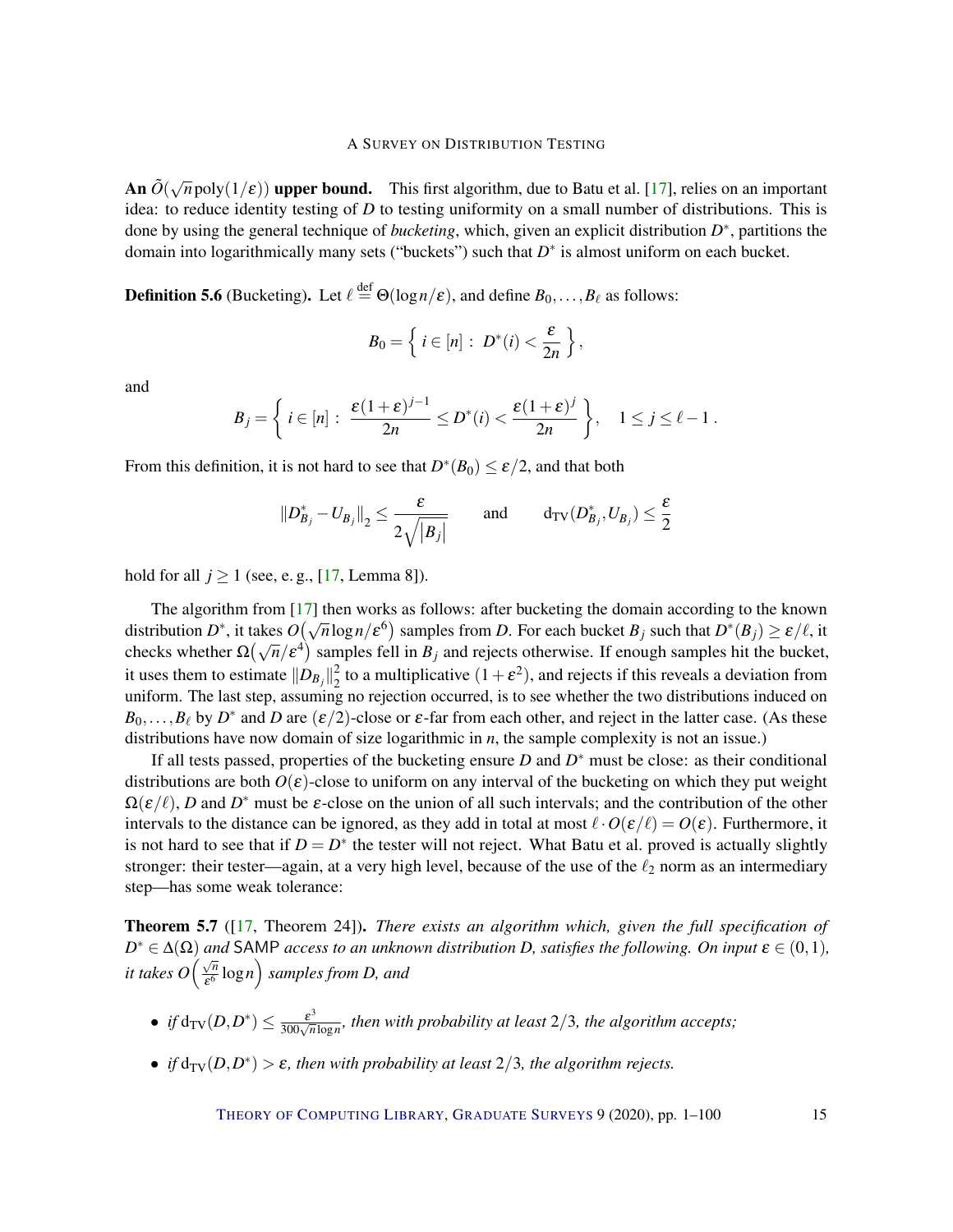**A tight**  $O(\sqrt{n}/\epsilon^2)$  upper bound. We first note that, as identity testing is at least as hard as uniformity **A ught**  $O(\sqrt{n}/\epsilon^2)$  upper bound. We first note that, as identity testing is at least as hard as uniformity testing, the  $\Omega(\sqrt{n}/\epsilon^2)$  lower bound on the sample complexity for the latter still applies. Thus, the question is now whether the actual sample complexity is closer to the upper bound from the previous section, or to this lower bound. The answer is due to Valiant and Valiant  $[99]$ ;<sup>10</sup> and, as we will shortly see, so is (a stronger version of) the lower bound.

To understand their result, we first have to take a small detour and define what it means for an algorithm to be *instance optimal*. Recall that from our definition, the sample complexity of an algorithm for identity testing is taken to be the worst-case over all cases of "known distribution" *D*<sup>\*</sup>, and in particular is not allowed to *depend* on  $D^*$ . What [\[99\]](#page-98-0) argue is that, for many  $D^*$ , identity testing may be significantly easier (e. g., consider the case of a distribution all its weight on a single element). They model this by allowing the sample complexity of the algorithm to depends on  $D^*$ , in addition to the usual parameters; and an *instance-optimal tester* is a tester whose sample complexity for testing any *D*<sup>∗</sup> is optimal even compared to an algorithm specifically designed for this *D* ∗ .

Before stating their main theorem, we need a couple last notations. Given a distribution  $D \in \Delta(\Omega)$ (seen as a *n*-dimensional vector of probabilities), define  $D_{-\eta}^{-\text{max}}$  to be the vector where the biggest entry has been zeroed out, as well as the set of smallest entries summing to  $\eta$ .<sup>11</sup> Although  $D_{-\eta}^{-max}$  is no longer a probability distribution, its  $2/3$ -(quasi)norm as vector is still defined:

$$
||D_{-\eta}^{-\max}||_{2/3} = \left(\sum_{\omega \in \Omega} (D_{-\eta}^{-\max}(\omega)^{2/3})\right)^{3/2}
$$

.

Strange as it may seem, $^{12}$  this quantity exactly characterizes the complexity of testing identity.

**Theorem 5.8** ([\[99,](#page-98-0) Theorem 1]). *There exists an algorithm which, given the full specification of*  $D^* \in \Delta(\Omega)$ *and* SAMP *access to an unknown distribution D, satisfies the following. On input*  $\varepsilon \in (0,1)$ *, it takes* 

$$
O\left(\max\left(\frac{\|D^* - \max\limits_{-\epsilon/16}\|_{2/3}}{\epsilon^2},\frac{1}{\epsilon}\right)\right)
$$

*samples from D, and*

- *if*  $D = D^*$ *, then with probability at least*  $2/3$ *, the algorithm accepts;*
- *if*  $d_{TV}(D, D^*) > \varepsilon$ , then with probability at least  $2/3$ , the algorithm rejects.

*Furthermore, this sample complexity is tight: no algorithm taking*

$$
o\left(\max\left(\frac{\|D^{\ast-\max}_{-\varepsilon/16}\|_{2/3}}{\varepsilon^2},\frac{1}{\varepsilon}\right)\right)
$$

*samples can correctly perform this task.*

 $10$ We note that subsequently to [\[99\]](#page-98-0), the works of Diakonikolas et al. [\[49\]](#page-94-2) and Acharya et al. [\[5\]](#page-90-0) mentioned in the previous we note that subsequently to [99], the works of Diakonkolas et al. [49] and Acharya et al. [9] memboled in the previous section also imply this  $O(\sqrt{n}/\epsilon^2)$  upper bound. See [Section](#page-27-0) [7.3](#page-31-0) and Section [6.6](#page-27-0) for a more detailed

<sup>&</sup>lt;sup>11</sup>That is, the largest probability element and  $\eta$  weight of the smallest ones have been removed.

 $12$ It does seem, to the author at least.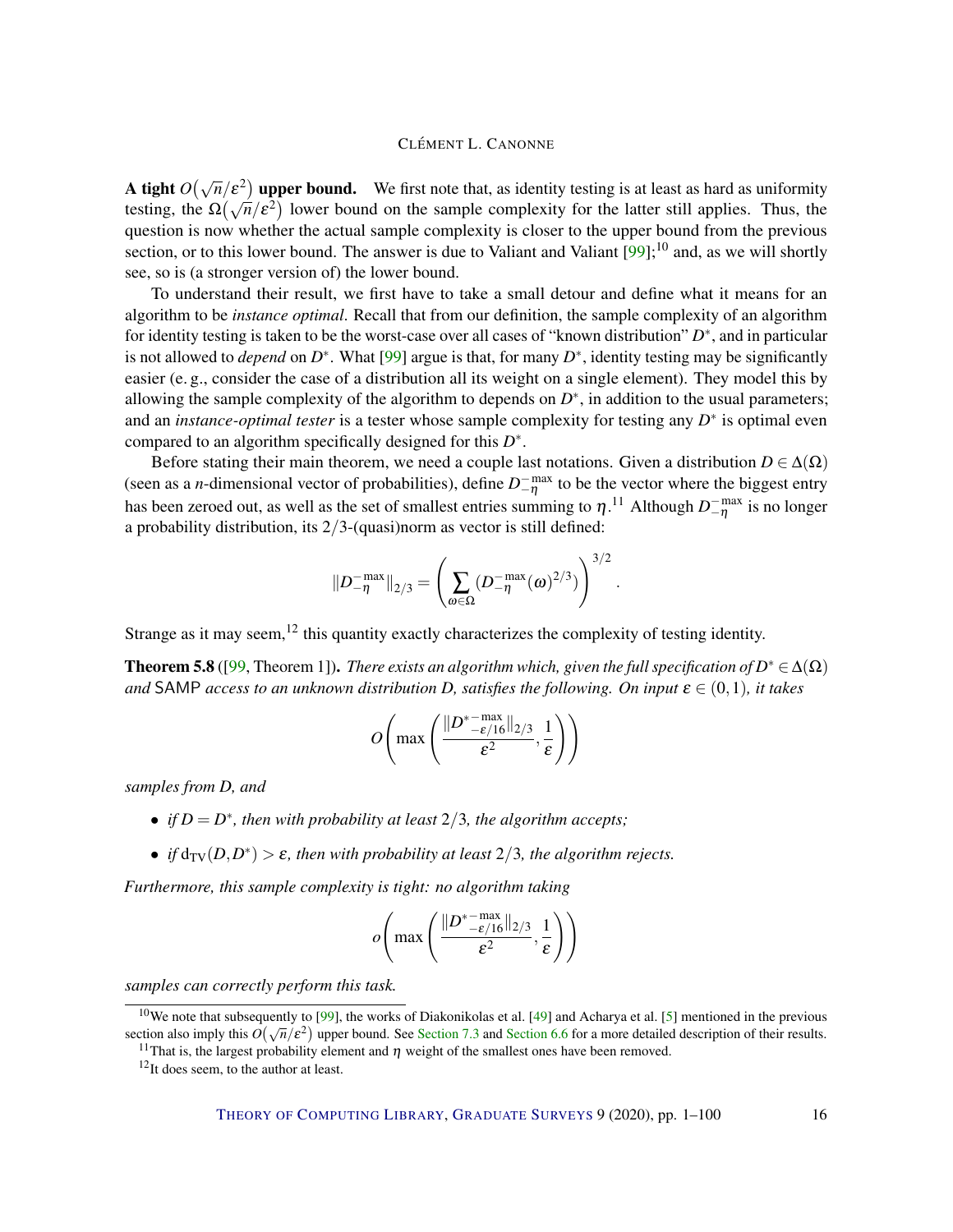(Without going into more detail, we note their upper bound is achieved by a modified version of Pearson's  $\chi^2$ -test;<sup>13</sup> as will be one of the upper bounds from the next subsection. As for the the lower bound, it is—at a very high level—shown by leveraging the nice properties of Hellinger distance with regard to product distributions to bound the distance between two random processes corresponding to the yesand no-instances; namely, instead of *bona fide* distributions, looking at each element *i* in the domain as generating independently either Poisson( $kD_i^*$ ) samples, or Poisson( $k(D_i^* \pm \varepsilon_i)$ ) for some good choice of "perturbation" ε*<sup>i</sup>* . One can finally conclude by using the relation between Hellinger and total variation.) To perturbation  $\epsilon_i$ . One can many conclude by using the relation between rieninger and total variation.) To<br>see why the above theorem implies the claimed  $O(\sqrt{n}/\epsilon^2)$  upper bound on testing identity, it is enough to observe that, for all  $D^* \in \Delta(\Omega)$ ,

$$
||D^{*-\max}_{-\varepsilon}||_{2/3}\leq ||D^{*}||_{2/3}\leq ||U||_{2/3}.
$$

It is worth pointing out the implications for other distributions: for instance, the same argument along with a simple computation of its 2/3-norm shows an  $\Omega(n^{1/4}/\varepsilon^2)$  lower bound for testing identity to the Binomial distribution Bin(*n*,1/2).

#### <span id="page-16-0"></span>5.3 Testing closeness

In this section, we cover the following result, which completely characterizes the sample complexity of the last of the three problems:

<span id="page-16-2"></span>Theorem 5.9 (Testing closeness). *There exists an algorithm which, given* SAMP *access to two unknown distributions*  $D_1, D_2 \in \Delta(\Omega)$ *, satisfies the following. On input*  $\varepsilon \in (0,1)$ *, it takes*  $O\left(\max\left(\frac{n^{2/3}}{\varepsilon^{4/3}}\right)\right)$  $\frac{n^{2/3}}{\varepsilon^{4/3}},$ √ *n*  $\left(\frac{\sqrt{n}}{\varepsilon^2}\right)\right)$ *samples from D*<sup>1</sup> *and D*2*, and*

- *if*  $D_1 = D_2$ *, then with probability at least* 2/3*, the algorithm accepts*;
- *if*  $d_{TV}(D_1, D_2) > \varepsilon$ , then with probability at least 2/3, the algorithm rejects.

*Furthermore, this sample complexity is tight.*

An  $\tilde{O}(n^{2/3} \text{poly}(1/\varepsilon))$  upper bound. The first algorithm we describe here is due to Batu et al. [\[18\]](#page-91-0), and again uses testing with regard to the  $\ell_2$  distance as a first step. (We reproduce here the (later) version of this result by Chan et al., which improves quadratically on the dependence on  $\varepsilon$ .)

<span id="page-16-1"></span>Theorem 5.10 ([\[39,](#page-93-0) Theorem 1.2]). *There exists an algorithm which, given* SAMP *access to two unknown distributions*  $D_1, D_2 \in \Delta(\Omega)$ *, satisfies the following. On input*  $\varepsilon \in (0,1)$  *and*  $b \in [0,1]$ *, it takes*  $O(\sqrt{b}/\varepsilon^2)$ samples from  $D_1$  and  $D_2$ , and, provided  $\|D_1\|_2^2$  $2^2$ ,  $||D_2||_2^2 \leq b$ ,

$$
\chi_D^2(S) \stackrel{\text{def}}{=} \sum_{i \in \Omega} \frac{(S_i - mD(i))^2}{mD^*(i)}
$$

where  $S_i$  is the number of occurrences in *S* of the element  $i \in \Omega$ .

THEORY OF C[OMPUTING](http://dx.doi.org/10.4086/toc) LIBRARY, G[RADUATE](http://dx.doi.org/10.4086/toc.gs) SURVEYS 9 (2020), pp. 1–100 17

<sup>&</sup>lt;sup>13</sup>Given the explicit description of a distribution  $D \in \Delta(\Omega)$  and a multiset of *m* samples *S* drawn from an unknown distribution, *Pearson's* χ 2 *-test* is the quantity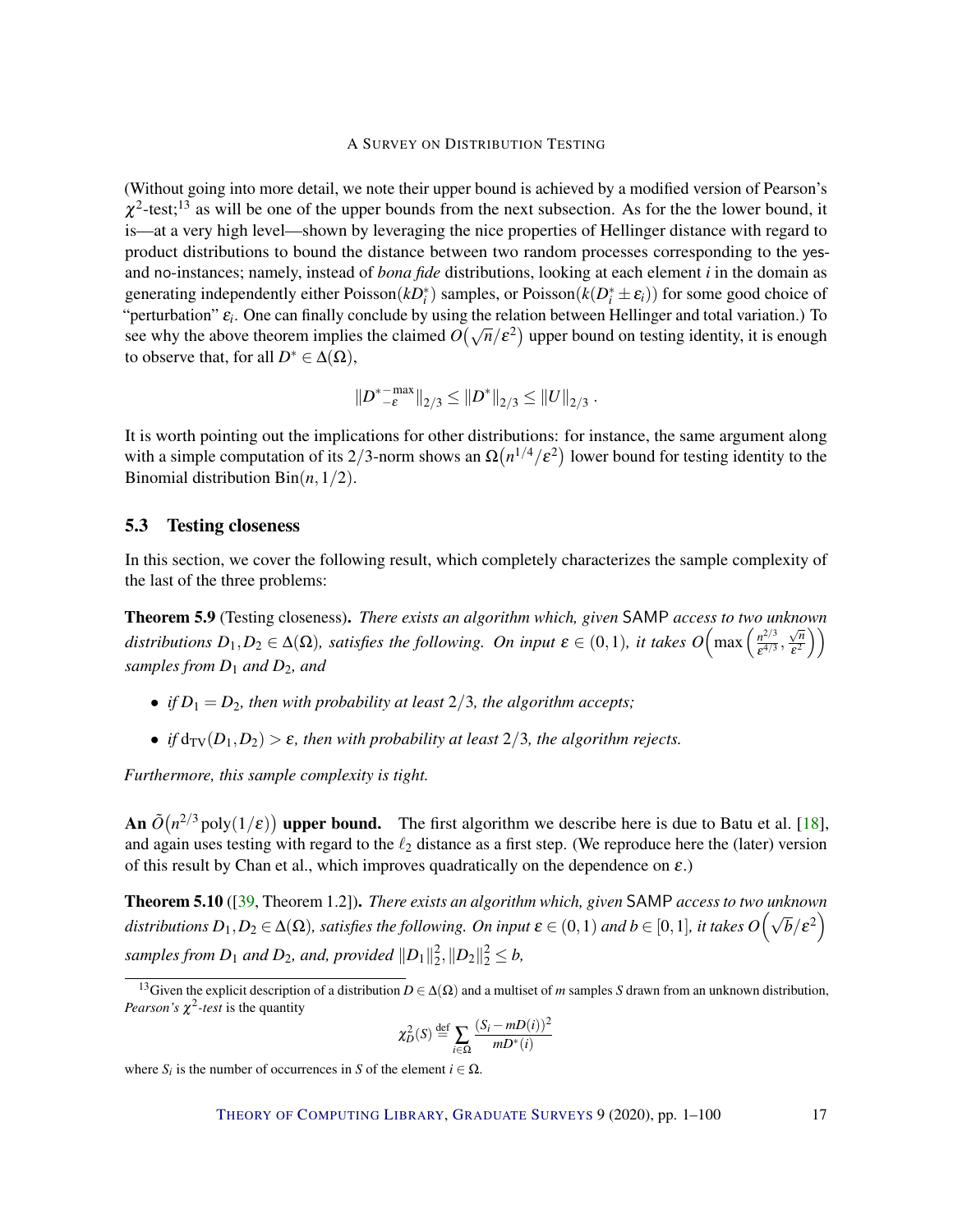- *if*  $||D_1 D_2||_2 \leq \varepsilon$ *, then with probability at least* 2/3*, the algorithm accepts*;
- *if*  $||D_1 D_2||_2 > 2\varepsilon$ *, then with probability at least* 2/3*, the algorithm rejects.*

#### *Furthermore, this sample complexity is tight.*

The main observation here is that the sample complexity depends on an upper bound *b* of the norm of the distributions (a similar theorem can be obtained with *B* being an upper bound on the  $\ell_{\infty}$  norms instead of the  $\ell_2$  norms; [\[18,](#page-91-0) Lemma 6] then proves a sample complexity of  $O((B^2 + \varepsilon^2 \sqrt{B})/\varepsilon^4)$ ). As, by [Equation](#page-11-1) [\(5.1\)](#page-11-1),  $\ell_2$  testing has to be done with error parameter  $\varepsilon' = O(\varepsilon/\sqrt{n})$ , leveraging this dependence is crucial to get anything non-trivial. Thus, the tester from [\[18\]](#page-91-0) proceeds in two steps, after taking  $O\big((n^{2/3}\log n)/\varepsilon^2\big)$  samples from both distributions: first, it filters out "heavy" elements, i. e., those that have either  $D_1(x) \ge 1/n^{2/3}$  or  $D_2(x) \ge 1/n^{2/3}$ ; and checks whether each of these appear roughly the same number of times under both distributions. Then, it applies the  $\ell_2$ -tester from above to the "filtered distributions" *D*<sup>1</sup> and *D*<sup>2</sup><sub>2</sub>, which now have  $\ell_{\infty}$  norm at most  $B = 1/n^{2/3}$ , with parameter  $\varepsilon' = \varepsilon/(2\sqrt{n})$ . The resulting sample complexity is, from the two steps,

$$
O\left(\frac{n^{2/3}}{\varepsilon^2}\log n\right) + O\left(\frac{B^2 + {\varepsilon'}^2 \sqrt{B}}{\varepsilon'}\right) = O\left(\frac{n^{2/3}}{\varepsilon^2}\log n\right) + O\left(\frac{n^2 n^{-4/3} + \varepsilon^2 n^{-1/3} n}{\varepsilon^4}\right) = O\left(\frac{n^{2/3} \log n}{\varepsilon^4}\right)
$$

proving our first upper bound.

Remark 5.11. Chan et al. [\[39\]](#page-93-0) later observe that, by (a) applying directly [Theorem](#page-16-1) [5.10](#page-16-1) instead of the original  $\ell_2$  tester of [\[18\]](#page-91-0), and (b) improving the filtering approach to remove the log *n* factor (as conjectured by Batu et al.), the overall sample complexity of this two-stage approach can be reduced to  $O(n^{2/3}/\varepsilon^2)$ , both steps being optimal. However, even then, the *combined* sample complexity still is not optimal, as we shall momentarily see.

An  $O\left(\max\left(\frac{n^{2/3}}{c^{4/3}}\right)\right)$  $\frac{n^{2/3}}{\varepsilon^{4/3}},$ √ *n*  $\left(\frac{\sqrt{n}}{\epsilon^2}\right)$  upper bound. Although the testing algorithm of [\[39\]](#page-93-0) is algorithmically simple (being again a suitably modified variant of Pearson's  $\chi^2$ -test), the main challenge in their work is in the analysis, and more particularly in bounding the variance of the statistic they propose. Without going into the details, we reproduce in [Algorithm](#page-0-0) [2](#page-0-0) the algorithm itself.

**An** Ω $\left(\max\left(\frac{n^{2/3}}{ε^{4/3}}\right)\right)$  $\frac{n^{2/3}}{\varepsilon^{4/3}},$ √ *n*  $\left(\frac{\sqrt{n}}{\epsilon^2}\right)$  **lower bound.** As before, we first observe that the  $\Omega(\sqrt{n}/\epsilon^2)$  lower bound on the sample complexity of uniformity and identity testing still holds, closeness testing being at least as hard as these. For the second part of the lower bound, [\[39\]](#page-93-0) use a similar construction as in [\[19,](#page-91-1) [100\]](#page-98-1) (which already gives an  $\Omega(n^{2/3})$  lower bound). The idea of the construction is to "hide" the distance between the two distributions of a no-instance  $(D_1, D_2)$ . This is done by choosing  $\Omega(n)$  *light elements* with either  $D_1(i) = 4/n$  and  $D_2(i) = 0$  or the converse; while making the distributions coincide on  $\Omega(n^{2/3})$  heavy *elements* with weight  $D_1(i) = D_2(i) = \varepsilon^{4/3}/n^{2/3}$ . The non-zero light elements of  $D_1$  and  $D_2$  are disjoint, and thus would give away the difference; yet with high probability the heavy ones are the only elements that may appear several times (i. e., have collisions) when sampling from the distributions, unless enough samples are taken.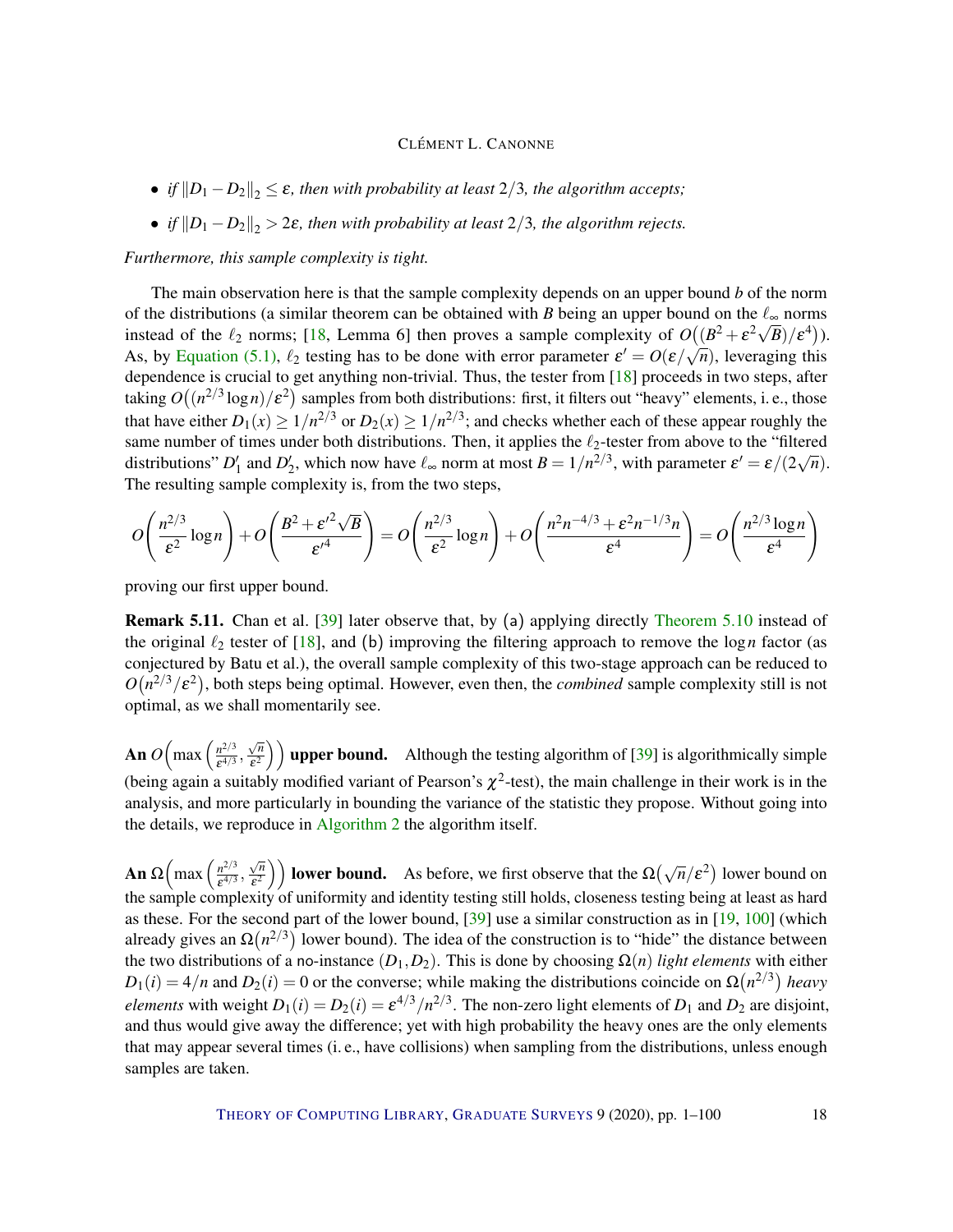Algorithm 2 The optimal closeness tester of [Theorem](#page-16-2) [5.9](#page-16-2)

**Require:** Parameters  $n \in \mathbb{N}$ ,  $\varepsilon \in (0,1)$ , and  $\text{SAMP}_{D_1}$ ,  $\text{SAMP}_{D_2}$  access 1: Set  $m \leftarrow C \cdot \max(n^{2/3}/\varepsilon^{4/3}, \sqrt{n}/\varepsilon^2)$  $\triangleright$  *C* is an absolute constant. 2: Let  $m_1, m_2$  be two independent  $Poisson(m)$  random variables. 3: For  $i \in \{1, 2\}$ , take a multiset  $S_i$  of  $m_i$  samples from SAMP<sub>D<sup>*i*</sub></sup></sub> 4: for all  $i \in [n]$  do 5: Set  $X_i \leftarrow \sum_{s \in S_1} \mathbb{1}_{\{s=i\}}, Y_i \leftarrow \sum_{s \in S_2}$  $\triangleright$  Number of occurrences of *i* in  $S_1$ ,  $S_2$ 6: end for 7: Let  $Z \leftarrow \sum_{i=1}^{n} \frac{(X_i - Y_i)^2 - (X_i + Y_i)}{X_i + Y_i}$ *Xi*+*Y<sup>i</sup>*  $\triangleright$  Compute the  $\chi^2$ -type statistic 8: if  $Z \leq \frac{1}{8}$ 8 *m* 2  $\frac{m^2}{m+n}$ ε<sup>2</sup> then 9: return ACCEPT 10: else 11: return REJECT 12: end if

### <span id="page-18-0"></span>5.4 Tolerant testing and distance estimation

As a general rule, asking for the testing algorithms to allow some "slack" around the property (i. e., to also accept distributions that are only close to satisfying it) most of the time makes the task much harder.



Figure 1: Testing vs. tolerant testing. It is like eggs, only harder.

At a very high level, the reason is that now, seeing a "violation" (that is, a statistically significant deviation from the property) is no longer sufficient to reject the distribution: one piece of evidence is not enough, the tester must get quantitative bounds on the amount of violation.

An  $\Omega(n/\log n)$  lower bound. To see how much harder this can be, we start with the following lower bound on testing uniformity (and hence on identity and closeness),  $^{14}$  due to [\[98,](#page-98-2) [96\]](#page-98-3):

<sup>&</sup>lt;sup>14</sup>Note that prior to this, Paul Valiant showed a (slightly weaker)  $n^{1-o(1)}$  lower bound for tolerant closeness testing, using related techniques [\[100,](#page-98-1) Theorem 1.2].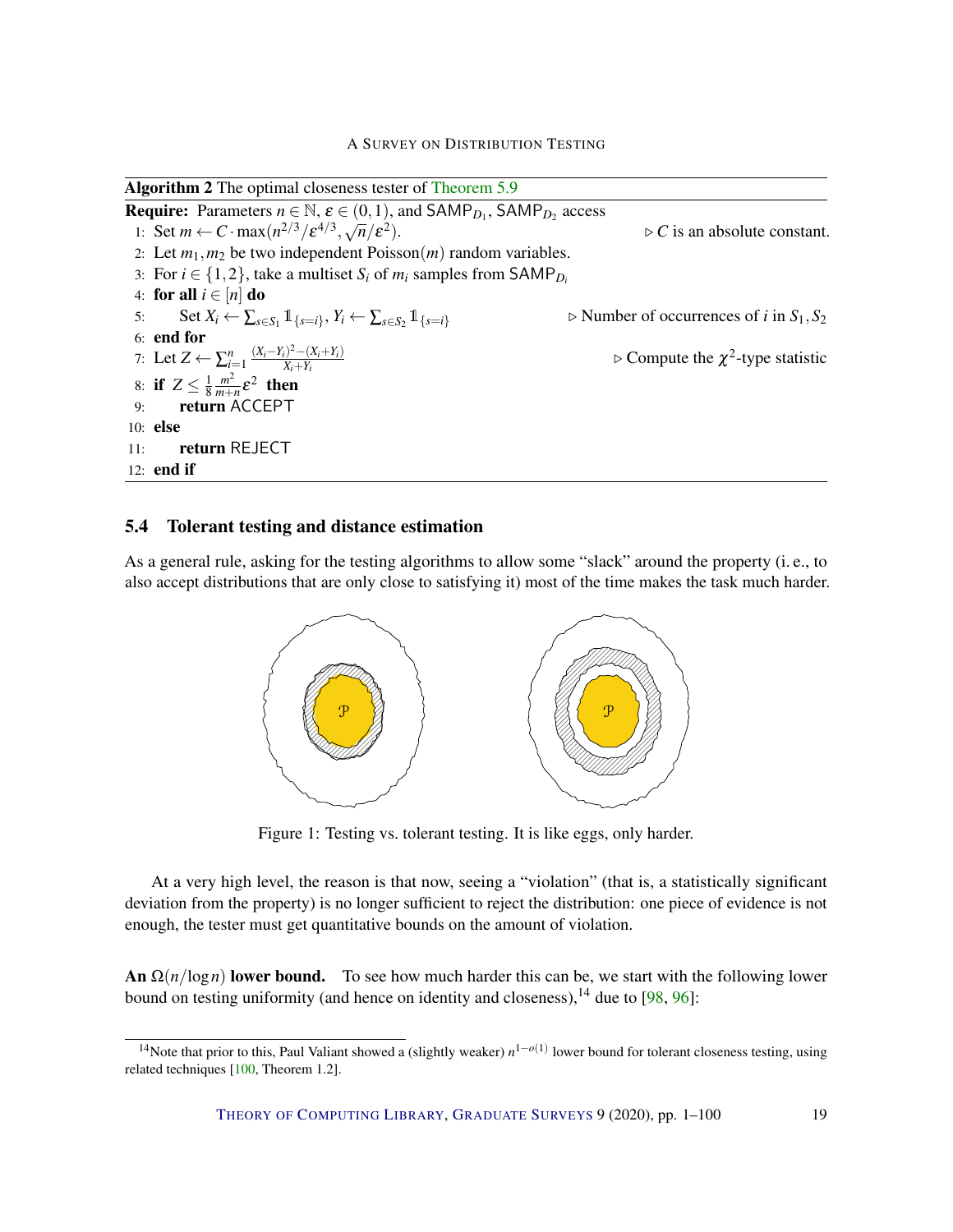<span id="page-19-0"></span>**Theorem 5.12.** *There exists an absolute constant*  $\varepsilon_0 > 0$  *such that the following holds. Any algorithm which, given* SAMP *access to an unknown distribution D* ∈ ∆(Ω)*, distinguishes with probability at least*  $2/3$  *between* (a)  $d_{TV}(D,U) \le \varepsilon_0$  *and* (b)  $d_{TV}(D,U) \ge 1/2 - \varepsilon_0$ *, must have sample complexity*  $\Omega(n/\log n)$ .

This theorem follows from [\[96,](#page-98-3) Theorem 1], which shows for any  $\phi < 1/4$  the existence of pairs of instances  $(D_1, D_2)$  such that  $D_1$  is  $\phi \log(1/\phi)$ -close<sup>15</sup> to the uniform distribution on *n* elements, while *D*<sub>2</sub> is  $\phi \log(1/\phi)$ -close to the uniform distribution on some subset of *n*/2 elements, and thus  $\Omega(1)$ -far from uniform on *n* elements. Yet  $D_1$  and  $D_2$  are indistinguishable with fewer than  $\Omega(\phi n / \log n)$  samples. These distributions are explicitly constructed using properties of Laguerre polynomials, before arguing that the expected *fingerprints* of the two distributions (roughly speaking, "number of *k*-way collisions for all *k*'s"16) are very similar—applying for this a new Central Limit Theorem proven along the way. (The notion of fingerprint and its use in proving the lower bound are covered in more detail in [Section](#page-32-0) [8.](#page-32-0))

**Remark 5.13.** Following an observation from [\[96\]](#page-98-3), we note that it it possible to get an  $\Omega(n/(\epsilon \log n))$ lower bound on the sample complexity of distinguishing  $d_{TV}(D, U) \leq \varepsilon$  from  $d_{TV}(D, U) \geq c\varepsilon$ , for any  $\varepsilon \in (0, \varepsilon_0)$  and  $c = c(\varepsilon_0) > 1$ . This is done by replacing  $D_1, D_2$  defined above by the corresponding mixtures  $D'_i = (\varepsilon/\varepsilon_0)D_i + (1 - \varepsilon/\varepsilon_0)U$ : distinguishing  $D'_1$  from  $D'_2$  requires a factor  $1/\varepsilon$  more samples than distinguishing between  $D_1$  and  $D_2$ .

An  $O(n/\log n)$  upper bound. As we just saw, tolerant testing of uniformity, identity, and closeness of distributions with fewer than *n* 1−*o*(1) samples in the standard model is hopeless. The good news, on the other hand, is that these tasks *can* be performed with  $o(n)$  samples: more precisely, the odd-looking *n*/log*n* lower bound is tight. We only state below the result for tolerant closeness testing; it obviously also applies to uniformity and identity.

<span id="page-19-1"></span>Theorem 5.14 ([\[98,](#page-98-2) Theorem 3 and 4]). *There exists an algorithm which, given* SAMP *access to two unknown distributions*  $D_1, D_2 \in \Delta(\Omega)$ *, satisfies the following. On input*  $\varepsilon_1, \varepsilon_2 \in (0,1]$  *with*  $\varepsilon_1 < \varepsilon_2$ *, it takes*  $O\left(\frac{1}{\sqrt{2}}\right)$  $\frac{1}{(\epsilon_2-\epsilon_1)^2} \frac{n}{\log n}$ log*n samples from D*<sup>1</sup> *and D*2*, and*

- *if*  $d_{TV}(D_1, D_2) \leq \varepsilon_1$ *, then with probability at least*  $2/3$ *, the algorithm accepts;*
- *if*  $d_{TV}(D_1, D_2) \geq \varepsilon_2$ , then with probability at least 2/3, the algorithm rejects.

A final remark. While the dependence on *n* of these three problems is completely resolved, the exact dependence on  $(\epsilon_2 - \epsilon_1)$  remains open—or, at least, ajar. We also note that (as exemplified in [Theorem](#page-16-1) [5.10\)](#page-16-1), tolerant testing in  $\ell_2$  norm does not suffer from the same fate as in total variation: the sample complexity is, in the former setting, left unchanged when going from testing to tolerant testing.

Finally, getting a bit ahead, we point out that the ideas and machinery developed in proving the tolerant testing results above have had other significant applications—in particular as seen in [Section](#page-32-0) [8.](#page-32-0)

<sup>&</sup>lt;sup>15</sup> Actually, they prove a slightly stronger statement, using instead the relative Earthmover's distance.

<sup>&</sup>lt;sup>16</sup>Given a multiset *S* of samples and integer  $k \ge 1$ , a *k*-way collision is a *k*-tuple  $(s_1, \ldots, s_k)$  from *S* such that  $s_1 = \cdots = s_k$ .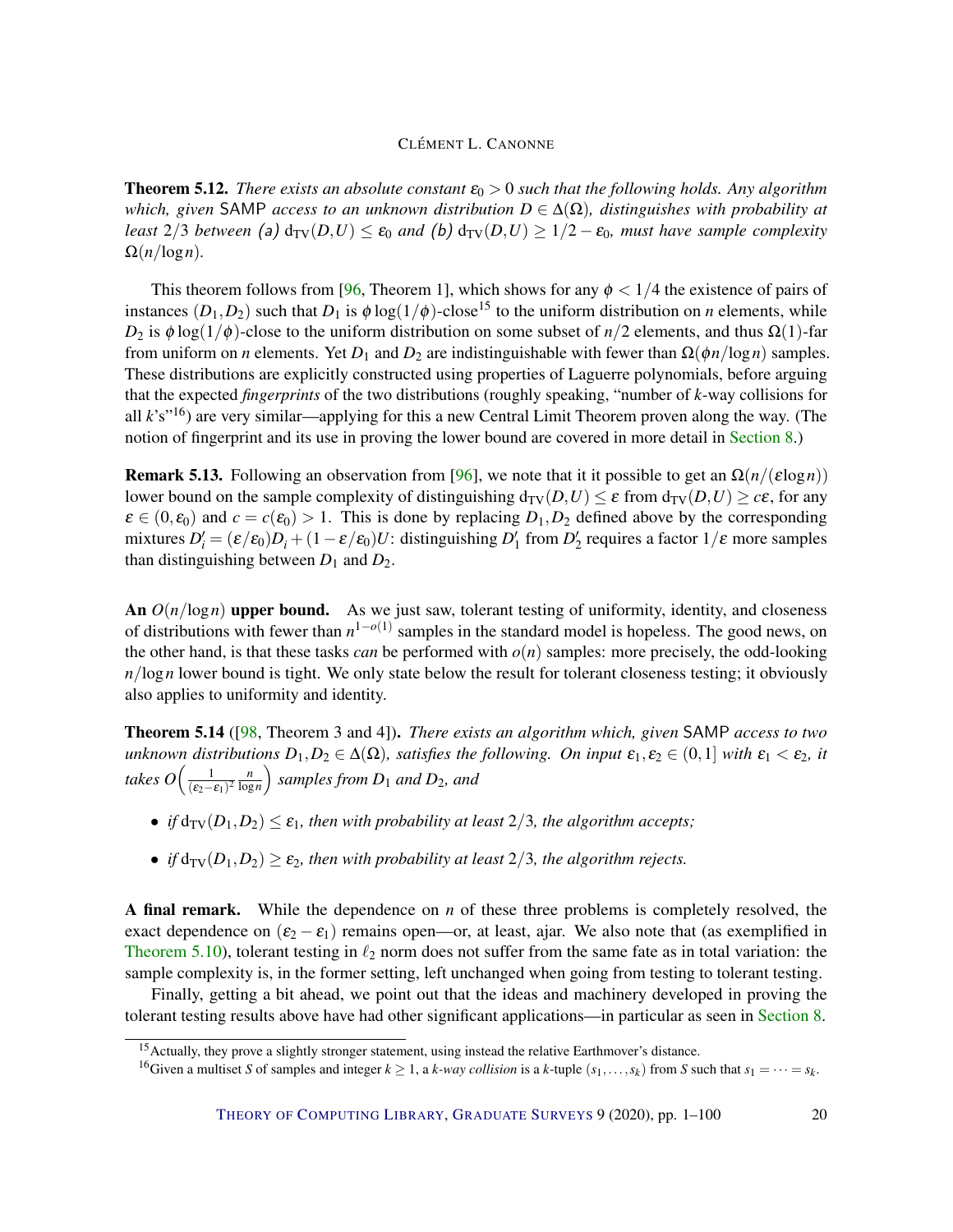# <span id="page-20-0"></span>6 Testing for structure

In this part of the survey, we focus on properties related to the *structure* of the unknown distribution—for instance, on its shape (is the probability mass function non-increasing?), its class (is it, for instance, a Binomial distribution? A Zipf distribution?) or some other structural characteristic (is a distribution on  $\Omega_1 \times \Omega_2$  a product distribution?). Answering this type of questions can be useful for model selection (deciding which specialized algorithm to apply to the data), or crucial for specific applications. One may, e. g., think of health or risk analysis (is the probability to get cancer decreasing with the distance to Fukushima?), or market applications (detecting whether a trend or shopping pattern is correlated with some particular feature, say geographic location). We start by covering specific properties known to be efficiently testable, such as monotonicity, testing for *k*-histograms and parameterized classes; before turning in [Section](#page-24-0) [6.4](#page-24-0) and [Section](#page-27-0) [6.6](#page-27-0) to recent results of [\[30\]](#page-92-2) and [\[5\]](#page-90-0), which generalize many of these specific cases into one testing framework.

Importantly, this section deals with *arbitrary* distributions, that one must test *for* such structural properties; the question of *leveraging* known structure of the distribution to test for an additional property it may have will be the focus of [Section](#page-28-0) [7.](#page-28-0)

#### <span id="page-20-1"></span>6.1 Monotonicity

In this section,<sup>17</sup> we cover the problem of testing monotonicity of a distribution over  $[n]$ . Recall that *D* ∈ ∆([*n*]) is said to be *monotone* (non-increasing), denoted *D* ∈ M, if *D*(1) > ··· > *D*(*n*), i. e., if its probability mass function is non-increasing. We stress that the definition of the property assumes a total order on the domain; hence the choice of  $\Omega = [n]$  in this section. (The next subsection will briefly cover the case where the domain is a partially ordered set (poset), setting for which different algorithms and techniques are required.)

The following result, due to Batu et al.  $[20]$  (and later slightly improved in  $[30]$ ),<sup>18</sup> almost completely settles—up to polylog(*n*) factors and the exact dependence on  $\varepsilon$ —the complexity of testing whether a distribution is monotone.

<span id="page-20-2"></span>Theorem 6.1 (Testing monotonicity). *There exists an algorithm which, given* SAMP *access to an* **unknown distribution**  $D \in \Delta([n])$ *, satisfies the following. On input*  $\varepsilon \in (0,1)$ *, it takes*  $\tilde{O}(\sqrt{n}/\varepsilon^{7/2})$ *samples from D, and*

- *if*  $D \in \mathcal{M}$ *, then with probability at least*  $2/3$ *, the algorithm accepts;*
- *if*  $d_{TV}(D, M) > \varepsilon$ *, then with probability at least* 2/3*, the algorithm rejects.*

*Furthermore, no algorithm taking o* $(\sqrt{n}/\varepsilon^2)$  samples can correctly perform this task.

We note that Acharya, Daskalakis, and Kamath [\[5\]](#page-90-0) recently improved on this upper bound, achieving we note that Acharya, Daskalakis, and Kamath [5] recently improved on this upper bound, achieving<br>the optimal sample complexity  $O(\sqrt{n}/\epsilon^2)$  for  $\epsilon = \tilde{\Omega}(n^{-1/4})$ . Their results and techniques are covered in [Section](#page-27-0) [6.6.](#page-27-0)

<sup>&</sup>lt;sup>17</sup>Part of the following is adapted from [\[28\]](#page-92-3).

<sup>&</sup>lt;sup>18</sup>[\[20\]](#page-92-0) originally claims an  $\tilde{O}(\sqrt{n}/\epsilon^4)$  sample complexity, but their argument seems to only result in an  $\tilde{O}(\sqrt{n}/\epsilon^6)$  bound. Subsequent work building on their techniques (and described in [Section](#page-24-0) [6.4\)](#page-24-0) obtains the  $\varepsilon^{7/2}$  dependence.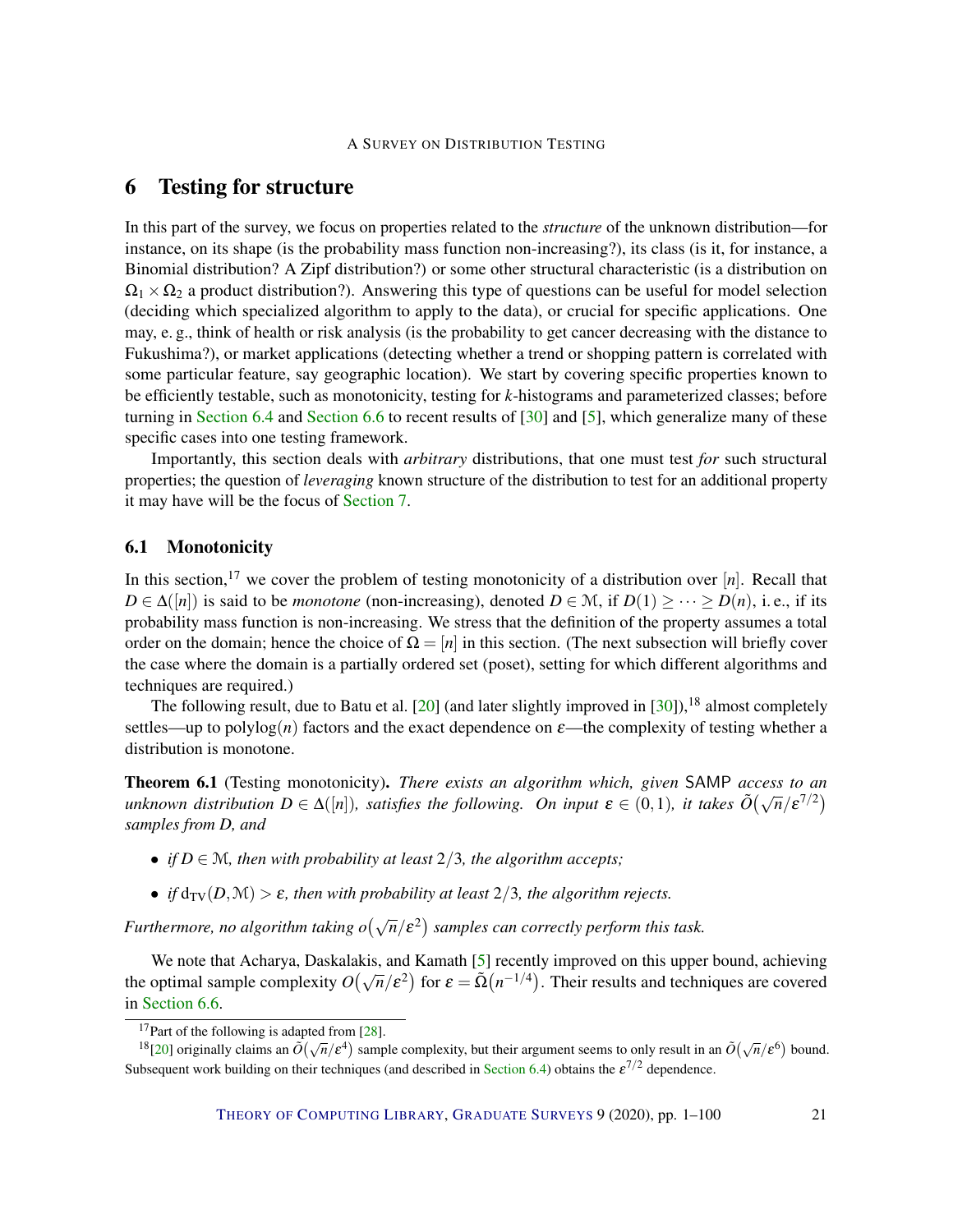An  $O\left(\frac{\sqrt{n}}{c^{7/2}}\right)$  $\frac{\sqrt{n}}{\epsilon^{7/2}}$  polylog *n*) upper bound. The algorithm of Batu et al. works by taking this many samples from  $\hat{D}$ , and then using them to recursively split the domain  $[n]$  in half, as long as the conditional distribution on the current interval is not close enough to uniform (or not enough samples fall into it). If the binary tree created during this recursive process exceeds  $O(\log^2 n/\epsilon)$  nodes, the tester rejects. They then show that this succeeds with high probability, specifically that with high probability the leaves of the recursion yield a partition of  $[n]$  in  $\ell = O\bigl(\log^2 n/\epsilon\bigr)$  intervals  $I_1,\ldots,I_\ell$ , such that either

- (a) the conditional distribution  $D_{I_j}$  is  $O(\varepsilon)$ -close to uniform on this interval; or
- (b)  $I_j$  is "light," i. e., has weight at most  $O(\varepsilon/\ell)$  under *D*.

(the first item relying on [Theorem](#page-11-0) [5.2,](#page-11-0) relating distance to uniformity and collision count via the  $\ell_2$  norm). This implies this partition defines an  $\ell$ -flat distribution  $\bar{D}$  which is  $\epsilon/2$ -close to *D*, and can be easily learnt from another batch of samples. Once this is done, it only remains to test (e. g., via linear programming, which can be done efficiently) whether this  $\bar{D}$  is itself  $\varepsilon/2$ -close to monotone, and accept if and only this is the case.

**An**  $\Omega(\sqrt{n}/\epsilon^2)$  **lower bound.** The lower bound ([\[20,](#page-92-0) Theorem 11]) works by reducing the problem of uniformity testing to monotonicity testing. More specifically, assume for the sake of simplicity *n* to be even, and let  $D \in \Delta([n])$  be the distribution to be tested for uniformity. One can run a monotonicity tester (with parameter  $\varepsilon' \stackrel{\text{def}}{=} \varepsilon/3$ ) on both *D* and *Q*, where the latter is defined as  $Q(i) \stackrel{\text{def}}{=} D(n-i)$ ,  $i \in [n]$ ; and accept if and only if both tests pass. If *D* is uniform, clearly  $D = Q$  is monotone; conversely, one can show that if both *D* and its "mirrored version" *Q* pass the test (are  $\varepsilon'$ -close to monotone), then it must be the case that *D* is  $\varepsilon$ —close to uniform. The result then follows<sup>19</sup> from the  $\Omega(\sqrt{n}/\varepsilon^2)$  lower bound of [Theorem](#page-11-2) [5.1.](#page-11-2)

Remark 6.2. At a (very) high-level, the above results can be interpreted as "relating monotonicity to uniformity." That is, the upper bound is essentially established by proving that monotonicity reduces from testing uniformity on polylogarithmically many intervals, while the lower bound follows from showing that it reduces to testing uniformity on a constant number of them.

#### <span id="page-21-0"></span>6.1.1 Monotonicity over other posets

As aforementioned, the question of whether a distribution is monotone presupposes its domain be endowed with an order relation  $\prec$ . In the previous subsection, we covered the case of [*n*], where the order is total; however, the question was also considered for other partially ordered sets in [\[20\]](#page-92-0). In this work, they address monotonicity testing of distributions over the hypergrid  $\Omega = [n]^d$  and the corresponding obvious order. (Note that the parameter of interest is still *n*, and *d* is to be thought of as a possibly big constant.)

Batu and al. then give an algorithm for testing monotonicity in this setting, with sample complexity  $\tilde{O}(n^{d-1/2})$ ; and provide a lower bound of  $\Omega(n^{d/2})$  by the same reduction from uniform as in the univariate case. Their upper bound—detailed for the case  $d = 2$ —is in the same spirit as before, partitioning

<sup>&</sup>lt;sup>19</sup>[\[20\]](#page-92-0) actually only shows a  $\Omega(\sqrt{n})$  lower bound, as they invoke in the last step the (previously best known) lower bound of [\[60\]](#page-95-0) for uniformity testing; however, their argument straightforwardly extends to the result of [\[79\]](#page-96-1).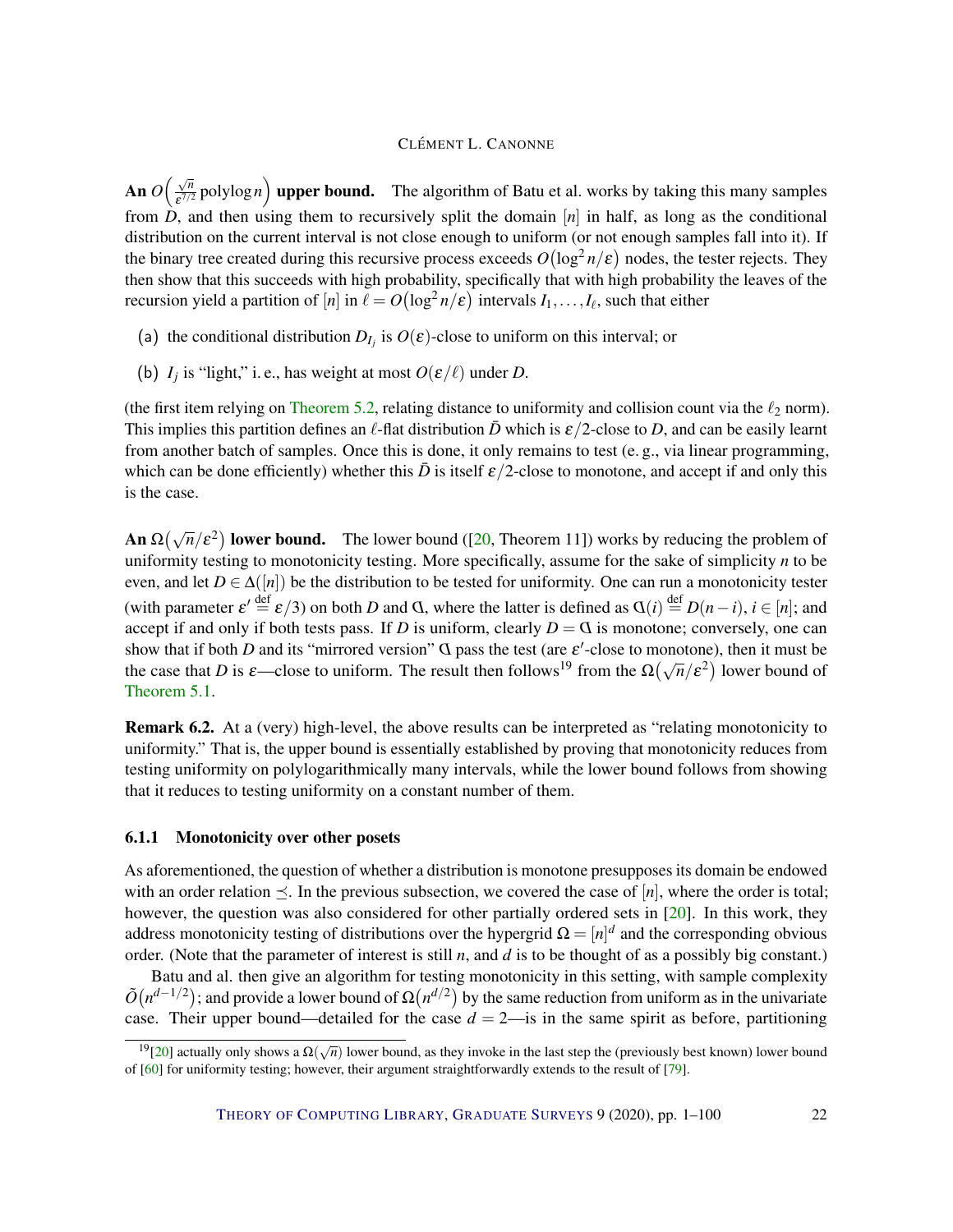adaptively the domain and checking uniformity on each of the resulting parts. In more detail, this is performed by recursively splitting  $[n] \times [n]$  in 4 quadrants, stopping the recursion on a quadrant  $K = I \times J$ if (i) the distribution on it is close to uniform, or (ii) *K* has very small weight, or finally (iii) the quadrant is far enough from the origin  $(1,1)$ . Otherwise, the quadrant is further split. In the two latter cases,  $K$  is marked as "light" (discarded), and at the end the total weight of all faraway quadrants is checked to be small enough (as if  $D \in \Delta([n] \times [n])$  were monotone, all these faraway sets' weights would have to be very small). In the first case, the univariate monotonicity test is used as a subroutine on a small number of (randomly chosen) univariate distributions  $D_{\{i\}\times J}$ , to detect violations. (The third criterion, (iii), ensures that the recursion tree does not have too many nodes, which is required to keep the sample complexity under control.)

Subsequent work of Bhattacharyya, Fischer, Rubinfeld, and Valiant [\[23\]](#page-92-1) extends these results to arbitrary posets, establishing strong upper and lower bounds under structural conditions on the underlying domain. (E. g., for the lower bounds, whether the poset or its closure contain a large matching.). Their work also includes the detailed argument for the general high-dimensional  $(d > 2)$  case of the [\[20\]](#page-92-0) algorithm described above.

Finally, we note that the work of Acharya, Daskalakis, and Kamath [\[5\]](#page-90-0), touched upon in [Section](#page-27-0) [6.6,](#page-27-0) yields a tight  $O(n^{d/2}/\varepsilon^2)$  bound for the specific case of the hypergrid, for  $\varepsilon = \tilde{\Omega}(\sqrt{d}/n^{1/4})$ .

#### <span id="page-22-0"></span>6.2 Testing *k*-histograms

Another common class of distributions is the set  $H_k$  of  $k$ -histograms (or  $k$ -flat distributions). A distribution *D* belongs to  $\mathcal{H}_k$ —where *k* is a parameter, possibly function of *n*—if there exists a partition of  $[n]$  in *k* intervals  $I_1, \ldots, I_k$  such that *D* is constant on each  $I_\ell$ . Indyk, Levi and Rubinfeld study this property in [\[65\]](#page-95-4), giving a learning algorithm in  $\ell_2$  norm as well as property testers for  $\mathcal{H}_k$  in both  $\ell_2$  and total variation distances. Their two testers follow the same overall structure, which is reminiscent of the monotonicity tester of [Section](#page-20-1) [6.1:](#page-20-1) they iteratively partition the support  $[n]$  in at most  $k$  pieces in a greedy fashion, trying at each stage to find, with some sort of binary search, the largest leftmost interval of the remaining support on which *D* either has very little weight, or is very close to uniform (in  $\ell_2$  norm). If it succeeds in identifying such a partition within *k* stages, then the tester accepts, having effectively learned a *k*-histogram to which *D* is close; otherwise, it rejects.

This approach leads to a  $O(\log^2 n/\epsilon^4)$ -query tester in  $\ell_2$  norm, and a  $\tilde{O}(\sqrt{kn}/\epsilon^5)$ -query one in total variation. A  $\Omega(\sqrt{n}/\epsilon^2)$  lower bound immediately follows from uniformity testing; [\[65\]](#page-95-4) also prove a And dependence is necessary as long as  $\epsilon < 1/k$ .

**Remark 6.3.** Observe that the testing problem as defined above assumes the partition  $I_1, \ldots, I_k$  is unknown. In the case where one is provided with this partition in advance, it is easy to design a tester with sample complexity  $O(n^{2/3}/\varepsilon^{4/3})$ , independent of *k*: indeed, it is easy, given oracle access to *D*, to sample from the corresponding distribution  $\bar{D}$  defined by  $\bar{D}(x) = D(I_{\ell})/|I_{\ell}|$  (where  $I_{\ell} \ni x$ ). It then suffices to test closeness of *D* and  $\bar{D}$ , as in [Theorem](#page-16-2) [5.9,](#page-16-2) to conclude.

THEORY OF C[OMPUTING](http://dx.doi.org/10.4086/toc) LIBRARY, G[RADUATE](http://dx.doi.org/10.4086/toc.gs) SURVEYS 9 (2020), pp. 1–100 23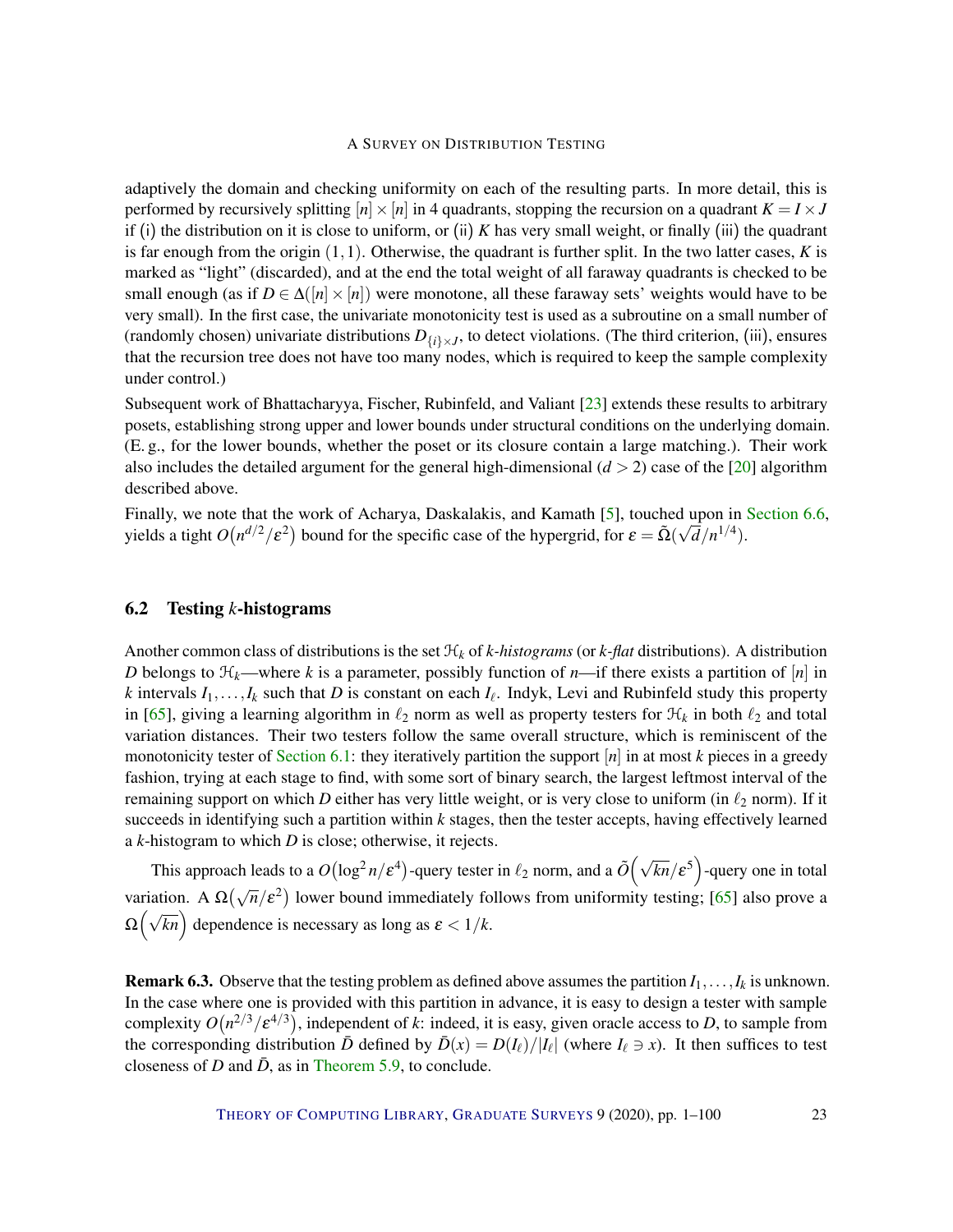#### <span id="page-23-0"></span>6.3 Parameterized classes of distributions

We now turn to a related kind of question: instead of testing whether the unknown distribution has some "shape" (as in the case of monotonicity), we are interested instead in knowing if it belongs to a set of parameterized distributions  $C = \{D_{\theta}\}_\theta$ , each (succinctly) characterized by a vector of parameters θ. Examples of such classes of distributions are the set of all Binomials with support *n*, where each distribution is then defined by a unique parameter  $p \in [0,1]$ ; the class of Gaussian distributions, where the parameters are a couple of values ( $\mu, \sigma \in \mathbb{R} \times \mathbb{R}_+$ ; or the class of Poisson distributions, of parameter  $\lambda \in \mathbb{R}_+$ .

In the following, we focus on the class of *Poisson Binomial Distributions* (PBD),<sup>20</sup> a generalization of of Binomial distributions. A random variable follows a Poisson Binomial distribution if it is the sum of *n* independent Bernoulli random variables  $X_1, \ldots, X_n$ , each of them with its own parameter  $p_i \in [0,1]$ : thus, a PBD over  $\{0, \ldots, n\}$  is parameterized by the *n* values  $p_1, \ldots, p_n$ .

#### <span id="page-23-1"></span>6.3.1 Testing Poisson Binomial Distributions

In recent work, [\[42\]](#page-93-1) showed that the class of PBDs can be learned with  $\tilde{O}(1/\epsilon^2)$  samples, *independent of n*: that is, knowing a distribution has this specific structure enables one to learn it *very* efficiently. However, the game is fundamentally different in the testing setting, where the distribution is allowed to be arbitrary: in this case, Acharya and Daskalakis [\[4\]](#page-90-1) prove that while  $\tilde{O}(n^{1/4}/\epsilon^2 + 1/\epsilon^6)$  samples suffice,  $\Omega\big(n^{1/4}/\varepsilon^2\big)$  are also necessary.

**A**  $\tilde{O}(n^{1/4}/\varepsilon^6)$  **upper bound.** As argued in [\[4\]](#page-90-1), one could think of two natural ways for testing PBDs; A  $O(n^2/\epsilon)$  upper bound. As argued in  $\left[\frac{4}{1}\right]$ , one could think of two natural ways for testing 1 BDs, each of them leading, unfortunately, to a sample complexity of  $\tilde{O}(\sqrt{n})$ . The first one would be to *proper learn*<sup>21</sup> the distribution *D* as if it were a PBD (which only costs  $\tilde{O}(1/\epsilon^2)$  samples), yielding a candidate PBD  $\hat{D}$ ; and then to check if this  $\hat{D}$  is indeed close to *D* with tolerant testing (which can be generically performed with *O*(*m*/log*m*) on a domain of size *m* with [Theorem](#page-19-1) [5.14.](#page-19-1) Luckily enough, due to the fact that PBDs have most of their probability weight concentrated on a small fraction of the domain, here taking  $m = \sqrt{n \log(1/\epsilon)}$  suffices to get a good accuracy). It is not difficult to argue that this indeed constitutes a *bona fide* tester: if *D* is indeed a PBD, the learning phase will output a PBD *D*ˆ close to *D*; while by contrapositive if the test passes, then *D* is close to the hypothesis  $\hat{D}$ , which itself belongs to the class.

The second naive approach is quite similar: it starts with a learning phase, but avoids the cost of tolerant testing in the second step by performing instead regular testing, leveraging the fact that the identity tester of [Theorem](#page-14-0) [5.7](#page-14-0) *does* provide a very small amount of tolerance. The drawback is that it becomes necessary to run the learning algorithm with very good accuracy in order to accommodate this limited tolerance. When working out the parameters carefully, the second stage indeed only requires  $O(n^{1/4})$  samples; but the bottleneck is now the learning stage, which uses  $\tilde{O}(\sqrt{n})$  of them.

<sup>&</sup>lt;sup>20</sup>Which, interestingly enough, have nothing to do with Poisson distributions whatsoever, besides having been studied by the same mathematician [\[81\]](#page-97-7).

<sup>&</sup>lt;sup>21</sup>We recall the definition of learning and proper learning algorithms in [Appendix](#page-89-0) [F.2.](#page-89-0)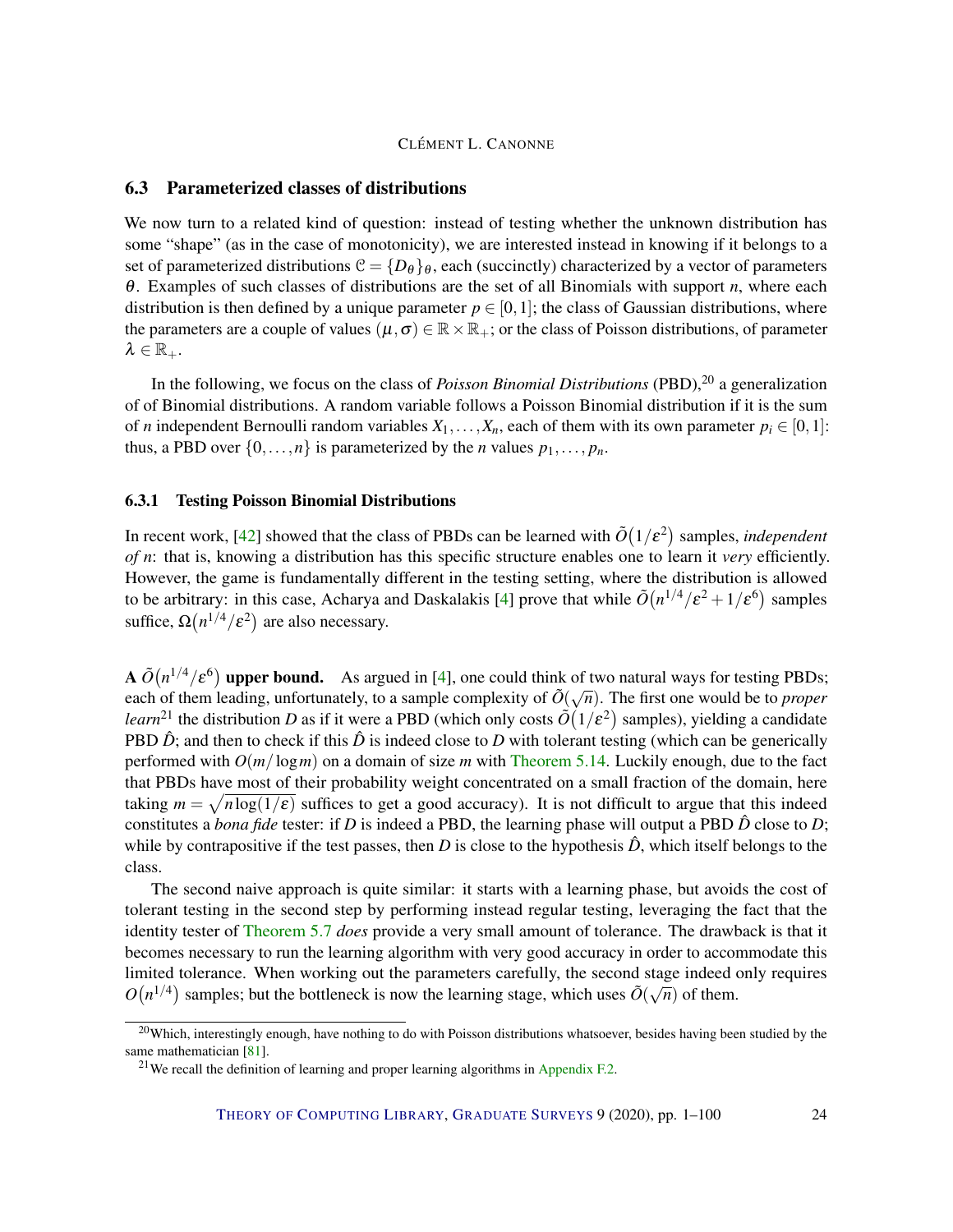To circumvent this seemingly hopeless tradeoff, the main insight of Acharya and Daskalakis is to observe that there is some useful information to be exploited in this second testing stage. Namely, the question is not to test whether an *arbitrary* distribution *D* is close to the known  $\hat{D}$ , or is far from it: it is to distinguish between the alternatives that *D* is (a) a *Poisson Binomial Distribution* that is close to  $\hat{D}$ , versus (b) an arbitrary distribution that is far from it. While this distinction may seem at first glance innocuous, it allows them to exploit specific results on PBDs, and (modulo several case distinctions and many technical details) reduce the problem in this particular case to an  $\ell_2$  testing problem, which itself can be performed efficiently. Overall, this results in a testing algorithm with sample complexity

$$
O\left(\frac{n^{1/4}\sqrt{\log 1/\epsilon}}{\epsilon^2} + \frac{\log^{5/2}(1/\epsilon)}{\epsilon^6}\right)
$$

and illustrates an interesting paradigm: *"testing for structure, exploiting this very purported structure in the distribution."*

**An**  $\Omega(n^{1/4}/\varepsilon^2)$  **lower bound.** [\[4\]](#page-90-1) then proceed in showing that the above sample complexity is optimal, up to polylogarithmic dependence on ε (for *n* sufficiently big with relation to ε). Specifically, they describe a class of distributions  $\mathcal{Q}_{\varepsilon}$ , comprised of "randomly perturbed Binomials," for which the following hold:

- with high probability, a random  $Q \in \mathcal{Q}_{\varepsilon}$  is  $\varepsilon$ -far from unimodal;
- unless it takes at least  $\Omega(n^{1/4}/\varepsilon^2)$  samples, no algorithm can distinguish between a randomly chosen  $Q \in \mathcal{Q}_{\varepsilon}$  and the Bin $(n,1/2)$  distribution.

(The latter being shown using Le Cam's method, similarly as in [\[79,](#page-96-1) [3\]](#page-90-2)—as was the case for the uniformity lower bound of [Section](#page-10-1) [5.1;](#page-10-1) see [Appendix](#page-84-0) [E](#page-84-0) for more details.) As a consequence, and since all Poisson Binomials Distributions are log-concave (and therefore unimodal), this implies that testing PBDs indeed requires that many samples.<sup>22</sup>

#### <span id="page-24-0"></span>6.4 A unified approach

A simple observation is that many of the usual structured classes of distributions one would want to test are somehow related: monotone distributions are in particular unimodal, as are log-concave distributions. Monotone Hazard Rate (MHR) distributions are themselves a superset of both log-concave and monotone (non-decreasing) distributions; and the list goes on. Even when no such direct relation holds, there still are common structural aspects. This can lead to efficient and general learning algorithms, as demonstrated by Chan et al. [\[37,](#page-93-2) [38\]](#page-93-3); and, more germane to this survey, also has applications to testing. Indeed, Canonne et al. [\[30\]](#page-92-2) show how to generalize the "partition-and-test" approach of [\[20\]](#page-92-0) to *any* class of distributions enjoying some particular structural property—namely, any class that admits succinct approximations by flat (in a specific,  $\ell_2$  sense) distributions. They then give one efficient "meta-algorithm" that works for

<sup>&</sup>lt;sup>22</sup>Slightly stronger, this establishes the same  $\Omega(n^{1/4}/\epsilon^2)$  lower bound on testing the classes of Binomial distributions, log-concave distributions and unimodal distributions. Note that comparable or tighter lower bounds can be obtained by the techniques of [Section](#page-24-0) [6.4.](#page-24-0)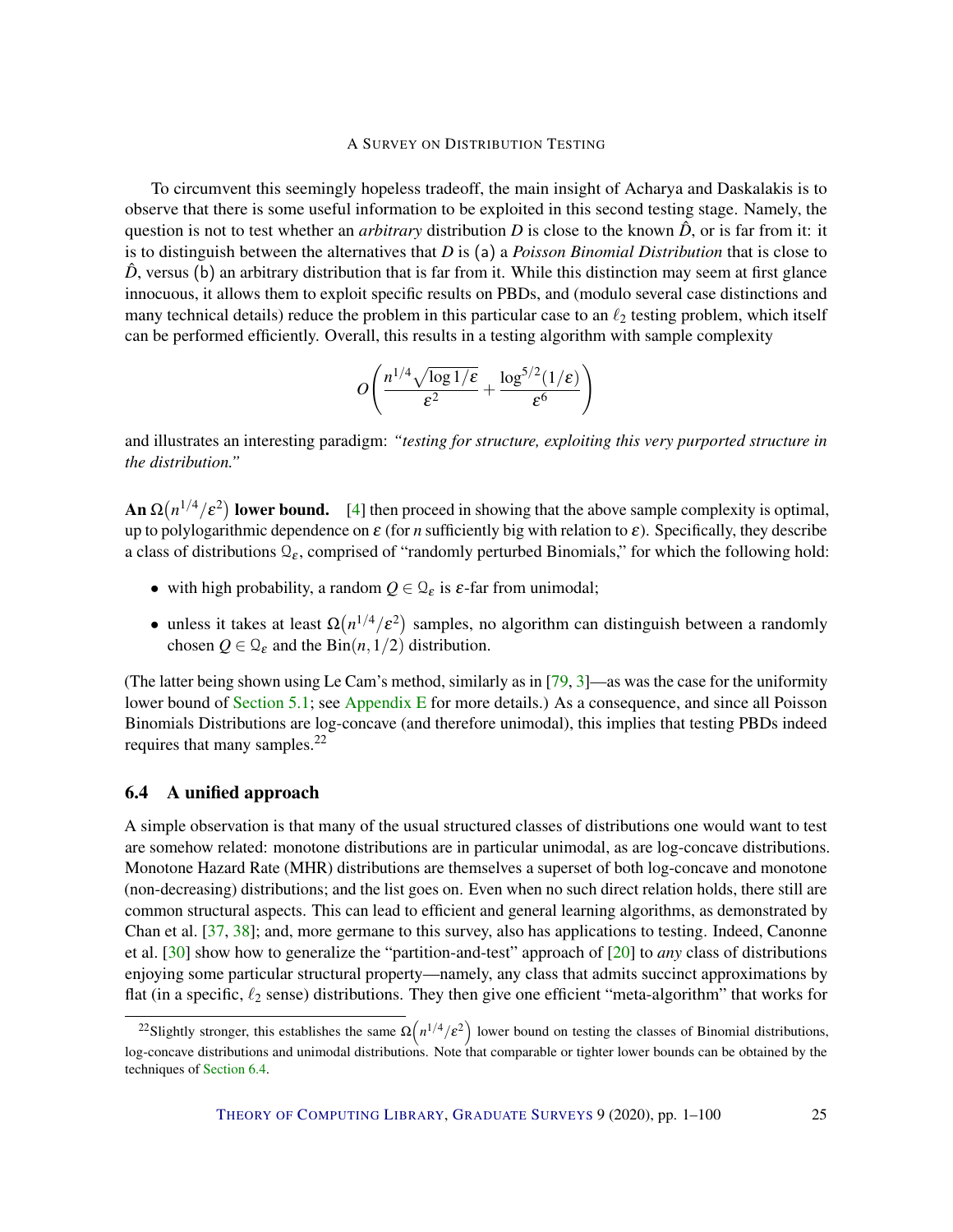any such class of distributions, and whose sample complexity only depends on the parameters of these approximations, denoted below by  $\Phi_{\mathcal{P}}$ :<sup>23</sup>

Theorem 6.4. *There exists a single algorithm which, given* SAMP *access to an unknown distribution*  $D \in \Delta([n])$  *and a mapping*  $\Phi_{\mathcal{P}}$ :  $(0,1] \times \mathbb{N} \to \mathbb{N}$  *(depending on*  $\mathcal{P}$ *), satisfies the following, for every property*  $\mathcal{P} \subseteq \Delta([n])$ *. On input*  $\boldsymbol{\varepsilon} \in (0,1)$ *, it takes*  $q(\boldsymbol{\varepsilon}, n, \Phi_{\mathcal{P}}(\boldsymbol{\varepsilon}, n))$  *samples from D, and* 

- *if*  $D \in \mathcal{P}$ *, then with probability at least*  $2/3$ *, the algorithm accepts;*
- *if*  $d_{TV}(D, P) > \varepsilon$ *, then with probability at least* 2/3*, the algorithm rejects.*

*Moreover, for any property that satisfies a "natural structural criterion," this algorithm has near-optimal sample complexity*  $q(\cdot,\cdot,\cdot)$  *(up to logarithmic factors and the exact dependence on*  $\varepsilon$ *). (Finally, the algorithm is, for many such properties, computationally efficient.)*

Instantiating this result, they are able to derive "out-of-the-box" efficient testers for several classes of distributions, merely by showing that they satisfy the premise of the theorem: (the formal definition of these classes is given in [Appendix](#page-88-1) [F.1\)](#page-88-1):

Corollary 6.5. *The classes of monotone, unimodal, log-concave, concave, convex and monotone hazard* **Coronary 6.5.** The clusses of monotone, unimodal, log-concave, concerned by  $\sigma$  and  $\sigma$  ( $\sqrt{n}/\epsilon^{7/2}$ ) samples.

**Corollary 6.6.** The class of t-modal distributions can be tested with  $\tilde{O}(\sqrt{\ln|\epsilon^{7/2}})$  samples.

Corollary 6.7. *The classes of Binomial and Poisson Binomial Distributions can be tested with*  $\tilde{O}(n^{1/4}/\varepsilon^{7/2})$  samples.

As a counterpart to this generic, "one-fits-all" testing algorithm, [\[30\]](#page-92-2) also describe a framework to derive lower bounds for such classes. More specifically, they show that (under a relatively mild assumption) testing a class of distributions is *at least as hard* as testing identity to the worst distribution in the class:

<span id="page-25-0"></span>Theorem 6.8. *Let* P *be a class of distributions over* [*n*] *for which the following holds:*

- *(i) there exists a semi-agnostic learner*  $\mathcal{L}$  *for*  $\mathcal{P}$ *, with sample complexity*  $q_L(n, \varepsilon, \delta)$ *;*
- *(ii) there exists a subclass*  $P_{\text{Hard}} \subseteq P$  *such that testing*  $P_{\text{Hard}}$  *requires*  $q_H(n, \varepsilon)$  *samples.*

*Suppose further that*  $q_L = o(q_H)$ *. Then, any tester for*  $P$  *must use*  $\Omega(q_H)$  *samples.* 

The idea in this reduction is quite simple: assuming a tester for the class P, one can first test whether *D* is far from the class (if so, then it cannot possibly belong to  $\mathcal{P}_{\text{Hard}}$ ). Otherwise, then it becomes possible to efficiently learn *D* using the semi-agnostic learner; before checking—without any further sample—if the hypothesis obtained is indeed close to  $\mathcal{P}_{Hard}$ . Taking  $\mathcal{P}_{Hard}$  to be the singleton consisting of either the uniform or  $Bin(n, 1/2)$  distribution (along with the testing lower bound of [\[99\]](#page-98-0)), and leveraging the existence of semi-agnostic learners from [\[37,](#page-93-2) [38\]](#page-93-3) (each with query complexity either poly(1/ $\varepsilon$ ) or  $poly(log n, 1/\varepsilon)$ , they are able to obtain or rederive the following:

<sup>&</sup>lt;sup>23</sup>They also show how to improve this algorithm for classes (such as PBDs) which have small effective support, i.e., whose probability weight is concentrated on a small fraction of the domain.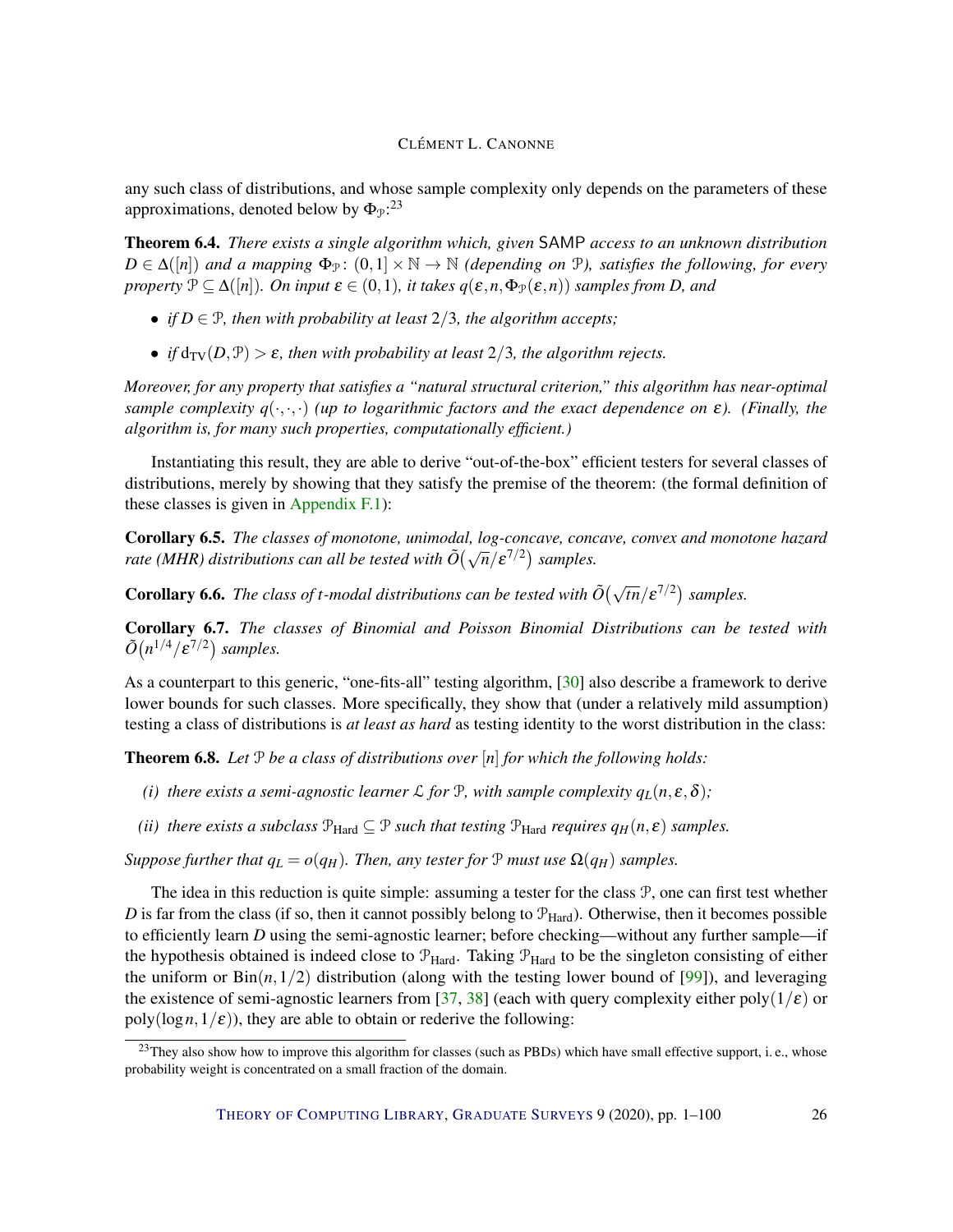Corollary 6.9. *Testing log-concavity, convexity, concavity, MHR, unimodality and t-modality each require*  $\Omega(\sqrt{n}/\varepsilon^2)$  samples (the last one as long as  $t = o(\sqrt{n})$ ), for any  $\varepsilon \in (0,1)$ *.* 

Corollary 6.10. *Testing the classes of Poisson Binomial and Binomial distributions each require*  $\Omega(n^{1/4}/\varepsilon^2)$  samples, for any  $\varepsilon \in (0,1)$ .

Finally, by proving a lower bound on testing one specific "simple" *k*-SIIRV distribution and invoking the agnostic learner of [\[40\]](#page-93-4) they also get this last corollary:

Corollary 6.11. *There exists an absolute constant c* > 0 *such that testing the class of k-SIIRV distributions each requires*  $\Omega(k^{1/2}n^{1/4})$  *samples, for any*  $k = o(n^c)$ *.* 

To conclude this section, we briefly mention that an analogue of [Theorem](#page-25-0) [6.8](#page-25-0) can easily be seen to apply to *tolerant* testing.

#### <span id="page-26-0"></span>6.5 Other domains: testing independence

While this section has been so far dedicated to properties over [*n*], some other structural properties that have been studied bring the focus on different domains. An important example is *independence* [\[17,](#page-91-2) [12\]](#page-91-4), that apply to distributions over product spaces. Recall that a distribution *D* over  $\Omega_1 \times \cdots \times \Omega_d$  is said to be independent if it is equal to the product of its marginals, i. e.,  $D = \pi_1 D \otimes \cdots \otimes \pi_d D$  (or equivalently if for any random variable  $X = (X_1, \ldots, X_d)$  distributed according to *D* the  $X_i$ 's are independent). Batu et al. [\[17\]](#page-91-2) and Levi et al. [\[73\]](#page-96-5) consider the task of testing independence of distributions over  $[n] \times [m]$ , and give a  $\tilde{O}(n^{2/3}m^{1/3})$  poly $(1/\varepsilon)$  as well as an  $\Omega(n^{2/3}m^{1/3})$  upper and lower bounds (assuming without loss of generality  $n \ge m$ .<sup>24</sup>

Their upper bound relies on the result below, which asserts that if a distribution is close to independent, then in particular it is close to the independent distribution defined by its own marginals:

**Lemma 6.12** ([\[17,](#page-91-2) Proposition 1]). Let  $P, Q \in \Delta(\Omega_1 \times \Omega_2)$ , and assume Q is independent. If  $d_{TV}(P, Q) \le$ *ε, then*  $d_{TV}(P, \pi_1 P \otimes \pi_2 P) \leq 3\varepsilon$ *.* 

From there, their algorithm works roughly by dividing [*n*] into two sets, the *heavy* prefixes *H* (i. e., the elements  $i \in [n]$  for which  $\pi_1 D(i) \geq n^{-\alpha}$ , where  $\alpha = \alpha(n,m)$ ) and the light prefixes *L*. It then tests the independence of *D* separately on  $H \times [m]$  and  $L \times [m]$ ; before finally checking that both induced distributions are consistent by testing equivalence of  $\pi_2 D_{H \times [m]}$  and  $\pi_2 D_{L \times [m]}$ . Their two tests performed in the second stage crucially leverage the "heaviness" or "lightness" of *H* and *L*: in the first case, since |*H*| cannot be too large, making it possible to learn  $\pi_1 D_{H \times [m]}$ . In the second case, the upper bound on  $\|\pi_1 D_{L\times[m]}\|_{\infty}$  makes it advantageous to apply in one of the steps an  $\ell_2$ -based identity tester of [\[73\]](#page-96-5). We note that in both cases, Batu et al. perform a bucketing of at least one of the  $\pi_i D$ 's, before testing individually *D* for independence on logarithmically many subdomains. Moreover, for the heavy prefix

<sup>&</sup>lt;sup>24</sup>While [\[17\]](#page-91-2) originally claimed a  $\tilde{O}((n^{2/3}m^{1/3})$  poly $(1/\varepsilon)$  upper bound, there was a flaw in one of the lemmas their analysis relied on [\[17,](#page-91-2) Theorem 15]. To fix this issue,  $\frac{73}{1}$  later proved an alternative to this lemma, establishing the  $\tilde{O}(n^{2/3}m^{1/3})$  poly $(1/\varepsilon)$  upper bound. The lower bound itself is based on a (variant of) the construction of [\[17\]](#page-91-2), but the full and rigorous proof is due to [\[73\]](#page-96-5); and requires  $n = \Omega(m \log m)$ .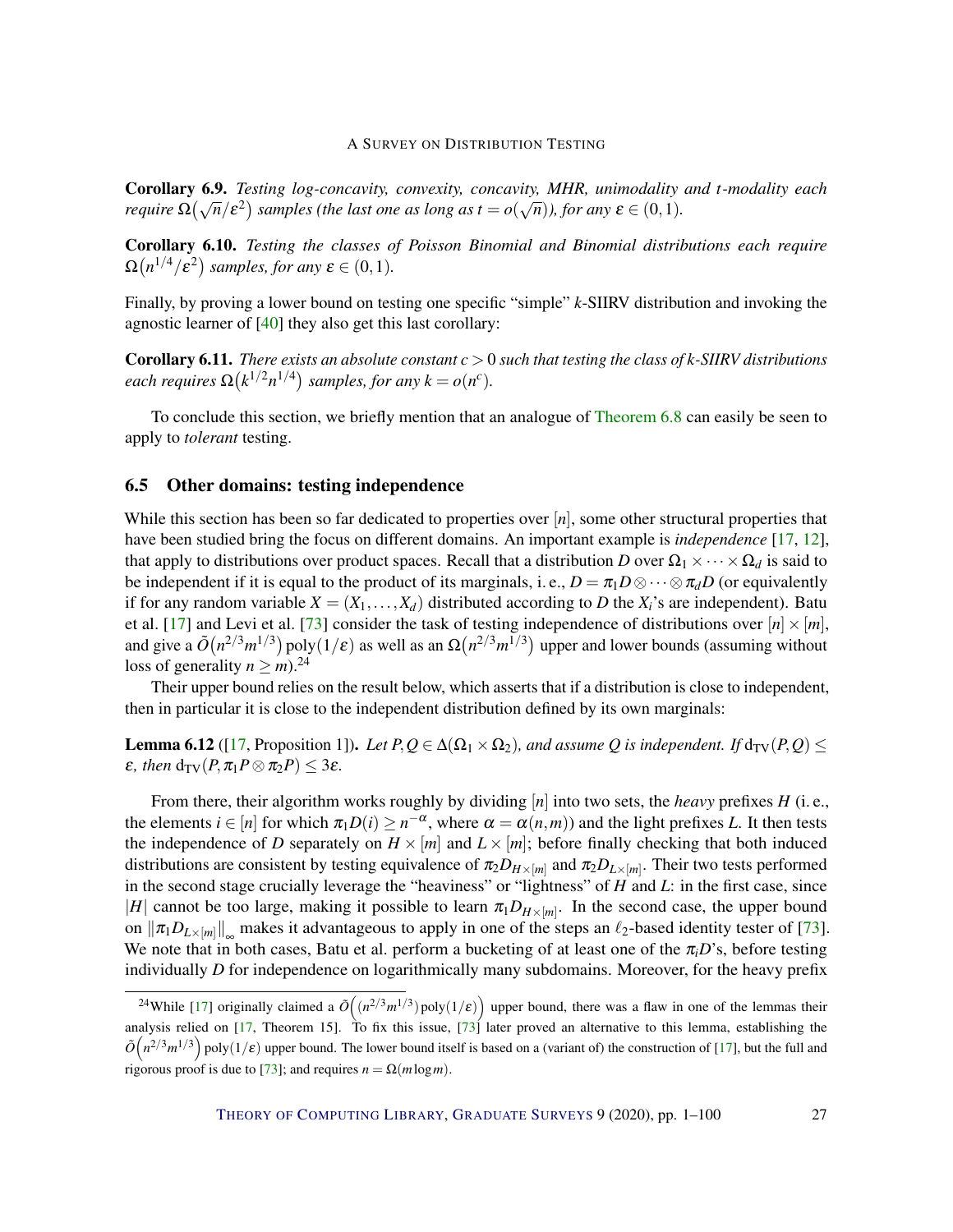case they introduce an elegant subroutine they refer to as  $(D, D')$ -sieve, which acts as follow. Given SAMP access to a distribution *D* whose projections are only *close* to uniform, the sieve provides access to another oracle  $SAMP_{D'}$ , where  $D'$  is close to  $D$ , and has roughly the same independence properties. Moreover, if *D* was independent then *D'* is uniform, and if *D* was far from independent then *D'* is far from uniform (see [\[17,](#page-91-2) Section 2.4] for the precise statements).

*k*-wise and non-uniform *k*-wise independence. Results also exist for the related properties of *kwise*, *almost-k-wise* and *non-uniform k-wise* independence on high-dimensional domains, typically the hypercube  $\{0,1\}^n$  [\[12\]](#page-91-4) or generalized product spaces  $\Sigma_1 \times \cdots \times \Sigma_n$  [\[91\]](#page-97-8). We only briefly mention some of the results; the interested reader is encouraged to consult the above references.

Recall that a distribution on  $\{0,1\}$ <sup>*n*</sup> is *k-wise independent* if the marginal distribution it induces on any subset of *k* variables is uniform. Alon et al. give a  $\tilde{O}(n^k/\varepsilon^2)$ -query algorithm for testing *k*wise independence in the standard sampling model (as well as a lower bound within a quadratic gap). Their algorithm relies on a structural result relating the distance to P*k*-wi (the property of being *k*-wise independent) to the *bias* of the distribution on subsets of at most *k* variables. One can indeed characterize  $\mathcal{P}_{k\text{-wi}}$  as follows:

**Fact 6.13.** For a distribution D over  $\{0,1\}^n$  and a non-empty  $T \subseteq [n]$ , let the bias of D over T be defined  $as$   $bias_D(T) \stackrel{\text{def}}{=} \Pr_{x \sim D}[\chi_T(x) = 0] - \Pr_{x \sim D}[\chi_T(x) = 1]$ *, where*  $\chi_T$  *is the parity function over the variables in T. Then*  $D \in \mathcal{P}_{k-wi}$  *if and only if bias* $_D(T) = 0$  *for all*  $1 \leq |T| \leq k$ .

The aforementioned structural result is a robust version of the following fact.

**Theorem 6.14** ([\[12,](#page-91-4) Theorem 3.1]). *For a distribution D over*  $\{0,1\}^n$ ,

$$
\mathrm{d}_{\mathrm{TV}}(D,\mathcal{P}_{k\text{-}wi}) \leq C_k \cdot \log^{k/2} n \sqrt{\sum_{\substack{T \subseteq [n] \\ 1 \leq |T| \leq k}} \mathrm{bias}_D(T)^2}
$$

*where C<sup>k</sup> is a constant only depending on k. In particular, we have that*

$$
d_{\text{TV}}(D, \mathcal{P}_{k \text{-}wi}) \leq C_k (n \log n)^{k/2} \max_{1 \leq |T| \leq k} |\text{bias}_D(T)|.
$$

#### <span id="page-27-0"></span>6.6 A "testing by learning" framework

Subsequent to an early version of this survey, recent work of Acharya, Daskalakis, and Kamath [\[5\]](#page-90-0) describes improved and nearly-optimal algorithms for testing monotonicity, unimodality, log-concavity, monotone hazard rate, and independence. In particular, their work essentially settles the gap from [Theo](#page-20-2)monotone nazard rate, and independence. In particular, their work essentiary settles the gap from Theo[rem](#page-20-2) [6.1,](#page-20-2) by establishing an  $O(\sqrt{n}/\epsilon^2 + \log n/\epsilon^4)$  sample upper bound for testing monotonicity. (We also note that their result extends to monotonicity in higher dimensions.)

Their algorithms and techniques, albeit orthogonal to that described in [Section](#page-24-0) [6.4,](#page-24-0) also follow a generic idea that applies to many "structured classes" of distributions. At a very high level, they take a *testing by learning* approach, first learning the unknown distribution as if it were in the class, then testing that the hypothesis obtained is both (a) close to the class; and (b) also close to the unknown distribution.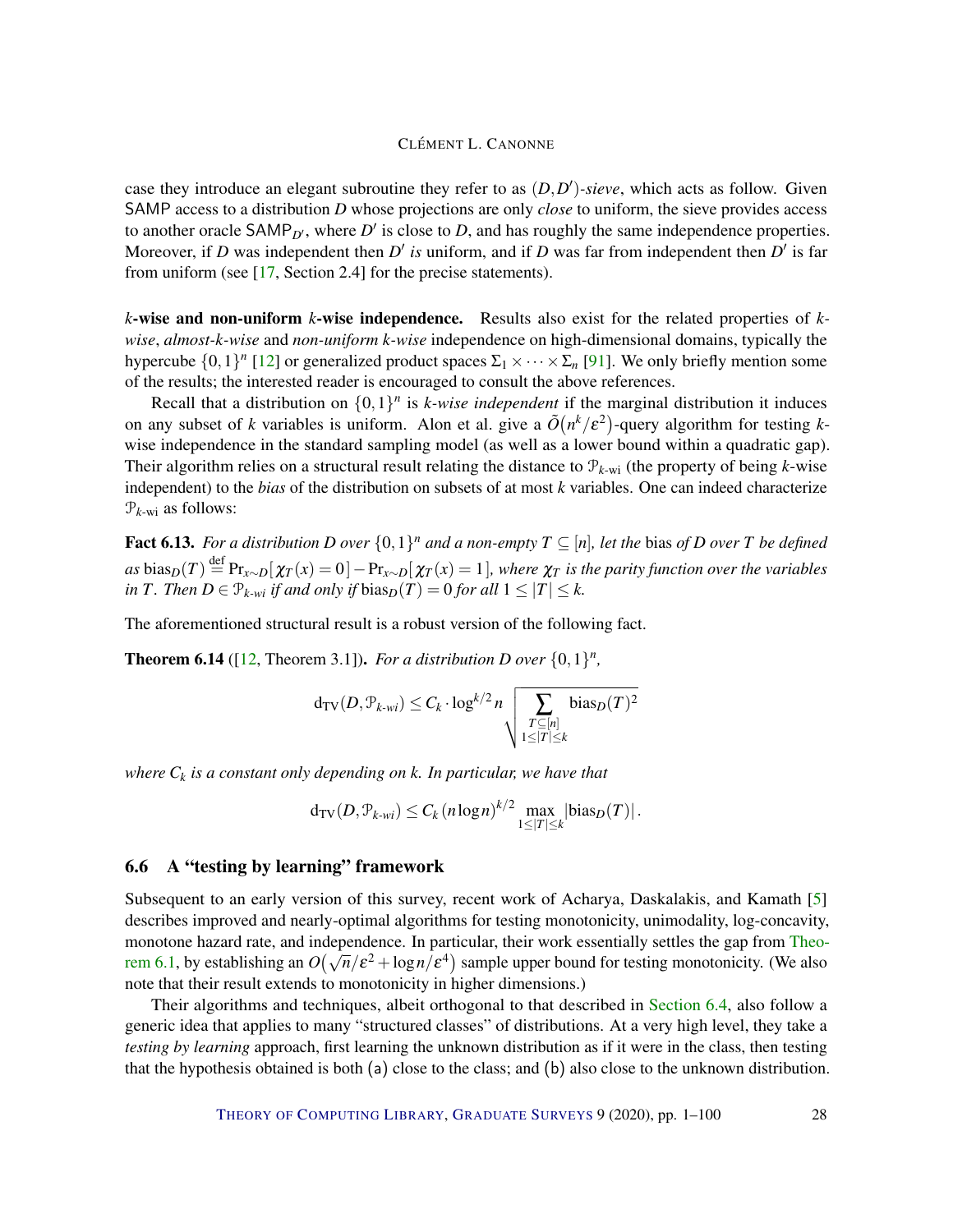The key here resides in the second step, since tolerant identity testing is crucially *not* sample-efficient in general (as seen in [Section](#page-18-0) [5.4\)](#page-18-0). To circumvent this impossibility result, the authors introduce an elegant twist to the question, by learning in  $[\chi^2$ -test] $\chi^2$  *distance* instead of total variation (while the former is a harder task in general, the authors show it can be done efficiently for the classes considered). They then prove that the following relaxed question can, surprisingly, be performed with  $O(\sqrt{n}/\epsilon^2)$ samples: "given a known distribution  $D^* \in \Delta(\Omega)$  and SAMP access to an unknown distribution  $D \in \Delta(\Omega)$ , distinguish between small  $d_{\chi^2}(D \mid D^*)$  and big  $d_{\text{TV}}(D, D^*)$ :"

**Theorem 6.15** (Testing identity with  $\chi^2$  tolerance). *There exists an algorithm which, given the full specification of D* <sup>∗</sup> ∈ ∆(Ω) *and* SAMP *access to an unknown distribution D, satisfies the following. On*  $input \varepsilon \in (0,1)$ *, it takes*  $O(\sqrt{n}/\varepsilon^2)$  *samples from D, and* 

- $\bullet$  *if*  $d_{\chi^2}(D \mid\mid D^*) \leq \frac{\varepsilon^2}{2}$  $\frac{e^2}{2}$ , then with probability at least  $2/3$ , the algorithm accepts;
- *if*  $d_{TV}(D, D^*) > \varepsilon$ , then with probability at least  $2/3$ , the algorithm rejects.

where  $d_{\chi^2}(D \mid\mid D^*) \stackrel{{\rm def}}{=} \sum_{i=1}^n$  $(D(i) - D^*(i))^2$  $\frac{D^{-1}(i)}{D^{*}(i)}$ .

(Note that  $d_{\chi^2}(D \mid D')$  takes values in  $[0, \infty)$ , and satisfies  $d_{TV}(D, D')^2 \le d_{\chi^2}(D \mid D')$ .)

# <span id="page-28-0"></span>7 Testing with structure

The focus of this section is in some sense the counterpart of the previous one: instead of trying to decide *if* a completely arbitrary distribution *D* possesses some structural features, we are now *promised D* exhibits these features, and are asked to take advantage of this knowledge in order to test *something else* about *D*. This sort of question may arise in situations where *a priori* information is known about the data, either as a direct consequence of its origin or the application, or because of the modeling assumptions made to explain a given phenomenon [\[84,](#page-97-9) [102\]](#page-98-4).

The hope is that these additional guarantees on the distribution to be tested would allow one to circumvent the lower bounds that hold in the general case, and to obtain much more efficient testing algorithms. As the next subsections will show, this hope is not ill-funded: many problems indeed become significantly easier when restricted to monotone distributions [\(Section](#page-28-1) [7.1\)](#page-28-1), and identity and closeness testing can be performed with only polylog*n* samples as long as the unknown distributions are *k*-modal [\(Section](#page-30-0) [7.2\)](#page-30-0). Finally, in [Section](#page-31-0) [7.3](#page-31-0) we cover a recent result of Diakonikolas et al. [\[49\]](#page-94-2) that applies to a wide range of classes of distributions, and yields a (very) efficient algorithm for identity testing within these classes. (Unless specified otherwise, all results covered in this section apply to distributions over [*n*].)

#### <span id="page-28-1"></span>7.1 Monotone distributions

We consider here the case where the unknown distribution  $D \in \Omega[n]$  is known to be monotone. As a first example, we give the following folklore result on testing uniformity.

THEORY OF C[OMPUTING](http://dx.doi.org/10.4086/toc) LIBRARY, G[RADUATE](http://dx.doi.org/10.4086/toc.gs) SURVEYS 9 (2020), pp. 1–100 29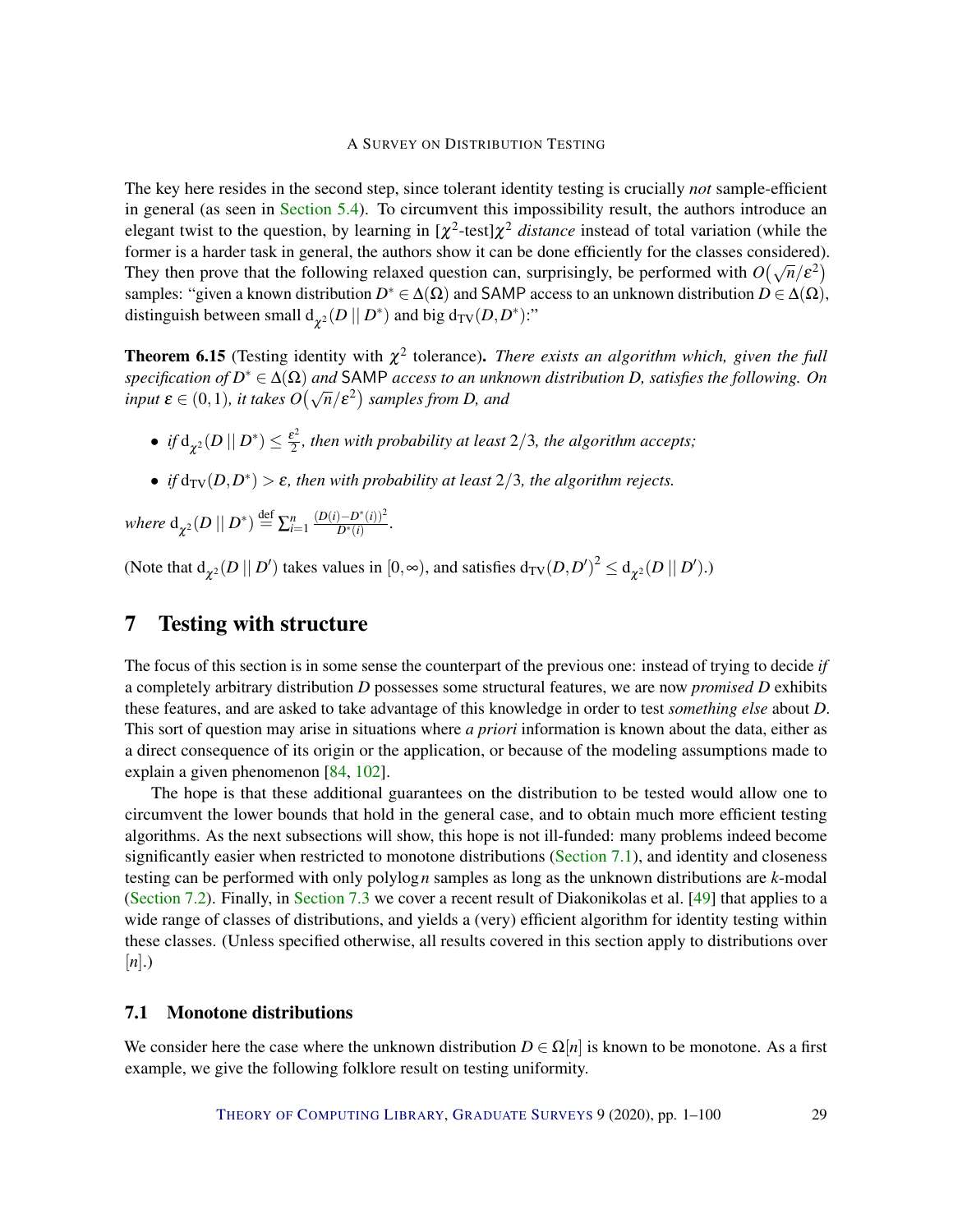Proposition 7.1 (Testing uniformity). *There exists an algorithm which, given* SAMP *access to an unknown* monotone *distribution*  $D \in \Delta([n])$ *, satisfies the following. On input*  $\varepsilon \in (0,1)$ *, it takes*  $O(1/\varepsilon^2)$ *samples from D, and*

- *if*  $D = U$ , then with probability at least 2/3, the algorithm accepts;
- *if*  $d_{TV}(D, U) > \varepsilon$ , then with probability at least 2/3, the algorithm rejects.

*Furthermore, this sample complexity is tight.*

The proof of this proposition is quite simple, and boils down to the fact that if a monotone distribution is  $\varepsilon$ -far from uniform it has to put weight at least  $(1+\varepsilon)/2$  on  $\{1,\ldots,n/2\}$  (see, e.g., [\[20,](#page-92-0) Lemma 4]). Moreover, this easily generalizes to distributions only assumed to be  $\alpha$ -close to monotone, as long as  $\alpha > 3\varepsilon$  (with a sample complexity  $O(1/(\alpha - 3\varepsilon)^2)$ ).

Another property whose testing complexity changes drastically under the monotonicity assumption is that of closeness testing. Specifically, Batu et al. show in [\[20,](#page-92-0) Section 6.1] how to obtain a  $O(\log^3 n/\epsilon^3)$ sample tester for closeness in this setting, in stark contrast to the  $\Omega(n^{2/3})$  general lower bound. This is, at a high-level, done by first partitioning the domain into consecutive intervals on which one of the distributions  $D_1$  is roughly uniform (using an algorithm of [\[16\]](#page-91-3) for monotone distributions), before checking if *D*<sup>1</sup> and *D*<sup>2</sup> are close on each of these intervals. Moreover, this sample complexity can be further improved:<sup>25</sup> Diakonikolas et al. [\[43\]](#page-94-3) later gave  $\tilde{O}(\sqrt{\log n})$  and  $\tilde{O}(\log^{2/3} n)$ -sample testing algorithms for testing identity and closeness of monotone distributions. We cover these results in [Section](#page-30-0) [7.2,](#page-30-0) as part as a general technique they introduce for *k*-modal distributions.

Finally, we briefly mention two related results, due respectively to [\[16\]](#page-91-3) and [\[41\]](#page-93-5). The first one states that for the task of getting a multiplicative *estimate* of the entropy of a distribution, assuming monotonicity enables exponential savings in sample complexity— $O(\log^6 n)$ , instead of  $n^{\Omega(1)}$  for the general case. The second describes how to test if an unknown *k*-modal distribution is in fact monotone, using only  $O(k/\epsilon^2)$ samples.<sup>26</sup>

#### <span id="page-29-0"></span>7.1.1 Monotonicity over other posets

As in [Section](#page-20-1) [6.1,](#page-20-1) similar questions were also studied for other partially ordered sets. On the hypergrid  $\Omega = [n]^d$ , [\[20\]](#page-92-0) use a "partition-and-test" approach to give an  $O(\log^{2d/3+1} n)$  upper bound on the sample complexity of testing independence of monotone distributions. As for monotone distributions over the Boolean hypercube  $\{0,1\}^n$ , Rubinfeld and Servedio [\[89\]](#page-97-4) analyze a  $\tilde{O}(n/\varepsilon^2)$ -sample tester for uniformity, and develop a lower bound technique (of "subcube decomposition") that allows them to derive several interesting results.<sup>27</sup> In particular, they prove that their uniformity tester is essentially optimal, by giving an  $\tilde{\Omega}(n)$  lower bound; and also provide an *exponential* lower bound of  $2^{\Omega(n)}$  for the sample complexities

<sup>&</sup>lt;sup>25</sup>We note that from a result of [\[24\]](#page-92-4), *learning* a monotone distribution can be performed with  $O(\log n/\epsilon^3)$  samples; this implies the same upper bound on testing identity or closeness of monotone distributions, as one can always learn the unknown distribution(s) to sufficient accuracy, before checking closeness of the hypotheses obtained.

<sup>26</sup>The authors then use this as a subroutine in a learning algorithm for *k*-modal distributions.

<sup>&</sup>lt;sup>27</sup>Subsequent work by [\[9\]](#page-91-5) generalizes their uniformity testing results to the continuous case  $[0,1]^n$  and the hypergrid  $[k]^n$ .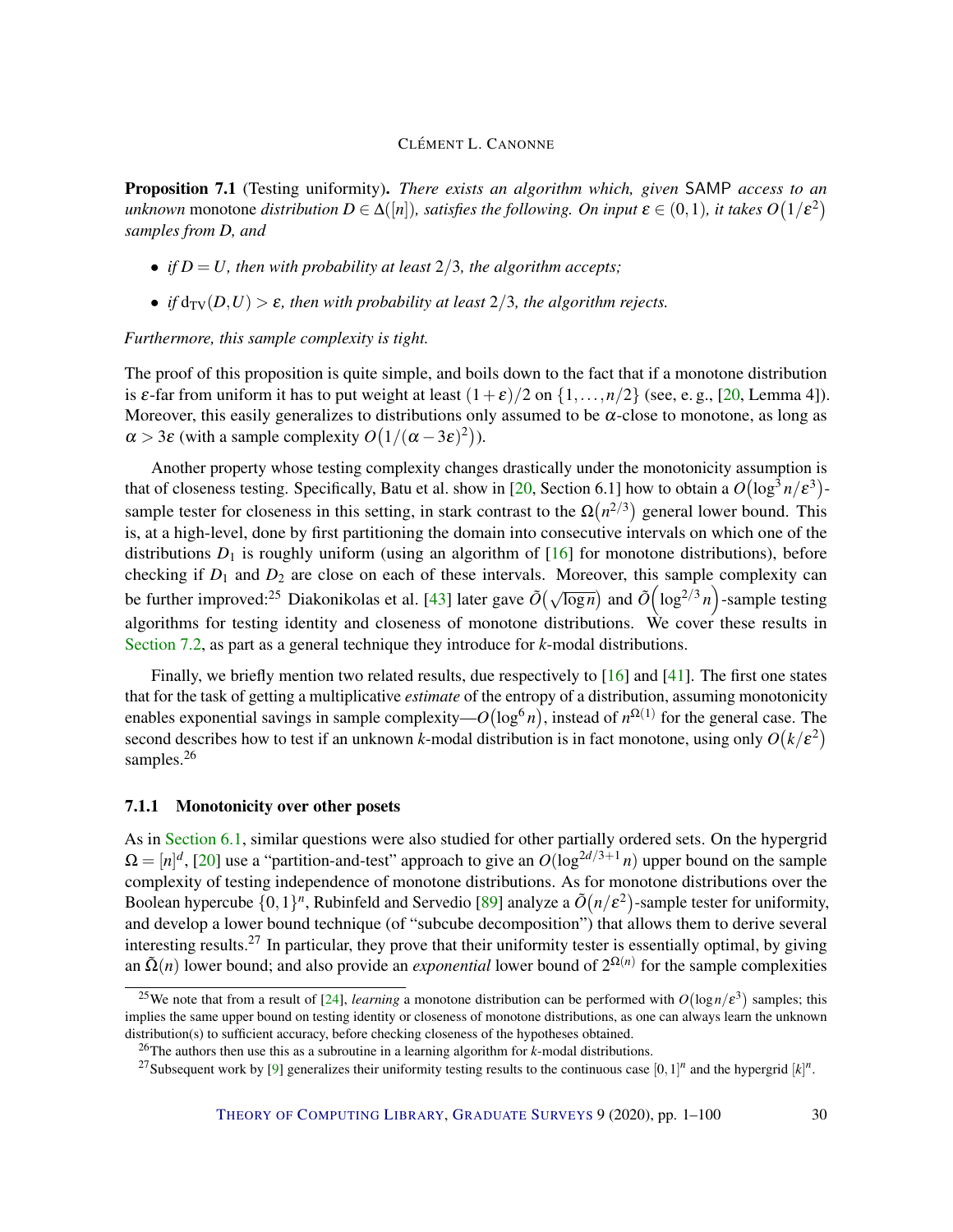of testing identity and independence (as well as for multiplicative approximation of entropy). This highlights an important difference between the integer and the Boolean hypercube settings: in the latter, uniformity and identity testing are no longer equivalent.

#### <span id="page-30-0"></span>7.2 Identity, closeness and distance estimation of *k*-modal distributions

As mentioned in the previous subsection, Daskalakis et al. described in [\[43\]](#page-94-3) a general *support reduction* technique that enables them to treat in a unified way the problems of identity and closeness testing (as well as their tolerant testing counterpart) for monotone and *k*-modal distributions. At the core of their upper bounds is a way to reduce the testing of these structured distributions on domain [*n*] to the same problem, but for *arbitrary* distributions on a much smaller domain  $\ell$ —where  $\ell$  is  $O(\log n/\epsilon)$  for monotone distributions, and  $O(k \log n / \varepsilon^2)$  for *k*-modal. Applying as black-box the algorithms from [Section](#page-10-0) [5](#page-10-0) to the reduced distributions on  $[\ell]$ , they obtain:<sup>28</sup>

#### Monotone distributions:

- an  $O\left(\frac{\sqrt{\log n}}{e^{5/2}}\right)$  $\sqrt{\frac{\log n}{\epsilon^{5/2}}}$  -sample tester for identity;
- an  $O\left(\frac{\log^{2/3}n}{s^2}\right)$  $\left(\frac{e^{2/3}n}{e^2}\right)$ -sample tester for closeness;
- an  $O\left(\frac{\log n}{\epsilon^3 \log \log n}\right)$ ε 3 loglog*n* -sample tolerant tester for identity and closeness.

#### *k*-modal distributions:

• an  $O\left(\frac{k^2}{s^4}\right)$  $\frac{k^2}{\epsilon^4} +$ √ *k* log*n*  $\sqrt{\frac{\log n}{\epsilon^3}}$ )-sample tester for identity;

• an 
$$
O\left(\frac{k^2}{\epsilon^4} + \frac{(k \log n)^{2/3}}{\epsilon^{8/3}}\right)
$$
-sample tester for closeness;

• an  $O\left(\frac{k^2}{s^4}\right)$  $\frac{k^2}{\varepsilon^4} + \frac{k \log n}{\varepsilon^4 \log(k \log n)}$  $\sqrt{\varepsilon^4 \log(k \log n)}$ -sample tolerant tester for identity and closeness.

The support reduction for monotone distributions relies on Birgé's oblivious decomposition: this is a partition of the domain, *independent of the monotone distribution D*, into  $\ell(n, \varepsilon) = O((\log n)/\varepsilon)$  intervals, which induces a "flattened" distribution  $D'$  such that (i)  $D'$  remains monotone, (ii) it is easy to sample from *D'* given sample access to *D*, and (iii) is  $O(\varepsilon)$ -close to *D* (specifically, *D'* is an  $\ell(n,\varepsilon)$ -histogram, obtained by making *D* uniform on each interval of the decomposition; see [Appendix](#page-83-0) [D.4](#page-83-0) for more details). For the *k*-modal case, however, more work is necessary in order to identity a similar (no longer oblivious) decomposition. This leads in particular to the  $O(k^2/\epsilon^4)$  overhead, incurred from the call to a subroutine CONSTRUCT-FLAT-DECOMPOSITION. This procedure roughly works by partitioning the unknown distribution in  $O(k/\epsilon)$  monotone parts after learning (a crude approximation of) it, and applying Birgé's result on each of these parts.

<sup>28</sup>The original results from [\[43\]](#page-94-3) invoked the identity and closeness testers from [\[17,](#page-91-2) [18\]](#page-91-0), incurring a additional log*n* factor. Plugging instead the (more recent) testing algorithms of [\[99,](#page-98-0) [39\]](#page-93-0) yields the results listed below.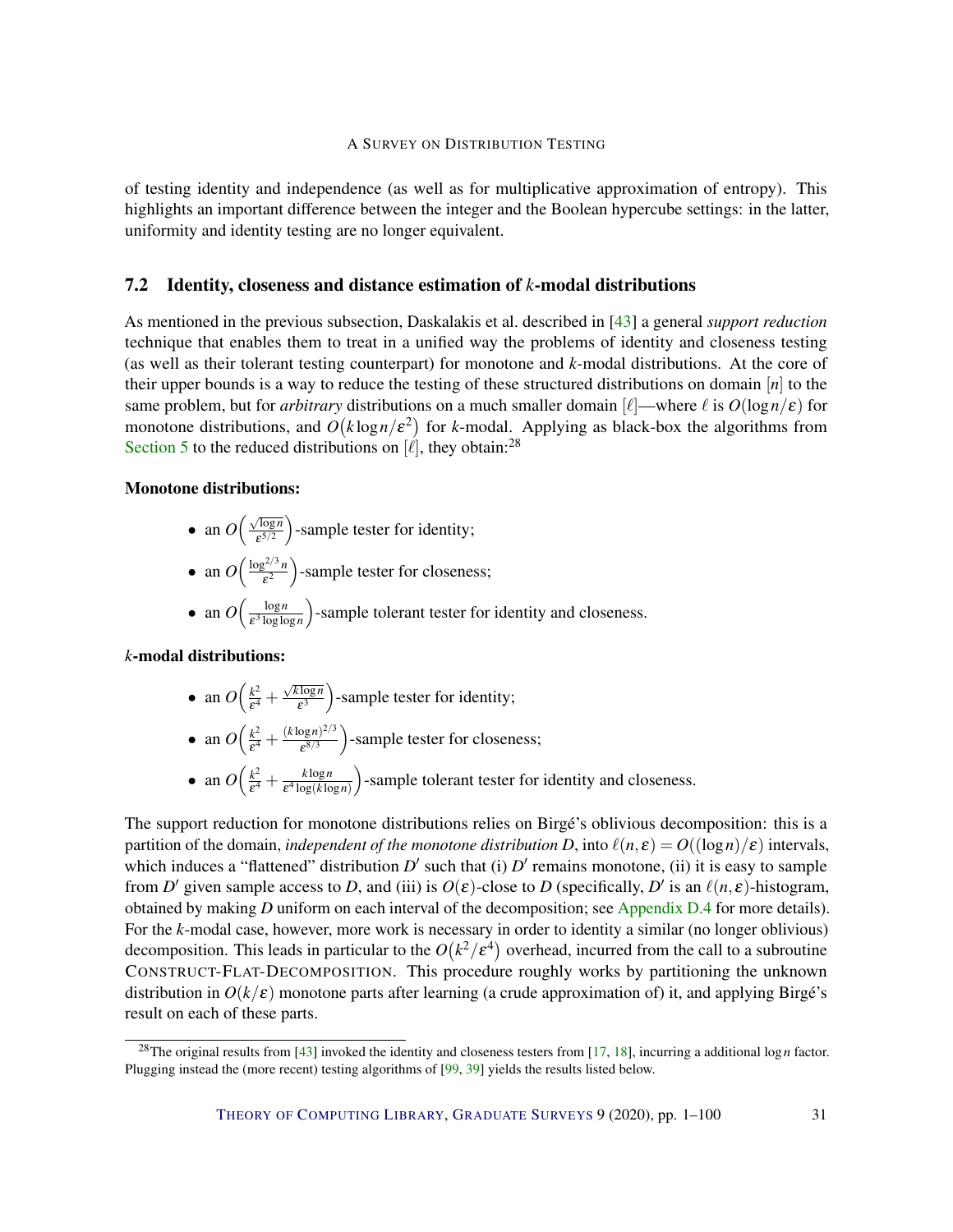Lower bounds. As a pendant to the above reduction technique, Daskalakis et al. also describe a reduction in the other direction, enabling one to carry general testing instances on support [*n*] to *k*-modal testing instances on an exponentially bigger support [*N*]. More precisely, they show how to map an arbitrary pair of distributions  $(D_1, D_2)$  on  $[n]$  to a pair  $(D_{1,k}, D_{2,k})$  of  $O(k)$ -modal distributions on  $[N]$ , such that the following holds. (a)  $d_{TV}(D_1, D_2) = d_{TV}(D_{1,k}, D_{2,k})$ ; (b) SAMP access to the  $D_{i,k}$ 's can be efficiently simulated given SAMP access to the *D*<sup>*i*</sup>s; and (c)  $N = \Theta(ke^{8n(1 + \ln \alpha)/k})$ , where  $\alpha$  is the ratio between the maximum and minimum probabilities of  $D_1$  and  $D_2$ . By applying this to the hard instances constructions for testing identity and closeness of general distributions (cf. [Section](#page-10-0) [5\)](#page-10-0), they derive optimal or near-optimal lower bounds:

#### Monotone distributions:

- an  $\Omega(\sqrt{\log n})$  lower bound for identity;
- an  $\Omega\left(\frac{\log n}{\log \log n}\right)$  $\frac{\log n}{\log \log n}$ <sup>2/3</sup>) lower bound for closeness;
- an  $\Omega\left(\frac{\log n}{\log\log n \cdot \log n}\right)$  $\frac{\log n}{\log \log n \cdot \log \log \log n}$  lower bound for tolerant testing of identity and closeness.

*k*-modal distributions: (for  $k = O(\log n)$ )

• an  $\Omega(\sqrt{k \log n})$  lower bound for identity;

• an 
$$
\Omega\left(\left(\frac{k \log n}{\log(k \log n)}\right)^{2/3}\right)
$$
 lower bound for closeness;

• an  $\Omega\left(\frac{k \log n}{\log(k \log n) \cdot \log k}\right)$  $\frac{k \log n}{\log(k \log n) \cdot \log \log(k \log n)}$  lower bound for tolerant testing of identity and closeness.

#### <span id="page-31-0"></span>7.3 Identity: a unified approach

In this last subsection, we describe a recent work of Diakonikolas, Kane and Nikishkin [\[49\]](#page-94-2). While the previous subsection focused on a particular class of distributions and leveraged its structure to get better algorithms for several testing problems, this paper deals solely with identity testing,<sup>29</sup> but gives a general algorithm that applies to a broad range of distribution classes. Roughly, their main result could be stated as follows:

<span id="page-31-1"></span>**Theorem 7.2** (Informal). Let  $C \subseteq \Delta([n])$  be a distribution class such that the probability mass functions *of any two*  $D, D' \in \mathcal{C}$  *cross (essentially) at most k times. Then, given any explicit*  $D^*$  *and* SAMP *access to* an unknown distribution  $D \in \mathcal{C}$ , one can test identity of  $D$  to  $D^*$  with  $O(\sqrt{k}/\varepsilon^2)$  samples.

In the above, *k "essential" crossings* means that while the pmfs can cross an arbitrary number of times, most of the total variation distance between  $D$  and  $D'$  comes from at most  $k$  different intervals, one each of which one has either  $D > D^*$  or  $D < D^*$ . As a direct application of this and invoking approximation results from  $[24, 37, 38]$  $[24, 37, 38]$  $[24, 37, 38]$  $[24, 37, 38]$  $[24, 37, 38]$ , they obtain identity testers for distributions guaranteed to be<sup>30</sup> *t*piecewise constant (sample complexity *O*( µe  $\bar{t}/\varepsilon^2$ )), *t*-piecewise degree-*d* polynomial ( $O(\sqrt{t(d+1)}/\varepsilon^2)$ ),

<sup>29</sup>Subsequent work by the same authors obtains analogous results for *closeness* testing, using entirely different techniques. [\[48\]](#page-94-4)  $30$ See [Appendix](#page-88-1) [F.1](#page-88-1) for the formal definition of these classes.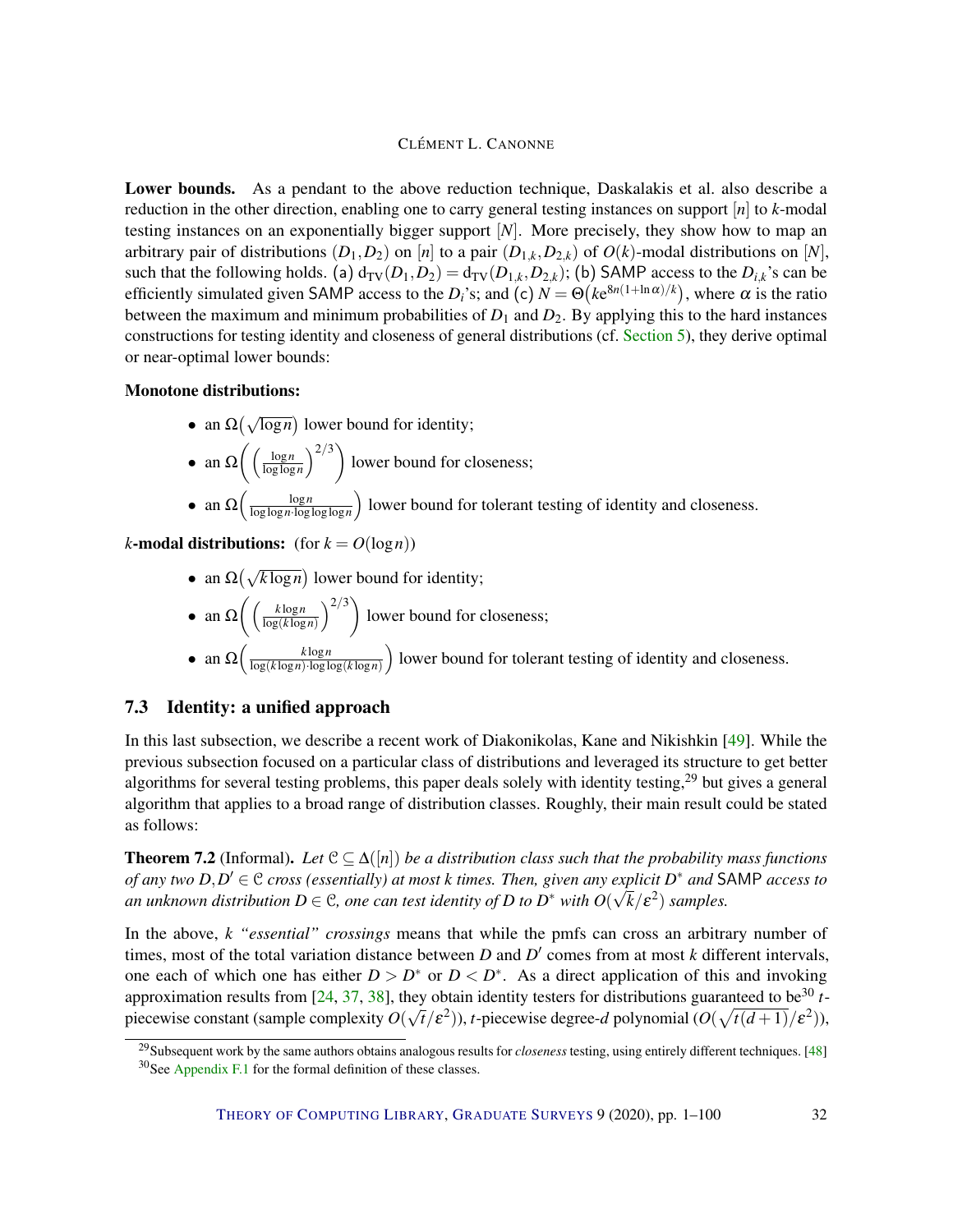*k*-mixtures of log-concave ( $\sqrt{k} \cdot \tilde{O}(1/\varepsilon^{9/4})$ ), *k*-mixtures of *t*-modal (*O*( √  $\sqrt{k t \log n}/\epsilon^{5/2})$ ) and *k*-mixtures of MHR  $(O(\sqrt{k \log(n/\epsilon)})/\epsilon^{5/2})$ ). In each case, these bounds improve on the previous state of the art, either from [\[38\]](#page-93-3) (bounds based on agnostic learning of the corresponding class) or [\[43\]](#page-94-3) (cf. [Section](#page-30-0) [7.2\)](#page-30-0).

In more detail, the main insight in the proof of [Theorem](#page-31-1) [7.2](#page-31-1) is to part with the total variation distance, and consider instead the  $A_k$ -distance, one of its generalizations:

**Definition 7.3** ( $A_k$ -distance). Fix any integer  $k \ge 1$ . For  $D_1, D_2 \in \Delta([n])$ , the  $A_k$ -distance  $||D_1 - D_2||_{A_k}$ is defined as

$$
||D_1 - D_2||_{\mathcal{A}_k} = \max_{S \in \mathcal{S}_k} (D_1(S) - D_2(S)) \in [0, 1]
$$

where  $S_k$  is defined as the family of all subsets of  $[n]$  that are the union of at most *k* intervals.<sup>31</sup> In particular,  $||D_1 - D_2||_{\mathcal{A}_n} = d_{TV}(D_1, D_2)$ , while  $||D_1 - D_2||_{\mathcal{A}_2}$  is within a factor 2 of the Kolmogorov distance  $d_K(D_1, D_2)$ .<sup>32</sup>

The reason to turn to this new distance is the observation that as long as two distributions have at most  $k$  crossings, their  $A_k$  and total variation distances coincide. The authors then describe an optimal algorithm testing identity in the A*k*-distance with sample complexity *only depending on k* (and not on the support size  $n$ ), which implies the result above. In order to do so, [\[49\]](#page-94-2) proceed in two steps: first, they show how to reduce general identity testing in the  $A_k$ -distance (over [*n*]) to *uniformity* testing in the  $A_k$ -distance (over a possibly much bigger support [*N*]). Then, they give a  $O(\sqrt{k}/\varepsilon^2)$ -sample tester—independent of the support size—for the latter problem, by designing and using as a subroutine a new (optimal)  $\ell_2$ -tester for uniformity (see [Section](#page-10-1) [5.1\)](#page-10-1). The last ingredient in their approach is a carefully designed way to consider many possible partitions of the support, each time with a different number of intervals (namely,  $k$ ,  $2k$ ,  $4k$ ,...,  $k/\epsilon$ ; before calling their  $\ell_2$ -tester on the reduced distributions these partitions induce (with appropriate parameters). They show that if the original distribution over [*N*] is indeed far from uniform in  $A_k$ -distance, at least one of the reduced distributions will be far from uniform in  $\ell_2$  norm—guaranteeing the tester will detect the discrepancy.

### <span id="page-32-0"></span>8 Estimating symmetric properties

For the task of getting an *additive* estimate of some property—in this case the (Shannon) entropy— of a distribution *D* over Ωgiven SAMP access to it, Paninski shows in [\[78\]](#page-96-2) that achieving a sublinear sample complexity is possible, proving (non-constructively) the existence of an estimation algorithm using  $o(n)$ samples. (Note that [\[16,](#page-91-3) [63\]](#page-95-5) study the different question of obtaining a *multiplicative* estimate of the entropy: see [Table 5](#page-74-3) for a summary of these results.)

The question of approximating the support size of a distribution has been studied in [\[83\]](#page-97-10), where the authors proved an almost linear lower bound on additive support size estimation, namely, that  $n^{1-O\left(\sqrt{\log \log n / \log n}\right)}$ samples are required to guarantee additive error  $\varepsilon n$ , for any constant  $\varepsilon < 1/2$ .

In this section, we cover subsequent work by Valiant and Valiant that addresses—among other—these two questions and establishes matching upper and lower bounds on a whole family of testing problems.

<sup>&</sup>lt;sup>31</sup>We follow here the usual definition, as in, e.g., [\[45,](#page-94-1) [38\]](#page-93-3). For technical reasons, [\[49\]](#page-94-2) define the  $A_k$ -distance in a slightly different, but essentially equivalent way (up to constant factors).

 $32$ The definition of Kolmogorov distance, as well as other distances measures used in this survey, can be found in [Appendix](#page-75-0) [C.](#page-75-0)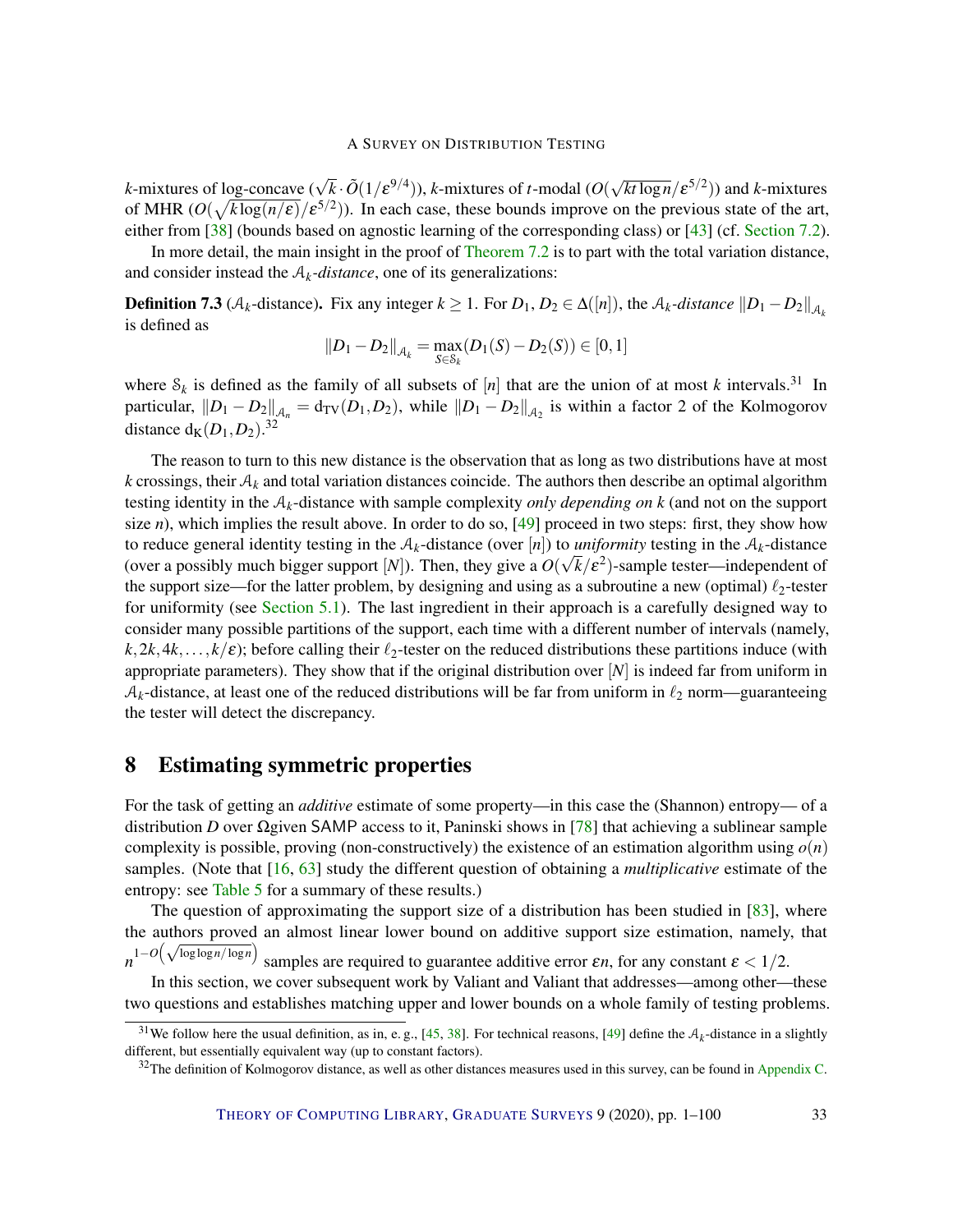Namely, across three successive works ([\[96,](#page-98-3) [97\]](#page-98-5), culminating with [\[98\]](#page-98-2)) they build a framework which applies (under some mild restrictions) to any *symmetric* property of distributions. As a corollary, they obtain a tight Θ(*n*/log*n*) sample complexity for (additive) approximation of entropy and support size, and for tolerant testing of uniformity.<sup>33</sup>

Symmetric properties, histograms and fingerprints. In order to describe the results, we need to introduce a few concepts. A property P of distributions over  $\Omega$  is said to be *symmetric* if it is "invariant" by relabeling": for any permutation  $\pi$  of the domain,  $D \in \mathcal{P}$  if and only if  $D \circ \pi \in \mathcal{P}$ . This includes, for instance, uniformity, "having support size at least 5," or for properties of of pairs of distributions "being equal."

By a slight abuse of notation, we also refer to functions  $\varphi: \Delta(\Omega)^k \to \mathbb{R}$  as *k*-ary *(scalar) properties*. These capture quantities that reflect some statistic of one or several distributions: for instance, distance to uniformity and support size are both unary properties, and the total variation distance between two distributions is a binary property. As in the previous paragraph, an  $k$ -ary scalar property  $\varphi$  is said to be *symmetric* if for every permutation  $\pi$  and distributions  $D_1, \ldots, D_k$ , it holds that  $\varphi(D_1, \ldots, D_k)$  $\varphi(D_1 \circ \pi, \ldots, D_k \circ \pi)$ . (Hereafter, we only require the domain  $\Omega$  to be finite.)

**Definition 8.1.** Fix any distribution  $D \in \Delta(\Omega)$ . The *histogram* of *D* is the function *h*:  $(0,1] \rightarrow \mathbb{N}$  which "counts" the number of elements with a given probability weight:

$$
h(\alpha) = |\{ x \in \Omega : D(x) = \alpha \}| = |D^{-1}\{\alpha\}|.
$$

For any sequence s of *m* independent samples drawn *D*, the *fingerprint of* s is a vector  $\mathbf{F} = (F_1, \ldots, F_m) \in$  $\mathbb{N}^m$ , where *F<sub>j</sub>* is the number of elements *x* ∈ Ω that appear exactly *j* times:

$$
F_j = \left| \left\{ x \in \Omega : \sum_{i=1}^m 1 \mathbb{1}_{\{s_i = x\}} = j \right\} \right|.
$$

Note that **F** is a random variable which satisfies  $\sum_{j=1}^{k} jF_j = m$  (in particular, the  $F_j$ 's are *not* independent).

The fingerprint can be seen as an empirical version of the histogram:<sup>34</sup> indeed,  $F_j$  counts the number of elements whose empirical probability is  $j/m$ , so that "intuitively" one should expect  $F_j \simeq h(j/m)$ . Moreover, it is not hard to see that symmetric properties are completely characterized by histograms and fingerprints: that is, one can assume without loss of generality that a tester for a symmetric property (or scalar property) is only given the fingerprint of the samples (see, e. g., [\[18,](#page-91-0) Section 3.3]).

Valiant and Valiant then proceed to define a *symmetric linear property* as a symmetric scalar property that can be expressed as

$$
\varphi(D) = \sum_{\alpha \in D^{-1}(0,1]} h_D(\alpha) f_{\varphi}(\alpha)
$$

 $33$ The reader may remember this work was also mentioned in [Section](#page-18-0) [5.4,](#page-18-0) in the context of tolerant testing of uniformity.

<sup>34</sup>We remark that the use of the word *histogram* here is slightly unfortunate, and is not to be confused to that of [Section](#page-22-0) [6.2.](#page-22-0) Indeed, the latter use refers to a *class* of distributions, not (as it is the case here) to a particular characteristic of a given probability distribution.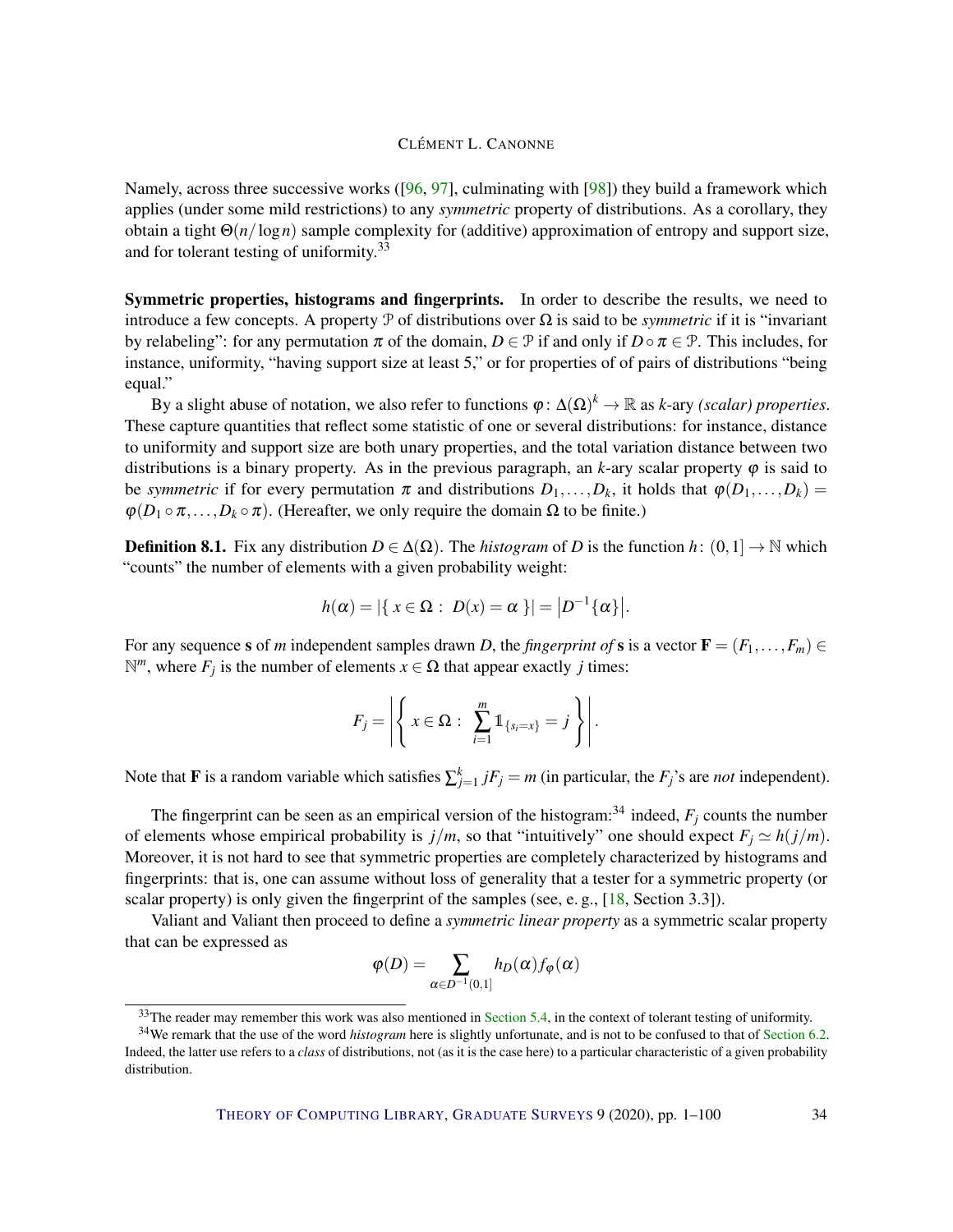where  $h_D$  is the histogram of *D*, and  $f_{\varphi}$ :  $[0,1] \rightarrow \mathbb{R}$  is a function of  $\varphi$  alone. Similarly, they define a *linear estimator* for a symmetric scalar property as a sequence of coefficients  $\mathbf{a} \in \mathbb{R}^N$  which, given m samples from a distribution *D*, outputs

$$
\hat{\varphi}(D) = \sum_{j=1}^{m} a_j F_j = \langle \mathbf{a}, \mathbf{F} \rangle
$$

where  $\bf{F}$  is the fingerprint induced by the samples. The last piece missing is a notion of distance between histograms: for this, they consider the *relative Earthmover distance R*. Roughly, *R*(*h*1,*h*2) is the cost of reassigning probability weight in  $D_1$  (which has histogram  $h_1$ ) to obtain a distribution with histogram  $h_2$ ; where moving a unit of weight from probability  $\alpha$  to probability  $\alpha'$  costs  $|\log(\alpha/\alpha')|$ .

Linear programming and estimators: upper and lower bounds. After setting up these concepts, the authors proceed to build on them, using tools from linear programming and polynomial approximation theory. The overall flavor of their framework is as follows: given any linear symmetric property  $\varphi$  whose function  $f_{\varphi}$  is well-behaved (broadly speaking, Lipschitz) with regard to relative Earthmover distance, it is possible to set up two linear programs,  $(\star)^U$  and  $(\star)^L$ , such that:

- If  $\varphi$  can be estimated to within an additive  $\varepsilon$  with *m* samples, solving  $(\star)^U$  will give the coefficients of a linear estimator that uses  $O(m)$  samples, and estimates  $\varphi$  to within  $O(\varepsilon)$ .<sup>35</sup>
- Solving  $(\star)^L$  with parameter *m* will result in two distributions  $D_1, D_2$  that are indistinguishable to any algorithm taking less than *m* samples, and such that  $\varphi(D_1)-\varphi(D_2)$  (the objective of the linear program) is maximized;
- $(\star)^U$  and  $(\star)^L$  are (for the appropriate parameters) dual of each other.

At a very high level, what the above means is that for a broad family of symmetric properties, it is possible to derive in a unified way tight upper and lower bounds via linear programming; and furthermore that—quite counter-intuitively—the (simple) class of linear estimators is as powerful as any other type of estimators, no matter how complex.

Techniques. Very briefly (and inaccurately), the key ingredients in proving these results are

- Poissonization, to restore independence between the number of occurrences between any two  $x, y \in \Omega$  (see [Appendix](#page-81-0) [D.3](#page-81-0) for more details on this technique), and be able to write the expectation of the fingerprint entries,  $E F_j$ , as the inner product of the histogram  $h_D$  with some convenient "Poisson functions" poi*<sup>j</sup>* ;
- Polynomial approximation theory: in order to approximate  $f_{\varphi}$  by a linear combination of these Poisson functions that can be used in their linear programs, the authors develop an approximation

<sup>&</sup>lt;sup>35</sup>The linear program  $(\star)^U$  seeks to minimize the bias of the estimator given by these coefficients, while also penalizing large coefficients.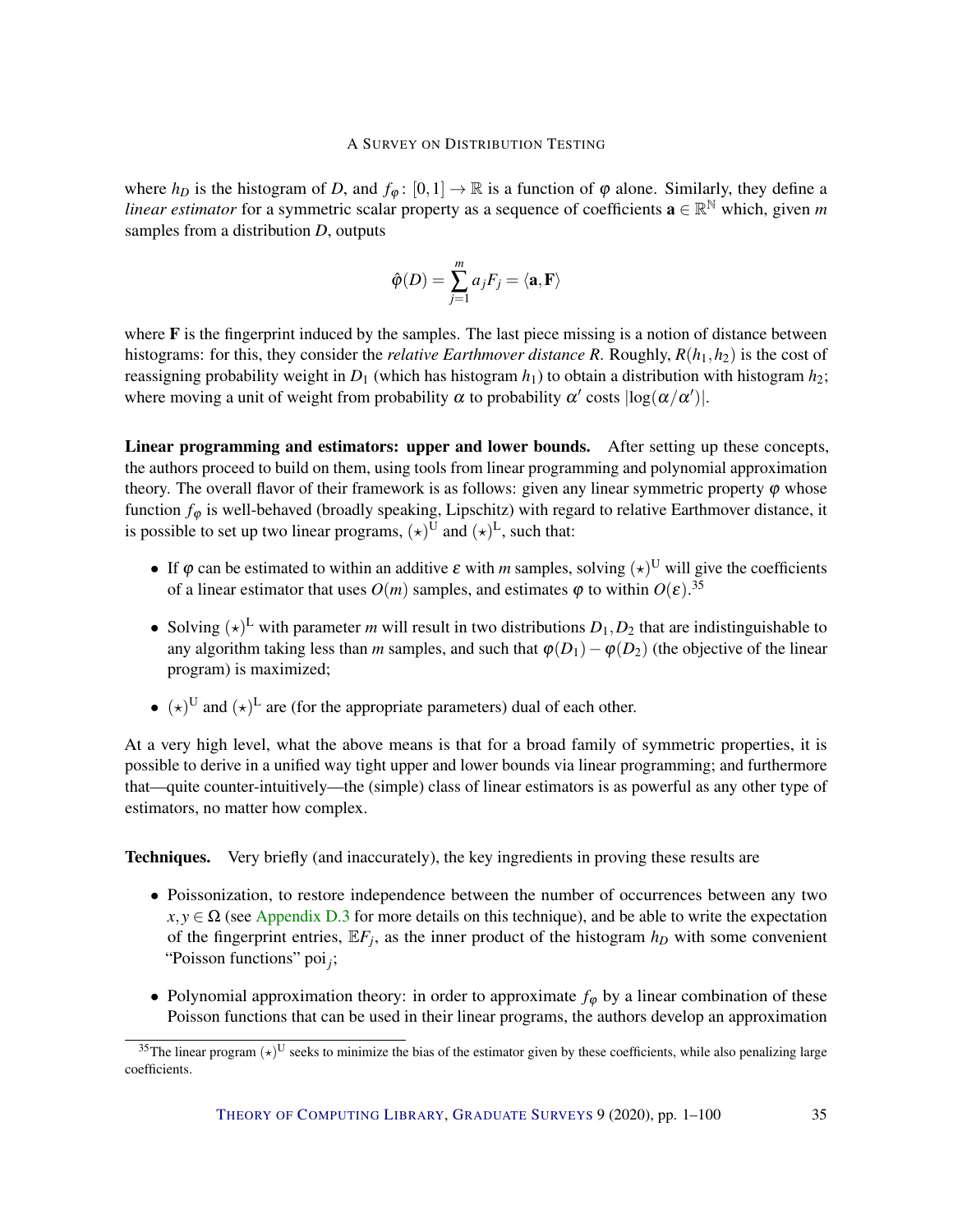scheme based on Chebyshev polynomials.<sup>36</sup> To see why this is indeed useful, observe that if  $f_{\varphi} \simeq \sum_{j} \beta_{j}$ poi<sub>j</sub>, then

$$
\varphi(D) \simeq \sum_{\alpha \in D^{-1}(0,1]} h_D(\alpha) \Big(\sum_j \beta_j \mathrm{poi}_j(\alpha)\Big) = \sum_j \beta_j \sum_{\alpha} h_D(\alpha) \mathrm{poi}_j(\alpha) = \sum_j \beta_j \mathbb{E} F_j
$$

and thus the linear programs can enforce or capture constraints on the fingerprint expectation;

- An insightful use of linear programming duality, which allows them to prove optimality of their linear estimators by relating  $(\star)^U$  and  $(\star)^L$ ;
- Polynomial approximation theory, bis: to build lower bound instances in [\[96\]](#page-98-3), the authors need to define a (family of) pair of distributions which, while far from each other in total variation distance, give rise to fingerprints that are very hard to distinguish. They describe these distributions explicitly based on Laguerre and Hermite polynomials, and leverage properties of these polynomials (combined with the CLT mentioned below) to argue the resulting distributions have histograms that are very close in relative Earthmover distance.
- a new multivariate Central Limit Theorem (CLT) for total variation distance,  $37$  which allows them to show indistinguishability of the fingerprints obtained from these lower bound instances;

We stress that the above sweeps under the rug most of the details, difficulties and subtleties of the argument; the interested reader is encouraged to consult the original papers for further details.

Consequences: tolerant testing of entropy, support size, uniformity and closeness. Leveraging their scalar property machinery, Valiant and Valiant are able to obtain tight or near-tight bounds on four tolerant testing problems, resulting in a somewhat unexpected (by the author) characterization of their sample complexity:

Theorem 8.2 ([\[98,](#page-98-2) Theorem 2], [\[96,](#page-98-3) Corollary 10]). *There exists an algorithm which, given* SAMP *access to an unknown distribution*  $D \in \Delta(\Omega)$ *, satisfies the following. On input*  $\varepsilon_1, \varepsilon_2 \in (0,1]$  *such that*  $\mathcal{E}_2 - \mathcal{E}_1 \geq \frac{1}{n^{0.0}}$  $\frac{1}{n^{0.03}}$ *, it takes O* $\Big(\frac{1}{\epsilon_2-\epsilon_1}\frac{n}{\log n}\Big)$ log*n samples from D, and*

- *if*  $H(D) \leq \varepsilon_1$ *, then with probability at least* 2/3*, the algorithm accepts*;
- *if*  $H(D) \ge \varepsilon_2$ , then with probability at least 2/3, the algorithm rejects;

*where H*(*D*) = −∑*x*∈<sup>Ω</sup> *D*(*x*)log*D*(*x*) *denotes the (Shannon) entropy of the distribution. Furthermore, this* sample complexity is tight: no algorithm taking  $o\Big(\frac{1}{\epsilon_2-\epsilon_1}\frac{n}{\log n}\Big)$  $\left(\frac{n}{\log n}\right)$  samples can correctly perform this task.

<sup>&</sup>lt;sup>36</sup>The Chebyshev polynomials play a major role in approximation theory, based on their extremal properties: when approximating a function on fixed interval by its (truncated to degree *d*) expansion in the Chebyshev basis, the error induced by this truncation is very small. This allows to only restrict oneself to such polynomial expansions to a low(ish) degree when approximating the function  $f$ <sub> $\phi$ </sub>. Provided that one can also approximate these low-degree Chebyshev polynomials by linear combinations of the Poisson functions with small coefficients—which the authors show is possible—then this yields a good approximation scheme for the function  $f_{\varphi}$  in terms of the Poisson functions.

 $37$ In [\[96\]](#page-98-3), the authors actually also prove and use a slightly weaker but more general CLT, for the Earthmover (Wasserstein) metric.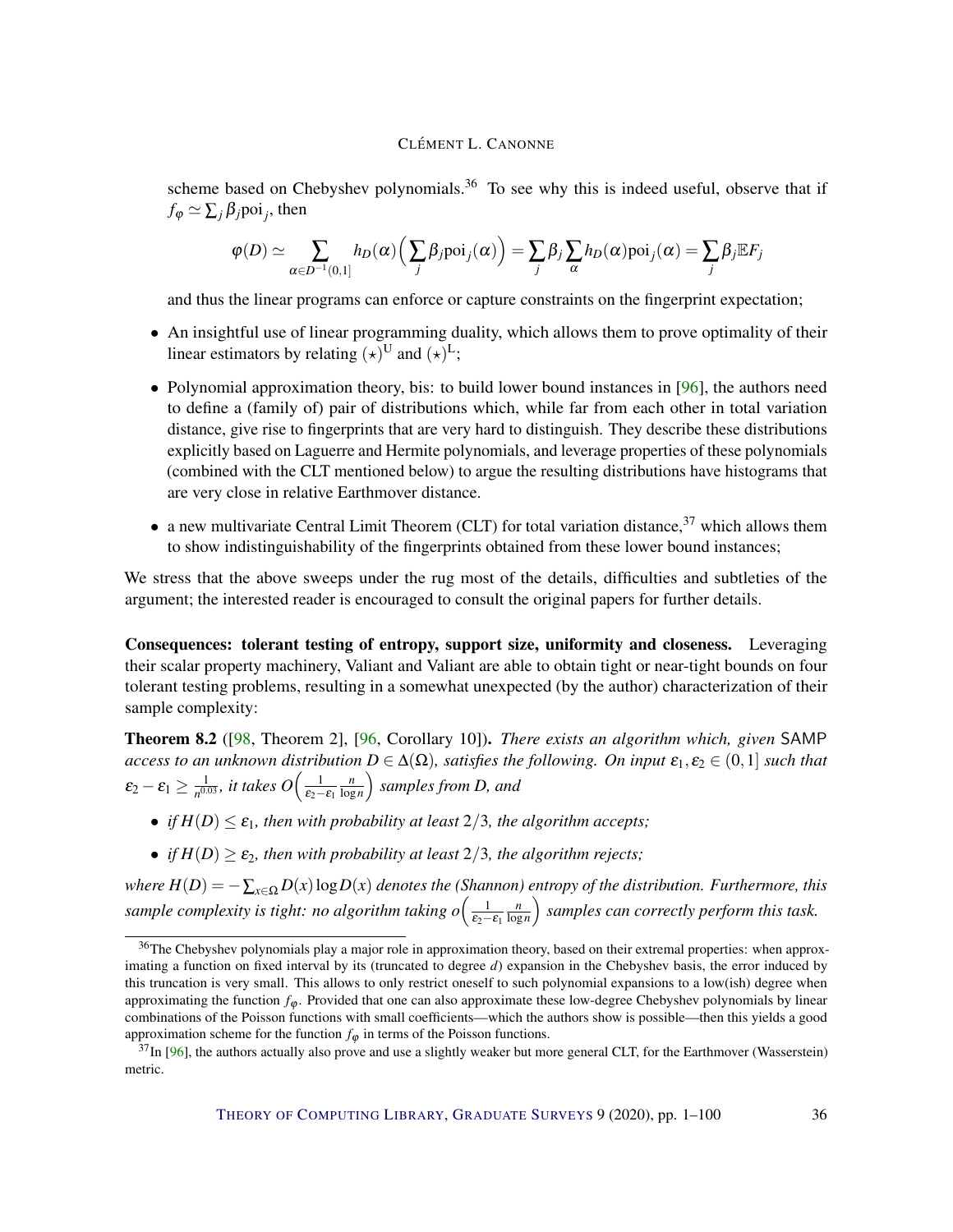Theorem 8.3 ([\[97,](#page-98-0) Corollary 1], [\[96,](#page-98-1) Corollary 9]). *There exists an algorithm which, given* SAMP *access to an unknown distribution*  $D \in \Delta(\Omega)$  *with the guarantee that*  $D(x) \geq 1/n$  *for all*  $x \in \text{supp}(D)$ *, satisfies the following. On input*  $\varepsilon_1, \varepsilon_2 \in (0,1]$ *, it takes*  $O\left(\frac{1}{\varepsilon_2}\right)$  $\frac{1}{(\epsilon_2-\epsilon_1)^2} \frac{n}{\log n}$ log*n samples from D, and*

- *if*  $|\text{supp}(D)| < \varepsilon_1 n$ , then with probability at least 2/3, the algorithm accepts;
- *if*  $|\text{supp}(D)| \ge \varepsilon_2 n$ , then with probability at least 2/3, the algorithm rejects;

*Furthermore, this sample complexity is tight (for constant*  $\varepsilon_1$ ,  $\varepsilon_2$ ): *no algorithm taking*  $o(n/\log n)$  *samples can correctly perform this task.*

To obtain these two corollaries, the first step is to observe that the scalar properties above are indeed symmetric linear properties, and furthermore are continuous with regard to relative Earthmover distance making it possible to apply the Valiants' general framework. We also point out that this framework is quite versatile: indeed, the corresponding results from [Section](#page-18-0) [5.4,](#page-18-0) [Theorem](#page-19-1) [5.14](#page-19-0) and Theorem [5.12](#page-19-1) (an upper and a lower bound on tolerant closeness testing) were also established by the same approach.

Related work. Following the work described above, Wu and Yang give in [\[103\]](#page-98-2) another, self-contained proof of the  $\Theta((1/(\varepsilon_2 - \varepsilon_1))(n/\log n))$  sample complexity of entropy estimation in the SAMP setting (moreover, their result removes the restriction that  $\varepsilon_2 - \varepsilon_1 \geq 1/n^{\Omega(1)}$ ). They do so by analyzing the minimax quadratic risk: as in [\[98\]](#page-98-3), both their upper and lower bound rely on polynomial approximation of the function  $f_{\varphi}: x \mapsto -x \log x$ . For the latter, Wu and Yang bypass the need for Valiant and Valiant's CLT by "introducing independence" among the fingerprints entries, constructing instances whose probabilities  $D(1), \ldots, D(n)$  are themselves chosen independently at random. (This elegant idea comes at a cost, however: the instances obtained are not exactly probability distributions anymore, as they do not necessarily sum to one. Thus, the authors have to argue that they are "close enough" to probability distributions for the proof to go through.)

Similar techniques were also used in [\[67\]](#page-96-0), where the authors obtain similar results for estimating Shannon entropy and quantities of the form  $\sum_{x \in \Omega} D(x)^{\alpha}$ . Related to this last quantity is the Rényi entropy  $H_{\alpha}$ , whose estimation is studied in [\[8\]](#page-90-0).

## 9 Tips and tricks

Sanity checks for lower bounds. When trying to prove a lower bound, always make sure it does not contradict a known upper bound. In particular, if the argument boils down to testing identity to a single and fixed hard instance  $D^*$ , the best one can hope for is  $\Omega(\sqrt{n})$ .

Uniformity testing as a primitive. While this may (sometimes) lead to sample complexities suboptimal by polylog*n* factors, reducing a testing problem to one or several instances of uniformity testing—either in total variation or  $\ell_2$  distance—is a powerful technique.

Bucketing helps. Often in conjunction with the above item—bucketing is a very common and useful technique to break down a problem into several parts, each of them being "nicer" (as the distribution in each bucket is either uniform, or nearly uniform).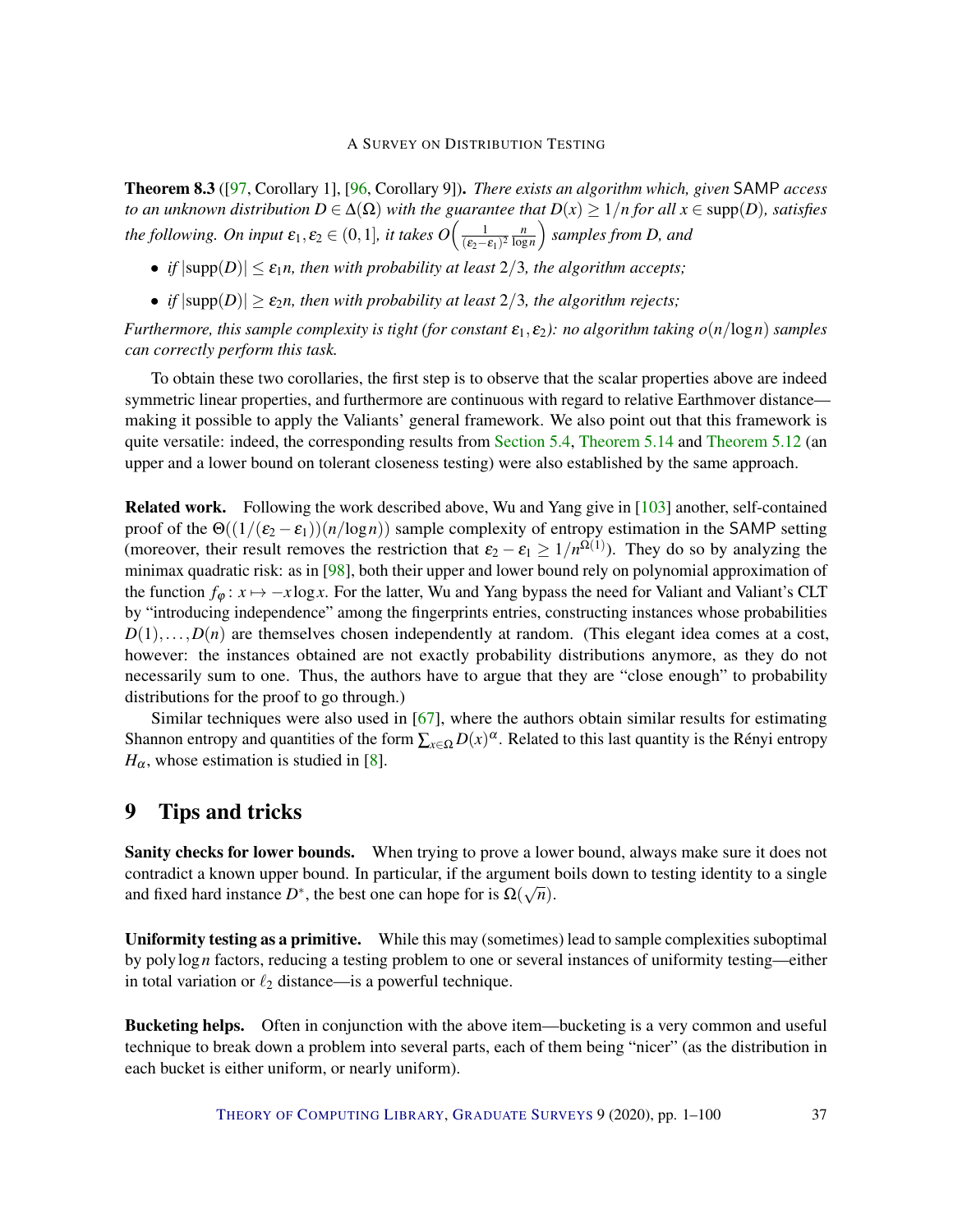$\ell_2$  as proxy. Whenever total variation  $(\ell_1)$  is too stringent or global (does not give enough local information about the distribution), testing in  $\ell_2$  can prove useful. Usually together with one or both items above.

As a standalone lemma, we recall the following relation between  $\ell_2$  norm of a distribution *D* and its distance from uniformity [\[18,](#page-91-0) [17,](#page-91-1) [20\]](#page-92-0):

**Lemma 9.1** ([\[20,](#page-92-0) Lemma 1]). *Let*  $D \in \Delta(\Omega)$  *and*  $\varepsilon \in [0,1]$ *. (i) If* max $_{x \in \Omega} D(x) \leq (1+\varepsilon) \cdot \min_{x \in \Omega} D(x)$ , *then*  $||D||_2^2 \le (1+\varepsilon^2)/n$ . *(ii) If*  $||D||_2^2 \le (1+\varepsilon^2)/n$ , then  $d_{TV}(D,U) \le \varepsilon/2$ .

Independence is treacherous. Be careful of claims of independence—many things are not independent, even when they "obviously are." Poissonization [\(Appendix](#page-81-0) [D.3\)](#page-81-0) is your friend.

Hellinger is tighter, better for transcripts. In the sampling model, working with the Hellinger distance between yes- and no-instances often enables one to show better lower bounds on the sample complexity of property testing algorithms. For instance, the following theorem provides a very good bound on the number of samples needed to distinguish two distributions:

**Theorem 9.2** ([\[15,](#page-91-2) Theorem 4.7]). *Let*  $D_1, D_2 \in \Delta(\Omega)$ *. For every*  $\delta \in (0, 1/4)$ *, any randomized algorithm distinguishing between*  $D_1$  *and*  $D_2$  *with probability at least*  $1-\delta$  *must have sample complexity at least* 

$$
\frac{1}{4d_{\mathrm{H}}(D_1, D_2)^2} \ln \frac{1}{4\delta}
$$

*provided*  $d_H(D_1,D_2) \leq 1/2$ √ 2*.*

(Note that phrased in terms of total variation distance, one only gets the lower bound

$$
\frac{1-2\delta}{\mathrm{d}_{\mathrm{TV}}(D_1,D_2)}\,,
$$

which—albeit sometimes easier to work with—can be by [Theorem C.5](#page-76-0) looser by as much as a quadratic factor.)

Roughly speaking, the reason for this potential quadratic improvement comes from the properties of Hellinger distance with relation to product distributions (independent samples), while the total variation distance's behaviour in that regard is very poor (see Equation  $(C.1)$  and  $C.4$ ).

Think of DKW. Performing a coarse learning of the distribution often helps, to approximately identify the problematic portions of the distribution or to decide which subroutine apply to which part. See [Theorem](#page-78-0) [D.1.](#page-78-0)

Symmetric properties. Fingerprints and histograms are all that matters for symmetric properties. [\[96,](#page-98-1) [97\]](#page-98-0) and [\[98\]](#page-98-3) are a very good source for lemmas, ideas and techniques that apply to them.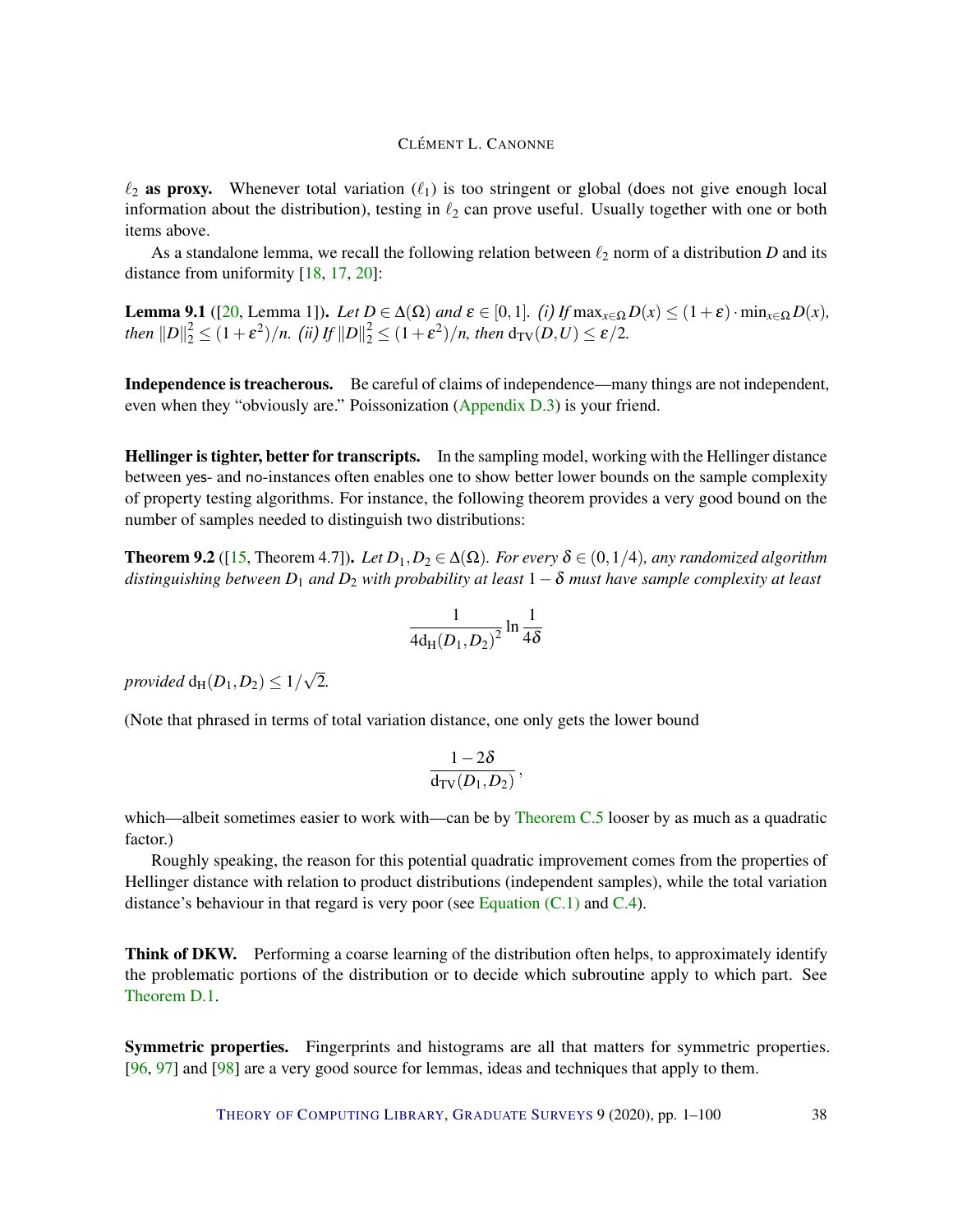**Insight from Statistics.** There is an insane amount of literature on statistical tools such as the  $\chi^2$ -test. Albeit seldom optimal when used out-of-the-box, custom-tailored variants of these have proven very powerful.

## 10 Subsequent work

Following the first version of this survey, several works have been published which settle or address some of the problems covered in this chapter; we hereafter mention a few of them. Diakonikolas and Kane [\[47\]](#page-94-0) provide a new framework to prove upper bounds for a variety of distribution testing problems, essentially by an elegant reduction from  $\ell_1$  to  $\ell_2$  testing (see also [\[58\]](#page-95-0) for an exposition), as well as an information-theoretic framework for establishing lower bounds. Canonne [\[29\]](#page-92-1) proves near-tight upper and lower bounds for the problem of testing the class of *k*-histograms discussed in [Section](#page-22-0) [6.2.](#page-22-0) Blais, Canonne, and Gur [\[26\]](#page-92-2) obtain the distribution testing analogue of the communication complexity framework of [\[25\]](#page-92-3); and leverage it to revisit the "instance-optimal" identity testing bound of [Theorem](#page-15-0) [5.8.](#page-15-0) Diakonikolas et al. [\[46\]](#page-94-1) analyze the original collision-based tester for uniformity [\[60\]](#page-95-1), and show that surprisingly—it also yields optimal sample complexity (and that Poissonization, here, *hurts*). Finally, Jiao, Han, and Weissman [\[66\]](#page-96-1) settle the sample complexity of tolerant testing uniformity, identity, and closeness, improving on the results of [Section](#page-18-0) [5.4](#page-18-0) with regard to the dependence on  $\varepsilon_2 - \varepsilon_1$ .

# Part IV Other Models

While the sampling model covered in the previous chapter is arguably the most natural and widely considered, it fails to fully capture certain scenarios and situations that arise both in practice and theory. Moreover, as we saw earlier algorithms in the SAMP model must in most cases incur a sample complexity that—albeit sublinear—is polynomial in the domain size. Whenever the domain becomes too large, this is a cost one cannot reasonably afford.

For these reasons—among others, there has been recent work on property testing of probability distributions under alternative models: this includes other types of access to the distribution (either more powerful or incomparable to the sampling one) as well as different objectives or performance measures. The former is the focus of [Section](#page-38-0) [11](#page-38-0) and [12,](#page-54-0) with the *conditional* and *extended* access models; while examples of the latter can be found in [Section](#page-63-0) [13](#page-63-0) and [14.](#page-67-0)

## <span id="page-38-0"></span>11 Conditional samples

In this section, we focus on the *conditional access model*, a generalization, introduced independently by Chakraborty et al. [\[36\]](#page-93-0) and Canonne et al. [\[33\]](#page-93-1), of the sampling model. In this setting, the algorithms are granted sampling access to any conditional distribution of their choosing; that is, they are able to condition the outcome on arbitrary subsets of the domain  $\Omega$ .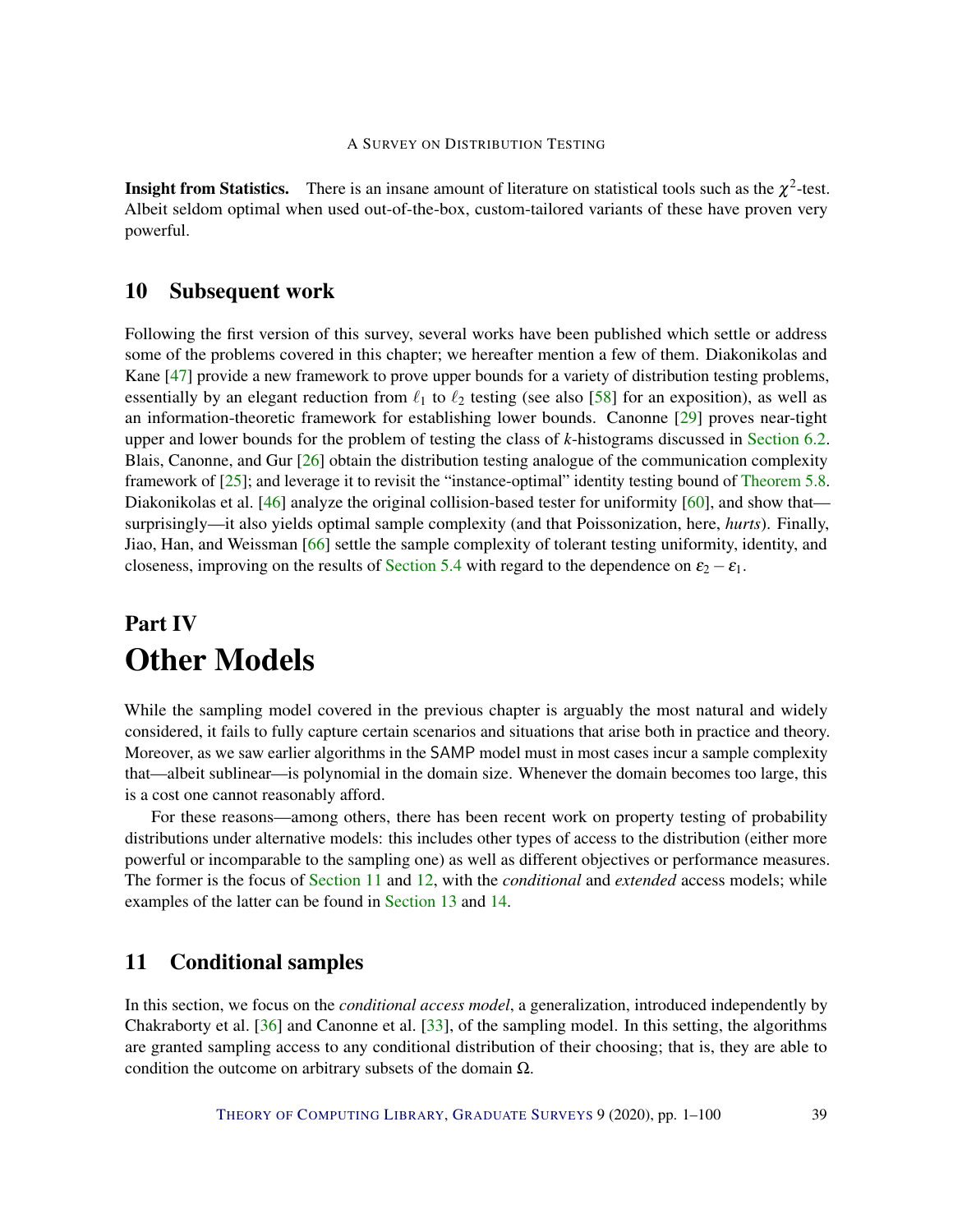#### <span id="page-39-1"></span>11.1 The setting

Definition 11.1 (Conditional access model [\[36,](#page-93-0) [33\]](#page-93-1)). Fix a distribution *D* over Ω. A COND *oracle for D*, denoted COND<sub>*D*</sub>, is defined as follows: the oracle takes as input a *query set*  $S \subseteq \Omega$ , chosen by the algorithm, that has  $D(S) > 0$ . The oracle returns an element  $i \in S$ , where the probability that element *i* is returned is  $D_S(i) = D(i)/D(S)$ , independently of all previous calls to the oracle.

Note that the behavior of  $\text{COND}_D(S)$ , as described above, is undefined if  $D(S) = 0$ , i. e., the set *S* has zero probability under *D*. Various definitional choices could be made to deal with this: e. g., Canonne et al. assume that in such a case the oracle (and hence the algorithm) outputs "failure" and terminates, while Chakraborty et al. define the oracle to return in this case a sample uniformly distributed in *S*. In most situations, this distinction does not make any difference, as most algorithms can always include in their next queries a sample previously obtained.<sup>38</sup> However, the former choice does rule out the possibility of *non-adaptive* testers taking advantage of the additional power COND provides over SAMP; such testers are part of the focus of [\[36\]](#page-93-0) (and are discussed in [Section](#page-52-0) [11.5\)](#page-52-0).

Testing algorithms can often only be assumed to have the ability to query sets *S* that have some sort of "structure," or are in some way "simple." To capture this, one can define specific restrictions of the general COND model, which do not allow *arbitrary* sets to be queried but instead enforce some constraints on the queries: [\[33\]](#page-93-1) introduces and studies two such restrictions, "PAIRCOND" and "INTCOND."

Definition 11.2 (Restricted conditional oracles). A PAIRCOND ("pair-cond") *oracle for D* is a restricted version of COND<sub>D</sub> that only accepts input sets *S* which are either  $S = \Omega$  (thus providing the power of a SAMP<sub>D</sub> oracle) or  $S = \{x, y\}$  for some  $x, y \in \Omega$ , i.e., sets of size two.

In the specific case of  $\Omega = [n]$ , an INTCOND ("interval-cond") *oracle for D* is a restricted version of COND<sub>D</sub> that only accepts input sets *S* which are intervals  $S = [a,b] = \{a,a+1,\ldots,b\}$  for some  $a \le b \in [n]$  (note that taking  $a = 1$ ,  $b = n$  this provides the power of a SAMP<sub>*D*</sub> oracle).

### 11.2 Testing identity and closeness of general distributions

#### 11.2.1 Testing uniformity

The first result we describe shows that in stark contrast to what holds in the SAMP model, testing uniformity with conditional samples can be done with a *constant* number of queries. We cover here the result of [\[33\]](#page-93-1), which derive essentially matching upper and lower bounds: note that a poly( $1/\epsilon$ )-query tester was also obtained in [\[36\]](#page-93-0).

<span id="page-39-0"></span>Theorem 11.3 (Testing uniformity). *There exists an algorithm which, given* PAIRCOND *access to an*  $u$ nknown distribution  $D\in \Delta(\Omega)$ , satisfies the following. On input  $\bm{\varepsilon}\in(0,1)$ , it makes  $\tilde{O}(1/\bm{\varepsilon}^2)$  queries to *D, and*

- *if*  $D = U$ *, then with probability at least*  $2/3$ *, the algorithm accepts;*
- *if*  $d_{TV}(D, U) > \varepsilon$ *, then with probability at least* 2/3*, the algorithm rejects.*

<sup>&</sup>lt;sup>38</sup>Conversely, for any lower bound relying on a specific instance of distribution one can always consider instead a mixture of the original instance and the uniform distribution—the latter with, say, exponentially small weight.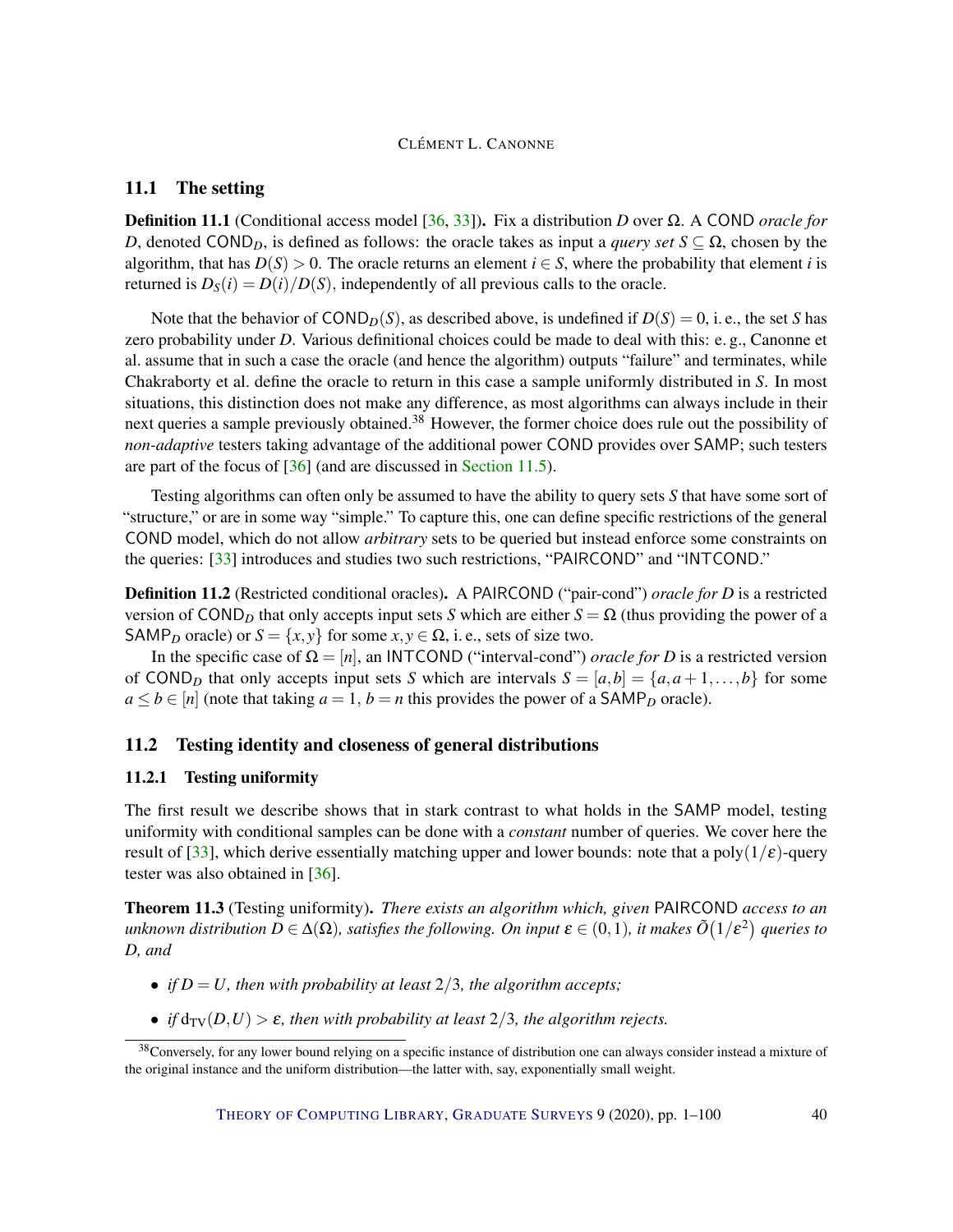## *Furthermore, this is nearly tight: no* COND *algorithm making o* 1/ε 2 *queries can correctly perform this task.*

At a very high level, the algorithm works by considering 3 sets of samples: a reference set *R* of constantly many points drawn uniformly from [*n*], a set *H* of "possibly heavy points" drawn from *D*, and a set *L* of "possibly light points" drawn uniformly from [*n*]. Then, it goes over every pair  $(h, r) \in H \times R$ and  $(\ell, r) \in L \times R$ , calling the PAIRCOND oracle on them to try and detect a discrepancy between  $D(h)$ and  $D(r)$  ( $D(\ell)$ ) and  $D(r)$ , resp.). Intuitively, if *D* was far from uniform, then there would be many *light* points with weight significantly smaller than 1/*n*, and enough weight put by *D* on *heavy* points (with weight significantly bigger than 1/*n*). Thus, with high probability *L* would contain light points, and *H* heavy points: comparing both to the reference points that can be either heavy or light, at least one of the comparisons will give away the difference. For illustration, the pseudocode is given in [Algorithm](#page-0-0) [3;](#page-0-0) note that it invokes as a blackbox a subroutine, COMPARE [\(Algorithm](#page-0-0) [4\)](#page-0-0). This subroutine, used in several algorithms of  $[33]$ , behaves as follows: on input two disjoint subsets *X*, *Y* of the domain, it either returns a  $(1 \pm \eta)$ -multiplicative estimate of the ratio  $D(X)/D(Y)$ , or signals if this ratio is too high or too low for the estimation to be done efficiently (relatively to a threshold parameter *K*).

Algorithm 3 The uniformity tester of [Theorem](#page-39-0) [11.3](#page-39-0)

| <b>Require:</b> error parameter $\varepsilon > 0$ ; query access to PAIRCOND <sub>D</sub> oracle |                                                                                                                         |
|--------------------------------------------------------------------------------------------------|-------------------------------------------------------------------------------------------------------------------------|
|                                                                                                  | 1: Set $t \leftarrow \log(\frac{4}{5}) + 1$ .                                                                           |
|                                                                                                  | 2. Select $q = \Theta(1)$ points $i_1, \ldots, i_q$ independently and uniformly from [n].                               |
|                                                                                                  | 3: for $j=1$ to t do                                                                                                    |
| 4:                                                                                               | Call the SAMP <sub>D</sub> oracle $s_i = \Theta(2^j \cdot t)$ times to get samples $h_1, \ldots, h_{s_i}$ drawn from D. |
| 5:                                                                                               | Select $s_j$ points $\ell_1, \ldots, \ell_{s_j}$ independently and uniformly from [n].                                  |
| 6:                                                                                               | for all pairs $(x, y) = (i_r, h_{r'})$ and $(x, y) = (i_r, \ell_{r'})$ (where $1 \le r \le q$ , $1 \le r' \le s_j$ ) do |
| 7:                                                                                               | Call COMPARE <sub>D</sub> ({x}, {y}, $\Theta(\varepsilon 2^{j}), 2$ , exp(- $\Theta(t)$ )).                             |
| 8:                                                                                               | if the COMPARE call does not return a value in $[1-2^{j-5}\frac{\varepsilon}{4}, 1+2^{j-5}\frac{\varepsilon}{4}]$ then  |
| 9:                                                                                               | <b>return</b> REJECT (and exit).                                                                                        |
| 10:                                                                                              | end if                                                                                                                  |
| 11:                                                                                              | end for                                                                                                                 |
| 12: end for                                                                                      |                                                                                                                         |
| 13: return ACCEPT                                                                                |                                                                                                                         |

The lower bound, on the other hand, works by a reduction to a known "hard problem," that of distinguishing a fair from a biased coin [\(Fact](#page-79-0) [D.3\)](#page-79-0). Specifically, the argument goes by showing how, given access to independent coin tosses which are either (a) fair or (b) ε-biased, one can simulate COND access to a distribution *D* that is (a) uniform or (b)  $\Omega(\varepsilon)$ -far from uniform. Thus, any COND algorithm for uniformity can be used for distinguishing fair from  $\varepsilon$ -biased coins, and must therefore make  $\Omega(1/\varepsilon^2)$ queries.

Note that the above upper bound holds even for the restricted "pair-cond" oracle. It is natural to ask if this is also the case with the "interval-cond": [\[33\]](#page-93-1) show that significant savings are possible in this setting as well, giving a poly( $\log n, 1/\varepsilon$ )-query tester for uniformity: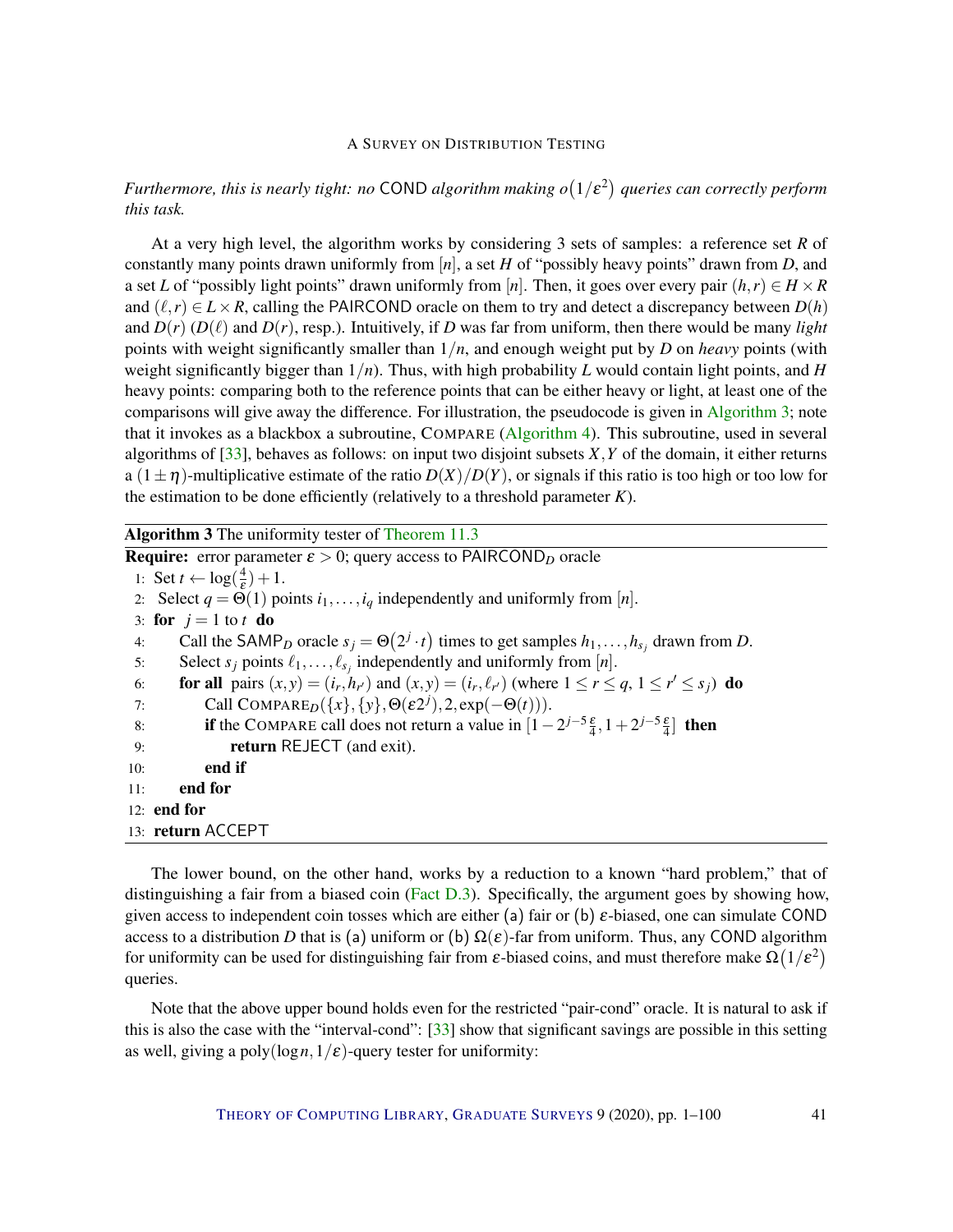Algorithm 4 The subroutine COMPARE

**Require:** COND query access to a distribution *D* over [*n*], disjoint subsets  $X, Y \subset [n]$ , parameters  $\eta \in (0,1], K \ge 1$ , and  $\delta \in (0,1/2]$ .

- 1: Perform  $\Theta\left(\frac{K \log(1/\delta)}{n^2}\right)$  $\eta^2$ COND<sub>D</sub> queries on the set  $S = X \cup Y$ , and let  $\hat{\mu}$  be the fraction of times that a point  $y \in Y$  is returned.
- 2: if  $\hat{\mu} < \frac{2}{3}$  $\frac{2}{3} \cdot \frac{1}{K+1}$  then 3: return Low. 4: **else if**  $1 - \hat{\mu} < \frac{2}{3}$  $\frac{2}{3} \cdot \frac{1}{K+1}$  then 5: return High. 6: else 7: **return**  $\rho = \frac{\hat{\mu}}{1-\hat{\mu}}$  $\frac{\mu}{1-\hat{\mu}}$ . 8: end if

Theorem 11.4 (Testing uniformity with INTCOND). *There exists an algorithm which, given* INTCOND *access to an unknown distribution*  $D \in \Delta([n])$ *, satisfies the following. On input*  $\varepsilon \in (0,1)$ *, it makes*  $\tilde{O}(\log^3 n /\varepsilon^3)$  queries to D, and

- *if*  $D = U$ *, then with probability at least*  $2/3$ *, the algorithm accepts;*
- *if*  $d_{TV}(D, U) > \varepsilon$ *, then with probability at least*  $2/3$ *, the algorithm rejects.*

Maybe surprisingly, this  $\log^{\Omega(1)} n$  dependence for testing uniformity with INTCOND queries turns out to be necessary, showing a strict separation between INTCOND and PAIRCOND (and a fortiori between INTCOND and COND) for this problem:

<span id="page-41-0"></span>**Theorem 11.5** ([\[34,](#page-93-2) Theorem 16]). *There exists an absolute constant*  $\varepsilon_0 > 0$  *such that the following holds. Any algorithm which, given* INTCOND *access to an unknown distribution*  $D \in \Delta([n])$ *, distinguishes with probability at least*  $2/3$  *between* (a)  $D = U$  *and* (b)  $d_{TV}(D, U) \geq \varepsilon_0$ *, must have query complexity*  $\Omega\left(\log(n)/\log\log n\right)$ .

The upper bound is conceptually simple, and amounts to some sort of "binary descent" performed on  $O(1/\varepsilon)$  points randomly drawn from *D*, in order to check their probability weight is close to  $1/n$ . For each such point *s<sub>j</sub>*, the algorithm recursively estimates the log *n* ratios  $D(I_i)/D(I_{i-1})$  (where  $I_0 = [n]$ , and the interval  $I_i$  is the half of  $I_{i-1}$  which contains  $s_j$ ). To pass the test, each of these ratios should be very close to 1/2; and as multiplying these ratios together gives a good multiplicative estimate of  $D(s_i)$ , checking if any of the resulting estimates deviates too much from 1/*n* allows one to detect distributions far from uniform.

The lower bound, however, proves to be (a lot) trickier: the difficulty lying in bounding the quantity of information an INTCOND (or COND, for that matter) algorithm can "learn" from its queries. To analyze their family of hard instances  $\mathcal{D}^{no}$ , [\[34\]](#page-93-2) follow an hybridization argument, where they introduce many intermediate stages. Each stage corresponds to an algorithm "faking" more of its queries to the oracle for  $D \in \mathcal{D}^{\text{no}}$ , instead of actually making them; so that the first stage is the actual algorithm interacting with INTCOND*D*, and the last stage is an algorithm that answers all its own queries as if it interacted with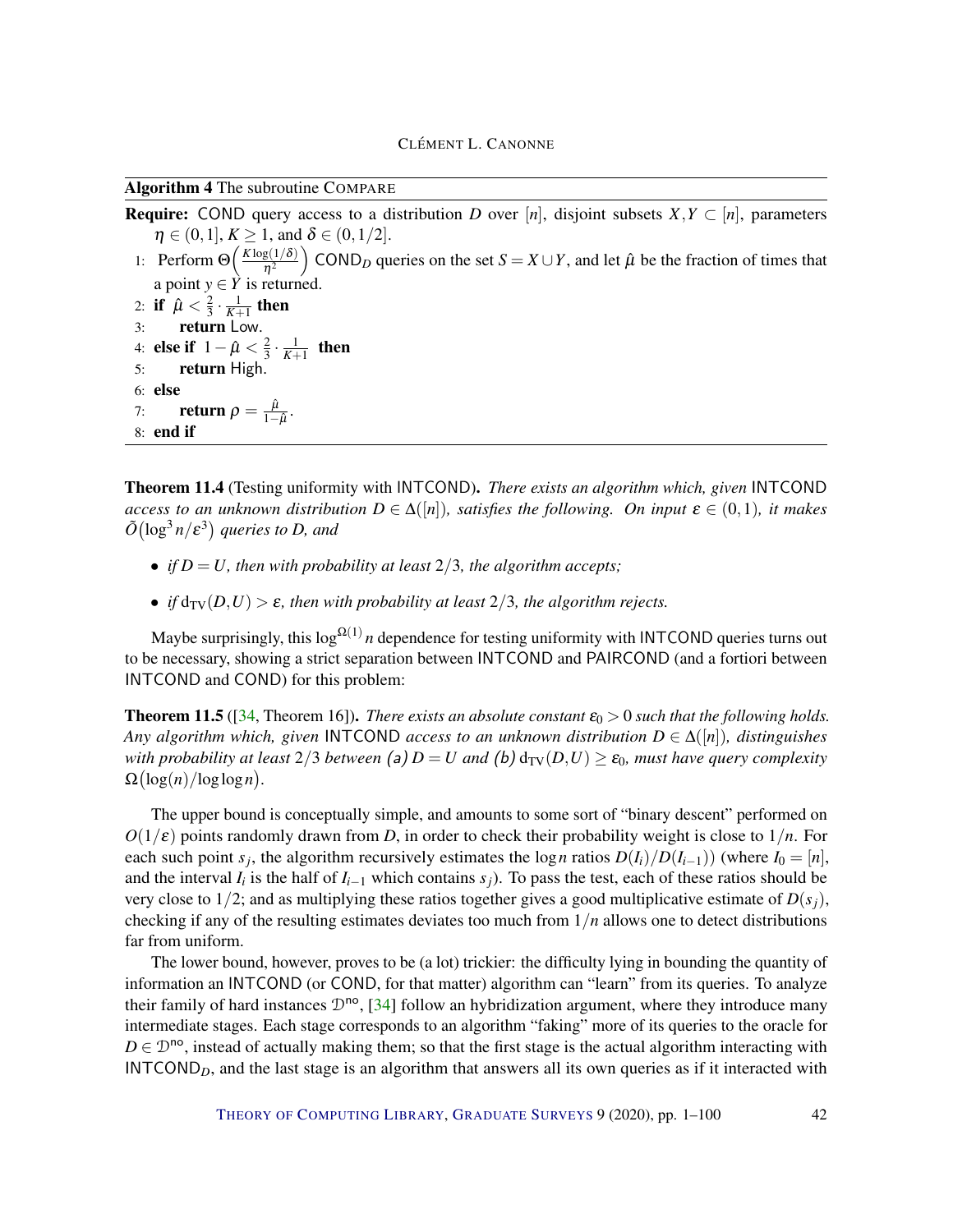the uniform distribution (and thus is exactly what would happen if the tester had been given access to  $INTCOND<sub>U</sub>$ . The authors then proceed to bound the variation distance between the *transcripts* obtained in any two such consecutive stages: summing all these distances allows them to upper bound the total variation distance between transcripts in a uniform and no-instance case, and derive their lower bound.

#### <span id="page-42-1"></span>11.2.2 Testing identity

Recalling that in the SAMP model uniformity and identity testing turn out to be equivalent in terms of sample complexity, one may wonder if this is still the case with the more powerful queries a COND oracle allows. As we shall see below, this is indeed the case for in general COND setting; but *not* in its restricted PAIRCOND variant.

<span id="page-42-0"></span>**Theorem 11.6** (Testing identity). *There exists an algorithm which, given the full specification of*  $D^* \in$  $\Delta(\Omega)$  *and* COND *access to an unknown distribution D, satisfies the following. On input*  $\epsilon \in (0,1)$ *, it* makes  $\tilde{O}\big(1/\varepsilon^2\big)$  queries to D, and

- *if*  $D = D^*$ *, then with probability at least*  $2/3$ *, the algorithm accepts;*
- *if*  $d_{TV}(D, D^*) > \varepsilon$ *, then with probability at least*  $2/3$ *, the algorithm rejects.*

#### *Furthermore, this is nearly tight.*

The lower bound is implied by [Theorem](#page-39-0) [11.3.](#page-39-0) The upper bound is due to [\[52\]](#page-94-2), where the authors apply a  $\chi^2$ -test to the conditional distributions induced by *D* and  $D^*$  on adaptively chosen subsets of the domain. The high-level idea is to find a "distinguishing element" *i* (for *D* ∗ ), and a small number *t* of "distinguishing sets"  $G_j$ 's (with regard to *x* and  $D^*$ ), such that (a)  $D^*(x)$  is within constant factors of each  $D^*(G_j)$  and (b)  $D^*(G_1), \ldots, D^*(G_t)$  are roughly equal. Their algorithm then uses this  $\chi^2$ -test to check consistency between *D* and  $D^*$  on  $\{x, G_j\}$  for a randomly chosen  $G_j$ , and on  $\{G_1, \ldots, G_t\}$  (where each set  $G_j$  is seen as a single element). This, along with a third check meant to verify both *D* and  $D^*$  put the same overall weight on  $\bigcup_j G_j$ , guarantees that with high probability at least one of the tests performed will catch a discrepancy between *D* and *D* ∗ .

Note that prior to this work, a poly $(\log^* n, 1/\varepsilon)$ -query tester for identity had been obtained by [\[36\]](#page-93-0); and a constant-query  $\tilde{O}(1/\varepsilon^4)$ -query tester was analyzed in [\[33\]](#page-93-1). The latter also worked by comparing the weight (under *D*) of suitably chosen (with relation to *D*<sup>\*</sup>) element *j* and subsets  $S_i \subseteq \Omega$ . In all three cases, the tester crucially use for its comparisons the ability to condition on *arbitrary* subsets of the domain. As the following theorems show, this is not by coincidence: in the restricted pair-cond oracle a dependence on *n* is both necessary and sufficient.

Theorem 11.7 (Testing identity with PAIRCOND ([\[34,](#page-93-2) Theorem 7])). *There exists an algorithm which, given the full specification of D* <sup>∗</sup> ∈ ∆(Ω) *and* PAIRCOND *access to an unknown distribution D, satisfies* the following. On input  $\pmb{\varepsilon} \in (0,1)$ , it makes  $\tilde{O}\bigl(\log^4(n)/\pmb{\varepsilon}^4\bigr)$  queries to D, and

- *if*  $D = D^*$ *, then with probability at least*  $2/3$ *, the algorithm accepts;*
- *if*  $d_{TV}(D, D^*) > \varepsilon$ , then with probability at least  $2/3$ , the algorithm rejects.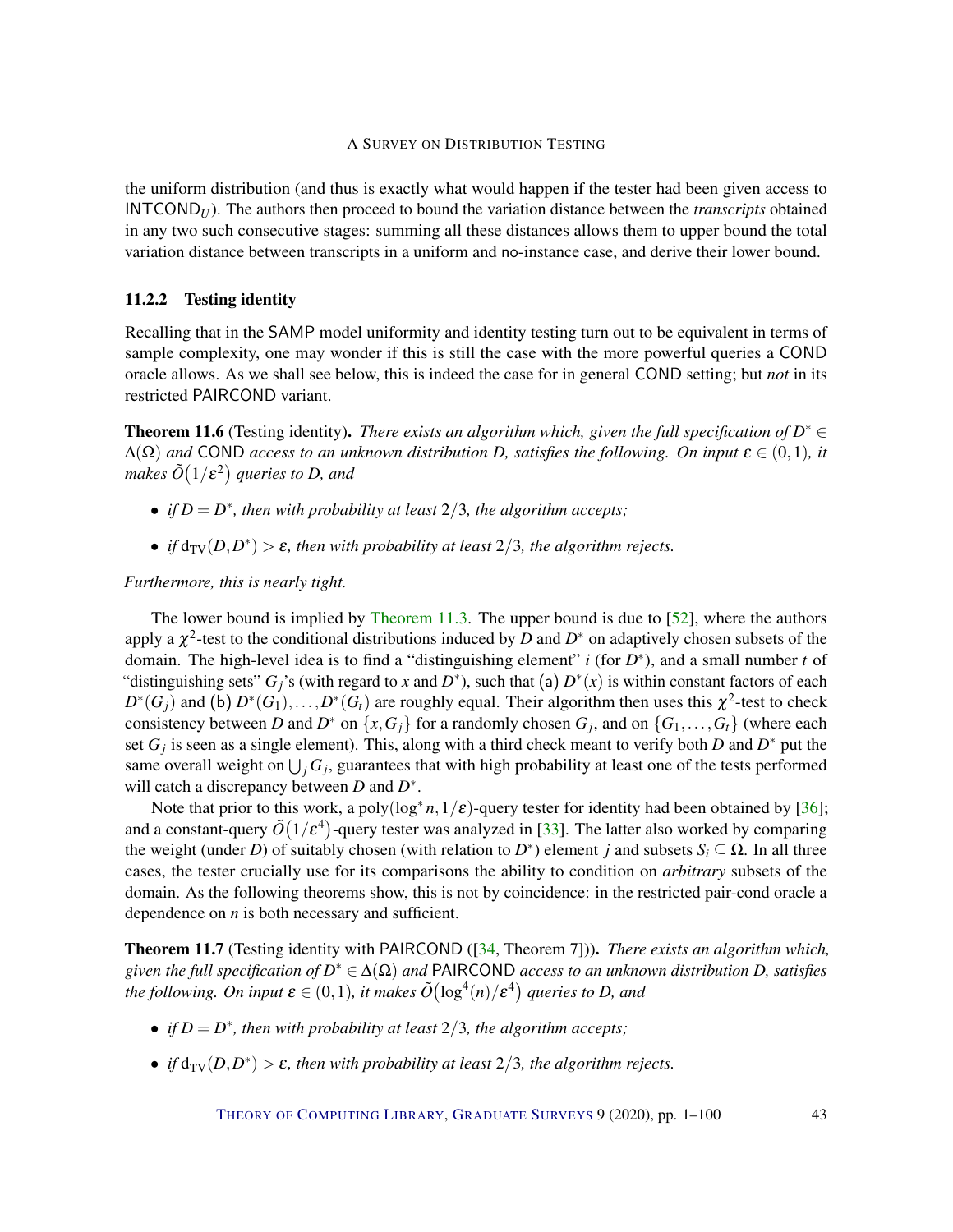<span id="page-43-0"></span>**Theorem 11.8** ([\[34,](#page-93-2) Theorem 8]). *There exists an absolute constant*  $\varepsilon_0 > 0$  *such that the following holds. Any algorithm which, given the full specification of D* <sup>∗</sup> ∈ ∆(Ω) *and* PAIRCOND *access to an*  $u$ nknown distribution  $D \in \Delta([n])$ , distinguishes with probability at least  $2/3$  between (a)  $D = D^*$  and (b)  $d_{\text{TV}}(D, D^*) \ge \varepsilon_0$ , must have query complexity  $\Omega\left(\sqrt{\log(n)/\log\log n}\right)$ .

The upper bound, at its core, follows the same idea as in the uniformity case (where  $D^* = U$ ): trying to compare the ratios  $D^*(x)/D^*(y)$  and  $D(x)/D(y)$  for  $x \sim D^*$  and  $y \sim D$ , and reject if a significant difference is found at any step. However, this natural approach does no longer work here, as if for instance  $D^*(x) \ll D^*(y)$  and  $D(x) \ll D(y)$ , then the points are not "comparable" unless one makes  $\omega(1)$ queries. That is, calling COND<sub>*D*</sub> on  $\{x, y\}$  will never return *x*: and the ratio  $D(x)/D(y)$  will be estimated as zero no matter whether it is actually  $1/\log^* n$  or  $n^{-100}$ . To circumvent this, the tester first buckets the points according to  $D^*$ , and then checks that  $D^*$  assigns approximately the right amount of weight to every bucket. Then, it follows the natural approach above, but on each of the logarithmically many buckets: since in all of them  $D^*$  is nearly uniform, all points should have comparable weight and the above difficulty no longer arises.

The lower bound leverage this insight of comparable vs. incomparable points, by building as hard instance a distribution on logarithmically many buckets with size growing exponentially, which puts the same total weight on each of them. The corresponding no-instance is a perturbed version of this distribution: buckets are grouped in pairs, and in each pair one random bucket has weight multiplied by 1/2 and the other by 3/2. This does preserve the incomparability: in both the yes- and no-cases, two elements *x*, *y* from different buckets have weights  $D(x)$ ,  $D(y)$  so multiplicatively far apart that a constant number of queries cannot help estimating the ratio, while two points *x*, *y* from the same bucket have exactly the same weight  $D(x) = D(y)$ . Thus, intuitively the only way to tell yes- and no-instances apart is to estimate the total weight of a particular bucket: but again, unless many queries are performed the tester cannot even obtain two samples from the same bucket—let alone a number sufficient to estimate its total weight. To make this intuition formal, the analysis proceeds with the same sort of hybridization technique as for [Theorem](#page-41-0) [11.5:](#page-41-0) by bounding the difference between transcripts obtained by algorithms that "fake" *k* versus  $k+1$  of their queries (i.e., that "guess" the samples returned from their first  $k$  or  $k+1$  adaptive queries, instead of actually making these queries to the PAIRCOND oracle). Since algorithms faking *all* their adaptive queries cannot distinguish between a yes- and no- instance, by the triangle inequality one gets that algorithms faking none of them still only have negligible advantage in doing so, and thus cannot be *bona fide* testers.

#### <span id="page-43-1"></span>11.2.3 Testing closeness

We now cover two theorems which yield a good characterization (if not completely tight) of the sample complexity of closeness testing in the conditional setting:

Theorem 11.9 (Testing closeness). *There exists an algorithm which, given* COND *access to two unknown* distributions  $D_1, D_2 \in \Delta(\Omega)$ , satisfies the following. On input  $\varepsilon \in (0,1)$ , it makes  $\tilde{O}((\log \log n)/\varepsilon^5)$ *queries to D*<sup>1</sup> *and D*2*, and*

• *if*  $D_1 = D_2$ *, then with probability at least*  $2/3$ *, the algorithm accepts;*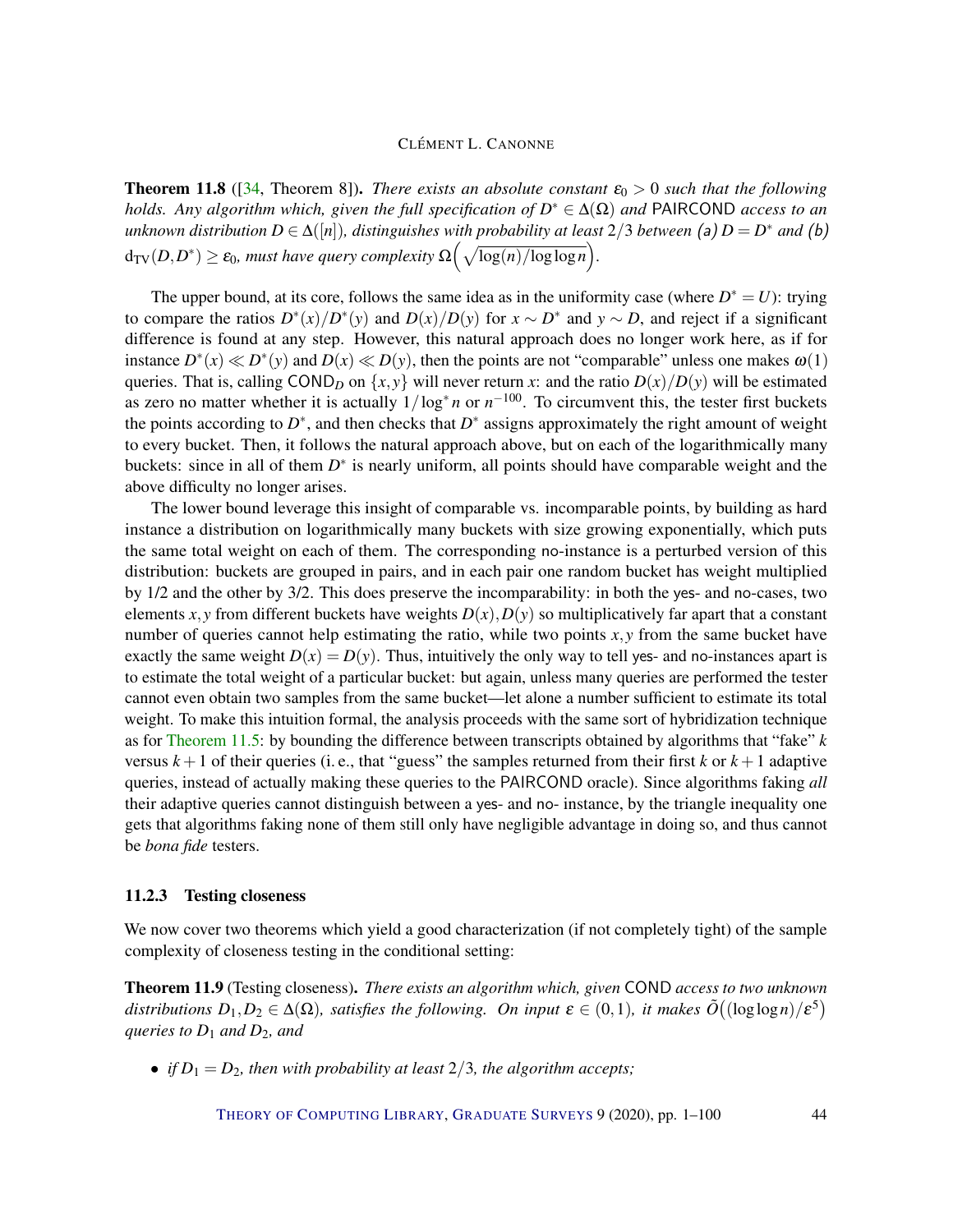## • *if*  $d_{TV}(D_1, D_2) > \varepsilon$ *, then with probability at least* 2/3*, the algorithm rejects.*

This upper bound is due to [\[52\]](#page-94-2), and essentially works by generalizing their ideas for identity testing [\(Theorem](#page-42-0) [11.6\)](#page-42-0) to the case where both distributions are unknown. In order to do so, the "distinguishing sets"  $G_1, \ldots, G_t$  are now defined with regard to both  $D_1$  and  $D_2$ ; the key difficulty now being that the algorithm has no direct way to compute them (which would require to explicitly know  $D_1$  and  $D_2$ ). It thus attempts to get a handle on one of these sets by *sampling* them, that is, including independently each element in a set  $\hat{S}$  with some guessed probability r. To find an (approximately) good value of r for which this works, the algorithm then iterates over possible values of *r* by some double binary search—resulting in the loglog*n* dependence.

Note that in previous work, [\[34\]](#page-93-2) analyzed a  $\tilde{O}(\log^5 n/\epsilon^4)$ -query algorithm for this task which worked by simulating (approximate) evaluation query access to  $D_1$ ,  $D_2$  and applying techniques similar as in the "evaluation query" model of [Section](#page-54-0) [12.](#page-54-0) (The overall cost coming from the calls to this (approximate) EVAL oracle, each using polylog(*n*) conditional queries.)

This doubly logarithmic dependence on the support size may seem unnatural, especially given the constant-query complexity of both uniformity and identity testing in the conditional query setting. One may therefore ask whether this is can be reduced further, down to  $poly(1/\varepsilon)$ : quite surprisingly, this turns out to be impossible. Indeed, [\[1\]](#page-90-1) show that a  $(\log \log n)^{\Omega(1)}$  query complexity is necessary: in contrast to what happens in the SAMP setting, identity and closeness testing with conditional queries are inherently different.<sup>39</sup>

<span id="page-44-0"></span>**Theorem 11.10.** *There exists an absolute constant*  $\varepsilon_0 > 0$  *such that the following holds. Any algorithm which, given* COND *access to two unknown distributions*  $D_1, D_2 \in \Delta(\Omega)$ *, distinguishes with probability at least*  $2/3$  *between* (a)  $D_1 = D_2$  *and* (b)  $d_{TV}(D_1, D_2) \ge \varepsilon_0$ *, must have query complexity*  $\Omega(\sqrt{\log \log n})$ *.* 

The proof of this lower bound is quite intricate, as it has to capture and "beat" all possible adaptive ways a COND testing algorithm could query the distributions and derive some information about them. At a very high level it relies on a technique introduced by Chakraborty et al. [\[36\]](#page-93-0) for lower bounds against label-invariant properties, namely, the notion of *core adaptive testers*, a class of conceptually simpler testing algorithms against which it is sufficient to compete. The argument then works by designing yes- and no-instances that are intuitively impossible distinguish without the knowledge of their support size. These instances are obtained by embedding (a variant of) the construction of [Theorem](#page-43-0) [11.8](#page-43-0) into a much larger domain by scaling it by a random factor. (This amounts to hiding the relevant part of the distribution in a negligible and unknown portion of the domain, effectively "blindfolding" the testing algorithm.)

As in the previous subsection, one can ask if similar upper bounds hold in the more restricted setting of pair-cond queries. As the lower bound of [Theorem](#page-43-0) [11.8](#page-43-0) clearly conveys to this more general question, the best one can hope for is a polylog $(n)$ -query upper bound. As it so happens, this hope is justified:

Theorem 11.11 (Testing closeness with PAIRCOND ([\[34,](#page-93-2) Theorem 11])). *There exists an algorithm which, given* PAIRCOND *access to two unknown distributions*  $D_1, D_2 \in \Delta(\Omega)$ *, satisfies the following. On*  $i$ *nput*  $\boldsymbol{\varepsilon} \in (0,1)$ , it makes  $\tilde{O}\big((\log^6 n)/\varepsilon^{21}\big)$  queries to  $D_1$  and  $D_2$ , and

 $39A$  (small) chasm, if you will.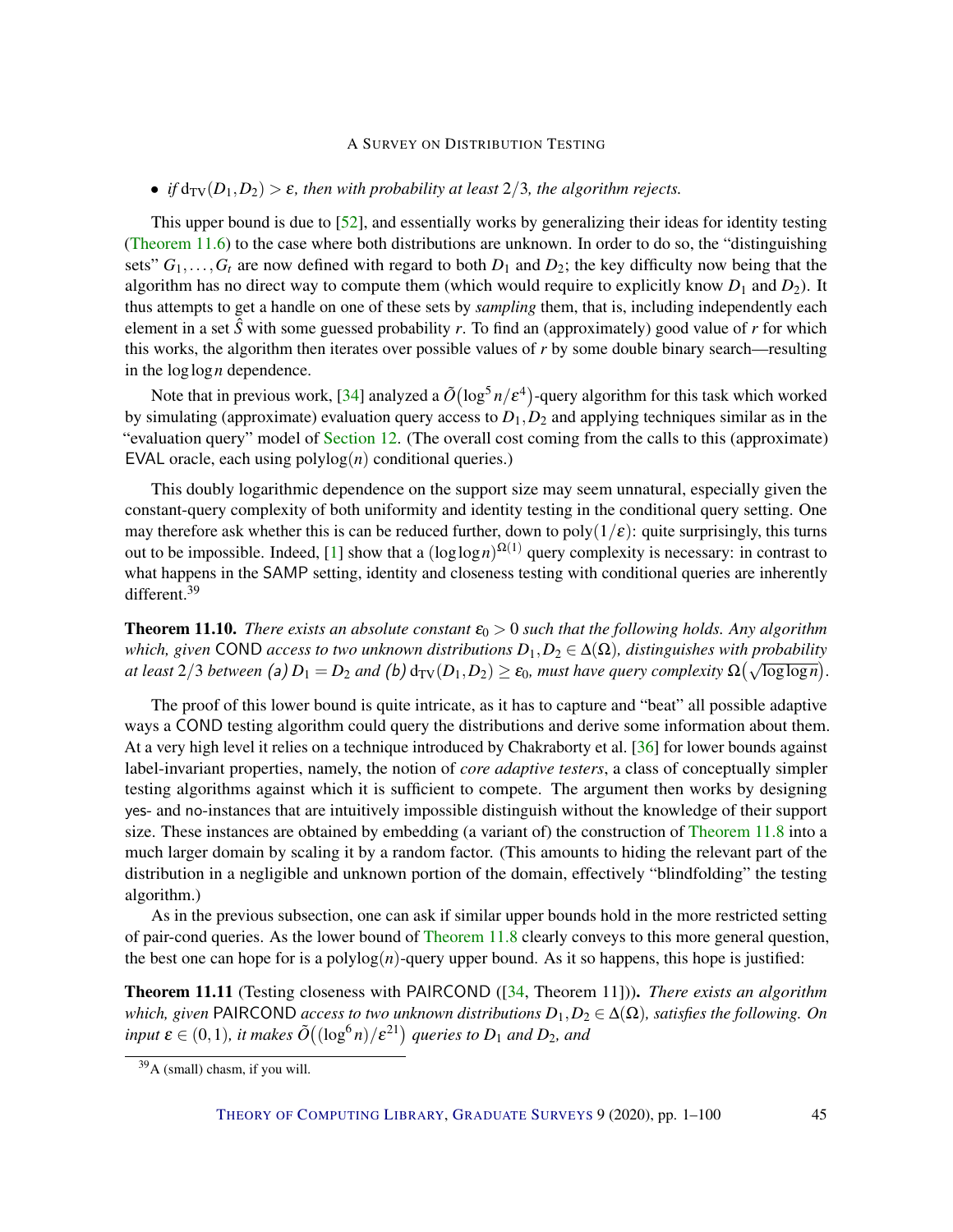- *if*  $D_1 = D_2$ *, then with probability at least*  $2/3$ *, the algorithm accepts*;
- *if*  $d_{TV}(D_1, D_2) > \varepsilon$ , then with probability at least 2/3, the algorithm rejects.

Here is a sketch of how this tester works: in a first stage, it obtains a small "cover" of  $D_1$ . This is a set *R* of logarithmically many representatives, in the following sense: for almost all  $x \in \Omega$ , there exists a  $r \in R$  such that  $D_1(x)$  is multiplicatively close to  $D_1(r)$  (such x is said to be in the *neighborhood* of *r*). These neighborhoods  $\{U_1(r)\}_{r \in R}$  can be seen as a succinct cover of the support of  $D_1$  into (not necessarily disjoint) sets, where within each set the points have roughly equal weight—reminiscent of some approximate bucketing.

The algorithm then checks two things: to begin with, it gets an estimate of  $D_2(U_1(r))$  for each *r* in order to make sure  $D_2$  puts the same weight as  $D_1$  on these neighborhoods. Then, it takes samples from both  $D_1$  and  $D_2$ , and verifies all of them have the "same representative"  $r \in R$  under both distributions (i. e., that for each *x* sampled from either distribution, if  $D_1(x) \simeq D_1(r)$  for some *r* then  $D_2(x) \simeq D_2(r)$  as well). As the authors argue, if  $D_2$  is far from  $D_1$  then at least one of these two tests must fail with high probability, that is, the two distributions cannot agree on both the weights of the neighborhoods *and* the actual elements each neighborhood contains.

## 11.3 Testing for structure: monotonicity

As in [Section](#page-20-0) [6,](#page-20-0) the analogue for SAMP, we now discuss the task of testing whether an *a priori* arbitrary distribution meets some structural condition, such as being log-concave, monotone or—say—a Binomial distribution. In this section, we shall specifically focus on testing monotonicity over [*n*]—in good part because, to the best of the author's knowledge, other structural properties have yet to be studied in the context of conditional queries. (Unless specified otherwise, the following is from [\[28\]](#page-92-4); also, recall that all throughout this survey "monotone" is meant as *monotone non-increasing*, following the notation of [Section](#page-20-1) [6.1.](#page-20-1))

<span id="page-45-0"></span>Theorem 11.12 (Testing monotonicity). *There exists an algorithm which, given* COND *access to an* unknown distribution  $D\in \Delta([n]),$  satisfies the following. On input  $\pmb{\varepsilon}\in(0,1)$ , it makes  $\tilde O(1/\pmb{\varepsilon}^{22})$  queries *to D, and*

- *if*  $D \in \mathcal{M}$ *, then with probability at least*  $2/3$ *, the algorithm accepts;*
- *if*  $d_{TV}(D, M) > \varepsilon$ *, then with probability at least* 2/3*, the algorithm rejects.*

Furthermore, no algorithm taking  $o(1/\varepsilon^2)$  samples can correctly perform this task.

As the type of queries an INTCOND oracle allows seems very natural in the context of monotonicity, one may wonder whether it allows more efficient testing than in the regular SAMP setting: the following result shows that this is indeed the case.

<span id="page-45-1"></span>Theorem 11.13 (Testing monotonicity with INTCOND). *There exists an algorithm which, given* INTCOND *access to an unknown distribution*  $D \in \Delta([n])$ *, satisfies the following. On input*  $\varepsilon \in (0,1)$ *, it* makes  $\tilde{O}(\log^5(n)/\varepsilon^4)$  queries to D, and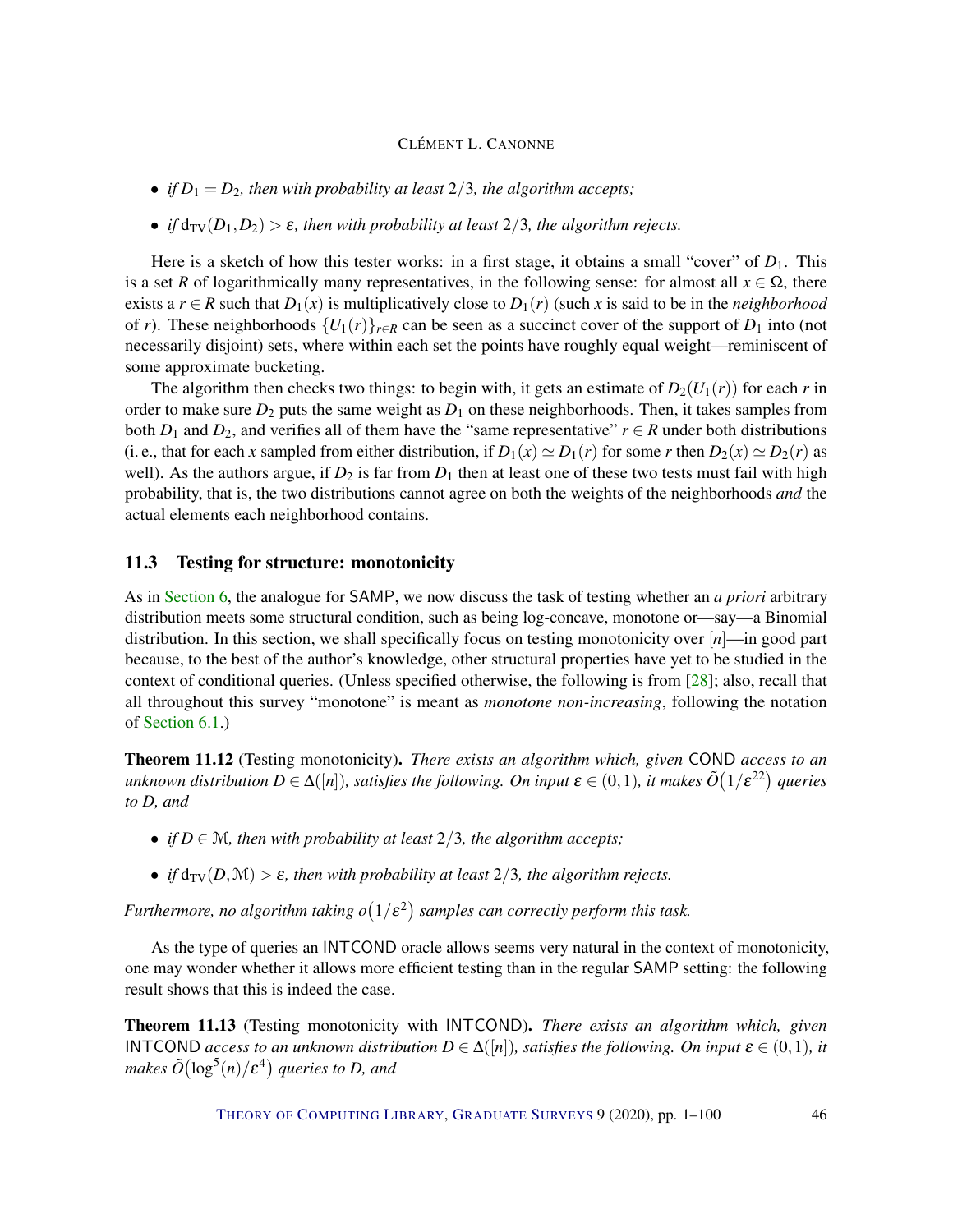- *if*  $D \in \mathcal{M}$ , then with probability at least  $2/3$ , the algorithm accepts;
- *if*  $d_{TV}(D, M) > \varepsilon$ *, then with probability at least* 2/3*, the algorithm rejects.*

*Furthermore, no algorithm taking o*  $\left(\sqrt{\log(n)/\log\log n}\right)$  samples can correctly perform this task.

We also show that—perhaps surprisingly—the ability to condition on intervals is not necessary to obtain such improvements over SAMP algorithms. Namely, even allowing PAIRCOND queries only (although they have no direct connection nor relation to the ordering of the domain) is enough to bring down the sample complexity to  $polylog(n)$ :

<span id="page-46-0"></span>Theorem 11.14 (Testing monotonicity with PAIRCOND). *There exists an algorithm which, given* PAIRCOND *access to an unknown distribution*  $D \in \Delta([n])$ *, satisfies the following. On input*  $\varepsilon \in (0,1)$ *, it makes*  $\tilde{O}\Big(\frac{\log^2 n}{\epsilon^3}\Big)$  $\frac{\log^2 n}{\varepsilon^3} + \frac{\log n}{\varepsilon^4}$  $\left(\frac{\log n}{\varepsilon^4}\right)$  queries to D, and

- *if*  $D \in \mathcal{M}$ *, then with probability at least*  $2/3$ *, the algorithm accepts;*
- *if*  $d_{TV}(D, M) > \varepsilon$ *, then with probability at least* 2/3*, the algorithm rejects.*

Furthermore, no algorithm taking  $o(1/\varepsilon^2)$  samples can correctly perform this task.

Before giving an outline of how the first two algorithm works (and a proof for the third), we observe than in all cases the lower bound comes directly from the corresponding lower bound on testing uniformity. Indeed, the reduction of Batu et al. described in [Section](#page-20-1) [6.1](#page-20-1) applies indifferently of the model itself, so that "monotonicity is always at least as hard as uniformity."

A poly( $\log n, 1/\varepsilon$ ) upper bound for INTCOND. The natural idea here is to see if the known algorithm for monotonicity testing in the SAMP model (covered in [Section](#page-20-1) [6.1\)](#page-20-1) cannot directly be adapted to take advantage of these additional queries. The key part here is how improve the expensive step in the recursive splitting of the domain, where the algorithm checks if on the current interval the distribution is close enough to uniform *in*  $\ell_2$  *distance*. While it would be sufficient to perform a similar test in total variation distance, this is in principle much harder: indeed, in this step the algorithm is not checking if the conditional distribution *is* uniform (or far from it), but if it is *close* to uniform, that is, it has to perform tolerant testing.

Yet it is not clear whether the INTCOND queries would give us improved testers or tolerant testers in  $\ell_2$  distance. To circumvent this issue, [\[28\]](#page-92-4) observes that what the tester of Batu et al. requires is slightly weaker, namely, to distinguish distributions on an interval *I* that (a) are  $\Omega(\varepsilon)$ -far from uniform from those that are (b)  $O(\varepsilon/|I|)$ -close to uniform *in*  $\ell_{\infty}$  *distance*. But this sort of weak tolerance is exactly what (a straightforward modification of) the INTCOND uniformity tester of [\[33\]](#page-93-1) provides. Indeed, (b) is equivalent to asking that the ratio  $D(x)/D(y)$  of any two points in *I* be in  $[1-\varepsilon, 1+\varepsilon]$ , which is exactly what this tester checks.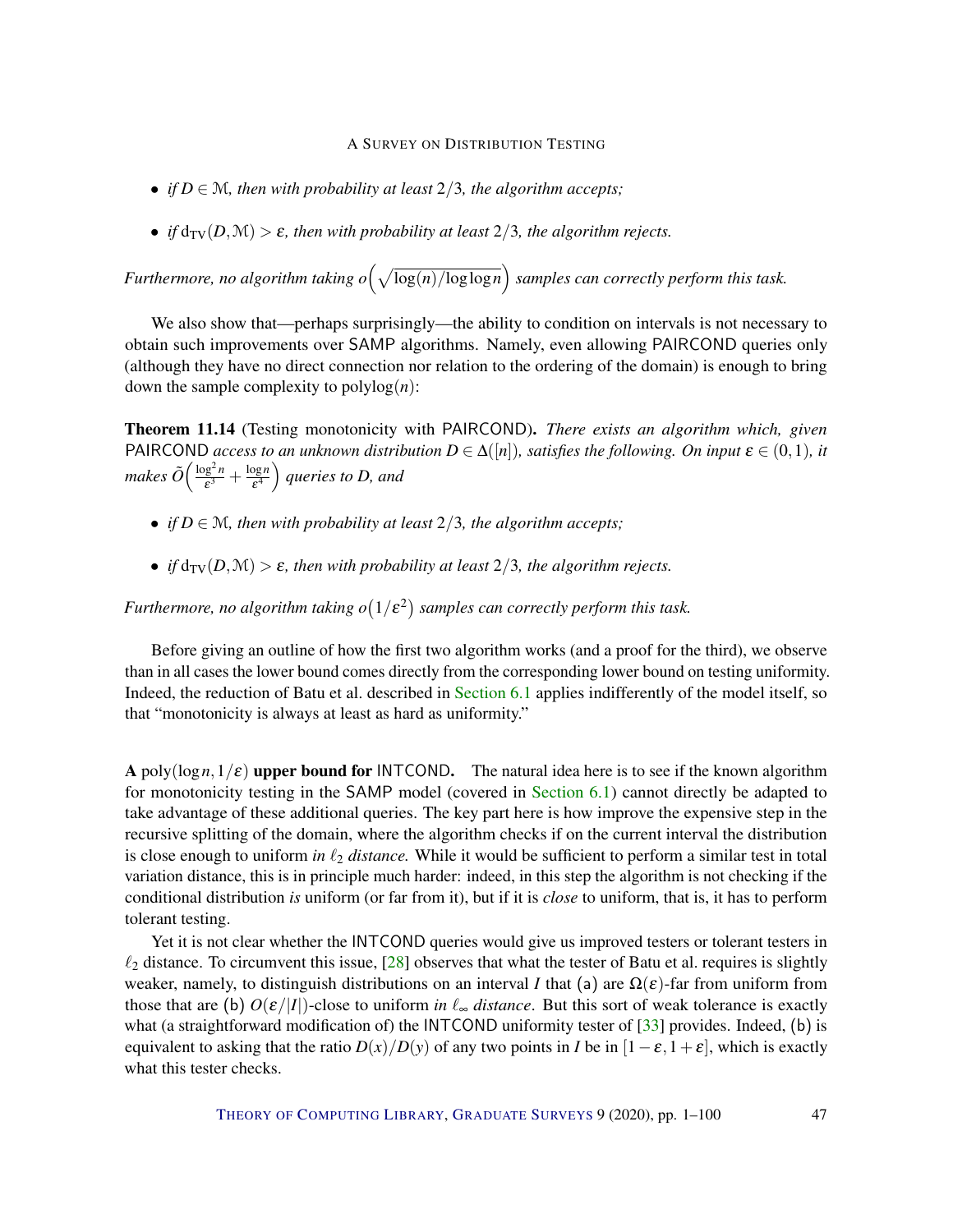An  $O_{\varepsilon}(1)$  upper bound for COND. While the above approach obviously also holds when granted general COND queries, it would still incur a polylogarithmic dependence on *n*. Indeed, even after plugging in the  $O_{\epsilon}(1)$ -query algorithm of [\[34\]](#page-93-2) for estimating distance to uniformity,<sup>40</sup> the whole recursive binary splitting approach inherently brings a log*n* factor in the cost, from the number of recursion steps and intervals to consider.

Instead, the algorithm of [Theorem](#page-45-0) [11.12](#page-45-0) takes another route, by reducing testing monotonicity of *D* to testing *another* property on *another* distribution (on another domain). In more detail, it considers the *Birgé flattening* of *D*,  $\Phi_{\epsilon}(D)$ , which is a histogram on only  $\ell = O(\log n/\epsilon)$  intervals (see [Appendix](#page-83-0) [D.4](#page-83-0)) for more details on this transformation). Now, *D* is monotone if and only if the "reduced distribution"  $\bar{D}_{\varepsilon}$  on  $[\ell]$  induced by  $\Phi_{\varepsilon}(D)$  satisfies some new "exponential property"  $\mathcal{P}_{\varepsilon} \subseteq \Delta([\ell])$  (defined as the set of distributions *Q* for which  $Q(k+1) \leq (1+\varepsilon)Q(k)$  for all  $k < \ell$ ). Not only does the above equivalence hold, it is actually robust:  $d_{TV}(D, \mathcal{M}) = d_{TV}(\overline{D}_{\varepsilon}, \mathcal{P}_{\varepsilon})$ .

Given this, the tester works in two stages: first, it checks that  $\bar{D}_{\varepsilon} \in \mathcal{P}_{\varepsilon}$ , using the fact that COND access to  $\bar{D}_{\varepsilon}$  can be simulated from COND access to *D*. Then, it also verifies that  $\Phi_{\varepsilon}(D)$  is close to *D*, as it should be if *D* were monotone (as guaranteed by [Theorem D.15\)](#page-83-1). These two conditions can easily be seen to hold for any monotone *D*; and conversely, one can show that if they are both satisfied then *D* cannot be far from monotone. The remaining part of the argument then amounts to proving that both these stages can be carried out with  $O_{\varepsilon}(1)$  queries. (Note that the overall  $1/\varepsilon^{22}$  dependence emerges from the second stage, which uses as subroutine the aforementioned distance-to-uniformity-estimation procedure of [\[34\]](#page-93-2).)

 $\mathbf{A} \, \tilde{O}(\log^2 n / \varepsilon^4)$  upper bound for PAIRCOND. The following is based on conversations in 2013 with Dana Ron and Rocco Servedio [\[32\]](#page-93-3), and appears for the first time in this survey. Before proving the theorem, we outline the argument and give its high-level ingredients. While "testing by learning" is usually not efficient for distributions (due to the hardness of tolerant testing), in the particular case of monotonicity such an approach is possible. Somewhat similar to the ideas of Batu et al. for their SAMP algorithm, we start by partitioning the domain [*n*] into roughly log*n* consecutive intervals, such that *D* is (or should be) almost constant on each of them. (This can be done by performing log*n* binary searches, where the comparisons between two points are simulated *via* PAIRCOND queries.)

Then, we draw  $O(1/\varepsilon)$  samples from *D*, and for each of them compare their probability weight to that of the leftmost point of the interval they fall in. This again can be done with pairwise comparisons, and ensures that indeed the distribution is almost constant on each interval.

*Proof of [Theorem](#page-46-0) [11.14.](#page-46-0)* Let  $t \stackrel{\text{def}}{=} \Theta(\log(n)/\varepsilon)$ , and let  $1 < c' < c$  be two constants to be determined in the course of the analysis. The algorithm works as follows:

## Algorithm 5 TESTMONPAIRCOND

1: *(preliminary step, to ensure D*(1) > 0*—needed to make sure all subsequent queries are on sets with non-zero weight, especially in the second step.)* Draw one element *s* from *D*, and if  $s > 1$ make  $O(1)$  PAIRCOND queries on  $\{1, s\}$ . If each query returns *s*, then output REJECT (if *D* were

<sup>40</sup>See [Section](#page-53-0) [11.6](#page-53-0) for more on this subroutine.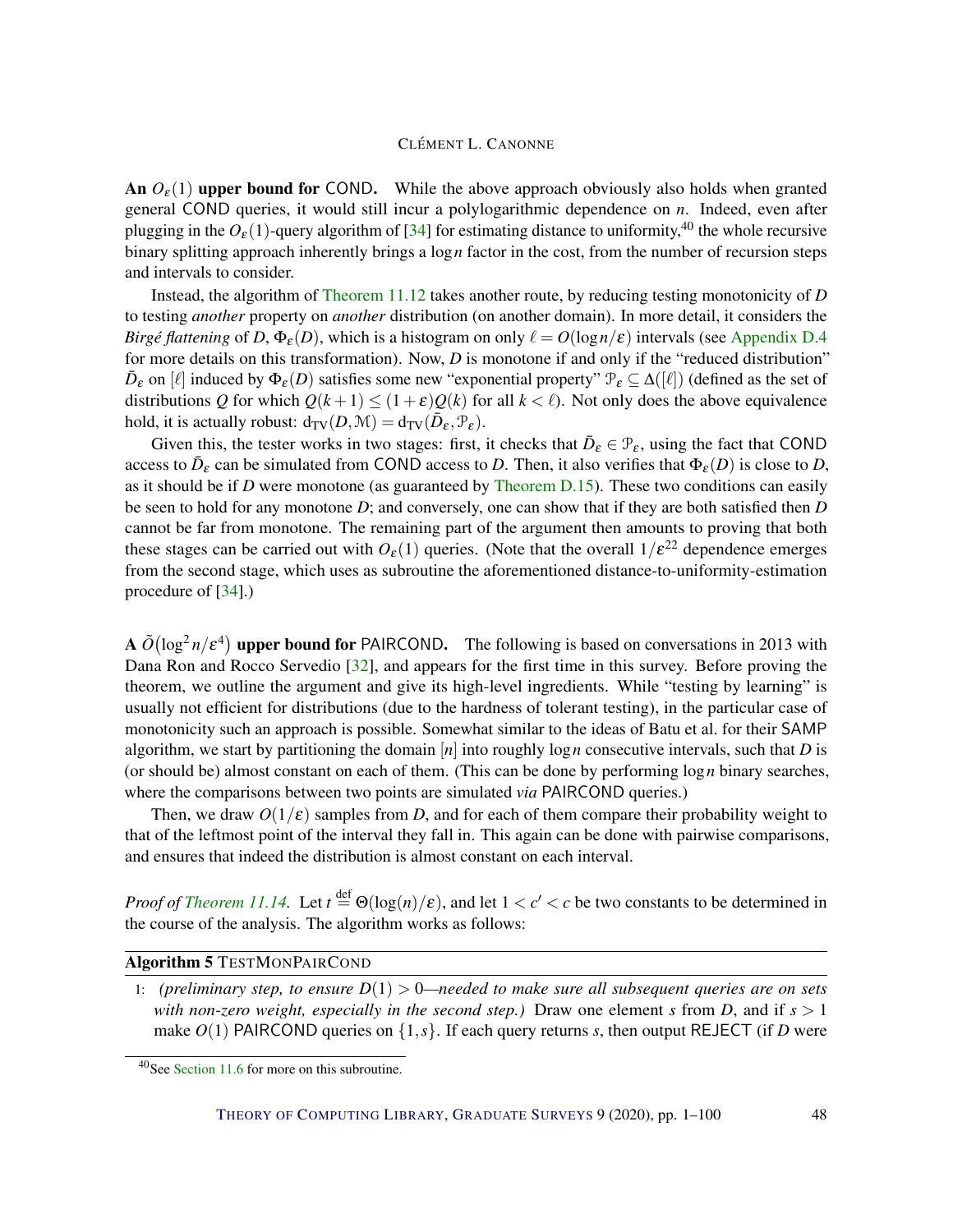monotone, then one would have  $D(1) \ge D(s)$ : but the above shows that with very high probability  $D(1) \ll D(s)$ .

2: By running *t* binary searches, iteratively find points  $i_1 = 1 < i_2 < \cdots < i_t \le n$  such that

<span id="page-48-0"></span>
$$
D(i_j) < \frac{1}{1 + \frac{\varepsilon}{c}} D(i_{j-1}), \quad \text{but} \quad D(i_j - 1) \ge \frac{1}{1 + \frac{\varepsilon}{c'}} D(i_{j-1}) \tag{11.1}
$$

(each comparison is done with  $O(\frac{1}{s^2})$  $\frac{1}{\epsilon^2}$  log(*t* log*n*)) =  $\tilde{O}(\log \log n/\epsilon^2)$  PAIRCOND queries, to ensure sufficient accuracy and guarantee overall correctness with probability at least 9/10 by a union bound.)

- 3: If any monotonicity violation is detected during the course of these binary searches (i. e., for some  $i < j$ , the estimate of the ratio  $D(i)/D(j)$  is less than  $1 - \Omega(\varepsilon)$ ), output REJECT. Otherwise, let *B*<sub>1</sub>,...,*B*<sub>*t*</sub> be the resulting buckets, where  $B_j = \{i_j, \ldots, i_{j+1} - 1\}$  (and  $i_{t+1} = n+1$ ).
- 4: Take  $O(1/\varepsilon^2)$  samples from *D* to get a estimate  $\hat{b}_t$  of  $D(B_t)$  within an additive  $\frac{\varepsilon}{16}$  (with probability 9/10); if  $\hat{b}_t > \frac{\varepsilon}{8}$ , output REJECT.
- 5: Take  $\Theta(\frac{1}{\varepsilon})$  $(\frac{1}{\varepsilon})$  samples from *D*, and  $\Theta(\frac{1}{\varepsilon})$  $\frac{1}{\varepsilon}$ ) points uniformly from each of *B*<sub>1</sub>,...,*B*<sub>*t*−1</sub>. For each element *s* in the union *S* of these two sample sets, let  $B_{j_s} = \{i_{j_s}, \ldots, i_{j_s+1} - 1\}$  be the corresponding bucket.
	- For all  $s \in S$  such that  $s \notin B_t$ , get an estimate  $\hat{\rho}_s$  of  $D(s)/D(i_{j_s})$  within a multiplicative  $(1+\varepsilon/c')$ (with probability  $1 - O(1/t\epsilon)$ ), by making  $O(\log(t\epsilon)/\epsilon^2)$  PAIRCOND queries.
	- If for any *s* above we have  $\hat{\rho}_s \notin \left[\frac{1}{1+3\varepsilon/c'}, 1+3\varepsilon/c'\right]$ , output REJECT.
- 6: return ACCEPT

To argue correctness, note first that all pairwise queries made are on sets with non-zero weight (the preliminary step guarantees  $D(1) > 0$ , and afterwards all queries either contain 1 or a point previously returned by the oracle). Moreover, by a union bound all estimates computed *via* sampling and pairwise queries are within the desired accuracy with probability at least 7/10, and in particular the *ij*'s meet the specifications of [Equation \(11.1\).](#page-48-0) From now on, we condition on this.

Define a point  $k \in [n]$  to be *good* if  $k \in B_\ell$  for some  $\ell < t$  and  $D(k) \in [1-4\varepsilon/c', 1+4\varepsilon/c'] \cdot D(i_\ell)$ , and *bad* otherwise. Furthermore, let Bad<sub>+</sub> and Bad<sub>−</sub> be the sets of bad points *k* for which  $D(k) > D(i_\ell)$ and  $D(k) < D(i_\ell)$ , resp., where  $k \in B_\ell$ .

Completeness. If *D* is monotone, then the binary searches work as expected and the algorithm does not reject in Step [3.](#page-48-0) Moreover, as  $D(i_t) < (1 + \varepsilon/c)^{-t} \le \varepsilon/(16n)$  (for a suitable choice of the constant *c*), the leftover bucket  $B_t$  has weight at most  $\varepsilon/16$  and Step [4](#page-48-0) does not reject either. Finally, for any  $1 \leq \ell \leq t$  any point  $s \in B_\ell$  satisfies by monotonicity

$$
\frac{D(s)}{D(i_{\ell})} \in \left[\frac{1}{1+\varepsilon/c'}, 1\right],
$$

and from accuracy of the estimates guarantees that

$$
\hat{\rho}_s \in \left[\frac{1}{1+3\varepsilon/c'}, 1+3\varepsilon/c'\right]
$$

for any *s* considered in Step [5.](#page-48-0) Therefore, the algorithm reaches Step [6](#page-48-0) and accepts.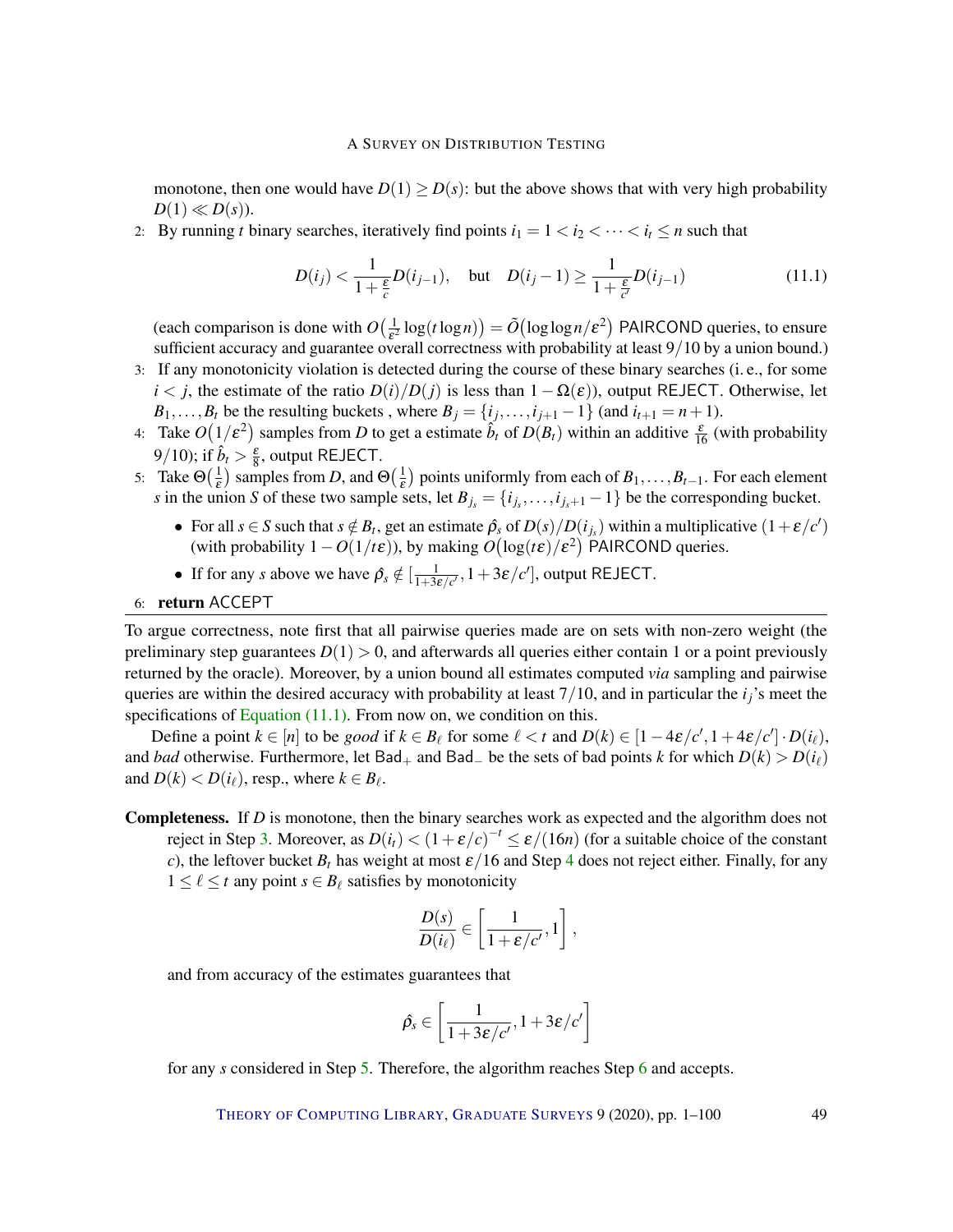Soundness. By contrapositive, suppose that the algorithm returns ACCEPT (we will show that in this case *D* is  $\varepsilon$ -close to monotone). This means that (a)  $D(B_t) < 3\varepsilon/16$ ; (b)  $D(Bad_+) \le \varepsilon/8$  and (c) for all  $\ell < t$ ,  $|Bad_+ \cap B_\ell | \le (\varepsilon/8)|B_\ell|$  (the last two from Step [5](#page-48-0) and the choice of constants in the  $\Theta(1/\varepsilon)$ ).

Now, define  $\tilde{D}$  to be the (non-negative) function such that  $D'(k) = D(i_\ell)$  for  $k \in B_\ell$ ,  $1 \leq \ell \leq t$ ; and  $D' = \tilde{D}/\|\tilde{D}\|_1$  to be its normalized version. Clearly, both  $\tilde{D}$  and  $D'$  are monotone: it remains to prove that  $d_{TV}(D, D') \le \varepsilon$ , by first considering the  $\ell_1$  distance between *D* and  $\tilde{D}$ . Observe that the contribution of good points to this distance is by definition at most  $4\varepsilon/c'$ . As for the leftover bucket *B*<sub>t</sub>, it costs at most  $\varepsilon/4$ . The sum of  $D(k) - \tilde{D}(k)$  taken over Bad<sub>+</sub> is at most the same sum over  $D(k)$ , which is upper bounded by  $\varepsilon/8$ . Finally, as in each bucket  $B_\ell$  there are at most  $(\varepsilon/8)|B_\ell|$ points from Bad<sub>−</sub>, the sum of  $\tilde{D}(k) - D(k) \le \tilde{D}(k)$  taken over all such points in the buckets is at most an  $\varepsilon/8$  fraction of the weight of these buckets according to  $\tilde{D}$ . Combining the above, for a suitable choice of  $c' \geq 32$ , leads to

$$
||D-\tilde{D}||_1 \leq \frac{4 \varepsilon}{c'} + \frac{\varepsilon}{4} + \frac{\varepsilon}{8} + \frac{\varepsilon}{8} \cdot ||\tilde{D}||_1 \leq \frac{\varepsilon}{2} + \frac{\varepsilon}{8} \cdot ||\tilde{D}||_1
$$

From the above and the fact that  $||D - \tilde{D}||_1 \ge |||D||_1 - ||\tilde{D}||_1 = |1 - ||\tilde{D}||_1$ , we also get  $||\tilde{D}||_1 \in$  $[1-3\varepsilon/4,1+3\varepsilon/4]$ . As

$$
||D - D'||_1 \le ||D - \tilde{D}||_1 + ||\tilde{D} - D'||_1 = ||D - \tilde{D}||_1 + ||\tilde{D}||_1 - 1|,
$$

we eventually obtain  $||D - D'||_1 < 2\varepsilon$ , i. e.,  $d_{TV}(D, D') \le \varepsilon$ .

Overall, the query complexity is

$$
\tilde{O}\left(t\log n\cdot\frac{\log\log n}{\varepsilon^2}\right)+O\left(\frac{1}{\varepsilon^2}\right)+O\left(\frac{t}{\varepsilon}\cdot\frac{\log(t\varepsilon)}{\varepsilon^2}\right)=\tilde{O}\left(\frac{\log^2 n}{\varepsilon^3}+\frac{\log n}{\varepsilon^4}\right).
$$

#### <span id="page-49-0"></span>11.4 Estimating symmetric properties

From [Section](#page-32-0) [8,](#page-32-0) we know that many symmetric properties are "hard" to (additively) estimate in the SAMP model, with tight and common sample complexity Θ(*n*/log*n*). This is in particular the case of support size and entropy estimation, as well as distance to uniformity or between unknown distributions.<sup>41</sup>

In this section, we consider the analogous questions in the COND model. In a nutshell, the conclusion is that the landscape is much more disparate in this setting: while all "nice" symmetric properties can now be tested and estimated with only  $\text{polylog}(n)$  queries, this is not necessarily tight: surprisingly, distance to uniformity can be estimated with *constantly* many queries. Even though, one cannot hope for such drastic improvements in every case: as we shall see, both entropy and support size estimation do require  $(\log \log n)^{\Omega(1)}$ . We first state the results, before giving an outline of their proofs.

Theorem 11.15 ([\[36,](#page-93-0) Theorem 6.0.1] (Restated informally)). *Every "nice" symmetric scalar property of distributions can be tested and estimated by an algorithm making at most* poly(log*n*,1/ε) *conditional queries. Moreover, this only requires (a subset of)* INTCOND *queries.*

<sup>41</sup>Note that lower bounds are also known for *multiplicative* approximation; in particular, the support size estimation lower bound of Valiant and Valiant ([\[96\]](#page-98-1)) still applies to this problem.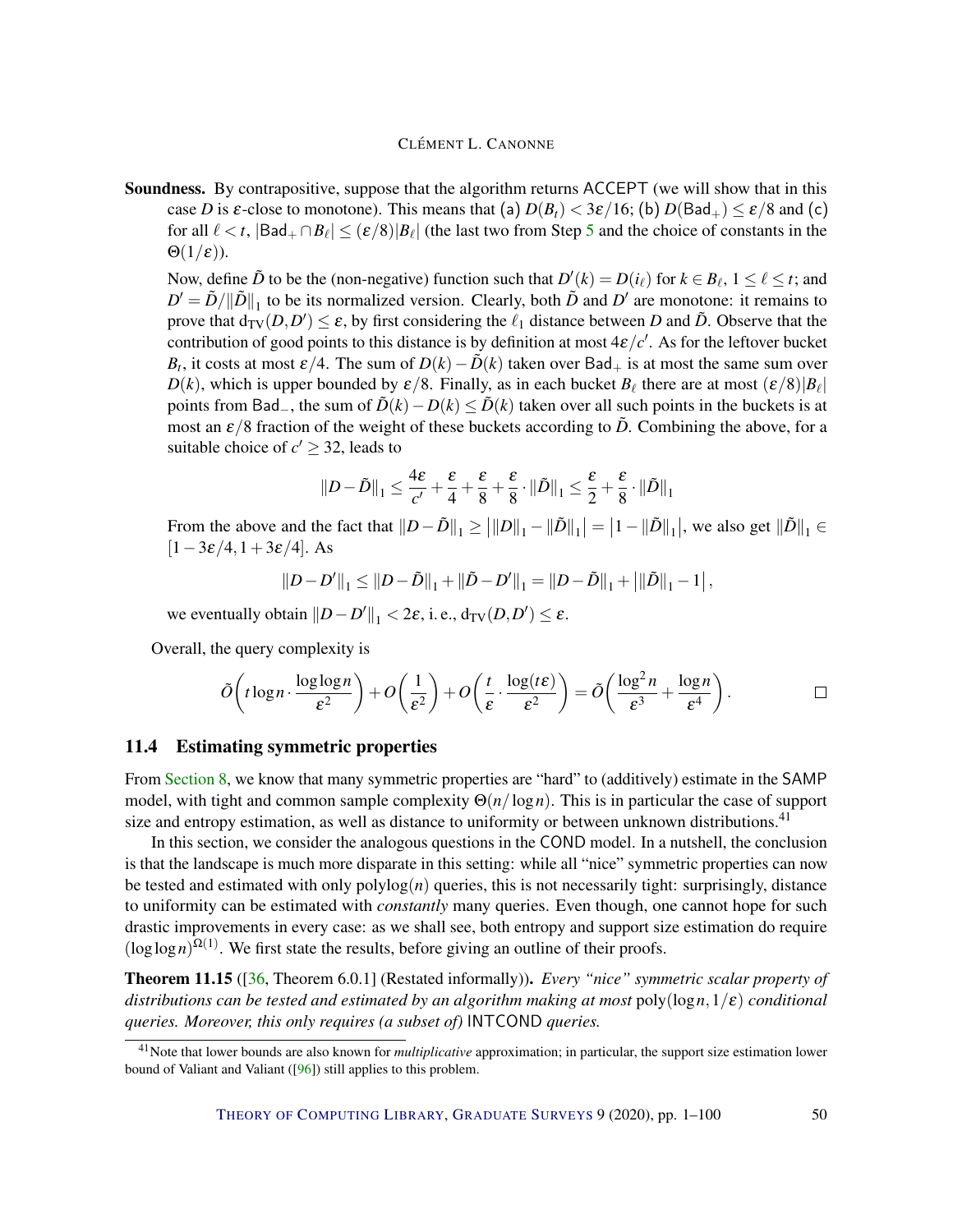As we shall see, these "nice" properties include entropy, support size, or distance between distributions. However, in the specific case of distance to uniformity, it turns out that one can get rid of the dependence on the domain size altogether: distance estimation

<span id="page-50-2"></span>Theorem 11.16 ([\[34,](#page-93-2) Theorem 14]). *There exists an algorithm which, given* PAIRCOND *access to an unknown distribution*  $D \in \Delta(\Omega)$ *, satisfies the following. On input*  $\varepsilon \in (0,1]$  *and*  $\delta \in (0,1]$ *, it makes*  $\tilde{O}(1/\epsilon^{20})$  queries to *D* and outputs a value  $\hat{\tau}$  which, with probability at least  $1-\delta$ , satisfies  $|\hat{\tau} - \hat{\tau}|$  $d_{\text{TV}}(D, U) \leq \varepsilon$ .

Combined with following next lower bound, this shows that neither poly( $\log n, 1/\varepsilon$ ) nor  $O_{\varepsilon}(1)$  is the general answer for estimating or even testing symmetric properties:

<span id="page-50-1"></span>**Theorem 11.17** ([\[36,](#page-93-0) Theorem 7.3.1]). *There exists a symmetric property*  $\mathcal{P} \subseteq \Delta(\Omega)$  *and an absolute*  $constant\ \epsilon_0 > 0$  *such that the following holds. Any algorithm which, given* COND *access to an unknown distribution*  $D \in \Delta(\Omega)$ *, distinguishes with probability at least*  $2/3$  *between* (a)  $D \in \mathcal{P}$  *and* (b)  $d_{TV}(D, \mathcal{P}) \ge$  $\varepsilon_0$ , must have query complexity  $\Omega(\sqrt{\log\log n})$ .

Quite notably, the proof of this last theorem directly implies the same  $\Omega(\sqrt{\log\log n})$ -query lower bound for support size estimation (both additive and multiplicative)<sup>42</sup> and entropy estimation (additive).

**A general** poly( $\log n, 1/\varepsilon$ ) upper bound. The argument relies at its core on a primitive introduced by Chakraborty et al., namely, of *(explicit) persistent sampler*. Somewhat similar to the "approximate EVAL oracle" mentioned in [Section](#page-43-1) [11.2.3,](#page-43-1) this primitive allows one to simulate from  $INTCOND$  queries both evaluation and sampling oracles for a distribution  $\tilde{D}$  that is  $\varepsilon$ -close to *D*, with only a poly(logn, 1/ $\varepsilon$ )factor overhead.<sup>43</sup> Building on this, they obtain an algorithm which *learns* a distribution in total variation distance "up to a permutation," with only  $poly(log n, 1/\varepsilon)$  queries:

<span id="page-50-0"></span>Theorem 11.18 ([\[36,](#page-93-0) Theorem 6.0.2]). *There exists an algorithm which, given* INTCOND *access to an unknown distribution*  $D \in \Delta([m])$ *, satisfies the following. On input*  $\varepsilon, \delta \in (0,1]$ *, it takes*  $\tilde{O}(\frac{\log^7 n}{\varepsilon^8} \log^2 \frac{1}{\delta})$  $\sum_{k=1}^{\infty} \sum_{i=1}^{\infty} \sum_{i=1}^{\infty} \sum_{j=1}^{\infty} \sum_{j=1}^{\infty} \sum_{j=1}^{\infty} \sum_{j=1}^{\infty} \sum_{j=1}^{\infty} \sum_{j=1}^{\infty} \sum_{j=1}^{\infty} \sum_{j=1}^{\infty} \sum_{j=1}^{\infty} \sum_{j=1}^{\infty} \sum_{j=1}^{\infty} \sum_{j=1}^{\infty} \sum_{j=1}^{\infty} \sum_{j=1}^{\infty} \sum_{j=1}^{\infty} \sum_{j$ *least*  $1 - \delta$ *, there exists a permutation*  $\sigma$  *of*  $[m]$  *for which*  $d_{\text{TV}}( \hat{D} \circ \sigma, D ) \leq \varepsilon$ *.* 

As the scalar property to estimate considered is invariant by permutation, the rest is relatively straightforward: after calling this algorithm with a suitable parameter  $\varepsilon'$ , it suffices to compute the value of the property on the (explicit) distribution it outputs. The only caveat with this approach is that this "suitable parameter" has to be chosen as a function of the property itself, to guarantee the computed estimate be close to the target value. That is, it is only practical for scalar properties  $\varphi$  that are "weakly continuous" with regard to total variation distance—specifically, those for which there exists a small enough function  $\gamma(n, \varepsilon)$  such that  $|\varphi(D_1) - \varphi(D_1)| \leq \gamma(n, \varepsilon)$  whenever  $d_{TV}(D_1, D_2) \leq \varepsilon$ .

<sup>&</sup>lt;sup>42</sup>We briefly mention that [\[1\]](#page-90-1) subsequently gave a  $\tilde{O}(\log \log n/\epsilon^3)$ -query COND algorithm for multiplicative (and additive) estimation of support size to within an  $(1+\varepsilon)$  factor, showing that  $(\log\log n)^{\Theta(1)}$  is indeed the right query complexity for this problem.

<sup>&</sup>lt;sup>43</sup>The "explicit" refers to the fact that the probability values are explicitly returned by the oracle, as in the case of an actual EVAL oracle; while the "persistent" emphasizes that, on input *m*, all (at most *m*) answers simulated by the algorithm will be consistent with the *same*  $\tilde{D}$ .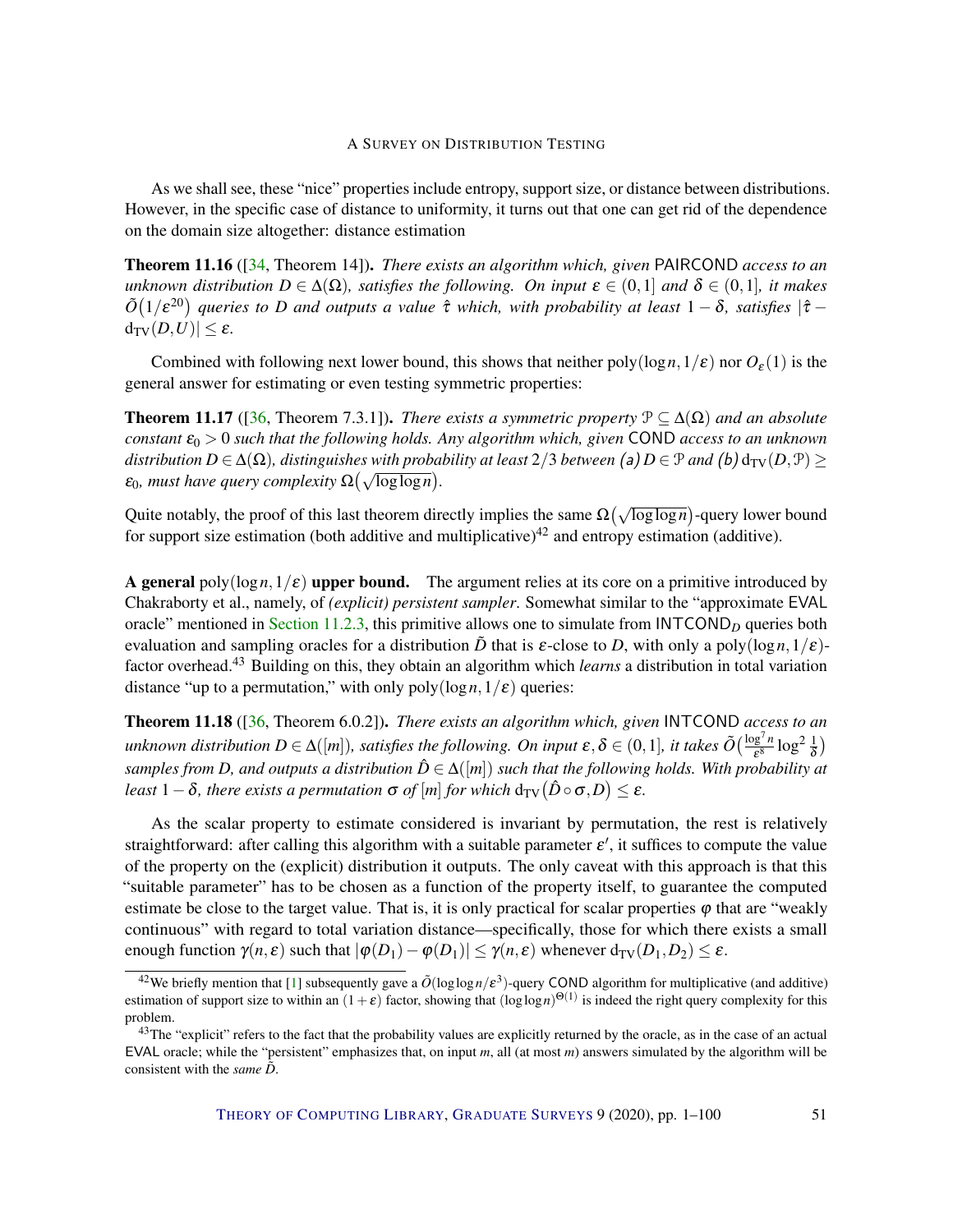Remark 11.19. As described for instance in [\[100\]](#page-98-4), a simple calculation shows that both entropy and support size are weakly continuous in that sense, for  $\gamma(n, \varepsilon)$  and for  $\Theta(\varepsilon \log n)$  and  $\varepsilon n$ , respectively. (Recall that in the support size estimation problem, it is assumed all non-zero probabilities are at least 1/*n*.)

Tolerant uniformity testing. The first idea underlying the distance estimation procedure of [\[34\]](#page-93-2) is to rewrite the total variation distance between *D* and *U* as

$$
d_{TV}(D, U) = \sum_{x \colon D(x) < \frac{1}{n}} \left( \frac{1}{n} - D(x) \right) = \frac{1}{n} \sum_{x \in \Omega} \psi^D(x) = \mathbb{E}_{x \sim U}[\psi^D(x)]
$$

where  $\psi^{D}(x) = 1 - nD(x)$  if  $D(x) < 1/n$  and 0 otherwise takes values in [0,1] (as we shall see in [Section](#page-54-0) [12,](#page-54-0) this technique is extensively used in the Dual setting, where one has access to an evaluation (EVAL) oracle). From this, if one was able to approximate efficiently and accurately enough  $\psi^D(x)$  for a uniformly random x, it would be straightforward to estimate the expected value within an additive  $\varepsilon$  *via* sampling.

As the contribution of  $\psi^D(x)$  is negligible when  $D(x)$  is too small or too big, the algorithm can moreover restrict itself to get good (multiplicative) approximations only for those elements satisfying  $D(x) \in [\varepsilon/n, 1/(\varepsilon n)]$ . But now, if it had even in hand *one* such "reference" element *r* with  $D(r) \in [\varepsilon/n, 1/(\varepsilon n)]$ , the task would become easy: making  $O_{\varepsilon}(1)$  PAIRCOND queries on {*x*,*r*} would automatically yield such estimates for the *x*'s that matter, and reveal those whose probability weight is too large or too big to be considered. Having reduced the original question to that of finding such a reference element, Canonne et al. proceed to the core of the proof, i. e., to describe and analyze a subroutine FIND-REFERENCE for this specific task (whose cost overall dominates the query complexity of the algorithm). If this subroutine succeeds in finding a suitable  $r \in \Omega$ , it returns it along with an estimate of its weight  $D(r)$ ; otherwise, it must be the case that there is no or very few good reference point to be found, meaning that the distance to uniformity is very close to 1 anyway.

A s**pecific** Ω( $\sqrt{\log \log n}$ ) lower bound. After establishing a general polylog(*n*)-query upper bound for symmetric properties, [\[36\]](#page-93-0) show that no such approach can ever yield constant query complexity, by describing a particular symmetric property, that of being an "even uniblock distribution," that cannot describing a particular symmetric property, that or being an even unfolock distribution, that cannot<br>be tested by any  $o(\sqrt{\log \log n})$ -query COND algorithm. The property in question is the set of all distributions  $D \in \Delta(\Omega)$  that are uniform on a subset of size  $2^{2k}$  for some  $(1/8) \log n \le k \le (3/8) \log n$ . Using a technique they introduce (and already briefly mention in [Section](#page-43-1) [11.2.3\)](#page-43-1), they are able to restrict the argument against a specific class of testing algorithms, the *core adaptive testers*, and show that no such algorithm is able to distinguish between an even uniblock distribution *D* (with parameter *k*) and another randomly chosen distribution  $D'$ , also uniform but on a subset of size  $2^{2k+1}$ .

The key idea of core adaptive testers is to reduce (without loss of generality) the possible actions the tester can take, to get a more manageable adversary to argue against. This in particular hinges on the fact that the property of interest in symmetric, in a way that is somewhat reminiscent of an analogous restriction to histograms and fingerprints in the SAMP model. (Very roughly, instead of the actual samples, the algorithm only sees the relations between these samples and the sets queried so far.) By doing so, one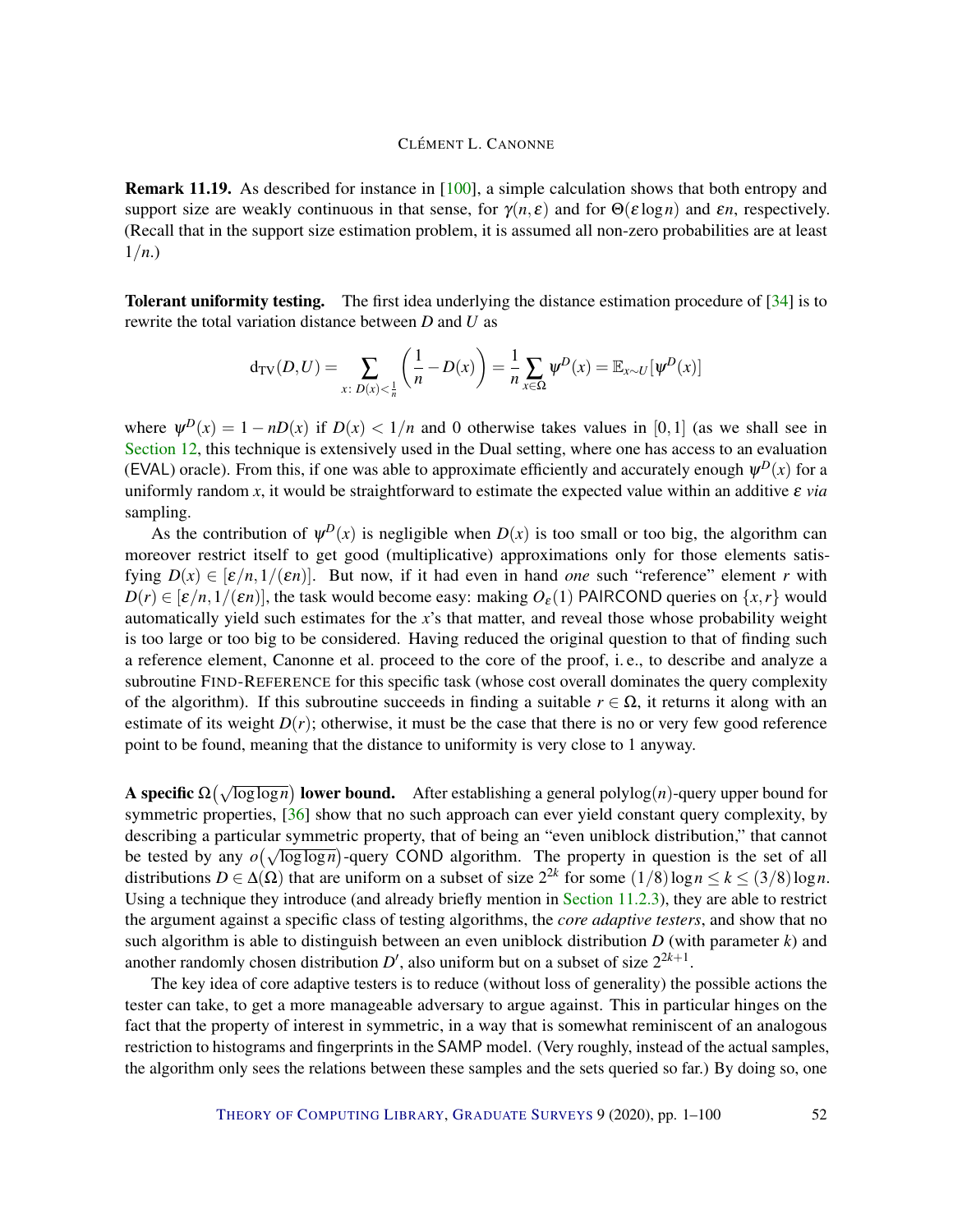can eventually reduce dealing with a general, adversarial COND tester to proving lower bounds against a "deterministic"<sup>44</sup> *decision-tree-like* tester. (Even after doing so the remaining steps of the proof are intricate, and proceed by induction on the height of this tree in order to rule out with high probability some "bad events"—that is, events that would cause the testing algorithm to learn too much from the samples it got.)

Remark 11.20. The fact that the lower bounds of [Theorem](#page-44-0) [11.10](#page-44-0) and [Theorem](#page-50-0) [11.18](#page-50-0) are similar is not a coincidence, but rather inherent to the technique used. Indeed, the core adaptive tester approach both proofs rely on cannot get past this <sup>√</sup> loglog*n* barrier, which derives from the size of the decision tree representing the tester (namely,  $q2^{2q^2}$  for a *q*-query tester).

#### <span id="page-52-0"></span>11.5 Non-adaptive testing

In this section, we turn to the question of *non-adaptive* testing in the conditional oracle model, restricting ourselves to algorithms that must be able to specify all the queries they will perform before interacting with the oracle. (In doing so, we set aside the issue of zero-weight query sets, discussed in [Section](#page-39-1) [11.1,](#page-39-1) as definitional choice of the model.)

This specifically has been one of the focuses of  $[36]$ , where upper and lower bounds on uniformity and identity testing are shown. Subsequent work of Acharya, Canonne, and Kamath [\[1\]](#page-90-1) improved their lower bound of Ω(loglog*n*) on non-adaptive uniformity testing to Ω(log*n*), effectively settling the query complexity of this question as  $log^{\Theta(1)} n$ . Quite interestingly, this demonstrates that even removing the flexibility and power coming from adaptivity, COND testing algorithms still provide exponential improvements over their SAMP counterparts.

<span id="page-52-1"></span>Theorem 11.21 (Testing uniformity non-adaptively). *There exists an algorithm which, given* COND *access to an unknown distribution*  $D \in \Delta(\Omega)$ *, satisfies the following. On input*  $\varepsilon \in (0,1)$ *, it makes*  $O\left(\frac{\log^{25/2}n}{s^{17}}\right)$ ε <sup>17</sup> *non-adaptive queries to D, and*

- *if*  $D = U$ *, then with probability at least*  $2/3$ *, the algorithm accepts;*
- *if*  $d_{TV}(D, U) > \varepsilon$ *, then with probability at least* 2/3*, the algorithm rejects.*

*Furthermore, no* COND *algorithm making o*(log*n*) *queries can correctly perform this task, even for*  $\varepsilon = \Omega(1)$ .

Moreover, it is worth noting that, similarly to its adaptive counterparts from [Section](#page-42-1) [11.2.2,](#page-42-1) this non-adaptive tester enjoys *some* weak tolerance; in the sense that it also accepts distributions that are close to uniform in  $\ell_{\infty}$  distance (see [\[36,](#page-93-0) Theorem 4.1.2] for a formal statement). This turns to be particularly useful: indeed, Chakraborty et al. then employ standard bucketing techniques (as in [Section](#page-13-0) [5.2\)](#page-13-0) to reduce identity testing to  $O(\log n/\epsilon)$  instances of "weakly tolerant uniformity testing," for which their uniformity tester can be used:

<sup>44</sup>We put here the word *deterministic* between quotes, as core adaptive algorithms still include a probabilistic component unlike the corresponding definition for non-adaptive algorithms. That is, their behavior does involve some random coin tosses, but of a very limited and fully defined type. (See [\[36,](#page-93-0) Definition 7.1.6].)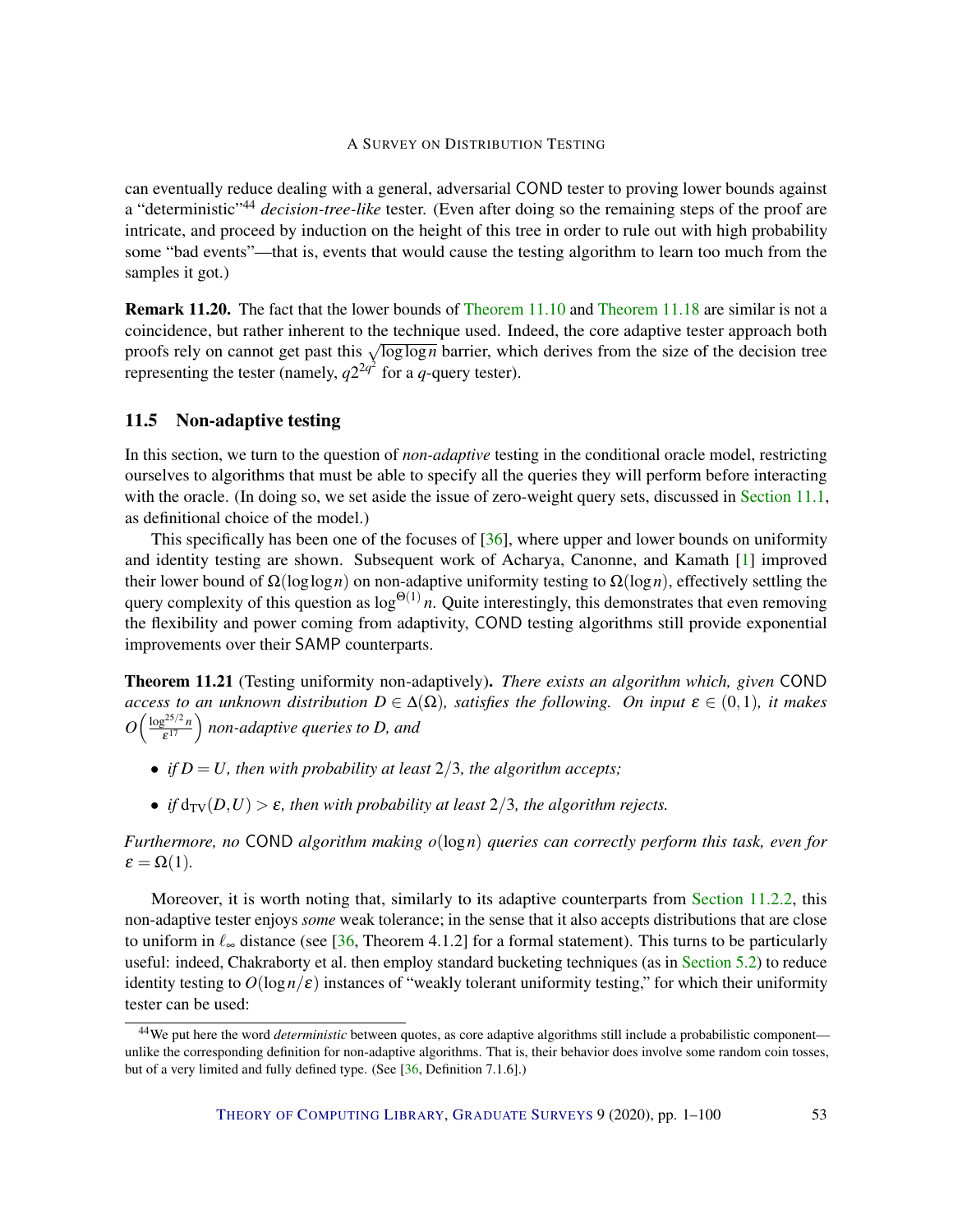<span id="page-53-1"></span>Theorem 11.22 (Testing identity non-adaptively). *There exists an algorithm which, given the full specification of D* <sup>∗</sup> ∈ ∆(Ω) *and* COND *access to an unknown distribution D, satisfies the following. On input*  $\varepsilon \in (0,1)$ , it makes  $\tilde{O}\Big(\frac{\log^{27/2} n}{\varepsilon^{18}}\Big)$  $\left(\frac{e^{27/2}n}{e^{18}}\right)$  non-adaptive queries to D, and

- *if*  $D = D^*$ *, then with probability at least*  $2/3$ *, the algorithm accepts;*
- *if*  $d_{TV}(D, D^*) > \varepsilon$ , then with probability at least  $2/3$ , the algorithm rejects.

(Note that, as usual, the lower bound for uniformity testing also applies to identity testing.)

A poly( $\log n, 1/\varepsilon$ ) upper bound. We here give a high-level description of the near-uniformity tester of [Theorem](#page-52-1) [11.21.](#page-52-1) The algorithm works in two stages: in the first one, it tries to "catch" and detect, by choosing uniformly random subsets of Ω with varying sizes, an element *a* which has much higher probability weight than the others elements of this random subset. In the second stage, it takes another uniformly random subset of polylogarithmic size, and applies a standard uniformity tester (with very small accuracy parameter) to verify that *D* is indeed uniform on this subset.

More specifically, the proof relies on the observation that if *D* is far from uniform one of the following must hold. In the first case, there is at least one particular size *s* of the form  $s = 2^j$  with  $\log \log n \le j \le \log n$ such that a "typical" uniformly random subset *S* of size *s* will contain a heavy element for the distribution  $D_S$  (i. e., one with probability *much* greater than  $1/|S|$ ). If so, by performing  $\log^2 n$  queries on this set the algorithm will then observe some (draw the same element at least twice), which by the setting of the parameters would not happen if *D* were uniform (for any of the sizes *s* considered).

If this does not happen, then it must be the case that, on a uniformly random subset  $U$  of size  $poly(log(n), 1/\varepsilon)$ , *D<sub>U</sub>* has with high probability non-negligible distance from uniform, namely, at least  $\varepsilon' \stackrel{\text{def}}{=} \varepsilon/|U|$ . But then, invoking the (SAMP) identity tester of [Theorem](#page-13-1) [5.5](#page-13-1) on  $D_U$  with accuracy parameter  $\varepsilon'$  ensures the tester will detect this discrepancy.

A brief glance at the lower bounds. The original  $\Omega(\log \log n)$  lower bound of Chakraborty et al. relies on their notion of core adaptive tester, suitably modified to the non-adaptive case, against which they analyze a lower bound construction. In this construction, the yes-instance is the uniform distribution, while in the no-instance case it is a randomly chosen "even uniblock distribution" (as defined in the proof of the symmetric property testing lower bound, [Theorem](#page-50-1) [11.17\)](#page-50-1). While the core non-adaptive tester argument is simpler here than in the adaptive case (in particular, it is no longer necessary to see and analyze the tester as a decision tree), the bound it yields is not tight. Later work by [\[1\]](#page-90-1) improves this bound to  $Ω(log n)$ , using more elementary arguments.

## <span id="page-53-0"></span>11.6 Tips and tricks

As in the corresponding section for the standard sampling model, we give here a non-exhaustive list of useful things to consider when working in the conditional query setting.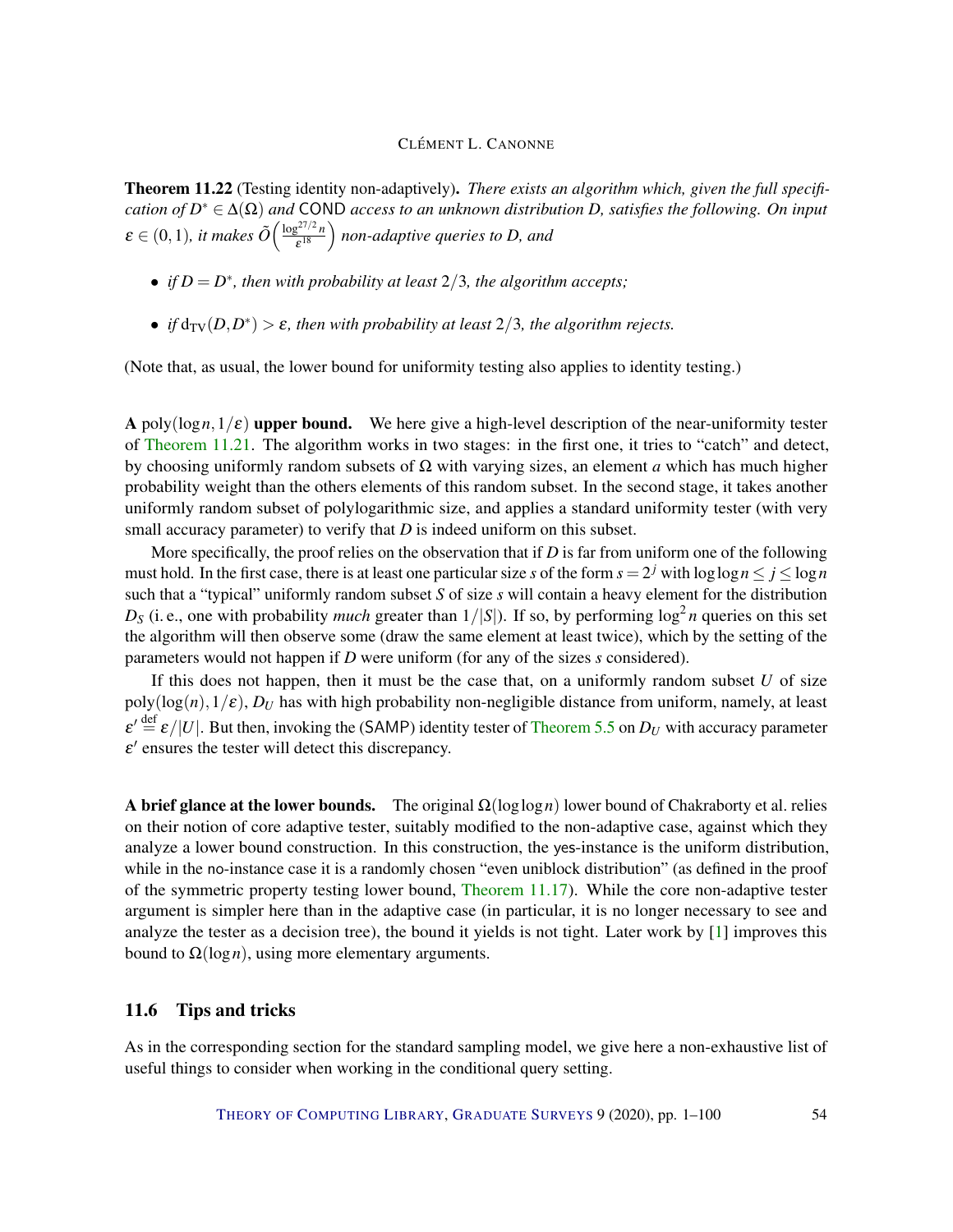Sanity checks for lower bounds. As before, when trying to prove a lower bound always make sure first it would not violate a known upper bound. Specifically, check that the distance to uniformity of your yes- and no-instances is the same: otherwise,  $O_{\epsilon}(1)$  (PAIRCOND) queries will suffice to distinguish them.

Use known low-level primitives. Either because they encapsulate pesky details and allow you to focus on the high-level ideas (e. g., the COMPARE subroutine of [\[34\]](#page-93-2) to estimate ratios of the form  $D(X)/D(Y)$ , or because they may provide features you need without having reinventing the wheel (ESTIMATE-NEIGHBORHOOD, FIND-REFERENCE (ibid.))

Use known high-level primitives. The  $O_{\epsilon}(1)$ -query PAIRCOND algorithm for estimating distance to uniformity, the APPROX-EVAL (COND) and Explicit Persistent Sampler (INTCOND) procedures of [\[34\]](#page-93-2) and [\[36,](#page-93-0) Section 5.2] are powerful tools—the last two effectively providing (almost) the power of an EVAL oracle.

 $\ell_{\infty}$  as feature. Many known testers provide some weak tolerance with regard to  $\ell_{\infty}$ , e. g., because they work by estimating ratios: this sometimes turn out to be quite handy, as shown in the proofs of [Theorem](#page-45-1) [11.13](#page-45-1) and [Theorem](#page-53-1) [11.22.](#page-53-1)

Adaptivity is treacherous. Be careful when proving lower bounds—adaptivity is something quite difficult to get a grip on. To deal with them, only a few techniques are available so far, and are worth thinking of: reductions to easier problems (see [Theorem](#page-39-0) [11.3\)](#page-39-0), hybridization [\(11.5\)](#page-41-0), and core adaptive testers [\(Theorem](#page-44-0) [11.10](#page-44-0) and [11.17\)](#page-50-1).

Symmetric properties. For many of them, a good upper bound can be derived from the INTCOND "learner-up-to-permutation" of [\[36\]](#page-93-0) [\(Theorem](#page-50-0) [11.18\)](#page-50-0).

# <span id="page-54-0"></span>12 Evaluation queries

This section covers results pertaining to three related models, where the algorithms are granted *query access* to the distribution, possibly in addition to the usual sampling access. While this type of access gives to distribution testing a stronger resemblance to—say—testing of Boolean functions, it is useful to keep in mind that the underlying distance measure remains total variation (while the functional setting is usually concerned with Hamming distance).

## 12.1 The setting(s)

The first type of oracle is an evaluation oracle, similar to the one commonly assumed for testing Boolean and real-valued functions: that is, on query  $i \in \Omega$  it provides the value of the probability density function (pdf) of the underlying distribution *D* at *i*.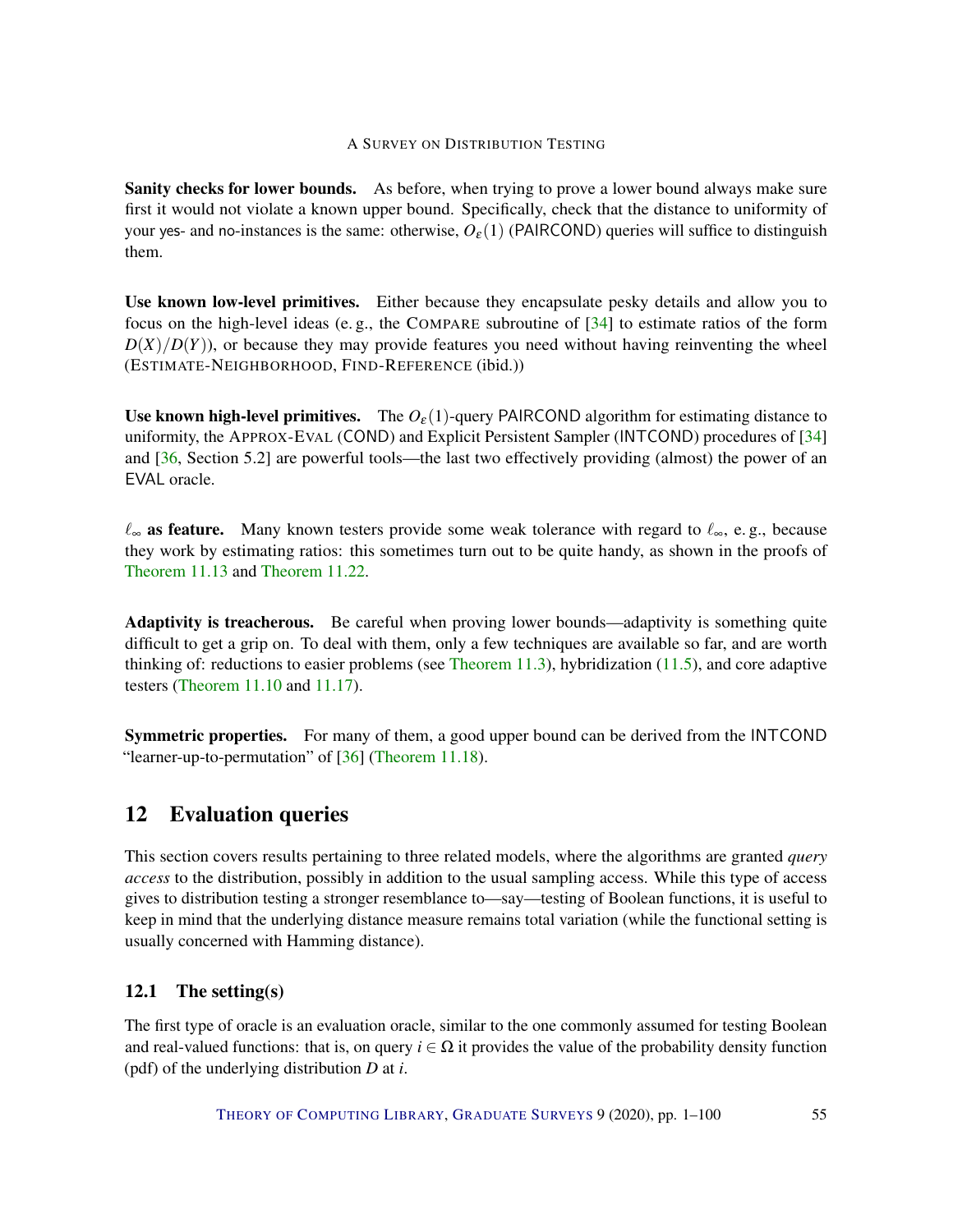Definition 12.1 (Evaluation model [\[89\]](#page-97-0)). Let *D* be a fixed distribution over Ω. An *evaluation oracle for D* is an oracle EVAL<sub>*D*</sub> defined as follows: the oracle takes as input a query element  $x \in \Omega$ , and returns the probability weight  $D(x)$  that the distribution puts on *x*.

The second is a *dual oracle*, which combines the standard model for distributions and the evaluation oracle defined above. In more detail, the testing algorithm is granted access to the unknown distribution *D* through two independent oracles, one providing samples of the distribution and the other query access to the probability density function.

Definition 12.2 (Dual access model [\[16,](#page-91-3) [63,](#page-95-2) [35\]](#page-93-4)). Let *D* be a fixed distribution over Ω. A *dual oracle for D* is a pair of oracles (SAMP<sub>D</sub>, EVAL<sub>D</sub>) defined as follows: when queried, the *sampling* oracle SAMP<sub>D</sub> returns an element *x*  $\in$  Ω, where the probability that *x* is returned is  $D(x)$  independently of all previous calls to any oracle; while the *evaluation* oracle  $EVAL<sub>D</sub>$  takes as input a query element  $y \in \Omega$ , and returns the probability weight  $D(y)$  that the distribution puts on *y*.

This type of dual access to a distribution was first considered (under the name *combined oracle*) in [\[16\]](#page-91-3) and [\[63\]](#page-95-2), where the authors address the task of estimating (multiplicatively) the entropy of a distribution, or the *f*-divergence between two of them; before being reintroduced in [\[35\]](#page-93-4) as one of the main focuses of the paper. Finally, the last type of oracle we shall cover in this section also provides dual access (both samples and evaluation queries) to the distribution; but this time query access is granted to the *cumulative distribution function* (cdf).<sup>45</sup>

Definition 12.3 (Cumulative Dual access model [\[35\]](#page-93-4)). Let *D* be a fixed distribution over [*n*]. A *cumulative dual oracle for D* is a pair of oracles (SAMP<sub>D</sub>, CEVAL<sub>D</sub>) defined as follows: the *sampling* oracle SAMP<sub>D</sub> behaves as before, while the *evaluation* oracle CEVAL<sub>D</sub> takes as input a query element  $j \in [n]$ , and returns the probability weight that the distribution puts on [*j*], that is,  $D([j]) = \sum_{i=1}^{j} D(i)$ .

(This cumulative dual access, as defined, only applies to totally ordered domains.) Note that in the last two definitions, one can decide to disregard the corresponding evaluation oracle, which amounts to falling back to the standard sampling model. Furthermore, for distributions on  $\Omega = [n]$  any EVAL<sub>D</sub> query can be simulated by (at most) two queries to a CEVAL<sub>D</sub> oracle, that is, the cumulative dual model is at least as powerful as the dual one.<sup>46</sup>

**Remark 12.4** (On the relation to  $\ell_p$ -testing for functions on the line). We note that testing distributions with EVAL<sub>D</sub> access is strongly reminiscent of the recent results of Berman et al. [\[21\]](#page-92-5) on testing functions  $f: [n] \rightarrow [0,1]$  with relation to  $\ell_p$  distances. There are however two major differences, which prevent an easy mapping between the two settings. First, the distance they consider is normalized (by a factor *n* in the case of  $\ell_1$  distance), so that a straightforward translation between the two settings would imply

<sup>45</sup>To the best of our knowledge, such cumulative evaluation oracle CEVAL appears for the first time in [\[20,](#page-92-0) Section 8].

<sup>46</sup>We mention that Canonne and Rubinfeld discuss in [\[35\]](#page-93-4) a relaxation of these two models, where the queries to the corresponding evaluation oracles are only answered within a multiplicative  $(1 \pm \gamma)$  factor. They observe that many of their algorithms can be made robust against such multiplicative noise, while maintaining their query complexity (see, e. g., Table 1 of [\[35\]](#page-93-4)).

Such relaxation, however, does *not* preserve the relation between CEVAL and EVAL (one can no longer simulate the latter from the former).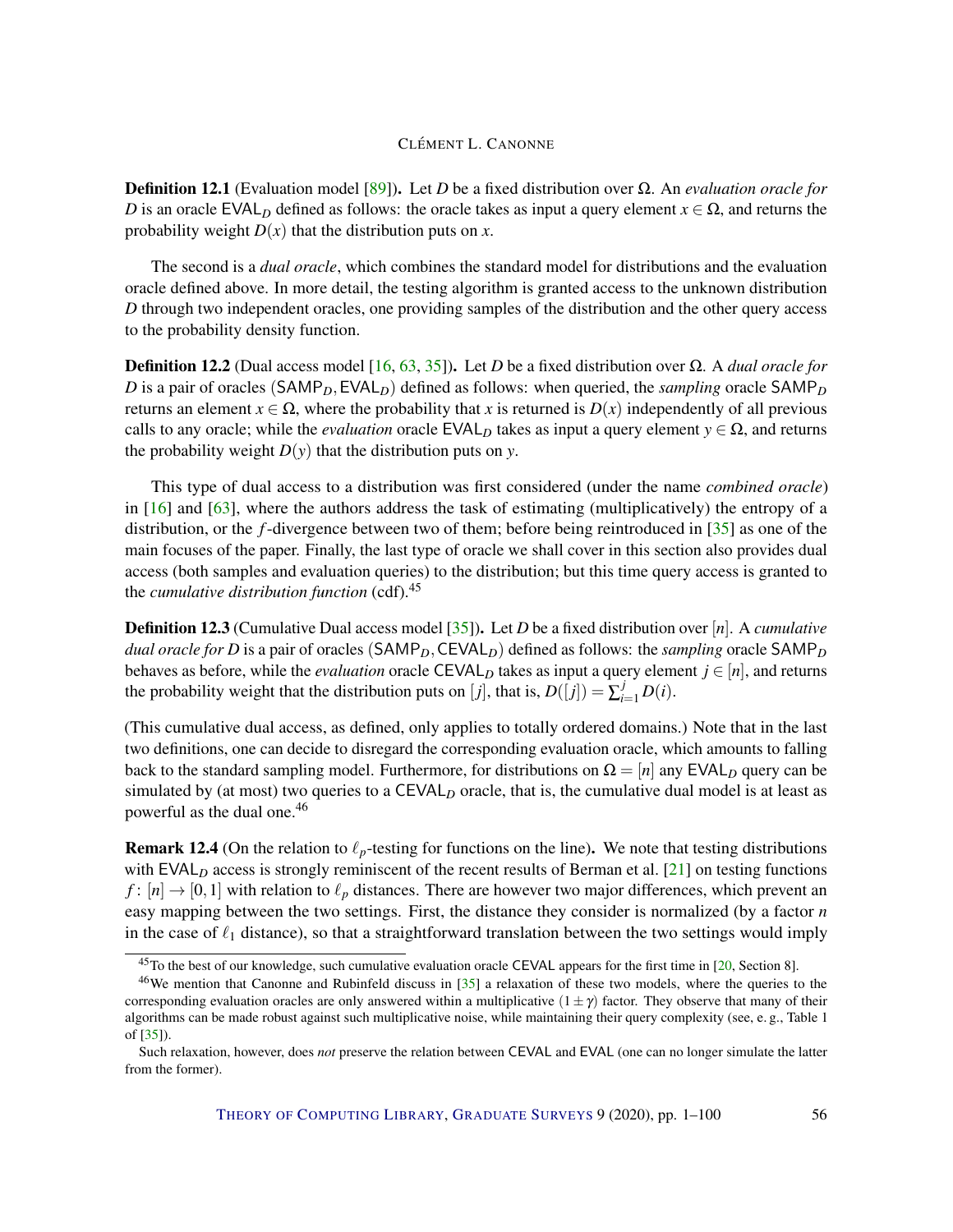replacing  $\varepsilon$  by  $\varepsilon' = \varepsilon/n$ , with a corresponding impact on the sample complexity. The second conceptual caveat is that the distance to a class of [0,1]-valued *functions* is not directly related to the distance to the analogous class of *distributions*, which is in general a proper subset of the former.

## <span id="page-56-2"></span>12.2 Testing identity and closeness of general distributions

Unless specified otherwise, the results covered in this section originate from [\[35\]](#page-93-4), where tight bounds on the query complexity of testing and tolerant testing of uniformity, identity and closeness are given for the Dual and Cumulative Dual settings.

## <span id="page-56-1"></span>12.2.1 Testing uniformity, identity and closeness

The first results we describe show that testing uniformity and identity (and, for the case of both dual models, closeness) not only can be performed with a *constant* number of queries, but also that the dependence on  $\varepsilon$  itself is as good as one could possibly hope for.

**Theorem 12.5** (Testing uniformity). *There exists an algorithm which, given* EVAL<sub>D</sub> or Dual access (or *CumulativeDual access) to an unknown distribution*  $D \in \Delta(\Omega)$  ( $D \in \Delta([n])$ *, resp.), satisfies the following. On input*  $\varepsilon \in (0,1)$ *, it makes*  $O(1/\varepsilon)$  *queries to D, and* 

- *if*  $D = U$ *, then with probability at least*  $2/3$ *, the algorithm accepts;*
- *if*  $d_{TV}(D, U) > \varepsilon$ *, then with probability at least* 2/3*, the algorithm rejects.*

*Furthermore, this query complexity is tight.*

**Theorem 12.6** (Testing identity). *There exists an algorithm which, given the full specification of*  $D^* \in$  $\Delta(\Omega)$  *and* EVAL<sub>D</sub> or Dual access (or CumulativeDual access) to an unknown distribution  $D \in \Delta(\Omega)$  $(D \in \Delta([n]),$  *resp.), satisfies the following. On input*  $\varepsilon \in (0,1)$ *, it makes*  $O(1/\varepsilon)$  *queries to D, and* 

- *if*  $D = D^*$ *, then with probability at least*  $2/3$ *, the algorithm accepts;*
- *if*  $d_{TV}(D, D^*) > \varepsilon$ , then with probability at least  $2/3$ , the algorithm rejects.

*Furthermore, this query complexity is tight.*

<span id="page-56-0"></span>Theorem 12.7 (Testing closeness). *There exists an algorithm which, given Dual access (or, alternatively, CumulativeDual access) to two unknown distributions,*  $D_1, D_2 \in \Delta(\Omega)$ ,  $(D_1, D_2 \in \Delta([n])$ *, resp.), satisfies the following. On input*  $\varepsilon \in (0,1)$ *, it makes*  $O(1/\varepsilon)$  *queries to D, and* 

- *if*  $D_1 = D_2$ *, then with probability at least*  $2/3$ *, the algorithm accepts*;
- *if*  $d_{TV}(D_1, D_2) > \varepsilon$ , then with probability at least  $2/3$ , the algorithm rejects.

*Furthermore, this query complexity is tight.*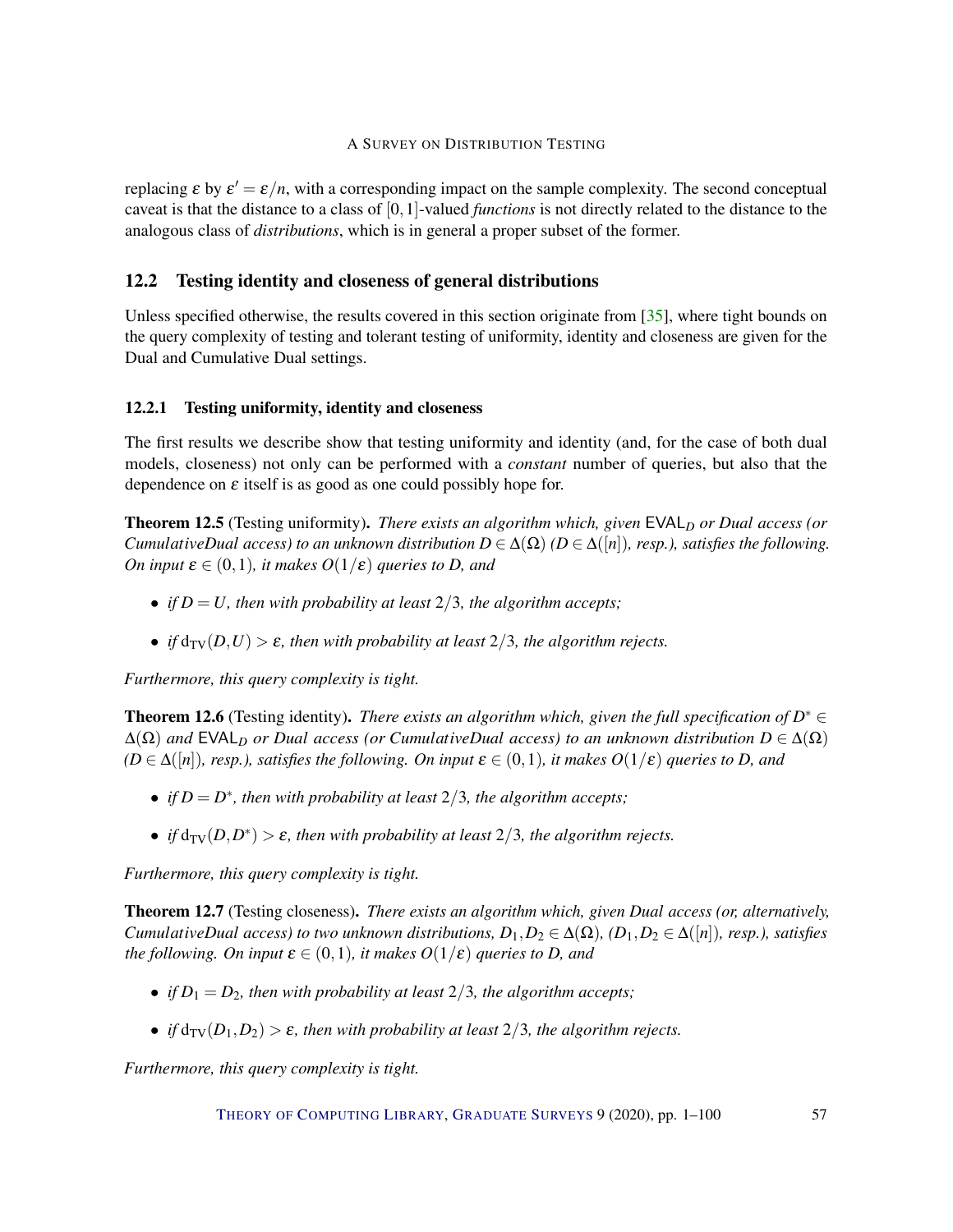The first two upper bounds follow from a result of Rubinfeld and Servedio [\[89,](#page-97-0) Observation 24] which applies to testing with EVAL*<sup>D</sup>* queries: the idea is to query the probability weight given by *D* on samples x drawn from the reference distribution  $D^*$ , hoping to detect some discrepancy between  $D^*(x)$  and  $D(x)$ . While this result does not transpose to testing closeness (as it relies on the ability to draw samples from at least one of the two distributions), [\[34\]](#page-93-2) adapt this algorithm for testing closeness with their construction of an APPROX-EVAL (see [Section](#page-53-0) [11.6\)](#page-53-0). In turn, this directly yields the testing algorithm of [Theorem](#page-56-0) [12.7.](#page-56-0)

As for the lower bound, it follows from the hardness of distinguishing, even given Cumulative Dual access, between the uniform distribution and a distribution where a random "chunk" of ε*n*+1 consecutive elements is perturbed, putting all its weight on the first element of the "chunk."

#### <span id="page-57-1"></span>12.2.2 Tolerant testing and distance estimation

Given the results of the previous section, which establish that both dual models enable very efficient testing for the three related questions of uniformity, identity and closeness testing, it is natural to wonder whether similar theorems hold for their tolerant testing counterpart. As shown in [\[33\]](#page-93-1), this is indeed the case, and derives from a general technique already mentioned in the proof of [Theorem](#page-50-2) [11.16:](#page-50-2) the ability to estimate at little cost quantities of the form  $\mathbb{E}_{x \sim D}[\Phi(x, D(x)]$  for "nice" functions  $\Phi$ .

<span id="page-57-0"></span>**Theorem 12.8.** *There exists an algorithm which, given*  $EVAL<sub>D</sub>$  *or Dual (resp. CumulativeDual) access to an unknown distribution*  $D \in \Delta(\Omega)$  *(resp.*  $D \in \Delta([n])$ *), satisfies the following. On input*  $\varepsilon_1, \varepsilon_2 \in (0,1]$ *,* it makes  $O\bigl(1/(\varepsilon_2-\varepsilon_1)^2\bigr)$  queries to D, and

- *if*  $d_{TV}(D, U) \leq \varepsilon_1$ *, then with probability at least* 2/3*, the algorithm accepts*;
- *if*  $d_{TV}(D, U) \ge \varepsilon_2$ , then with probability at least 2/3, the algorithm rejects.

*Furthermore, this query complexity is tight for both*  $EVAL<sub>D</sub>$  *and dual accesses.* 

**Theorem 12.9.** *There exists an algorithm which, given the full specification of*  $D^* \in \Delta(\Omega)$  *and*  $EVAL_D$  *or Dual* (resp. *CumulativeDual*) access to an unknown distribution  $D \in \Delta(\Omega)$  (resp.  $D \in \Delta([n])$ ), satisfies the following. On input  $\pmb{\varepsilon}_1,\pmb{\varepsilon}_2\in(0,1]$ , it makes  $O\bigl(1/(\pmb{\varepsilon}_2-\pmb{\varepsilon}_1)^2\bigr)$  queries to D, and

- *if*  $d_{TV}(D, D^*) \leq \varepsilon_1$ *, then with probability at least*  $2/3$ *, the algorithm accepts;*
- *if*  $d_{TV}(D, D^*) \ge \varepsilon_2$ , then with probability at least  $2/3$ , the algorithm rejects.

*Furthermore, this query complexity is tight for both*  $EVAL<sub>D</sub>$  *and dual accesses.* 

Theorem 12.10. *There exists an algorithm which, given Dual (resp. CumulativeDual) access to two unknown distributions*  $D_1, D_2 \in \Delta(\Omega)$  *(resp.*  $D_1, D_2 \in \Delta([n])$ *), satisfies the following. On input*  $\varepsilon_1, \varepsilon_2 \in$  $(0,1]$ *, it makes*  $O(1/(\varepsilon_2 - \varepsilon_1)^2)$  queries to  $D_1$  and  $D_2$ *, and* 

- *if*  $d_{TV}(D_1, D_2) \leq \varepsilon_1$ *, then with probability at least* 2/3*, the algorithm accepts*;
- *if*  $d_{TV}(D_1, D_2) \ge \varepsilon_2$ , then with probability at least 2/3, the algorithm rejects.

*Furthermore, this query complexity is tight for dual access.*

THEORY OF C[OMPUTING](http://dx.doi.org/10.4086/toc) LIBRARY, G[RADUATE](http://dx.doi.org/10.4086/toc.gs) SURVEYS 9 (2020), pp. 1-100 58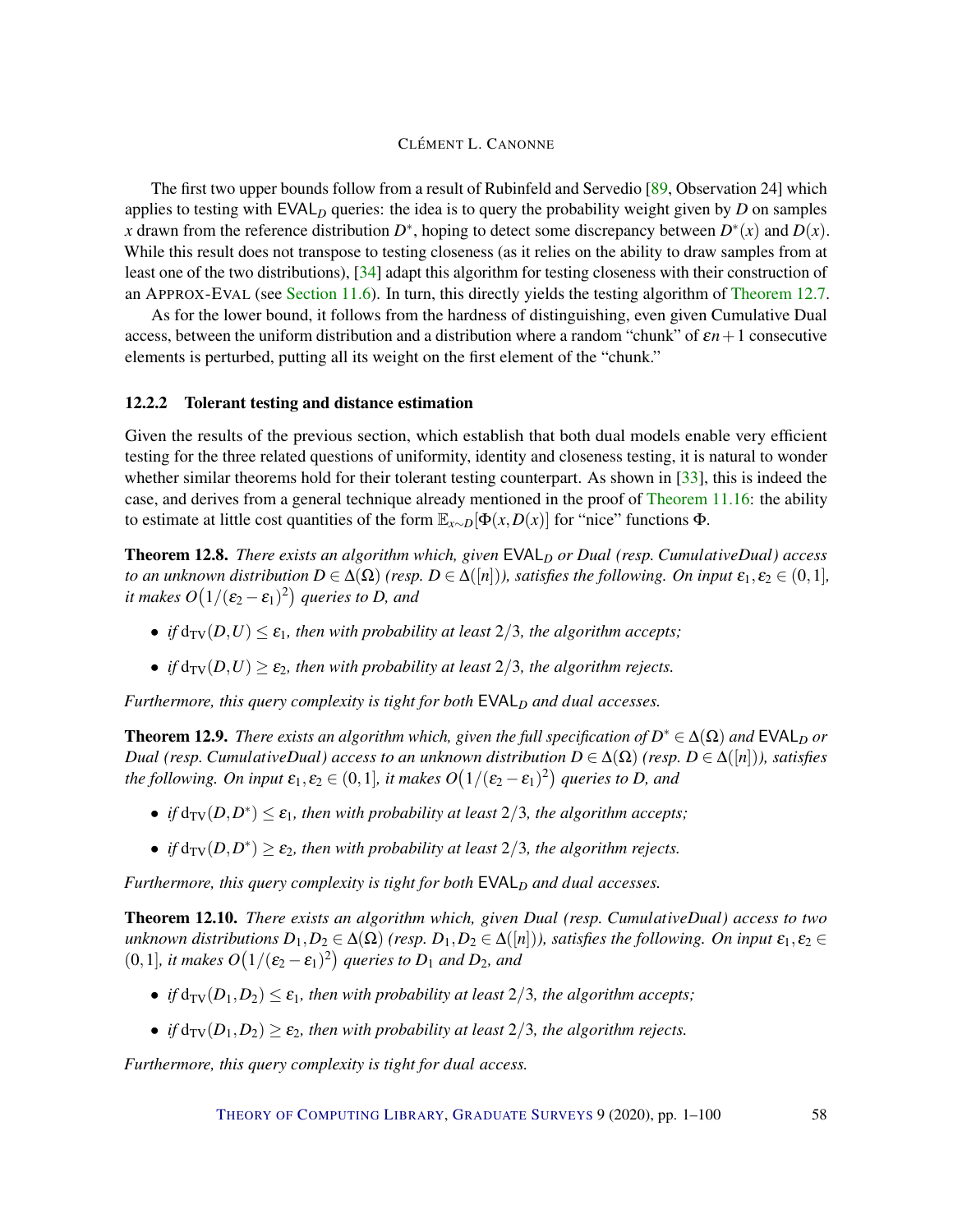An  $O(1/\varepsilon^2)$  upper bound. As previously mentioned, the upper bound (which only requires EVAL access, as well as the ability to sample from at least one of the two distributions involved) follows from a general technique extensively used in [\[35\]](#page-93-4) and, to a lesser extent, in [\[63\]](#page-95-2). In more detail, it boils down to the ability to estimate with very few samples any quantity of the form  $\mathbb{E}_{x \sim D}[\Phi(x, D(x))]$ , for any *bounded* function Φ. This in particularly applies to total variation distance (and, modulo some technical details, to entropy and support size as well, as described in [Section](#page-60-0) [12.4\)](#page-60-0), observing that

$$
d_{TV}(D_1, D_2) = \sum_{\substack{x \in \Omega \\ D_1(x) > D_2(x)}} |D_1(x) - D_2(x)| = \sum_{\substack{x \in \Omega \\ D_1(x) > D_2(x)}} \left| 1 - \frac{D_2(x)}{D_1(x)} \right| D_1(x) = \mathbb{E}_{x \sim D_1} [\Phi(x)]
$$

where

$$
\Phi(x) \stackrel{\text{def}}{=} \left| 1 - \frac{D_2(x)}{D_1(x)} \right| \mathbb{1}_{\{D_1(x) > D_2(x)\}} \in [0, 1]
$$

can be computed from evaluation queries. As an illustration, the tolerant uniformity tester of [Theo](#page-57-0)rem [12.8](#page-57-0) is described in [Algorithm](#page-0-0) [6.](#page-0-0)

## Algorithm 6 The tolerant tester of [Theorem](#page-57-0) [12.8](#page-57-0)

**Require:** SAMP<sub>D</sub> and EVAL<sub>D</sub> oracle access, parameters  $0 \le \varepsilon_1 < \varepsilon_2$ 1: Set  $m \leftarrow \left[\frac{\ln 6}{\sqrt{\epsilon_0 - \epsilon}}\right]$  $\frac{\ln 6}{(\epsilon_2-\epsilon_1)^2}$ . 2: Get  $s_1, ..., s_m$  from SAMP<sub>D</sub> 3: for  $i = 1$  to  $m$  do 4: Query EVAL<sub>D</sub> for  $D(s_i)$  and set  $X_i \leftarrow \left(1 - \frac{1}{nD(s_i)}\right)$ *nD*(*si*)  $\Big)$   $\mathbb{1}_{\left\{ D\left( s_{i}\right) >\frac{1}{n}\right\} }$ 5: end for 6: Compute  $\hat{d} \leftarrow \frac{1}{m} \sum_{i=1}^{m} X_i$ . 7: if  $\hat{d} \leq \frac{\varepsilon_1 + \varepsilon_2}{2}$  then 8: return ACCEPT 9: else 10: return REJECT 11: end if

**An**  $\Omega(1/\varepsilon^2)$  lower bound. The high-level idea of the lower bound is a reduction from distinguishing between two differently biased coins (from independent tosses, which is "hard" by [Fact](#page-79-0) [D.3\)](#page-79-0) to tolerant testing of uniformity (in the dual access model). Specifically, given access to samples from a fixed coin (promised to have one of these two biases), one can define a probability distribution *D* as follows: the domain  $\Omega = [n]$  is randomly partitioned into  $1/\varepsilon^2$  pairs of buckets of equal number of elements. *D* will be uniform within each bucket, and put equal total weight on every bucket pair  $(B_i, B'_i)$ . Yet, within each  $(B_i, B'_i)$  the probability weight is allocating according to a coin toss performed "on-the-fly" when a query is made by the tolerant tester: so that either (a)  $D(B_i) = (1 + \alpha)D(B'_i)$ , or (b)  $D(B_i) = D(B'_i)$  (for some  $\alpha$  function of the unknown bias of the coin). Depending on the type of coin, the resulting distribution *D* will have different distance from uniformity—so that a tolerant tester must be able to distinguish between the two cases.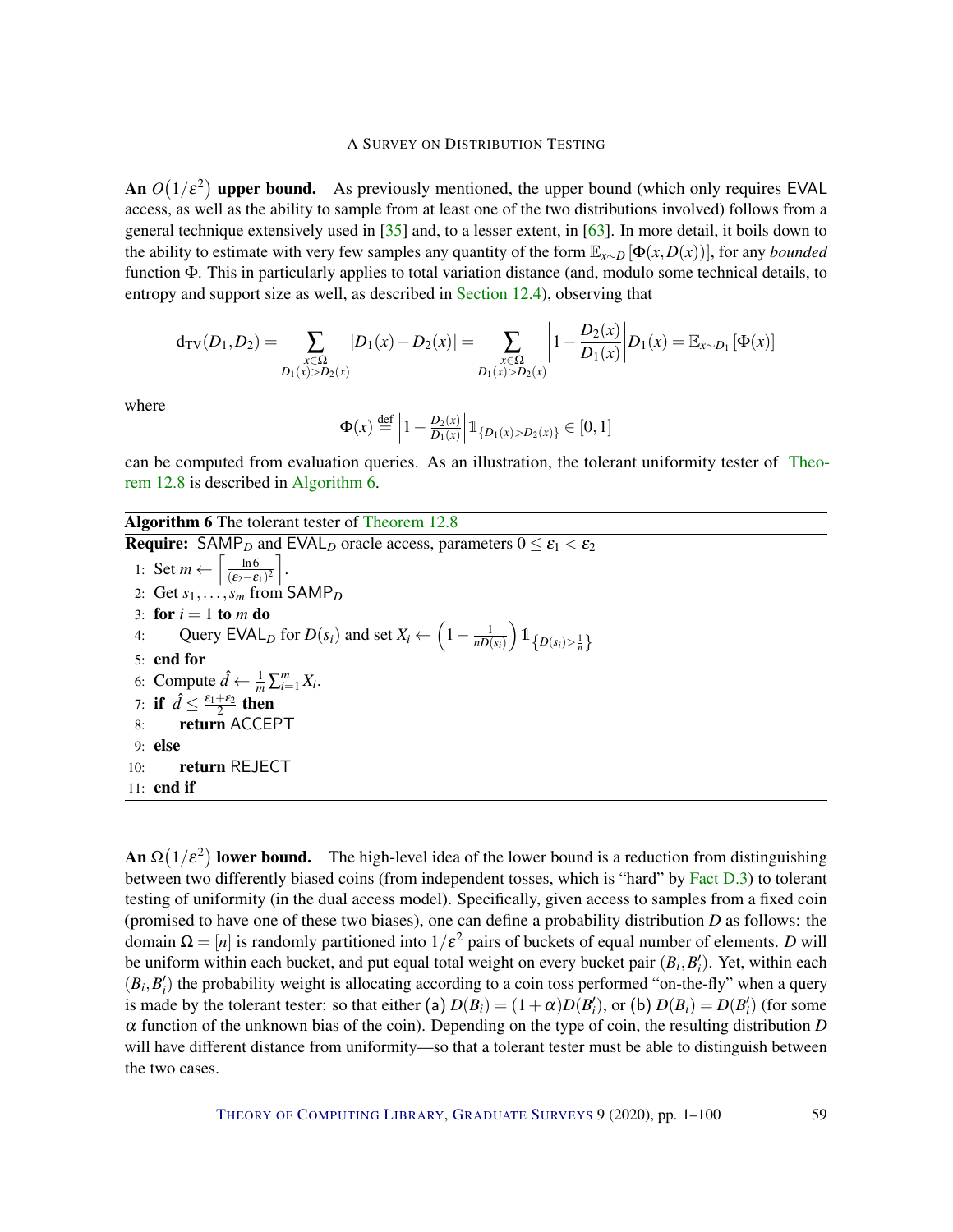We note that the lower bound only applies to the Dual access model (and thus *a fortiori* for EVAL access): the case of Cumulative Dual access remains open, and showing for instance a  $o(1/\varepsilon^2)$ -query tolerant testing algorithm in this setting for any of the three problems above would result in a strong (and natural) separation between the Dual and Cumulative Dual access models. (See [Section](#page-62-0) [12.5](#page-62-0) for a discussion of the current separation results between these two.) More generally, we point out that proving lower bounds in these dual models, as it was the case for the COND setting, is quite intricate: as far as the author of this survey is aware, the only techniques available are by reductions such as the one above, or *ad hoc* proof involving a "needle and haystack"-type argument.

#### <span id="page-59-2"></span>12.3 Testing for structure: monotonicity

In this section, we consider in these new models the problem of testing whether an *a priori* arbitrary distribution satisfies some structural condition, focusing on the particular case of monotonicity over [*n*]. The results below originate from [\[28\]](#page-92-4).

<span id="page-59-0"></span>Theorem 12.11 (Testing monotonicity with Cumulative Dual ). *There exists an algorithm which, given Cumulative Dual access to an unknown distribution*  $D \in \Delta([n])$ *, satisfies the following. On input*  $\varepsilon \in (0,1)$ *,* it makes  $\tilde{O}\big(1/\varepsilon^4\big)$  queries to D, and

- *if*  $D \in \mathcal{M}$ *, then with probability at least*  $2/3$ *, the algorithm accepts;*
- *if*  $d_{TV}(D, \mathcal{M}) > \varepsilon$ *, then with probability at least*  $2/3$ *, the algorithm rejects.*

*Furthermore, no algorithm taking*  $o(1/\varepsilon)$  *samples can correctly perform this task.* 

(We note that Canonne also describes a cumulative dual *tolerant* testing algorithm for monotonicity with query complexity  $O(\log n)$ , although with a restriction on the range of parameters—see [Table 3.](#page-73-0)) Turning to a weaker query model, [\[28\]](#page-92-4) obtains (nearly) tight bounds, showing that the complexity of testing monotonicity with EVAL queries is logarithmic:

<span id="page-59-1"></span>Theorem 12.12 (Testing monotonicity with EVAL). *There exists an algorithm which, given* EVAL *access to an unknown distribution*  $D \in \Delta([n])$ *, satisfies the following. On input*  $\bm{\varepsilon} \in (0,1)$ *, it makes*  $O\Big(\frac{\log n}{\bm{\varepsilon}} + \frac{1}{\bm{\varepsilon}^2}$  $\frac{1}{\epsilon^2}$ *queries to D, and*

- *if*  $D \in \mathcal{M}$ , then with probability at least 2/3, the algorithm accepts;
- *if*  $d_{TV}(D, M) > \varepsilon$ *, then with probability at least*  $2/3$ *, the algorithm rejects.*

*Furthermore, no algorithm taking o*(log(*n*)/loglog*n*) *samples can correctly perform this task, even for constant*  $\varepsilon = 1/2$ *.* 

The author additionally conjectures in [\[28\]](#page-92-4) the "right" lower bound for this last problem to be  $\Omega(\log(n)/\varepsilon)$ , and establishes it for the special case of *non-adaptive* testing algorithms. We note, however, that nothing specific to the Dual access model is known: that is, while a  $O_{\epsilon}(1)$ -query algorithm exists for cumulative dual, no better upper bound than  $O_{\epsilon}(\log n)$  has been shown for the dual setting.

The first result, [Theorem](#page-59-0) [12.11,](#page-59-0) is the analogue of [Theorem](#page-45-0) [11.12,](#page-45-0) and relies on the same approach (tailored for the Cumulative Dual model). As for the second, [Theorem](#page-59-1) [12.12,](#page-59-1) it derives for the positive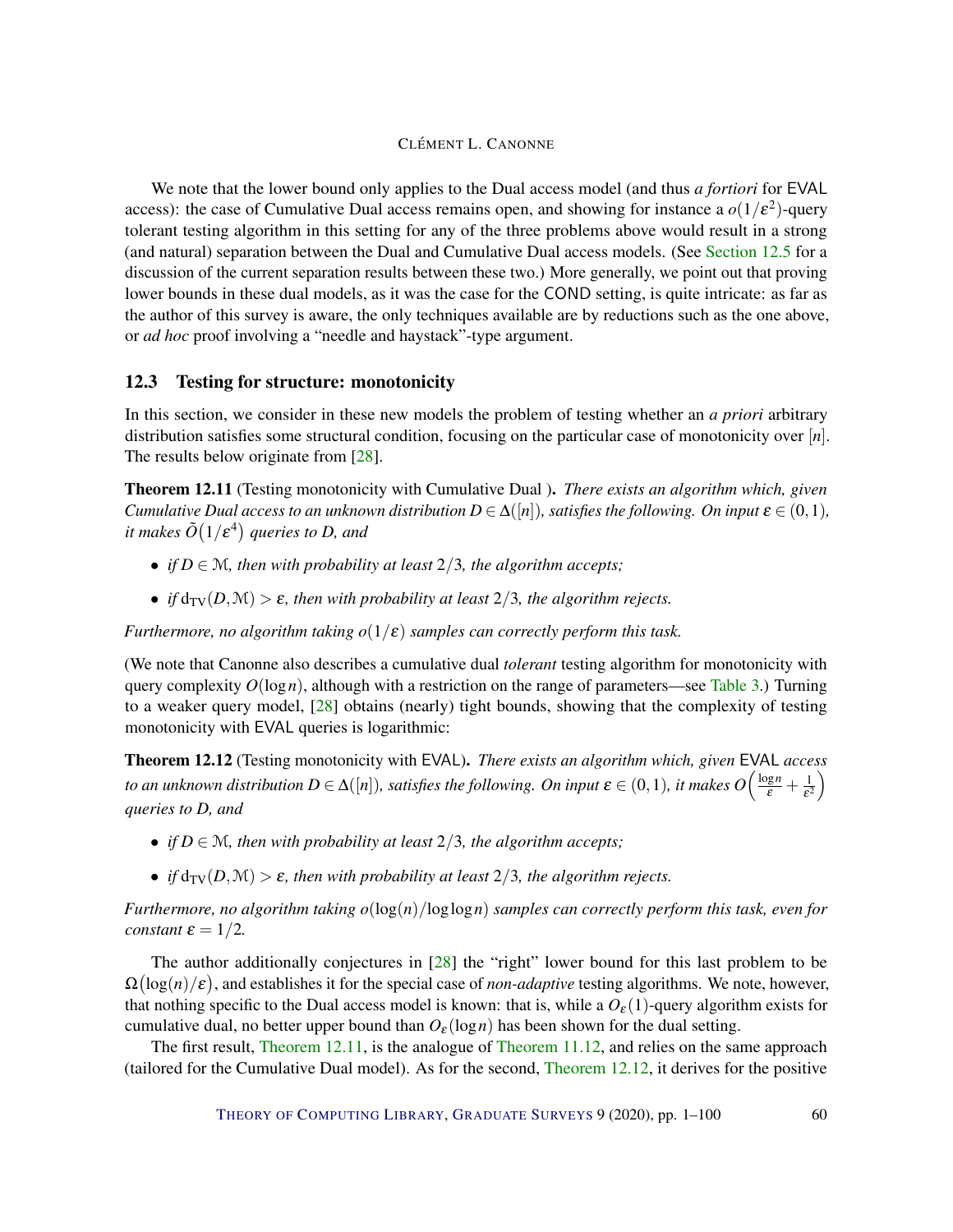side from a result on *learning* monotone distributions in the EVAL setting, building on a modification of Birgé's argument for the SAMP model. The lower bound itself is obtained by reducing the task to a promise problem on estimating the sum of a non-decreasing sequence, and invoking a result of Sariel Har-Peled [\[64\]](#page-95-3) for the latter. (Namely, the reduction works by "embedding" such a sequence, summing to 1 or  $1 - \varepsilon$ , into a distribution that is either (a) monotone, or (b) has a "bump" of weight  $\varepsilon$  at a randomly chosen element—but is monotone besides this bump.)

#### <span id="page-60-0"></span>12.4 Testing (some) symmetric properties, with and without structure

In contrast to the previous types of oracle covered (see [Section](#page-32-0) [8](#page-32-0) and [Section](#page-49-0) [11.4\)](#page-49-0), no general approach to testing symmetric properties is known for the evaluation, dual or cumulative dual access models.<sup>47</sup> Some specific results exist, however; specifically, for additive and multiplicative estimation of entropy and support size.

The first results we mention relate to *multiplicative* estimation of entropy given Dual access to an unknown distribution, provided a lower bound on this quantity is known. We then state the additive estimation counterpart for entropy, as well as results pertaining to support size estimation (all in the dual access model). Finally, we cover a result of [\[35\]](#page-93-4) which shows that under a monotonicity constraint, entropy estimation becomes exponentially easier with Cumulative Dual access (while Dual access queries do not help).

<span id="page-60-1"></span>Theorem 12.13 (Upper bound [[\[63\]](#page-95-2), Theorem 5.2]). *There exists an algorithm which, given Dual access to an unknown distribution*  $D \in \Delta(\Omega)$ *, satisfies the following. On input*  $h > 0$  *and*  $\gamma > 0$ *, it makes* Θ log(*n*)/(γ <sup>2</sup>*h*) *queries to D, and outputs a value h*ˆ *such that the following holds. Provided that*  $H(D) \geq h$ , then  $\hat{h} \in [1 - \gamma, 1 + \gamma]H(D)$  *with probability at least* 2/3*.* 

**Theorem 12.14** (Lower bound [[\[16\]](#page-91-3), Theorem 18]). *Fix*  $\gamma > 0$ . In the Dual access model, any algorithm *that, given a parameter*  $h > 0$  *and the promise that*  $H(D) = \Omega(h)$ *, estimates the entropy within a multiplicative*  $(1 + \gamma)$  *factor must have sample complexity*  $\Omega(\log(n)/(\gamma(2 + \gamma)h))$ .

Turning to the task of *additive* estimation, one can obtain the following upper bounds for entropy and support size, using similar techniques as for [Theorem 12.13](#page-60-1) and [Section](#page-57-1) [12.2.2](#page-57-1) (that is, carefully massaging the property to estimate into a quantity of the form  $\mathbb{E}_{x \sim D}[\Phi(x, D(x)]$  for *bounded*  $\Phi)$ :

<span id="page-60-2"></span>**Theorem 12.15.** *There exists an algorithm which, given Dual access to an unknown distribution*  $D \in$  $Δ(Ω)$ *, satisfies the following. On input*  $Δ₁, Δ₂ ∈ (0, log n]$ *, it makes*  $O\left(\frac{1}{(Δ₂ - 1)}\right)$ (∆2−∆1) 2 log<sup>2</sup> *<sup>n</sup>* ∆2−∆<sup>1</sup> *queries to D, and*

- *if*  $H(D) \leq \Delta_1$ *, then with probability at least* 2/3*, the algorithm accepts*;
- *if*  $H(D) \geq \Delta_2$ , then with probability at least 2/3, the algorithm rejects;

<sup>47</sup>This statement is actually only partially correct, and follows from our definition of *additive* estimation of scalar properties. Indeed, Guha et al. describe in [\[63\]](#page-95-2) general results, in the Dual access model, on multiplicative estimation of any symmetric scalar property that can be written as an *f -divergence.*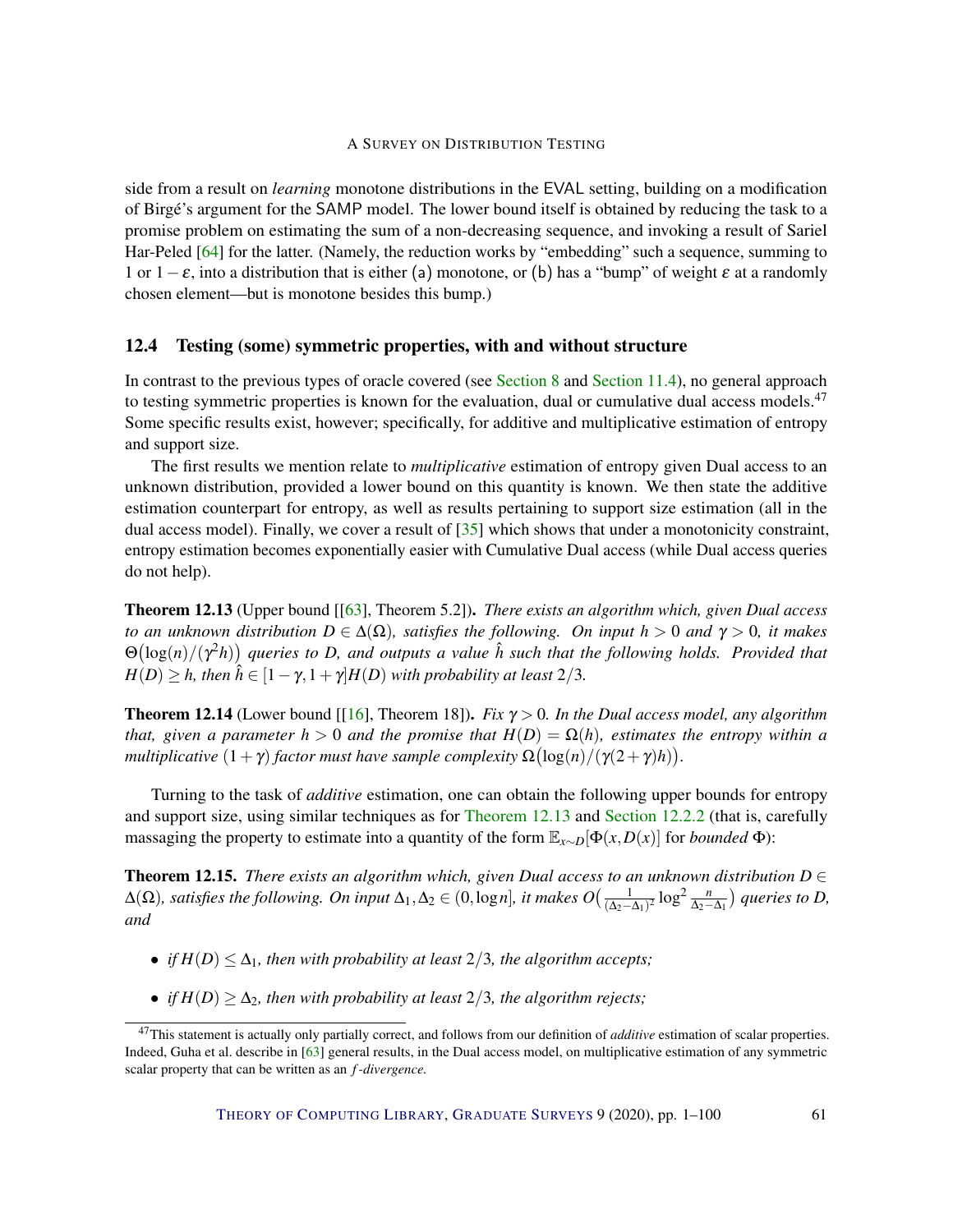*where*  $H(D) = -\sum_{x \in \Omega} D(x) \log D(x)$  *denotes the (Shannon) entropy of the distribution. Furthermore,* this query complexity is tight: no algorithm making  $o\bigl(\log^2(n)/(\Delta_2-\Delta_1)^2\bigr)$  queries can correctly perform *this task, even when granted Cumulative Dual access.*

The upper bound can be found in [\[35,](#page-93-4) Theorem 9], while the matching lower bound is due to Caferov et al.  $[27]$ .<sup>48</sup>

<span id="page-61-0"></span>Theorem 12.16 ([\[35,](#page-93-4) Theorems 13 and 14],). *There exists an algorithm which, given Dual access to an unknown distribution*  $D \in \Delta(\Omega)$  *with the guarantee that*  $D(x) \geq 1/n$  *for all*  $x \in \text{supp}(D)$ *, satisfies the* following. On input  $\pmb{\varepsilon}_1,\pmb{\varepsilon}_2\in(0,1]$ , it makes  $O\big(1/(\pmb{\varepsilon}_2-\pmb{\varepsilon}_1)^2\big)$  queries to D, and

- *if*  $|\text{supp}(D)| \leq \varepsilon_1 n$ , then with probability at least 2/3, the algorithm accepts;
- *if*  $|\text{supp}(D)| \ge \varepsilon_2 n$ , then with probability at least 2/3, the algorithm rejects;

*Furthermore, this query complexity is tight: no algorithm taking*  $o(1/(\epsilon_2 - \epsilon_1)^2)$  *samples can correctly perform this task, even when granted Cumulative Dual access.*

[\[35\]](#page-93-4) originally proved both upper and lower bounds in the Dual model; [\[27\]](#page-92-6) later extended the latter to Cumulative Dual access as well. Observe that the bound stated in [Theorem](#page-60-2) [12.15](#page-60-2) differs from [Theorem 12.13](#page-60-1) in some regimes of parameters, e.g.,  $\varepsilon_2 - \varepsilon_1 = \gamma h > 1$  and  $h > 1$ ; and does not require any lower bound *h* > 0 as input. The lower bounds of [Theorem](#page-60-2) [12.15](#page-60-2) and [Theorem](#page-61-0) [12.16](#page-61-0) proceed (once again) by a reduction to the problem of distinguishing a fair from a biased coin, where the reduction is performed "on-the-fly" to answer the dual (or cumulative dual) queries while asking for only one coin toss at a time.

Leveraging structure: entropy of (close to) monotone distributions. It is reasonable to ask if the stronger queries granted in the Cumulative Dual access model could help for these estimation tasks. Intuitively, this should be the case whenever the distribution presents some additional property (related to an underlying total order) that cumulative queries can leverage, as in the case of monotonicity. Canonne and Rubinfeld establish in [\[35\]](#page-93-4) the following two results, establishing that cumulative queries *do* enable significant improvements over the Dual access setting in specific cases:

Theorem 12.17. *In the Cumulative Dual access model, there exists an algorithm that estimates the entropy of distributions (on*  $[n]$ ) guaranteed to be  $O(1/\log n)$ *-close to monotone to an additive*  $\Delta$ *, with sample complexity*

$$
\tilde{O}\bigg(\log^2\bigg(\frac{\log n}{\Delta}\bigg)/\Delta^2\bigg).
$$

<span id="page-61-1"></span>Theorem 12.18. *In the Dual access model, any algorithm that estimates the entropy of distributions (on* [n]) guaranteed to be  $O(1/\log n)$ -close to monotone within an additive constant must make  $\Omega(\log n)$ *queries to the oracle.*

<sup>48</sup>It is worth noting that [\[27\]](#page-92-6) also considers the related question of estimating the *Rényi entropy*; for which the authors provide nearly-matching upper and lower bounds.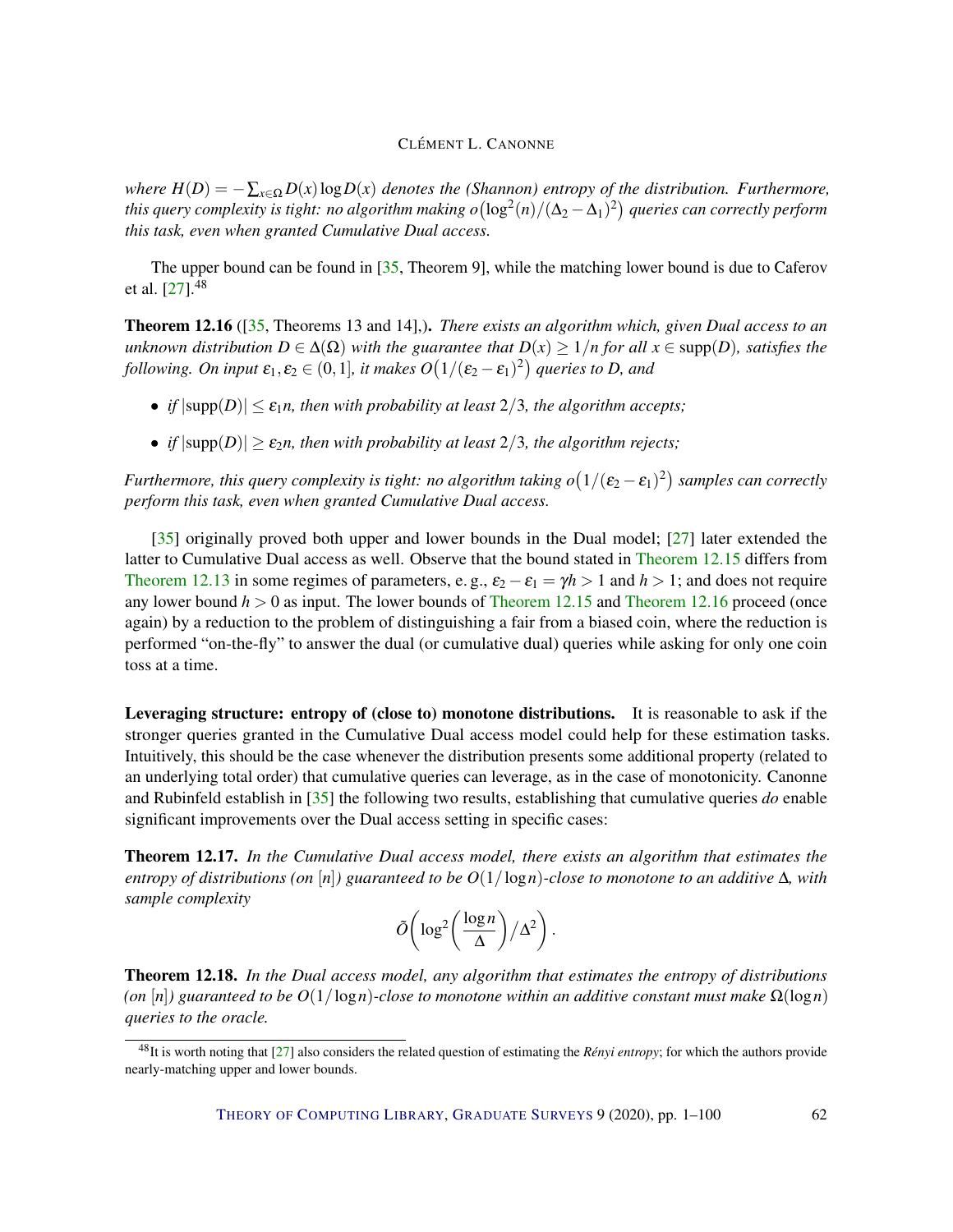On one hand, the upper bound draws again on properties of the Birgé decomposition to reduce the effective domain size to logarithmic, while preserving the ability to simulate Cumulative Dual access to this reduced distribution. On the other hand, the lower bound of [Theorem 12.18](#page-61-1) proceeds by building two families of instances with very different support size, enough for the corresponding entropies to differ by a constant. However, in both types of instances (1−1/log*n*) probability weight is put on the very first element of the domain, effectively "masking" the rest of the support from SAMP queries (while estimating its size with EVAL queries amounts to finding a needle in a haystack).

#### <span id="page-62-0"></span>12.5 Separating the three models

One immediate question is whether the ability to query the cumulative distribution function, rather than only the probability mass function, enables significant savings for some natural properties: that is, is there a gap between Cumulative Dual and Dual access? We first observe that it is easy to obtain a separation between EVAL and Dual access models, although for a contrived testing problem.<sup>49</sup> Namely, consider the property P defined as the set of distributions  $D \in \Delta(\Omega)$  putting equal weight on two distinct elements of the domain. Given Dual (or, for this matter, even SAMP) access, a constant number of queries suffices to test P; while any EVAL testing algorithm must perform  $\Omega(n)$  queries to distinguish a random distribution in  $\mathcal P$  from (say) a distribution putting all its weight on a single element. (Along with the sample complexity of testing uniformity, this also shows that the EVAL and SAMP models are incomparable.)

Separating the power granted by Dual and Cumulative Dual accesses, however, is much trickier. One possible candidate could be monotonicity testing, where the cumulative dual setting access enjoys a constant upper bound (but no  $O_{\epsilon}(1)$ -query algorithm is known for dual access). Another would be tolerant uniformity or identity testing, as hinted in [Section](#page-56-1) [12.2.1:](#page-56-1) specifically, by proving a  $o(1/\varepsilon^2)$ upper bound in the Cumulative Dual access model. Intuitively, any such separation should take advantage of the underlying total order of the domain, as this is the crucial aspect vindicating the Cumulative Dual setting. A preliminary result of this sort was obtained in [\[35,](#page-93-4) Section 4.2], where the authors show that estimating the entropy of distributions (very) close to monotone can be done with  $\tilde{O}((\log \log n)^2)$  dual queries, while  $\Omega(\log n)$  are required in the dual access model.

## 12.6 Tips and tricks

As in the previous models, we give here an (alas) non-comprehensive list of useful things to consider when working in the extended access settings.

Reductions for lower bounds. To the best of the author's knowledge, the two main approaches to obtain lower bounds are either by a reduction to a simpler and well-understood problem (e. g., the biased coin one, as in [Theorem](#page-57-0) [12.8](#page-57-0) and [Theorem](#page-61-0) [12.16\)](#page-61-0), or by separately "disabling" both oracles and arguing against the evaluation one *via* a needle-and-haystack argument. Note that once again, a key aspect in the reductions or custom-tailored arguments is to handle the case of adaptive queries.

<sup>&</sup>lt;sup>49</sup>One can extend this example to the more natural problem of support size estimation, where both Cumulative Dual and Dual access have a  $O_{\epsilon}(1)$ -query algorithm. Another (weaker) separation between EVAL and Cumulative Dual access, for a natural property, also follows from the results of [Section](#page-59-2) [12.3](#page-59-2) on monotonicity testing.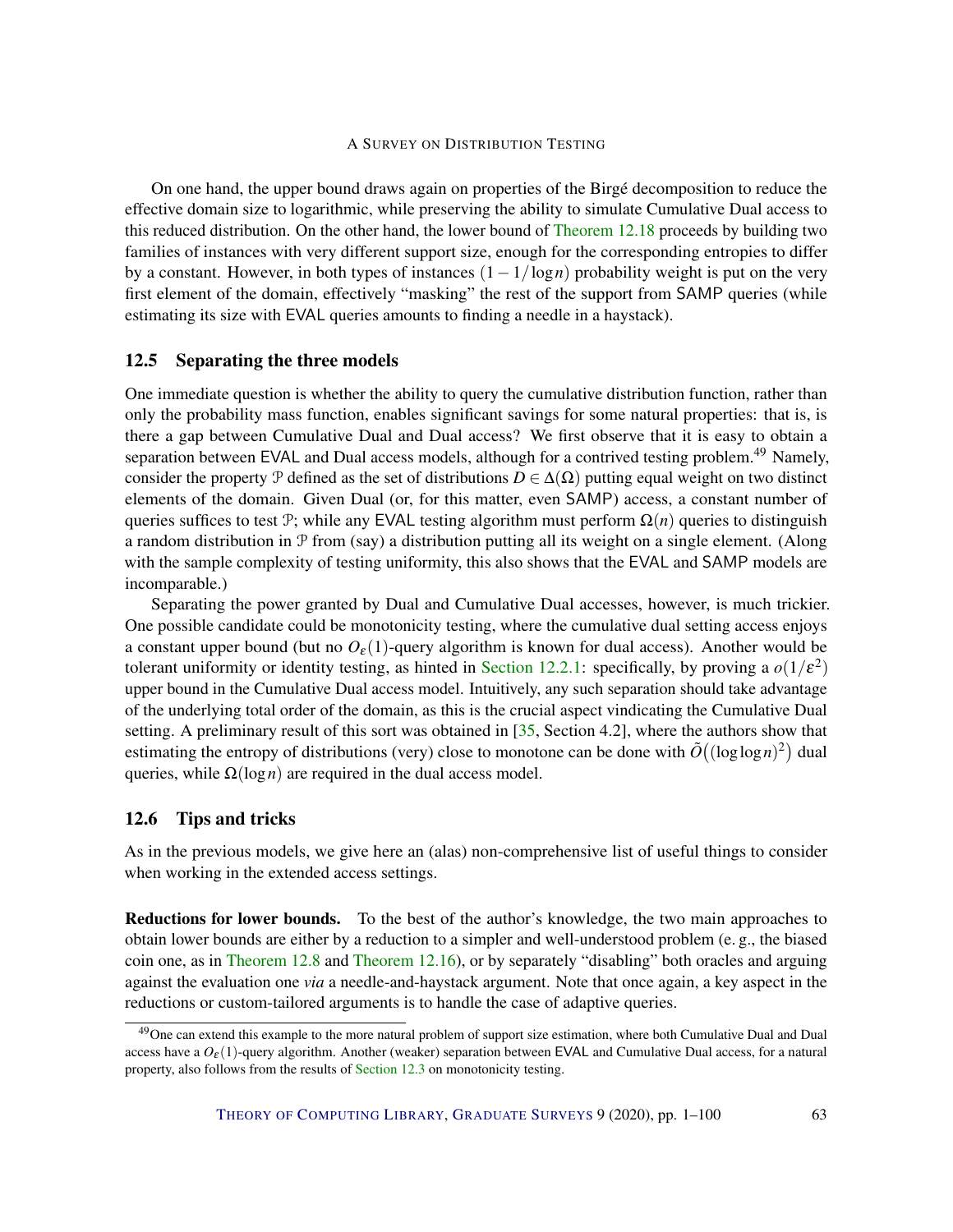Use the  $\Phi$  Hammer. As illustrated in [Section](#page-60-0) [12.2](#page-56-2) and Section [12.4,](#page-60-0) a general technique for getting upper bounds in the Dual model is the ability to estimate "cheaply" any quantity  $\mathbb{E}_{x \sim D}[\Phi(x, D(x)],$  as long as  $\Phi$  is a bounded function.

Leverage the total order. For the specific case of Cumulative Dual access, [Section](#page-59-2) [12.3](#page-59-2) and [Theo](#page-60-2)rem [12.15](#page-60-2) illustrate how to take advantage of results such as the Birgé decomposition to reduce the problem to a much smaller domain. What is particularly useful here is the "self-reducibility" of Cumulative Dual access with relation to flattenings: that is, the ability to simulate cumulative dual oracle access to any histogram  $D'$  induced by  $D$  on a known partition, given cumulative dual access to  $D$ .

## <span id="page-63-0"></span>13 Collections of distributions

This section covers the models and results of Levi, Ron, and Rubinfeld [\[73,](#page-96-2) [74\]](#page-96-3), pertaining to (joint) testing of properties of *several* distributions. One can see this model as capturing situations where samples originate from *many* distributions, and of interest is some joint property of these distributions. For instance, given poll results from various cities or states, can we conclude the population's preferences are homogeneous across the country? From measurements returned by different sensors in a grid, can we be confident all are calibrated similarly, i. e., have same mean value?

## 13.1 The setting

Introduced in [\[73\]](#page-96-2), this framework is concerned with properties of collections of *m* distributions over the same domain  $\Omega$ .<sup>50</sup> Writing such family as  $\mathcal{D} = (D_1, \ldots, D_m) \in \Delta(\Omega)^m$ , the distance between two collections  $\mathcal{D}, \mathcal{D}'$  is defined as

<span id="page-63-2"></span>
$$
dist(\mathcal{D}, \mathcal{D}') \stackrel{\text{def}}{=} \frac{1}{m} \sum_{i=1}^{m} ||D_i - D'_i||_1
$$
\n(13.1)

and the distance of  $D$  to a property  $D \subseteq \Delta(\Omega)^m$  is correspondingly dist $(D, D) = \inf_{D' \in \mathcal{D}} \text{dist}(D, D')$ .

<span id="page-63-1"></span>**Definition 13.1** (Sampling model). Fix a collection  $\mathcal{D} \in \Delta(\Omega)^m$ . A *sampling oracle for*  $\mathcal{D}$ , denoted SAMP<sup>*m*</sup></sup>, is defined as follows: when queried, SAMP<sup>*m*</sup> first selects  $i \in [m]$  uniformly at random. Then, it returns an element  $x \in \Omega$ , where the probability that *x* is returned is  $D_i(x)$ . Both the choice of *i* and *x* are made independently of all previous calls to the oracle.

**Definition 13.2** (Query model). Fix a collection  $\mathcal{D} \in \Delta(\Omega)^m$ . A *query oracle for*  $\mathcal{D}$ , denoted QCOND<sup>*m*</sup>. is defined as follows: the oracle takes as input a *query*  $i \in [m]$ , chosen by the algorithm. When queried, QCOND<sup>*m*</sup> returns an element  $x \in \Omega$ , where the probability that *x* is returned is  $D_i(x)$  independently of all previous calls to the oracle.

Levi, Ron, and Rubinfeld also consider a generalization of [Definition](#page-63-1) [13.1](#page-63-1) where the choice of  $i \in [m]$ is not uniform, but instead follows an underlying distribution *W* over [*m*]. Two variants of the framework can then be studied: the *known-weights* sampling model, where the algorithm is provided as input with the

<sup>&</sup>lt;sup>50</sup>Note that we assume both *m* and  $\Omega$  to be known to the algorithms.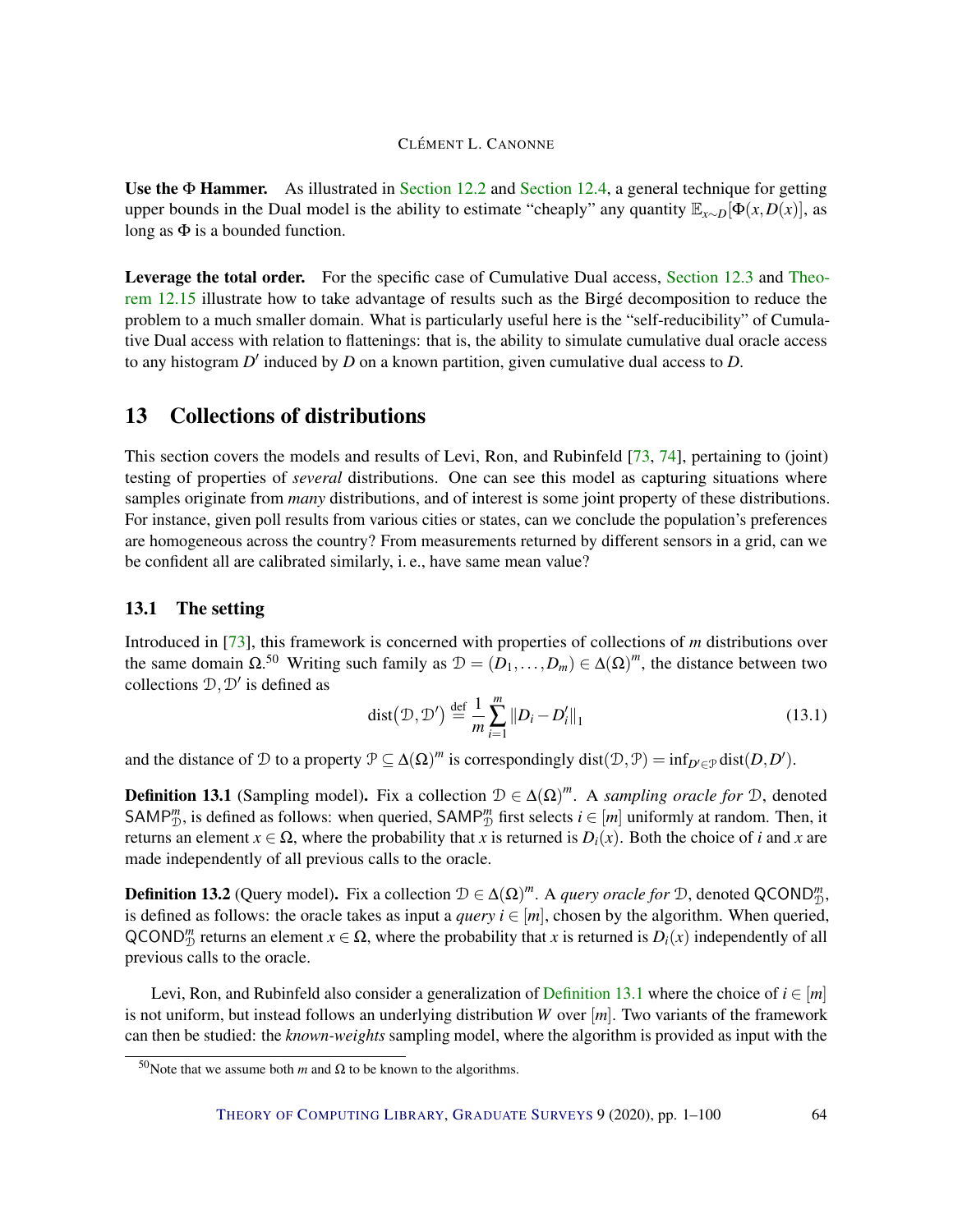full description of *W*; and the *unknown-weights model* sampling model, where it has no prior knowledge of *W*. In both cases, the distance criterion from [Equation \(13.1\)](#page-63-2) becomes

<span id="page-64-0"></span>dist
$$
(\mathcal{D}, \mathcal{D}') = \sum_{i=1}^{m} W(i) ||D_i - D'_i||_1.
$$
 (13.2)

## 13.2 Relation to other models

Our choice of notations  $SAMP^m_{\mathcal{D}}$ ,  $QCOND^m_{\mathcal{D}}$  (specific to this survey) is not innocent, and hints at connections between this testing framework and other settings already described. Specifically, we first observe that as defined in [Equation](#page-64-0)  $(13.1)$  (or more generally in Equation  $(13.2)$ ) the distance between two collections  $\mathcal{D}, \mathcal{D}'$  can be rewritten as

$$
dist(\mathcal{D}, \mathcal{D}') = \sum_{i \in [m]} \sum_{x \in \Omega} \left| W(i)D_i(x) - W(i)D'_i(x) \right| = 2d_{TV}(DW, DW')
$$
(13.3)

where *DW* (and *DW'*) is the distribution on  $[m] \times \Omega$  such that  $DW(i, x) = W(i)D_i(x)$  (*DW'*(*i,x*) =  $W(i)D'_i(x)$ , resp.).

Therefore, testing a property of collections of distributions amounts to testing a (related) property of *single* distributions, but on a product space. This connection enables [\[73\]](#page-96-2) to derive bounds on testing *independence* in the SAMP model from their results on testing *equivalence* in the collection setting (see [Section](#page-26-0) [6.5](#page-26-0) and [Section](#page-64-1) [13.3\)](#page-64-1).

A byproduct of this rephrasing is that the query model can be seen as a restricted type of conditional access to the distribution, namely, one where the algorithm can only condition on sets of the form  ${i} \times Ω$ .

#### <span id="page-64-1"></span>13.3 Testing equivalence and clusterability

This section describes the results of [\[73\]](#page-96-2) on testing *equivalence* and *clusterability* of collections of distributions in both sampling and query models; as well as their implications for testing independence in the standard sampling setting. Note that we merely here provide the statements of the results and necessary definitions.

For collections of distributions, the *equivalence property* is defined as

$$
\mathcal{P}_{n,m}^{\text{eq}} \stackrel{\text{def}}{=} \{ (D^*, \ldots, D^*) : D^* \in \Delta(\Omega) \} \subseteq \Delta(\Omega)^m
$$

where as before  $n = |\Omega|$ . That is,  $\mathcal{D} \in \mathcal{P}_{n,m}^{eq}$  if all its *m* distributions are identical:  $D_1 = \cdots = D_m$ .

Theorem 13.3. *There exists an algorithm which, given* SAMP*<sup>m</sup> access to an unknown collection of*  $distributions \mathcal{D} \in \Delta(\Omega)^m$ , satisfies the following. On input  $\bm{\varepsilon} \in (0,1)$ , it takes  $\tilde{O}\big(n^{2/3}m^{1/3}+m\big) \cdot \text{poly}(1/\bm{\varepsilon})$ *samples from* D*, and*

- *if* dist $(D, \mathcal{P}_{n,m}^{\text{eq}}) \le \tilde{O}(\varepsilon^4/\sqrt{2})$ *n , then with probability at least* 2/3*, the algorithm accepts;*
- *if* dist $(D, \mathcal{P}_{n,m}^{eq}) > \varepsilon$ , then with probability at least 2/3, the algorithm rejects.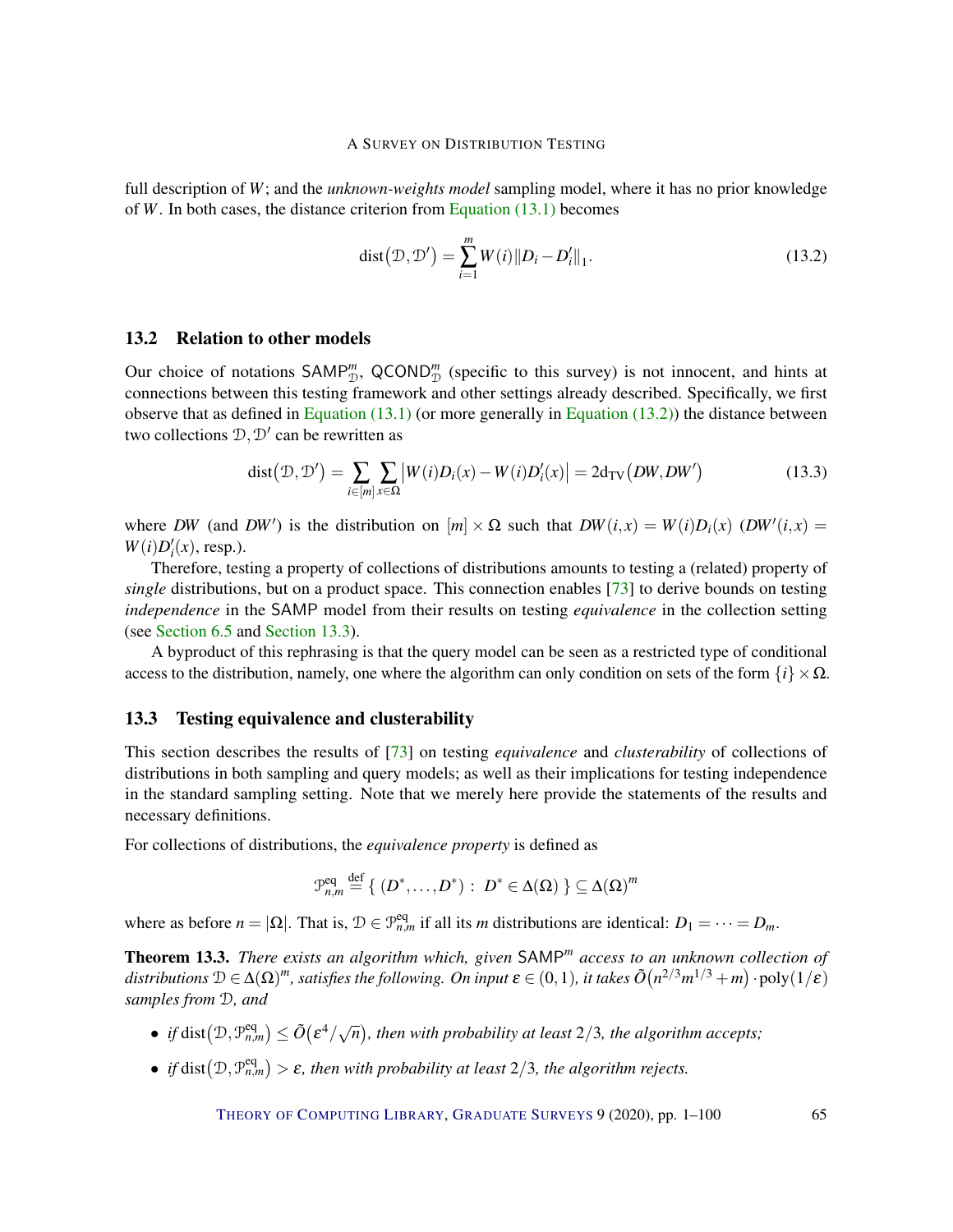*Furthermore, this algorithm also works in the* unknown*-weights sampling model.*

<span id="page-65-1"></span>Theorem 13.4. *There exists an algorithm which, given* SAMP*<sup>m</sup> access to an unknown collection of* distributions  $D \in \Delta(\Omega)^m$ , satisfies the following. On input  $\epsilon \in (0,1)$ , it takes  $\tilde{O}(n^{1/2}m^{1/2}+n)\cdot \text{poly}(1/\epsilon)$ *samples from* D*, and*

- *if* dist $(D, \mathcal{P}_{n,m}^{\text{eq}}) \le \tilde{O}(\varepsilon^3/\sqrt{\varepsilon^3})$ *n , then with probability at least* 2/3*, the algorithm accepts;*
- *if* dist $(D, \mathcal{P}_{n,m}^{eq}) > \varepsilon$ , then with probability at least 2/3, the algorithm rejects.

*Furthermore, this algorithm also works in the* known*-weights sampling model.*

(For the detailed statement of the weak tolerance guarantee provided by these two algorithms, the reader is referred to [\[73\]](#page-96-2), Theorems 6.11 and 6.13, respectively.) The main technical contributions of this work lie in proving (nearly) tight lower bounds on testing  $\mathcal{P}_{n,m}^{\text{eq}}$  in their sampling model, and as a corollary a corresponding lower bound for testing independence in the (standard) SAMP setting (as covered in [Section](#page-26-0) [6.5\)](#page-26-0). We briefly mention the key use of Poissonization in establishing [Theorem](#page-65-0) [13.5.](#page-65-0)

<span id="page-65-0"></span>**Theorem 13.5.** *There exist absolute constants*  $\varepsilon_0 > 0$  *and*  $c > 0$  *such that the following holds. Any*  $a$ lgorithm which, given SAMP<sup>m</sup> access to an unknown collection of distributions  $D \in \Delta(\Omega)^m$ , distin $g$ uishes with probability at least  $2/3$  between (a)  $D \in \mathcal{P}_{n,m}^{\text{eq}}$  and (b)  $dist(D,\mathcal{P}_{n,m}^{\text{eq}}) > \varepsilon_0$  must have sample  $\Omega(n^{2/3}m^{1/3})$ , as long as  $n \geq c m \log m$ .

**Theorem 13.6.** *There exists an absolute constant*  $\varepsilon_0 > 0$  *such that the following holds. For any*  $m \ge 64$ *, any algorithm which, given*  $SAMP<sup>m</sup>$  access to an unknown collection of distributions  $D \in \Delta(\Omega)^m$ ,  $distinguishes with probability at least 2/3 between (a)$   $\mathcal{D} \in \mathcal{P}_{n,m}^{eq}$  and  $(b)$   $dist(\mathcal{D},\mathcal{P}_{n,m}^{eq})> \varepsilon_0$  must have *sample complexity*  $\Omega(n^{1/2}m^{1/2})$ .

The connection to independence testing in the SAMP setting is provided by [\[73,](#page-96-2) Lemma 3.18]:

Lemma 13.7 ([\[73,](#page-96-2) Lemma 3.18]). *If there exists an algorithm for testing independence of an unknown distribution*  $Q \in \Delta(\Omega \times [m])$  *which takes*  $q(m, n, \varepsilon)$  *samples from* SAMP<sub>*O</sub>*, *then there is an algorithm for*</sub> *testing equivalence of collections of distributions* D ∈ ∆(Ω) *m in the (unknown-weights) sampling model which takes*  $q(m, n, \varepsilon/3)$  *samples.* 

Coming back to upper bounds, a generalization of  $\mathcal{P}_{n,m}^{eq}$  is the  $(k,\beta)$ -*clusterability property*  $\mathcal{P}_{n,m,k,\beta}^{clust}$ , where instead of the *m* distributions  $D_1, \ldots, D_m$  all being *equal* to *one* given  $D^*$  it is only required that they can be partitioned into *k* disjoint clusters  $S_1, \ldots, S_k$  such that  $d_{TV}(D_i, D_\ell^*) \leq \beta$  for all  $i \in S_\ell$  (for some choice of  $D_1^*, \ldots, D_k^*$ ). In particular,  $k = 1$  and  $\beta = 0$  yield  $\mathcal{P}_{n,m,1,0}^{\text{clust}} = \mathcal{P}_{n,m}^{\text{eq}}$  where as before  $n = |\Omega|$ . [\[73\]](#page-96-2) describes a tester for (*k*,β)-clusterability in the *query* model, which in particular implies a similar tester for equivalence:

Theorem 13.8. *There exists an algorithm which, given* QCOND*<sup>m</sup> access to an unknown collection of distributions*  $D \in \Delta(\Omega)^m$ , *satisfies the following. On input*  $\varepsilon \in (0,1)$  *such that*  $\varepsilon > 8\beta\sqrt{n}$ , *it makes*  $\tilde{O}(kn^{2/3})$   $\cdot$  poly $(1/\varepsilon)$  *queries to*  $\mathcal{D}$ *, and* 

- *if*  $D \in \mathcal{P}_{n,m,k,\beta}^{\text{clust}}$ *, then with probability at least*  $2/3$ *, the algorithm accepts;*
- *if* dist  $(\mathcal{D}, \mathcal{P}_{n,m,k,\beta}^{\text{clust}})$  $\bigg) > \varepsilon$ , then with probability at least 2/3, the algorithm rejects.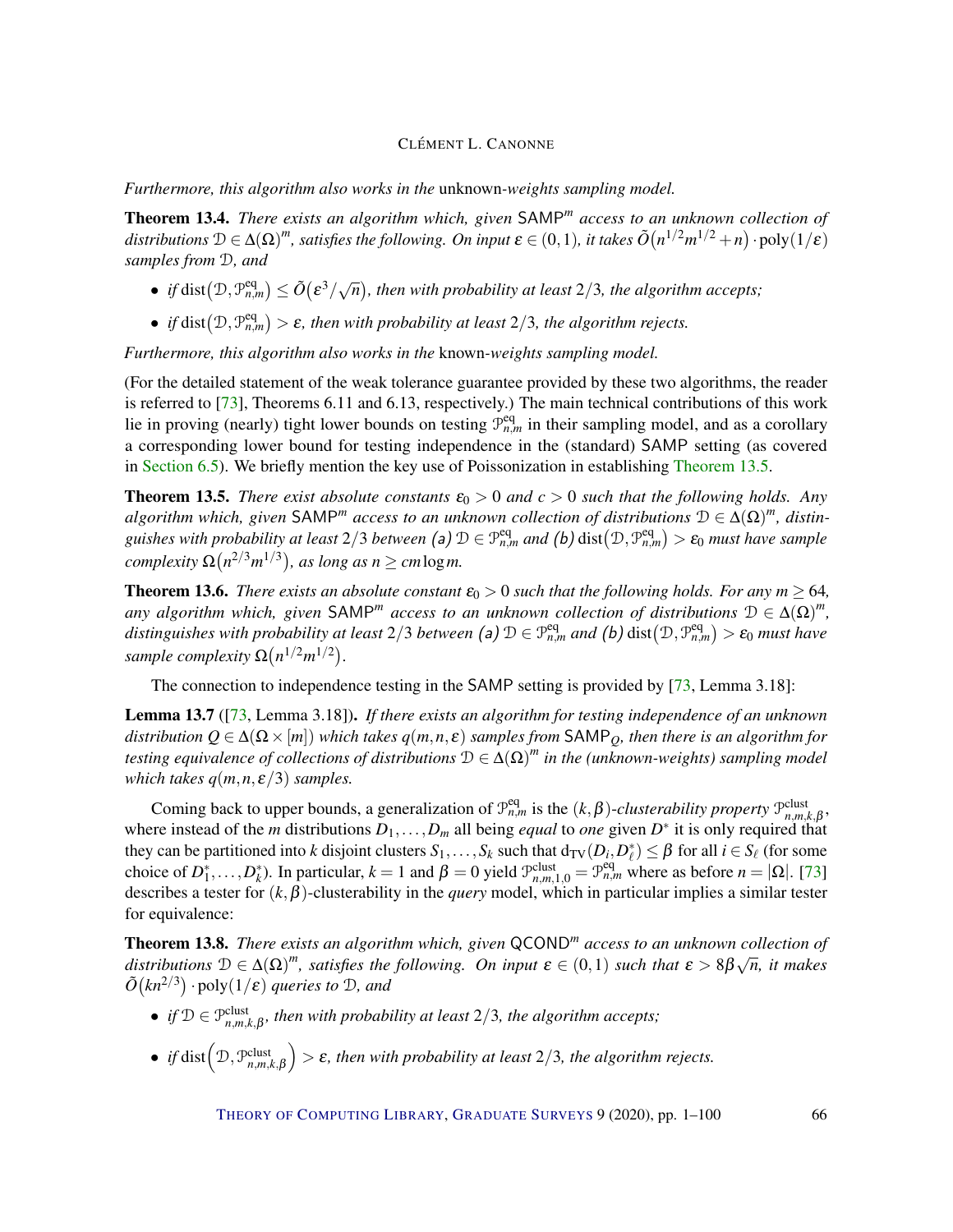#### 13.4 Testing for similar means

This section touches on the results of [\[74\]](#page-96-3) on testing γ*-similarity of means* of collections of distributions in both sampling and query models: that is, whether all  $m$  means of the distributions of  $D$  are within an interval of size  $\gamma$ *n*. In more detail, the *γ*-similarity of means of collections of distributions (on  $\Omega = [n]$ ) is defined as

$$
\mathcal{P}_{\gamma,n}^{\mu} \stackrel{\text{def}}{=} \left\{ (D_1,\ldots,D_m) : \, \left| \mu(D_i) - \mu(D_j) \right| \leq \gamma n \, \forall i,j \in [m] \right\} \subseteq \Delta([n])^m
$$

where  $\gamma > 0$  and  $\mu(D) \stackrel{\text{def}}{=} \mathbb{E}_{x \sim D}[x]$  denotes the mean of  $D \in \Delta([n])$ . That is,  $\mathcal{D} \in \mathcal{P}_{\gamma,n}^{\mu}$  if its *m* distributions have all means within an interval of size γ*n*.

For this property, Levi, Ron, and Rubinfeld establish upper and lower bounds in both the query and (uniform weights) sampling accesses, showing in particular that in the latter a strong dependence on *m* was unavoidable.

<span id="page-66-0"></span>Theorem 13.9. *There exists an algorithm which, given* QCOND*<sup>m</sup> access to an unknown collection of* distributions  $D \in \Delta([n])^m$ , satisfies the following. On input  $\varepsilon \in (0,1)$  and  $\gamma > 0$ , it makes  $\tilde{O}(1/\varepsilon^2)$ *queries (independent of* γ*) to* D*, and*

- *if*  $D \in \mathcal{P}_{\gamma,n}^{\mu}$ *, then with probability at least* 2/3*, the algorithm accepts*;
- *if* dist $(D, \mathcal{P}_{\gamma,n}^{\mu}) > \varepsilon$ *, then with probability at least* 2/3*, the algorithm rejects.*

*Furthermore, this sample complexity is nearly tight: any no algorithm making*  $o(1/\varepsilon^2)$  queries can *correctly perform this task.*

<span id="page-66-1"></span>Theorem 13.10. *There exists an algorithm which, given* SAMP*<sup>m</sup> access to an unknown collection of distributions*  $D \in \Delta([n])^m$ , satisfies the following. On input  $\gamma > 0$  and  $\varepsilon \in (0,1)$  such that  $\varepsilon = \tilde{\Delta}(1/\log m)$ ,  $i$ t takes  $\tilde{O}(1/\varepsilon^2) m^{1-\tilde{\Omega}(\varepsilon^2)}$  samples from D, and

- *if*  $D \in \mathcal{P}_{\gamma,n}^{\mu}$ *, then with probability at least* 2/3*, the algorithm accepts*;
- *if* dist $(D, \mathcal{P}_{\gamma,n}^{\mu}) > \varepsilon$ *, then with probability at least* 2/3*, the algorithm rejects.*

*Furthermore, no algorithm taking less than*  $(1 - \gamma)m^{1 - \tilde{O}(\sqrt{\varepsilon/\gamma})}$  *samples can correctly perform this task.* 

The lower bound of [Theorem](#page-66-0) [13.9](#page-66-0) relies on a reduction to our favorite problem—distinguishing biased from fair coins. The lower bound of [Theorem](#page-66-1) [13.10](#page-66-1) is more involved, however, and hinges as a first step on the design of two families of distribution with matching first moments (and "therefore" hard to distinguish). This construction builds on properties of Chebyshev polynomials. (As for the upper bound, it essentially works by simulating the algorithm of [Theorem](#page-66-0) [13.9,](#page-66-0) i. e., obtaining enough collisions in the samples to provide query access to  $\mathcal{D}$ .)

**Extensions.** In the last part of their work, the authors also study the specific case of  $\Omega = \{0, 1\}$  (i.e.,  $n = 2$ ), where they are able to obtain algorithms (in the sampling access setting) with better sample complexity. (One of these upper bounds building on a result of [\[73\]](#page-96-2) for testing equivalence, [Theorem](#page-65-1) [13.4.](#page-65-1)) They also consider testing similarity of means under a different metric, the Earthmover distance, and argue their results convey in this setting. Finally, they describe a generalization of  $\mathcal{P}_{\gamma,n}^{\mu}$ , extending it to several clusters of similar means (*k*-clusterability of means).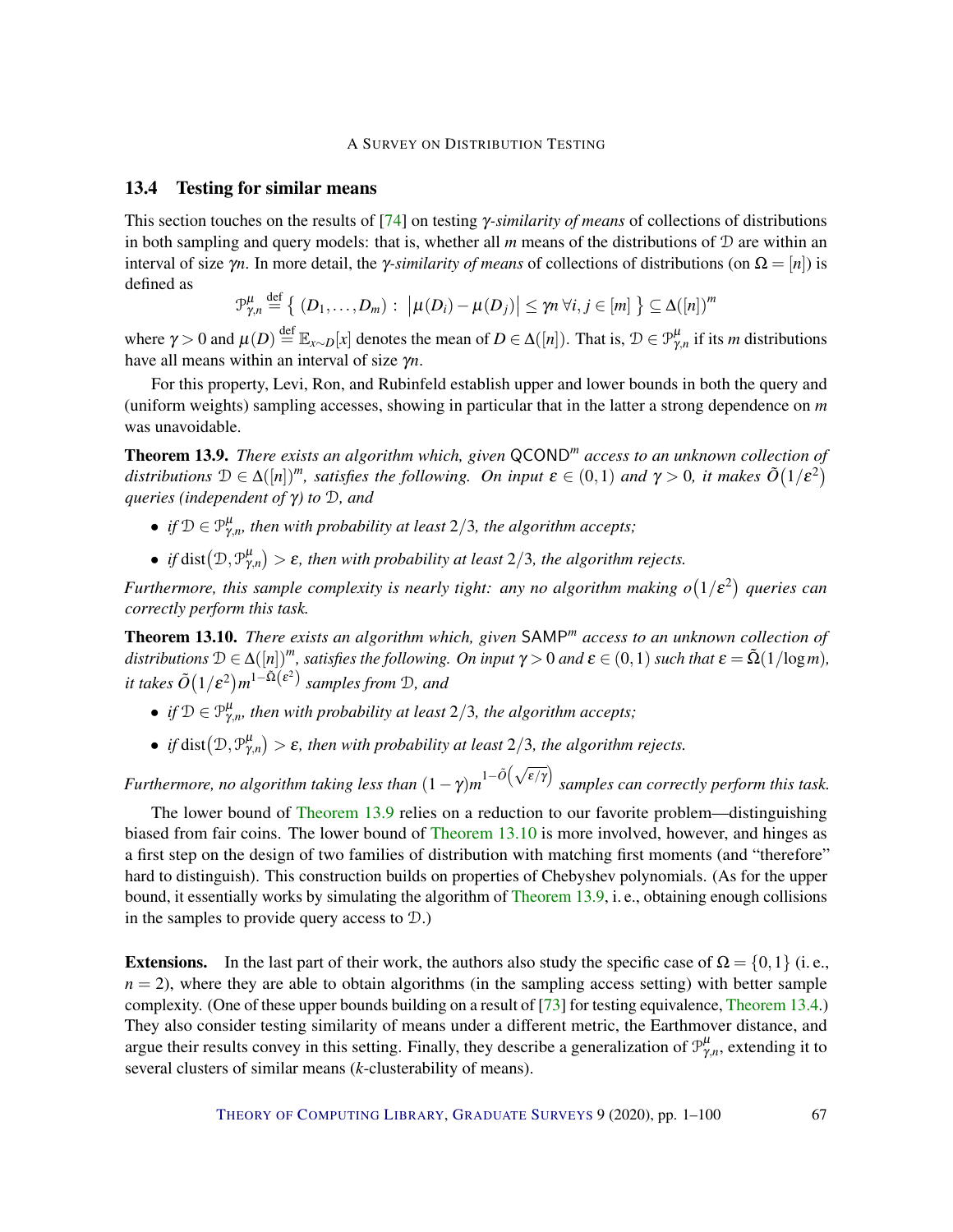## 13.5 Subsequent work

Following the first version of this survey, two works have been published which touch upon or settle some of the problems covered in this section. Aliakbarpour, Blais, and Rubinfeld [\[11\]](#page-91-4) introduce a new distribution testing problem, that of *junta distributions*; and show a connection to testing uniformity of (weighted) collections of distributions. Diakonikolas and Kane [\[47\]](#page-94-0) address the question of equivalence testing in this model and obtain the tight sample complexity for this question, thus improving on the results of [Section](#page-64-1) [13.3.](#page-64-1)

# <span id="page-67-0"></span>14 Competitive testing

This section describes the model of competitive testing introduced and considered in [\[2,](#page-90-2) [3,](#page-90-3) [6\]](#page-90-4), where the testing algorithm has to compete with the sample complexity of an almost omniscient "ground-truth tester." That is, on any instance of a property testing problem, the sample complexity of the algorithm is compared to that of an *ad hoc* algorithm *specifically designed for this instance*, a "genie" which knows almost everything there is to know beforehand.

## 14.1 The setting

The type of access to the distributions is almost the same as in the SAMP setting: the algorithms are provided with independent samples from one or several distributions. The difference now lies in that they are not given as input a parameter  $\varepsilon \in (0,1)$ , but instead an integer *m* corresponding to the number of samples they are allowed to take (i. e., that are available). The following definition will be necessary to define what "competitive" means, i. e., with regard to what a tester has to compete.

**Definition 14.1.** Let  $\mathcal{P} \subset \Delta(\Omega)$  be a property of distributions, and fix  $m > 1$ ,  $\delta \in (0,1)$ . An instance  $D \in \Delta(\Omega)$  is said to be  $(m, \delta)$ -testable if there exists an algorithm  $\mathcal{T}^*$  with the following guarantee. For any  $D' \in \mathcal{P}$  such that  $D \neq D'$ , on input (the full descriptions, up to a permutation of the domain,<sup>51</sup> of) *D* and *D'*, as well as a sequence  $s_1, \ldots, s_m$  of i.i.d. samples from an unknown  $\tilde{D} \in \{D, D'\}$ :

- if  $\tilde{D} = D$ , then with probability at least  $1 \delta$ ,  $\mathcal{T}^*$  accepts;
- if  $\tilde{D} = D'$ , then with probability at least  $1 \delta$ ,  $\mathcal{T}^*$  rejects.

(As before, a similar definition holds for properties over pairs or tuples of distributions.)

Given this, we are in position to state what a competitive testing algorithm is:

**Definition 14.2.** Let  $\mathcal{P} \subseteq \Delta(\Omega)$  be a property of distributions, and let  $\psi \colon \mathbb{N} \to \mathbb{N}$  be a non-decreasing function. A testing algorithm T for P is said to be ψ*-competitive* if the following holds. Given SAMP access to an unknown distribution  $D \in \Delta(\Omega)$  and on input  $m \geq 1$ , T takes  $\psi(m)$  samples from *D*, and

• if  $D \in \mathcal{P}$ , then with probability at least  $2/3$ , it accepts;

<sup>&</sup>lt;sup>51</sup>We specify that the descriptions of *D* and  $D'$  are only provided up to relabeling of the elements, since the actual "identity" of the samples does not matter here, i. e., for any permutation  $\pi$  of  $\Omega$ ,  $(D \circ \pi, D' \circ \pi)$  and  $(D, D')$  have the same description.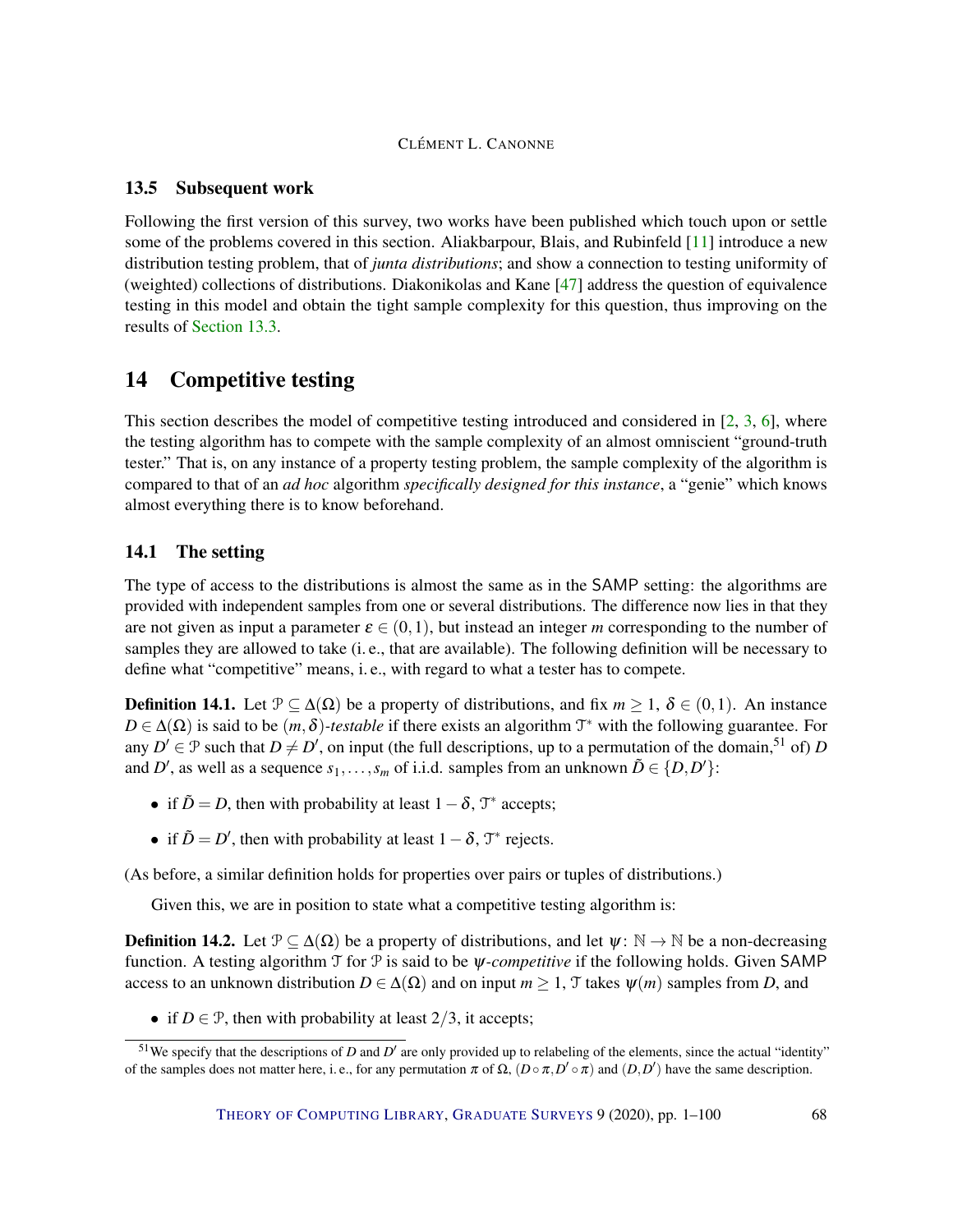• if  $D \notin \mathcal{P}$ , then with probability at least 2/3, it rejects;

as long as *D* is  $(m,1/3)$ -testable. (In particular, if *D* is not  $(m,2/3)$ -testable any behavior of T is acceptable.)

The goal is therefore to obtain testing algorithms for as slowly growing a function  $\psi$  as possible—with the identity function being the Holy Grail. Moreover, note that no dependence on  $n = |\Omega|$  is explicitly mentioned: in particular,  $\Omega$  could be infinite or unknown.

Remark 14.3. We only describe here the gist of the results from [\[2,](#page-90-2) [3\]](#page-90-3); in particular, the papers do contain more observations and useful lemmas, relating  $(m,1/3)$ -testability to general  $(m,\delta)$ -testability as well as results on the useful notions of *patterns* and *profiles* of sequences of samples (see next section for a brief mention of the latter).

#### 14.2 Testing closeness of general distributions

For the problem of *closeness testing*, the property  $P$  is as before defined as

$$
\mathcal{P} = \{ (D,D) : D \in \Delta(\Omega) \} \subseteq \Delta(\Omega) \times \Delta(\Omega)
$$

and an instance  $(D_1, D_2) \notin \mathcal{P}$  is  $(m, \delta)$ *-different* if there exists an algorithm with sample complexity *m* which, for all  $D \in \Delta(\Omega)$  and given as input the full descriptions (up to a permutation of the domain) of  $D_1, D_2$  and *D*, can distinguish with probability at least  $1-\delta$  between  $(D_1, D_2)$  and  $(D, D)$ . An arbitrary instance  $(D_1, D_2)$  is then  $(m, \delta)$ -testable if  $D_1 = D_2$  or it is  $(m, \delta)$ -different.

First considered in [\[2\]](#page-90-2), where a competitive bound of  $\psi(m) = O(m^3)$  is achieved, closeness testing is then addressed in [\[3\]](#page-90-3) (along with the related question of *classification*, where two references oracles SAMP<sub>D<sub>1</sub></sub> and SAMP<sub>D<sub>2</sub></sub> are provided, along with a candidate SAMP<sub>D</sub> where D is promised to be either *D*<sup>1</sup> or *D*2: the goal being to decide which of the two cases holds.) In this work, Acharya et al. establish the following result:

Theorem 14.4 (Competitive Closeness Testing). *There exists an algorithm which, given* SAMP *access to two unknown distributions*  $D_1, D_2 \in \Delta(\Omega)$ *, satisfies the following. On input*  $m \geq 1$ *, it takes*  $\psi(m) =$  $O(m^{3/2} \log m)$  *samples from*  $D_1$  *and*  $D_2$ *, and* 

- *if*  $D_1 = D_2$ *, then with probability at least*  $2/3$ *, the algorithm accepts;*
- *if*  $D_1 \neq D_2$ *, then with probability at least* 2/3*, the algorithm rejects;*

as long as  $(D_1, D_2)$  is  $(m, 1/3)$ -testable. Furthermore, any  $\psi'$ -competitive testing algorithm must satisfy  $\Psi'(m) = \tilde{\Omega}(m^{7/6}).$ 

The upper bound is obtained by an algorithm combining a (variant of)  $\chi^2$ -test and a test based on the "profiles" of the two sequences of samples obtained (i. e., a statistic summarizing all the information about multiplicities and collisions among the samples, very similar in that to the notions of fingerprint and histogram from [Section](#page-32-0) [8\)](#page-32-0). What the authors show is that if the distributions are (*m*,δ)-different, then at least of these two tests will detect it—namely, if the "reference genie" focuses on the samples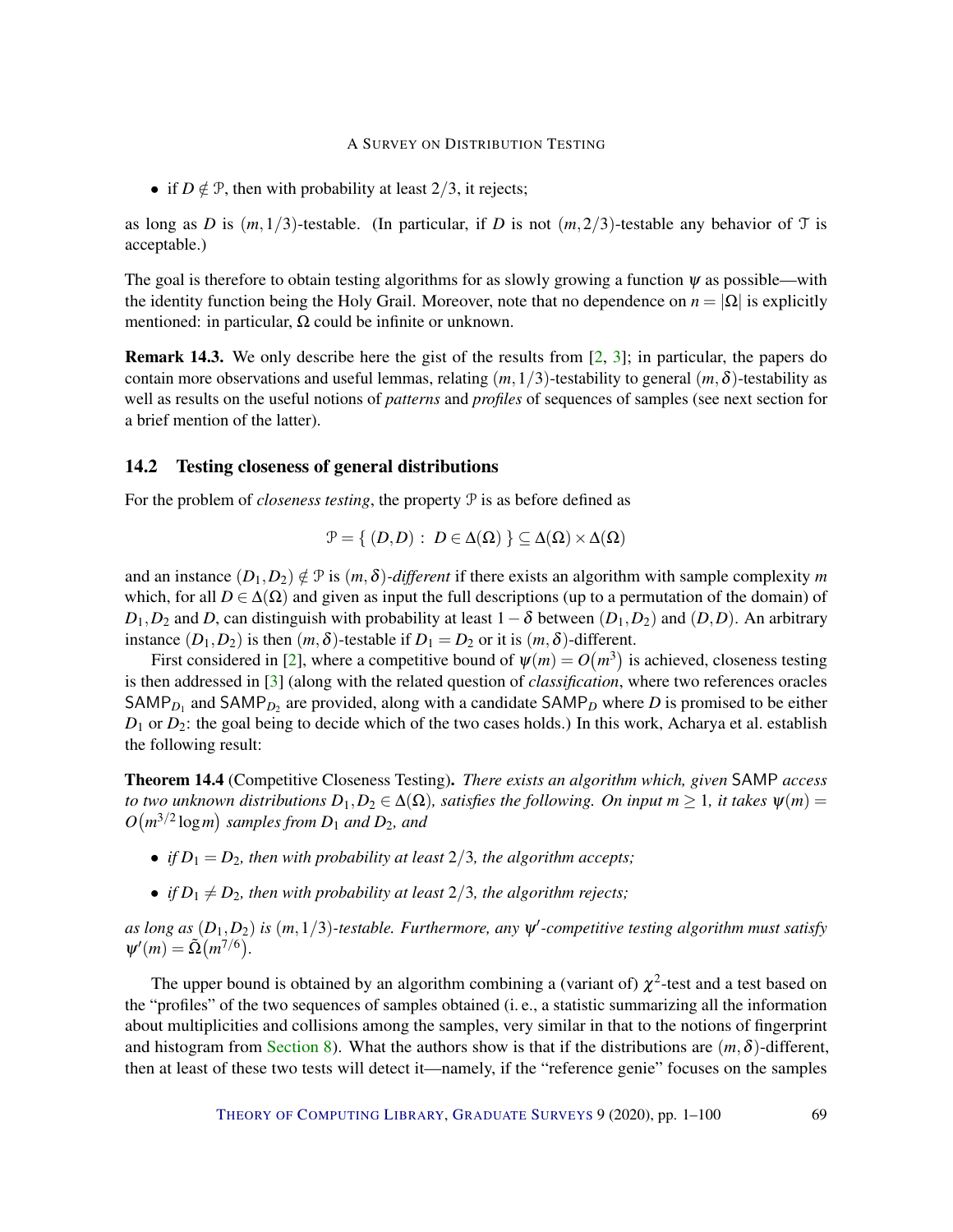with big probabilities, the  $\chi^2$ -test will capture the discrepancy; while if the genie mostly uses the samples with low probabilities, the profile-based test will perform well.

For the lower bound, it "suffices" to give a family  $\mathcal F$  of pairs of instances  $(D_1, D_2)$  along with a specific algorithm that can distinguish (*D*1,*D*2) from (say) (*D*1,*D*1) with a number *m* of samples *given the description of*  $D_1, D_2$ ; but such that no algorithm can do this with less than  $\tilde{\Omega}(m^{7/6})$  without this description. In more detail, [\[3\]](#page-90-3) defines a fixed distribution *D* over *m* <sup>1</sup>/3/log*m* elements, as well as a family Q of  $2^{m^{1/3}/(2\log m)}$  distributions that are obtained by randomly perturbing D independently on every pair of consecutive elements. An instance is then a pair  $(D, D')$  where  $D'$  is chosen uniformly at random in  $\Omega$  (so that the hard problem is essentially testing identity to *D*). The authors show that an algorithm that knows *D'* can distinguish  $(D, D')$  from  $(D, D)$  with *m* samples; but (from a minimax argument *à la* Le Cam—see [Appendix](#page-84-0) [E\)](#page-84-0) an algorithm which only knows that *D'* is in Q must use  $\tilde{\Omega}(m^{7/6})$  samples.<sup>52</sup>

## 14.3 Testing with structure

Subsequent work of Acharya, Jafarpour, Orlitsky, and Suresh [\[6\]](#page-90-4) in this framework focuses on the task of testing uniformity of *monotone* distributions (without loss of generality, over the domain  $\Omega = [0,1]$ ). In this setting, a *monotone* distribution  $D \in \Delta([0,1])$  is  $(m,\delta)$ -testable if there exists an algorithm with sample complexity *m* which, given as input the full description of *D* (up to a permutation of the domain), can distinguish with probability at least  $1-\delta$  between *D* and  $U([0,1])$ .

By leveraging a binning technique based on a decomposition of monotone distributions reminiscent of Birgé's and once again a  $\chi^2$ -test-type testing algorithm, they manage to establish a tight bound on the competitiveness of any algorithm for this question:

Theorem 14.5 (Competitive Uniformity Testing of Monotone Distributions). *There exists an algorithm which, given* SAMP *access to an unknown* monotone *distribution*  $D \in \Delta([0,1])$ *, satisfies the following.*  $On$  input  $m \geq 1$ , it takes  $\psi(m) = O\big(m \sqrt{\log m}\big)$  samples from D, and

- *if*  $D = U([0,1])$ *, then with probability at least* 2/3*, the algorithm accepts*;
- *if*  $D \neq U([0,1])$ *, then with probability at least* 2/3*, the algorithm rejects;*

*as long as D* is  $(m,1/3)$ -testable. Furthermore, this is tight: any  $\psi'$ -competitive testing algorithm must *satisfy*  $\psi'(m) = \Omega(m\sqrt{\log m}).$ 

(The lower bound is proven by defining, given  $m \geq 1$ , an explicit family Q of monotone distributions such that each fixed, specified  $D \in \mathcal{Q}$  can be distinguished from uniform using *m* samples, but yet information-theoretically—by a minimax argument—a random choice of  $D \in \mathcal{Q}$  requires  $\Omega\big(m\sqrt{\log m}\big)$ samples.)

 $52$ Note that this is consistent with the identity testing upper and lower bounds of [Theorem](#page-13-1) [5.5:](#page-13-1) indeed, as defined in [\[3\]](#page-90-3) any *D*<sup>*i*</sup> ∈ Q is ε-far from *D* for  $ε = Θ(1/m^{1/2})$ , and the support size is  $n = m^{1/3}/\log m$ : so that  $\sqrt{n}/ε^2 = m^{7/6}/\sqrt{\log m}$ .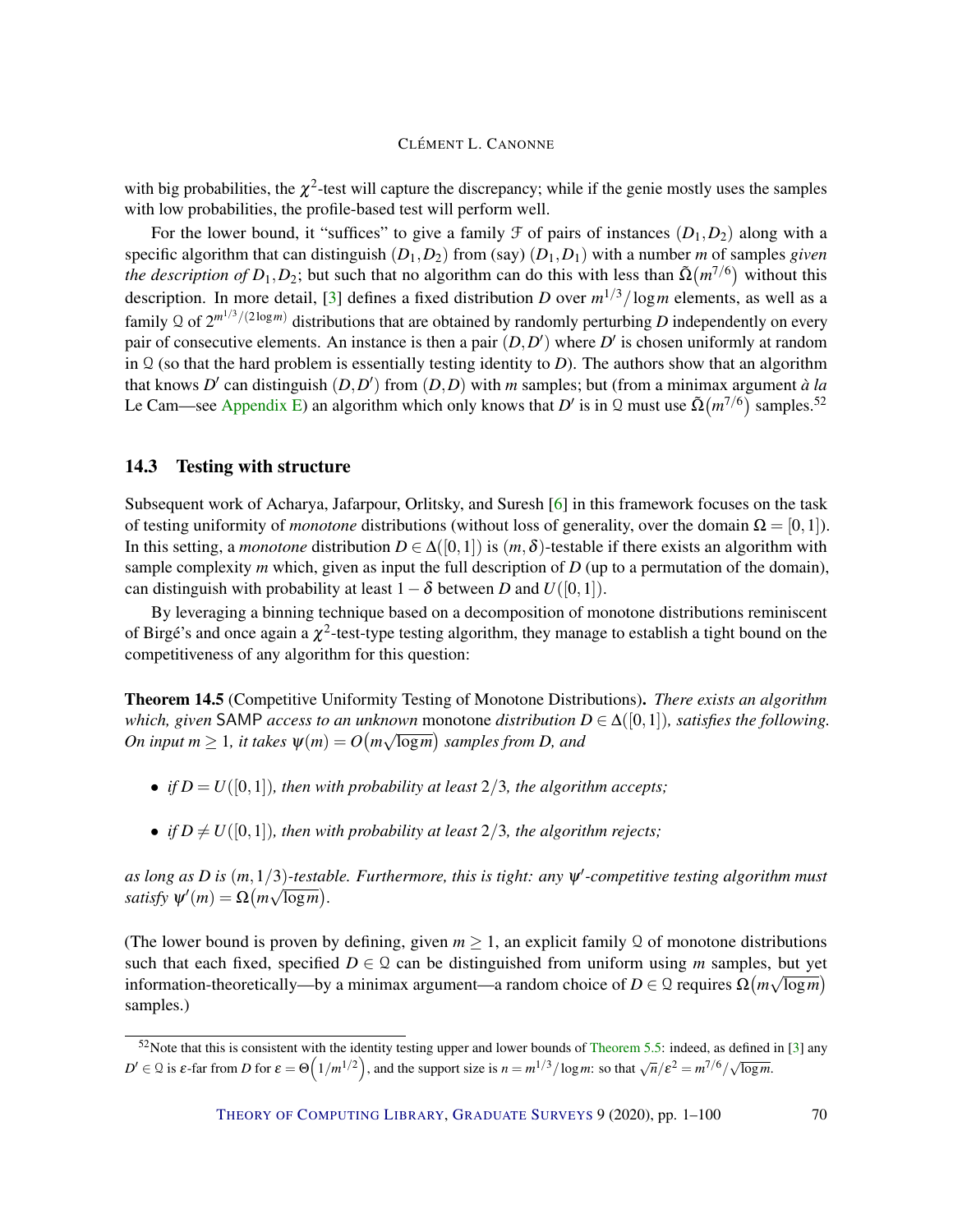# 15 Cætera desunt

Before concluding this survey, we remind the reader that the material covered was, sadly, not exhaustive exhausting at best. In particular, we only briefly mention some of the topics that were left out, and may have deserved a more thorough coverage, had we had the strength.

- *Instance-optimal testing.* Barely hinted at in [Section](#page-13-0) [5.2,](#page-13-0) this model introduced in [\[99\]](#page-98-5) aims at going beyond the worst-case analysis in the SAMP model by achieving sample complexities that are optimal *on a case-by-case basis*. Roughly speaking, to test for a property P, the number of samples should only depend on known quantities pertaining to  $P$ , *not* on the size *n* of the domain  $Ω$ . (In the case of testing identity to a known distribution  $D^*$ , for example, the sample complexity would have to be a function of *D*<sup>\*</sup> and  $\varepsilon$  only, in this case related to the 2/3-norm  $||D^*||_{2/3}$ .
- *Testing in other metrics.* Instead of total variation or  $\ell_2$ , one can consider testing with regard to general  $\ell_p$  norms (e. g., as in [\[101\]](#page-98-6), to pinpoint the exact tradeoff between *n*, *p*, and  $\varepsilon$ ) or testing closeness for classes of distances such as *f*-divergences (which include Jensen–Shannon, Hellinger, and triangle divergences) [\[63\]](#page-95-2).
- *Testing with unequal samples.* In the specific case of closeness testing (here in the SAMP model), [\[7,](#page-90-5) [22\]](#page-92-7) consider the situation where the two distributions are not "created equal." That is, they work in the setting where getting samples from one of the two distributions is more expensive than from the other, or equivalently where one does not get as many samples from the first and the second distribution; and analyze the optimal tradeoff one can obtain between these two distinct sample complexities.
- *Connections to (standard) property testing.* Although most of the work covered in this survey (as well as most of the literature on the topic, to the best of our knowledge) appears to be disjoint from the property testing literature on, say, Boolean functions, there exist some connections. In particular, Goldreich and Ron articulate in [\[61,](#page-95-4) Section 6.3] the relation between *sample-based* testing of symmetric properties of functions and distribution testing.

# Part V Conclusion

As concluding remarks, we describe a few particularly appealing research directions:

Lower bounds *via* communication complexity. Recent work of Blais, Brody, and Matulef [\[25\]](#page-92-3) (see also [\[57\]](#page-95-5)) establishes a very elegant framework for leveraging communication complexity results to obtain property testing lower bounds. Obtaining an analogous transference technique applicable to distribution testing, in any of the models touched upon in this survey, would be of great interest.<sup>53</sup>

<sup>&</sup>lt;sup>53</sup>Following the first version of this survey, Blais, Canonne, and Gur [\[26\]](#page-92-2) have developed such a framework, reducing from the *simultaneous-message passing* (SMP) communication model with private randomness.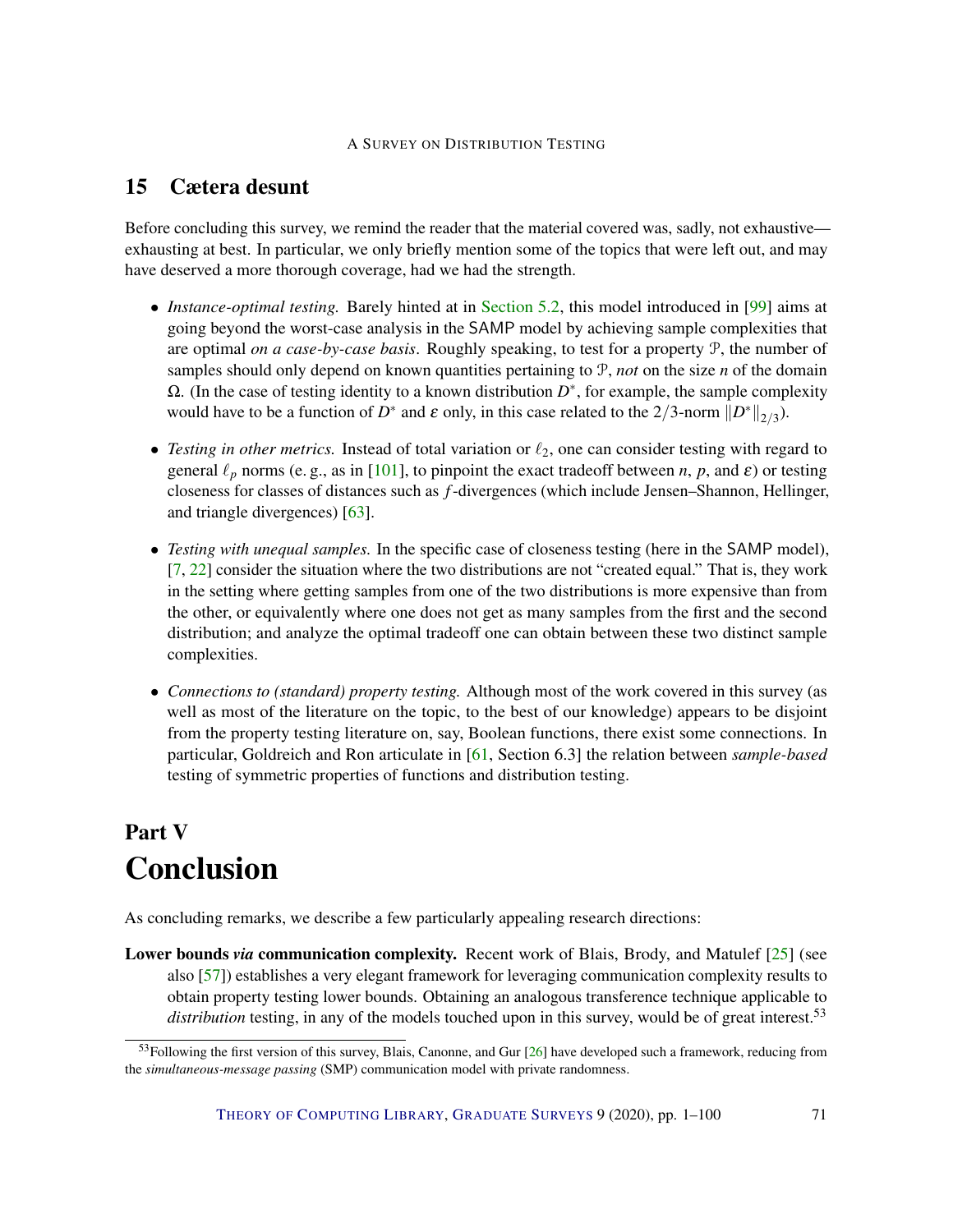- Instance-optimal testing, and testing under structural constraints. Results circumventing the worstcase analysis (as briefly mentioning in [Section](#page-13-0) [5.2](#page-13-0) with the results of [\[99\]](#page-98-5)), or bypassing hardness results by considering natural restrictions of testing problems (e. g., testing for a property P, *under the promise* that the distribution originates from some class C) as in [\[43,](#page-94-3) [49,](#page-94-4) [48\]](#page-94-5) both seem legitimate and exciting directions for future research.
- Connections to other fields. Drawing connections between distribution testing and other paradigms, such as information complexity, sample-based or active testing, or the recently introduced model of "sampling correction" [\[31\]](#page-92-8), would most likely lead to new and thrilling insight and results.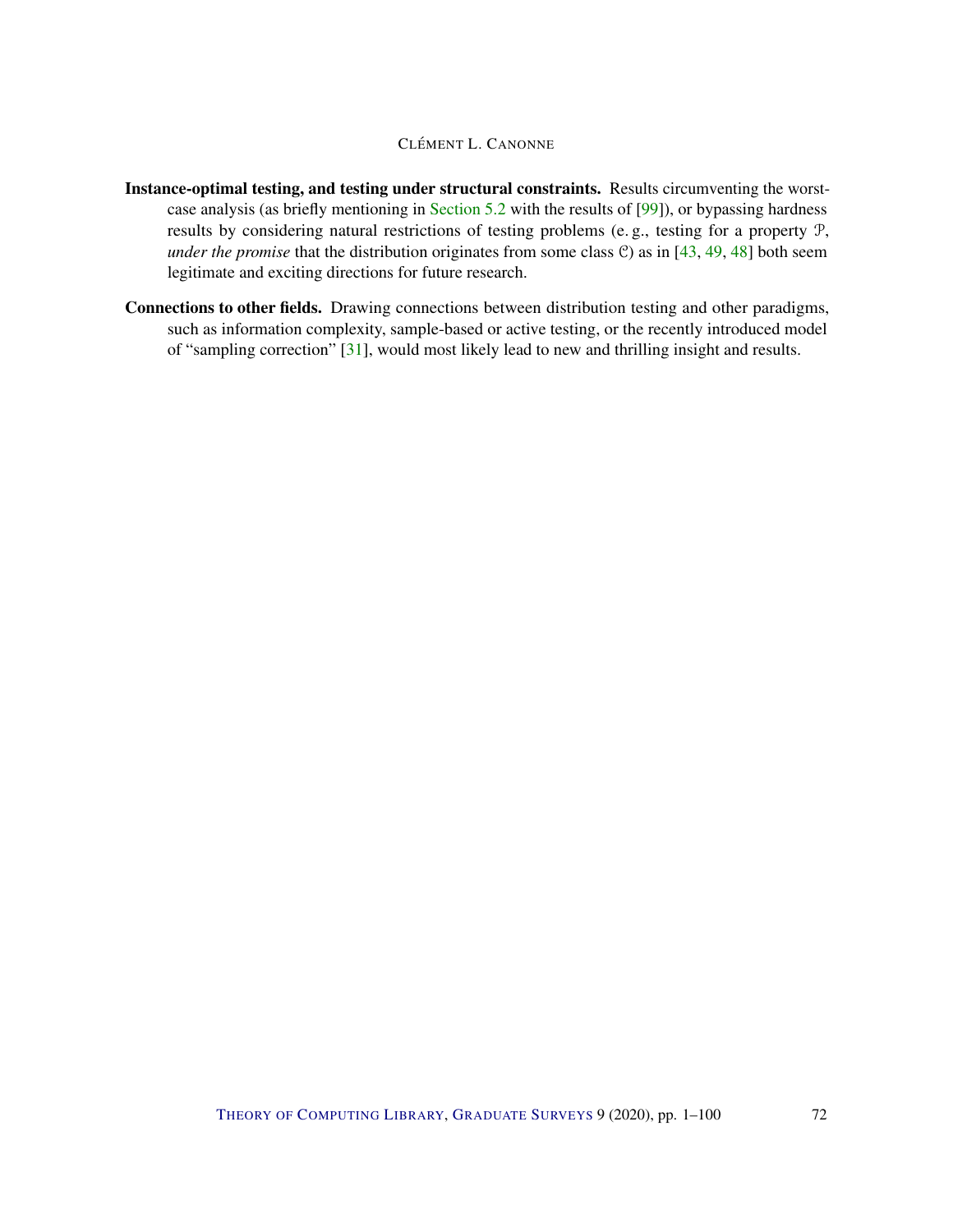## <span id="page-72-0"></span>Part VI

# Appendix

## A Summary of results

We here summarize (a subset of) the results described in this survey; these tables are to be taken as a quick reference, and are by no means exhaustive. The problems and bounds are stated for distributions over [*n*]: the testing ones are for deciding whether the property holds (i.e.,  $d_{TV} = 0$ ) versus  $d_{TV} \ge \varepsilon$ , while the tolerant testing ones are for distinguishing  $d_{TV} \leq \varepsilon_1$  versus  $d_{TV} \geq \varepsilon_2$ . For the latter, the results are in some places phrased as distance estimation (to an additive  $\varepsilon$ ); for the correspondence between the two,  $\varepsilon$  is to be understood as the difference  $\varepsilon_2 - \varepsilon_1$ .

| Problem                                               | Conditional model [34, 33] |                                                                                                                                                    | <b>Standard model</b>                                                                                                 |
|-------------------------------------------------------|----------------------------|----------------------------------------------------------------------------------------------------------------------------------------------------|-----------------------------------------------------------------------------------------------------------------------|
| Is $D$ uniform?                                       | COMP <sub>D</sub>          | Ω<br>$\frac{1}{\epsilon^2}$                                                                                                                        |                                                                                                                       |
|                                                       | PAIRCOND <sub>D</sub>      | Õ<br>$\overline{\varepsilon^2}$                                                                                                                    |                                                                                                                       |
| (Testing uniformity)                                  | INTCOND <sub>D</sub>       | $\frac{\log^3 n}{\varepsilon^3}$<br>Õ<br>$\frac{\log n}{\log \log n}$<br>$\Omega$                                                                  | $\Theta\left(\frac{\sqrt{n}}{\varepsilon^2}\right)$ [60, 19, 79]                                                      |
| Is $D = D^*$ for a known $D^*$ ?                      | $\mathsf{COND}_{D}$        | $[52]$<br>$rac{1}{\epsilon^2}$                                                                                                                     |                                                                                                                       |
| (Testing identity)                                    | PAIRCOND <sub>D</sub>      | $\frac{\log^4 n}{\epsilon^4}$<br>Õ<br>$\log n$<br>$\Omega$<br>$\log \log n$                                                                        | $\Theta\left(\frac{\sqrt{n}}{\epsilon^2}\right)$ [17, 79, 99]                                                         |
| Are $D_1, D_2$ (both unknown)<br>equal?               | $\mathsf{COND}_{D_1,D_2}$  | [52], $\tilde{O}\left(\frac{\log^5 n}{\epsilon^4}\right)$<br>$\tilde{O}\Big(\frac{\log\log n}{\epsilon^5}\Big)$<br>$\Omega(\sqrt{\log\log n})$ [1] | $\Theta\left(\max\left(\frac{n^{2/3}}{\varepsilon^{4/3}}, \frac{\sqrt{n}}{\varepsilon^2}\right)\right)$ [19, 100, 39] |
| (Testing closeness)                                   | PAIRCON $D_{D_1,D_2}$      | $\frac{\log^6 n}{\epsilon^{21}}$<br>$\tilde{O}$                                                                                                    |                                                                                                                       |
| Is $D$ monotone?                                      | COMP <sub>D</sub>          | $[28]$<br>Õ<br>$\frac{1}{\epsilon^{22}}$                                                                                                           |                                                                                                                       |
| (Testing monotonicity)                                | PAIRCOND <sub>D</sub>      | $\frac{\log^2 n}{\epsilon^4}$<br>Õĺ<br>[this survey]                                                                                               | $O\left(\frac{\sqrt{n}}{\epsilon^2}\right)$ [20, 30, 5],<br>$\Omega\left(\frac{\sqrt{n}}{\epsilon^2}\right)$ [20, 79] |
|                                                       | INTCOND <sub>D</sub>       | $\left(\frac{\log^5 n}{\epsilon^4}\right)$<br>Õl<br>$[28]$                                                                                         |                                                                                                                       |
| How far is $D$ from uniform?<br>(Tolerant uniformity) | PAIRCOND <sub>D</sub>      | $\tilde{O}\left(\frac{1}{\epsilon^{20}}\right)$                                                                                                    | $\frac{1}{\varepsilon^2} \frac{n}{\log n}$<br>[98, 97]<br>$\frac{1}{\varepsilon} \frac{n}{\log n}$<br>[98, 96]        |

Table 1: Comparison between the COND model and the standard SAMP model on a variety of testing problems.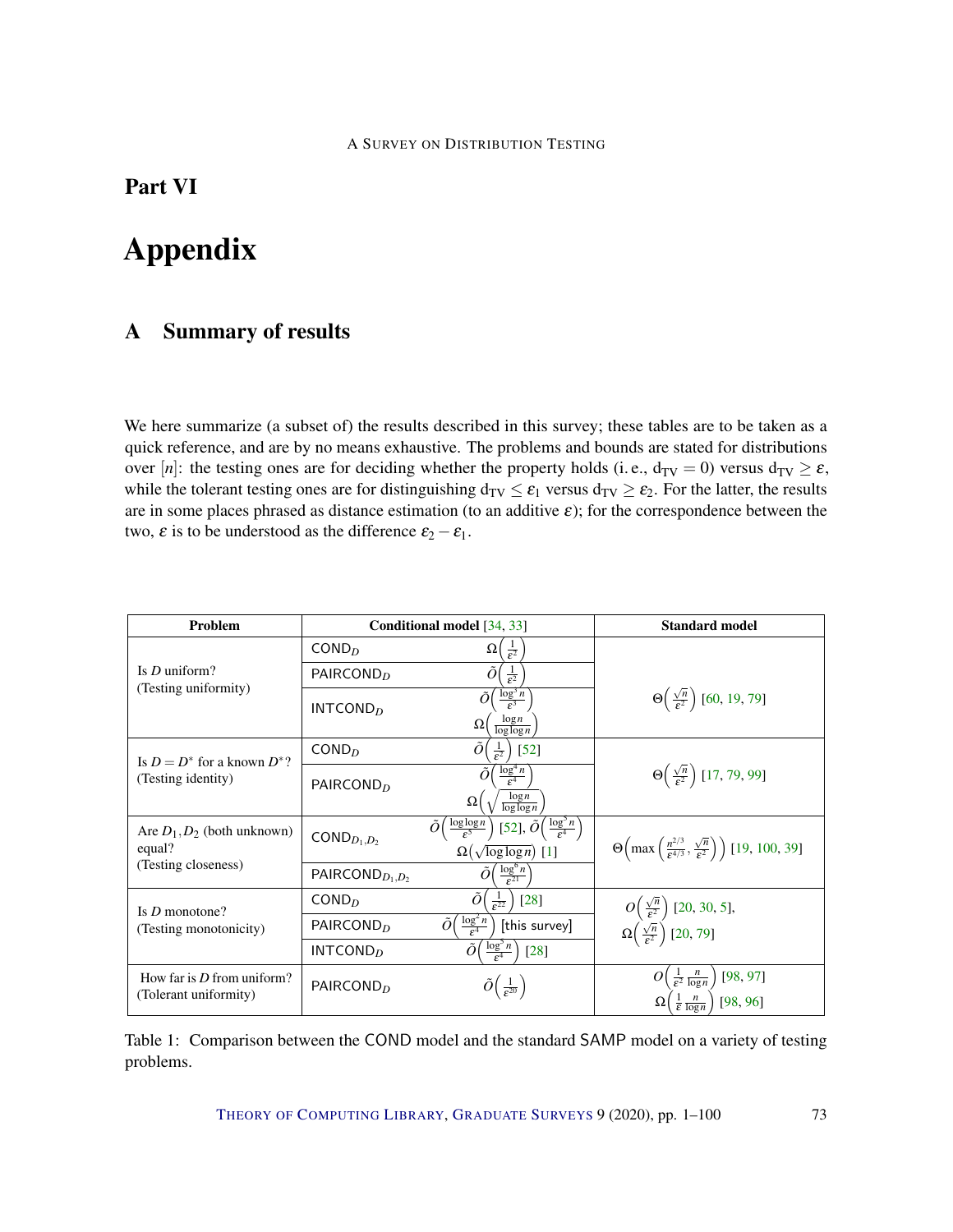|  | CLÉMENT L. CANONNE |
|--|--------------------|
|--|--------------------|

<span id="page-73-0"></span>

| <b>Problem</b>                  | <b>Conditional model</b>                                                 | <b>Standard model</b>                                         |                                                                          |  |
|---------------------------------|--------------------------------------------------------------------------|---------------------------------------------------------------|--------------------------------------------------------------------------|--|
|                                 | Adaptive                                                                 | Non-adaptive                                                  |                                                                          |  |
| Testing uniformity and identity | $\tilde{O}(1/\varepsilon^2), \Omega(1/\varepsilon^2)$<br>[33, 52]        | poly( $\log n, 1/\varepsilon$ ) [36],<br>$\Omega(\log n)$ [1] | $\Theta\left(\frac{\sqrt{n}}{\epsilon^2}\right)$<br>[60, 19, 17, 79, 99] |  |
| Testing symmetric properties    | $poly(log n, 1/\varepsilon)$ ( $\star$ ),<br>$\Omega(\sqrt{\log\log n})$ | $\Omega(\log n)$ (from uniformity)                            | $\Theta\left(\frac{n}{\log n}\right)$ [98, 97]                           |  |
| Testing general properties      | $\Omega(n)$                                                              | $\Omega(n)$ (from adaptive)                                   |                                                                          |  |

Table 2: Comparison between the COND model (both adaptive and non-adaptive) and the standard SAMP model on several classes of testing problems (all bounds without explicit reference are from [\[36\]](#page-93-3)). For the upper bound  $(\star)$ , INTCOND suffices (conditioning on dyadic intervals is enough).

| <b>Problem</b>        | EVAL                                                                                                      | Dual $[35]$                                                             | <b>Cumulative Dual</b> [35]                                          |
|-----------------------|-----------------------------------------------------------------------------------------------------------|-------------------------------------------------------------------------|----------------------------------------------------------------------|
| Testing uniformity    | $O(\frac{1}{\epsilon})$ [89], $\Omega(\frac{1}{\epsilon})^*$                                              |                                                                         |                                                                      |
| Testing identity      |                                                                                                           | $\Theta(\frac{1}{c})$ (†)                                               | $\Theta(\frac{1}{c})$ (†)                                            |
| Testing closeness     | $\Omega(n)$                                                                                               |                                                                         |                                                                      |
| Tolerant uniformity   |                                                                                                           |                                                                         |                                                                      |
| Tolerant identity     | $\Omega\left(\frac{1}{(\epsilon_2-\epsilon_1)^2}\right)^*$                                                | $\Theta\left(\frac{1}{(\varepsilon_2-\varepsilon_1)^2}\right)(\dagger)$ | $O\left(\frac{1}{(\varepsilon_2-\varepsilon_1)^2}\right)$ (†)        |
| Tolerant closeness    |                                                                                                           |                                                                         |                                                                      |
| Testing monotonicity  | $\frac{\log n}{\epsilon}+\frac{1}{\epsilon^2}\big),\Omega\big($<br>$\frac{\log n}{\log \log n}$<br>$[28]$ | (upper bound from EVAL)                                                 | $\tilde{O}(\frac{1}{5^4})$ (†) [28]                                  |
| Tolerant monotonicity |                                                                                                           | $O\left(\frac{\log n}{\epsilon_2^3}\right)$<br>$\int$ for               | $O\left(\frac{1}{\epsilon_2^2}+\frac{\log n}{\epsilon_2}\right)$ for |
|                       |                                                                                                           | $\varepsilon_2 > (3 + \Omega(1))\varepsilon_1$ [28]                     | $\varepsilon_2 > (3 + \Omega(1))\varepsilon_1$ [28]                  |

Table 3: Summary of results on a range of testing problems and their tolerant testing counterparts. (†) stands for "robust against multiplicative noise." The bounds with an asterisk are those which, in spite of being for different models, derive from the results of the last two columns.

| Problem                                           | SAMP[98, 96]                             | <b>Dual</b> $[35, 27]$                                | <b>Cumulative Dual</b> [35, 27]                  |
|---------------------------------------------------|------------------------------------------|-------------------------------------------------------|--------------------------------------------------|
| Estimating entropy to $\pm \Delta$                | $\log n$                                 | logʻ<br>u.                                            | logʻ<br>÷                                        |
| Estimating support size to<br>$\pm \varepsilon n$ | $\log n$                                 | $\frac{1}{\epsilon^2}$                                | (+) I<br>$\frac{1}{\epsilon^2}$                  |
| Tolerant closeness                                | $\boldsymbol{n}$<br>$\varepsilon^2$ logn | Θ<br>(see above)<br>$(\varepsilon_2-\varepsilon_1)^2$ | (see above)<br>$(\varepsilon_2-\varepsilon_1)^2$ |

Table 4: Summary of results on some tolerant testing problems. (†) stands for "robust against multiplicative noise."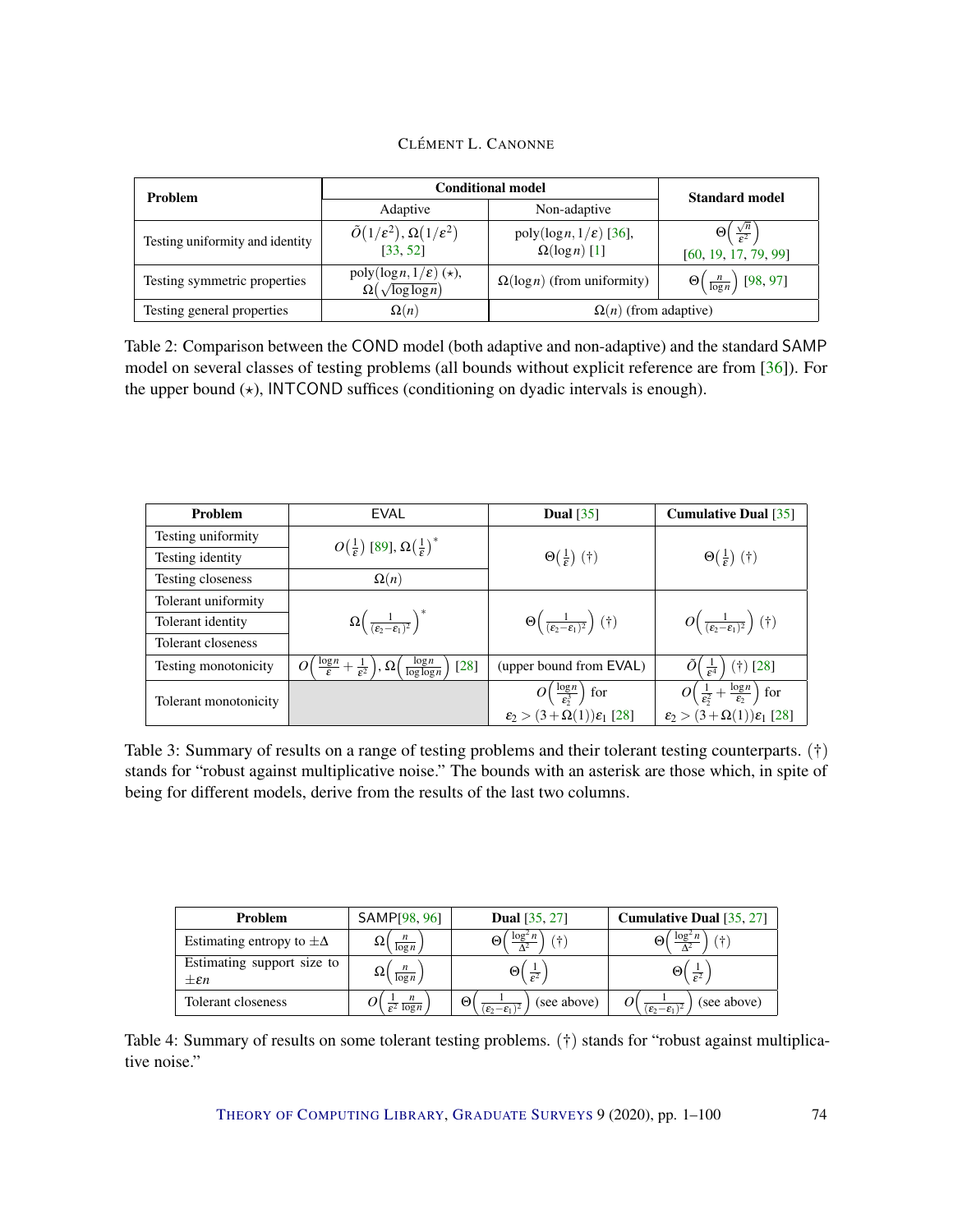A SURVEY ON DISTRIBUTION TESTING

<span id="page-74-3"></span>

| <b>Problem:</b>  | <b>SAMP</b>                                                                                                                                 | EVAL                                 | Dual                                                                                                               |
|------------------|---------------------------------------------------------------------------------------------------------------------------------------------|--------------------------------------|--------------------------------------------------------------------------------------------------------------------|
| $H(D)$ arbitrary | $\infty$                                                                                                                                    | $\Theta(n)$                          | $\Omega\left(n^{(1-o(1))/\overline{r^2}}\right)$                                                                   |
| H(D) > h         | $\overline{O(n^{O(1)/\gamma^2} \log n})$ for $h = \Omega(\gamma)$ ,<br>$\Omega\left(n^{1/2\gamma^2}\right)$ for $h=\frac{\log n}{\gamma^2}$ | $\Omega($<br>$\sqrt{2\gamma^2(h+1)}$ | $O\left(\frac{\log n}{(\gamma-1)^2h}\right)$ [63], $\Omega\left(\frac{\log n}{h(\gamma^2-1)+\gamma^2}\right)$ [16] |

Table 5: Summary of results for multiplicative approximation of entropy, up to factor  $\gamma > 1$  (all bounds without explicit reference are from [\[16\]](#page-91-2)).

## B Probabilistic inequalities

## B.1 Markov's and Chebyshev's inequalities

**Theorem B.1** (Markov's Inequality). Let X be a non-negative random variable. Then,  $\forall a > 0$ ,

$$
\Pr[X \ge a] \le \frac{\mathbb{E}X}{a} \, .
$$

Theorem B.2 (Chebyshev's Inequality). *Let X be a real-valued random variable such that* Var*X is well-defined. Then,*  $\forall t > 0$ *,* 

$$
Pr[|X - \mathbb{E}X| > t] \le \frac{\text{Var}X}{t^2}.
$$

## B.2 Chernoff and Hoeffding bounds

<span id="page-74-2"></span>**Theorem B.3.** Let  $Y_1, \ldots, Y_m$  be *m* independent random variables that take on values in [0,1], where  $\mathbb{E}[Y_i] = p_i$ , and  $\sum_{i=1}^m p_i = P$ . For any  $\gamma \in (0,1]$  we have

$$
(additive bound^{54}) \qquad \Pr\left[\sum_{i=1}^{m} Y_i > P + \gamma m\right], \ \Pr\left[\sum_{i=1}^{m} Y_i < P - \gamma m\right] \le \exp(-2\gamma^2 m) \tag{B.1}
$$

<span id="page-74-1"></span>
$$
\Pr\left[\sum_{i=1}^{m} Y_i > (1+\gamma)P\right] < \exp(-\gamma^2 P/3) \tag{B.2}
$$

*and*

*(multiplicative bound)* 

*(multiplicative bound)* 

$$
\Pr\left[\sum_{i=1}^{m} Y_i < (1-\gamma)P\right] < \exp(-\gamma^2 P/2). \tag{B.3}
$$

*The bound in Equation [\(B.2\)](#page-74-0) is derived from the following more general bound, which holds from any*  $γ > 0$ .

$$
\Pr\left[\sum_{i=1}^{m} Y_i > (1+\gamma)P\right] \le \left(\frac{e^{\gamma}}{(1+\gamma)^{1+\gamma}}\right)^P,\tag{B.4}
$$

<span id="page-74-0"></span>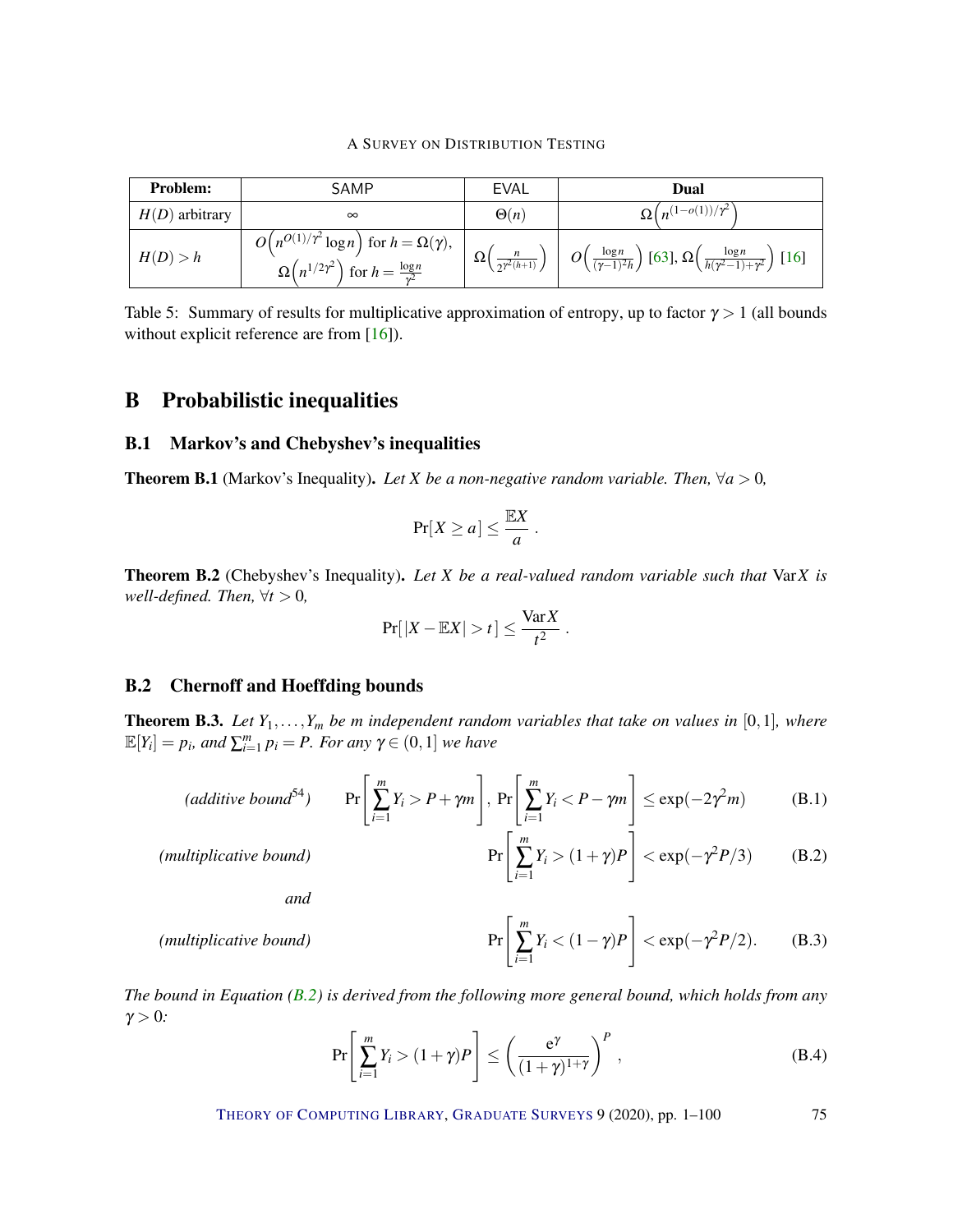<span id="page-75-0"></span>*and which also implies that for any*  $B > 2eP$ *,* 

$$
\Pr\left[\sum_{i=1}^{m} Y_i > B\right] \le 2^{-B} \tag{B.5}
$$

**Remark B.4.** The additive bound [\(B.1\)](#page-74-1) is better than the multiplicative ones when  $p \stackrel{\text{def}}{=} P/m = \Omega(1)$ .

The following extension of the multiplicative bound is useful when we only have upper and/or lower bounds on *P*:

**Corollary B.5.** *In the setting of [Theorem](#page-74-2) [B.3](#page-74-2) suppose that*  $P_L \leq P \leq P_H$ . *Then for any*  $\gamma \in (0,1]$ *, we have* 

$$
\Pr\left[\sum_{i=1}^{m} Y_i > (1+\gamma)P_H\right] < \exp(-\gamma^2 P_H/3),\tag{B.6}
$$

$$
\Pr\left[\sum_{i=1}^{m} Y_i < (1 - \gamma)P_L\right] < \exp(-\gamma^2 P_L/2). \tag{B.7}
$$

Finally, one also has the following corollary of [Theorem](#page-74-2) [B.3:](#page-74-2)

**Corollary B.6.** Let  $0 \leq w_1, \ldots, w_m \in \mathbb{R}$  be such that  $w_i \leq \kappa$  for all  $i \in [m]$  where  $\kappa \in (0,1]$ *. Let X*<sub>1</sub>,...,*X<sub>m</sub> be i.i.d. Bernoulli random variables with*  $Pr[X_i = 1] = 1/2$  *for all i, and let*  $X = \sum_{i=1}^{m} w_i X_i$  $and W = \sum_{i=1}^{m} w_i$ *. For any*  $\gamma \in (0,1]$ *,* 

$$
\Pr\left[X > (1+\gamma)\frac{W}{2}\right] < \exp\left(-\gamma^2\frac{W}{6\kappa}\right) \text{ and } \Pr\left[X < (1-\gamma)\frac{W}{2}\right] < \exp\left(-\gamma^2\frac{W}{4\kappa}\right),
$$

*and for any*  $B > e \cdot W$ ,

$$
\Pr[X > B] < 2^{-B/\kappa} \, .
$$

## C Metrics over  $\Delta(\Omega)$

We state the definitions of distances below in full generality: unless specified otherwise, they also hold for probability distributions P, Q over the "usual" probability space ( $\mathbb{R}^d$ ,  $\mathcal{B}_{\mathbb{R}^d}$ ), as long as they are absolutely continuous relative to the Lebesgue measure. When considering the case of some discrete set  $\Omega \subseteq \mathbb{R}^d$ , the corresponding  $\sigma$ -algebra is the discrete  $\sigma$ -algebra over  $\Omega$ . Due to the scope of this survey, we left out many much-studied semi-metrics on distributions; for a more complete introduction to those, as well as a summary of relations between them, we refer the reader to [\[54\]](#page-95-2).

<sup>&</sup>lt;sup>54</sup>The term *Hoeffding bound* usually refers to (and is the more appropriate name for) this "additive version" of the Chernoff bounds.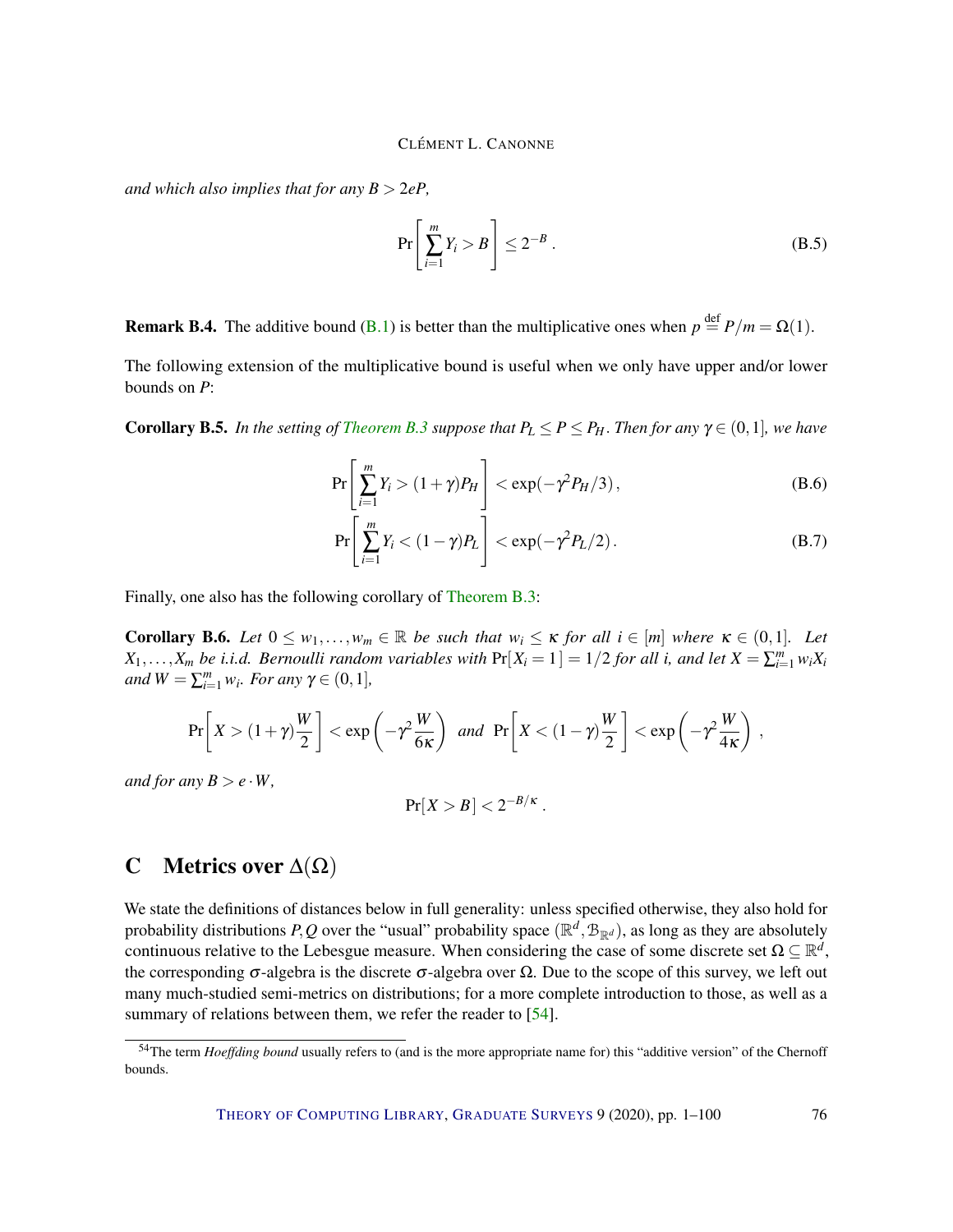## <span id="page-76-3"></span>C.1 More on Total Variation

As stated in [\(3.1\)](#page-7-0), the total variation distance is given two different expressions, the standard one being as the supremum over all (Borel) sets of  $(P(S) - O(S))$ , and the other as half the  $\ell_1$  distance between *P* and *Q*. These two definitions are easily shown to be equivalent; this result is known as *Scheffé's Identity*.

Lemma C.1 (Scheffé's Identity [\[93\]](#page-97-1)). *For P, Q two probability measures with densities p, q,*

$$
\mathrm{d}_{\mathrm{TV}}(P,Q) = \frac{1}{2} \int_{\mathbb{R}^d} |p - q| \ .
$$

It is often crucial, when dealing with independent draws from two distributions, to bound the variation distance between the resulting tuples. This is done in the lemma below, using properties of the total variation distance (essentially Chernoff and union bounds).

<span id="page-76-0"></span>Lemma C.2 (Direct Product Lemma [\[92,](#page-97-2) Lemma 3.4]). *For*  $P, Q ∈ ∆(Ω)$ *, and*  $m ≥ 1$  *an arbitrary integer,* Let the distributions  $P^{\otimes m}$  and  $Q^{\otimes m}$  on  $\Omega\times\cdots\times\Omega$  be defined by drawing  $m$  independent samples  $s_1,\ldots,s_m$ *from P (Q, resp.) and returning their m-fold product*  $(s_1, \ldots, s_m)$ *. Then, P*<sup>⊗*m*</sup> *and*  $Q^{\otimes m}$  *satisfy* 

$$
1 - 2e^{-\frac{m\alpha^2}{2}} \le d_{\text{TV}}(P^{\otimes m}, Q^{\otimes m}) \le m\alpha \tag{C.1}
$$

where  $\alpha \stackrel{\text{def}}{=} \text{d}_{\text{TV}}(P, Q)$ . Furthermore, there exist distributions for which the upper bound is achieved.

[\(Fact](#page-77-0) [C.6,](#page-77-0) by using properties of the Hellinger distance, will tighten these bounds.) More generally, the following folklore bound holds:

**Fact C.3.** *For P*<sub>1</sub>,  $Q_1 \in \Delta(\Omega_1)$  *and P*<sub>2</sub>,  $Q_2 \in \Delta(\Omega_2)$ *,* 

$$
d_{TV}(P_1 \otimes P_2, Q_1 \otimes Q_2) \leq d_{TV}(P_1, Q_1) + d_{TV}(P_2, Q_2).
$$
 (C.2)

## C.2 Hellinger distance

Definition C.4 (Hellinger distance). For *P*, *Q* two probability measures on R *<sup>d</sup>* with densities *p*, *q*, the *Hellinger distance* is defined as

$$
\mathrm{d_H}(P,Q) = \sqrt{\frac{1}{2}\int_{\mathbb{R}^d} \left(\sqrt{p} - \sqrt{q}\right)^2} = \sqrt{1 - \int_{\mathbb{R}^d} \sqrt{pq}}
$$

and takes value in [0,1]. If *P*, *Q* are discrete distributions over some set  $\Omega$ ,

$$
d_H(P,Q) = \sqrt{\frac{1}{2} \sum_{x \in \Omega} \left( \sqrt{P(x)} - \sqrt{Q(x)} \right)^2} = \sqrt{1 - \sum_{x \in \Omega} \sqrt{P(x)} \sqrt{Q(x)}} = \frac{1}{\sqrt{2}} ||\sqrt{P} - \sqrt{Q}||_2.
$$

The result below relates Hellinger and total variation distances:

<span id="page-76-1"></span>**Theorem C.5** ([\[15,](#page-91-3) Corollary 2.39]). *For any probability distributions P, Q*  $\in \Delta(\Omega)$ *,* 

<span id="page-76-2"></span>
$$
1 - \sqrt{1 - d_{\text{TV}}(P, Q)^2} \le d_{\text{H}}(P, Q)^2 \le d_{\text{TV}}(P, Q). \tag{C.3}
$$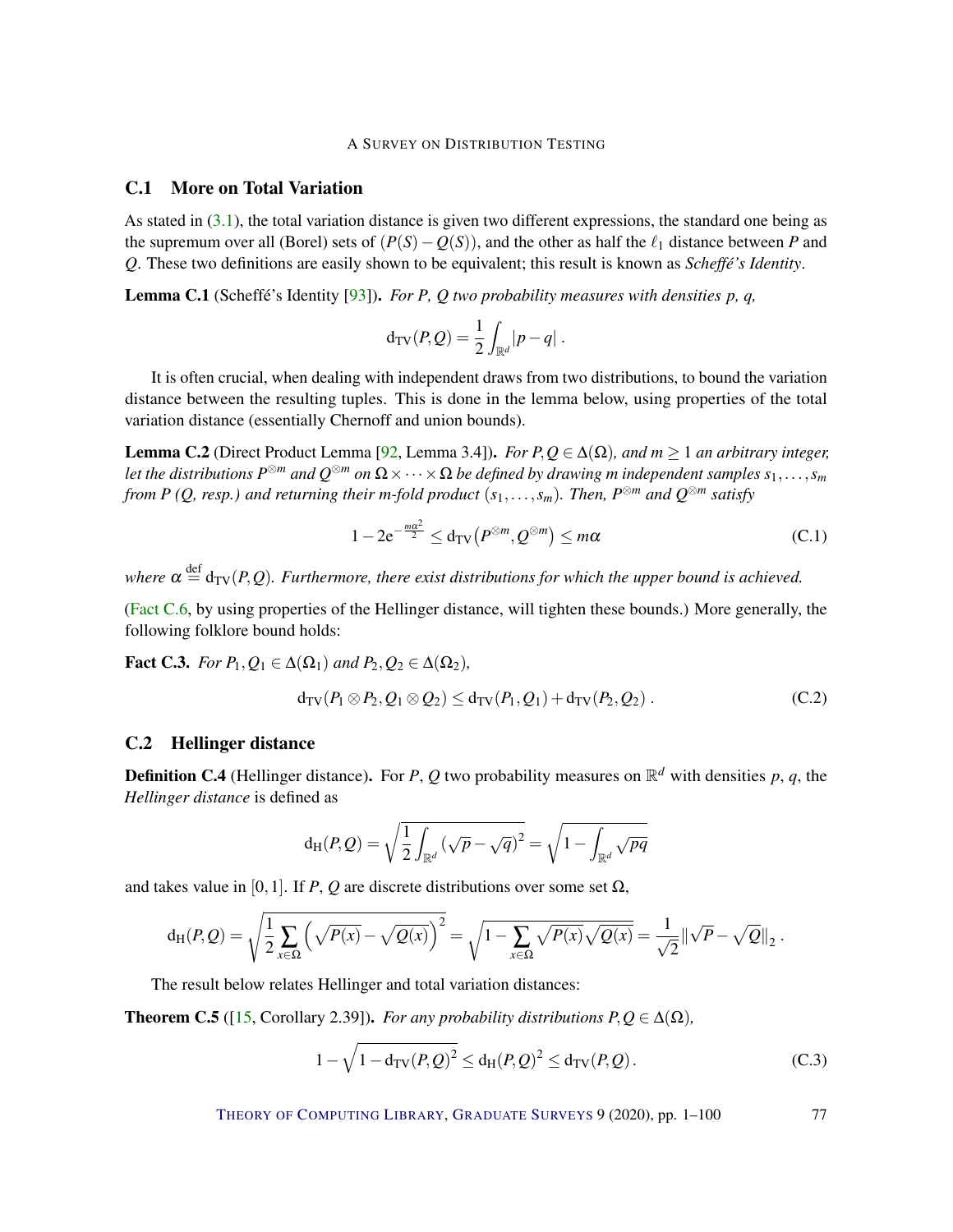<span id="page-77-1"></span>The Hellinger distance is particularly useful when trying to bound the distance between two *m*-tuples of independent draws, one from *P* and one from *Q*.

Indeed, in contrast with the total variation, the Hellinger distance between tuples from *P* <sup>⊗</sup>*<sup>m</sup>* and *Q* ⊗*m* has an exact expression in terms of the distance between *P* and *Q*:

$$
d_{\rm H} (P^{\otimes m}, Q^{\otimes m})^2 = 1 - \left(1 - d_{\rm H} (P, Q)^2\right)^m
$$
 (C.4)

where the quantity  $1 - d_H(P, Q)^2$  is sometimes called the *Hellinger affinity* between *P* and *Q*.

Combining with [Theorem](#page-76-0) [C.2](#page-76-0) (whose upper bound is better for small values of the total variation distance) yields the following:

<span id="page-77-0"></span>**Fact C.6** (Total Variation Distance of *m*-fold Products). Letting  $\alpha \stackrel{\text{def}}{=} d_{TV}(P,Q)$ , one has

$$
\frac{1}{2+\tau}m\alpha^2 \le 1 - \left(1 - \alpha^2\right)^{\frac{m}{2}} \le d_{\text{TV}}\left(P^{\otimes m}, Q^{\otimes m}\right) \le \min\left(m\alpha, \sqrt{1 - \left(1 - \alpha\right)^{2m}}\right) \tag{C.5}
$$

*where the leftmost inequality holds for any*  $\tau > 0$ *, for*  $\alpha$  *small enough.* 

For more details on this metric, see, e. g., [\[15,](#page-91-3) Section 2.4.1].

#### C.3 Kolmogorov distance

**Definition C.7** (Kolmogorov distance). Assuming the domain is totally ordered (e. g.,  $\Omega = [n]$ , or  $\Omega \subseteq \mathbb{R}$ ), one can also define the *Kolmogorov distance* between *P* and *Q* as

$$
d_K(P,Q) \stackrel{\text{def}}{=} \sup_x |F_P(x) - F_Q(x)| = \sup_x (P([- \infty, x)) - Q([- \infty, x)))
$$

where  $F_P$  and  $F_Q$  are the respective cumulative distribution functions (cdf) of *P* and *Q*. Thus, the Kolmogorov distance is the  $\ell_{\infty}$  distance between the cdf's; and the second equality directly implies  $d_K(P,Q) \leq d_{TV}(P,Q) \in [0,1].$ 

The main reason to introduce and consider this looser metric is the use of the Dvoretzky–Kiefer–Wolfowitz inequality [\(Theorem](#page-78-0) [D.1\)](#page-78-0), whose guarantees are stated in terms of Kolmogorov distance.

## C.4 Earthmover's distance

Definition C.8 (Earthmover's distance). For *P*, *Q* two probability measures defined on a metric space  $(\Omega, \delta)$ , with densities p, q, the *Earthmover's distance* (EMD) is defined as

$$
\mathrm{d}_{\mathrm{EMD}}(P,Q) = \sup_{\gamma \in \Gamma(p,q)} \int_{\Omega \times \Omega} \delta(x,y) d\gamma(x,y)
$$

where  $\Gamma(p,q) \subseteq \Delta(\Omega \times \Omega)$  denotes the set of probability distributions with marginals *p* and *q*. It is also called the *Wasserstein metric*.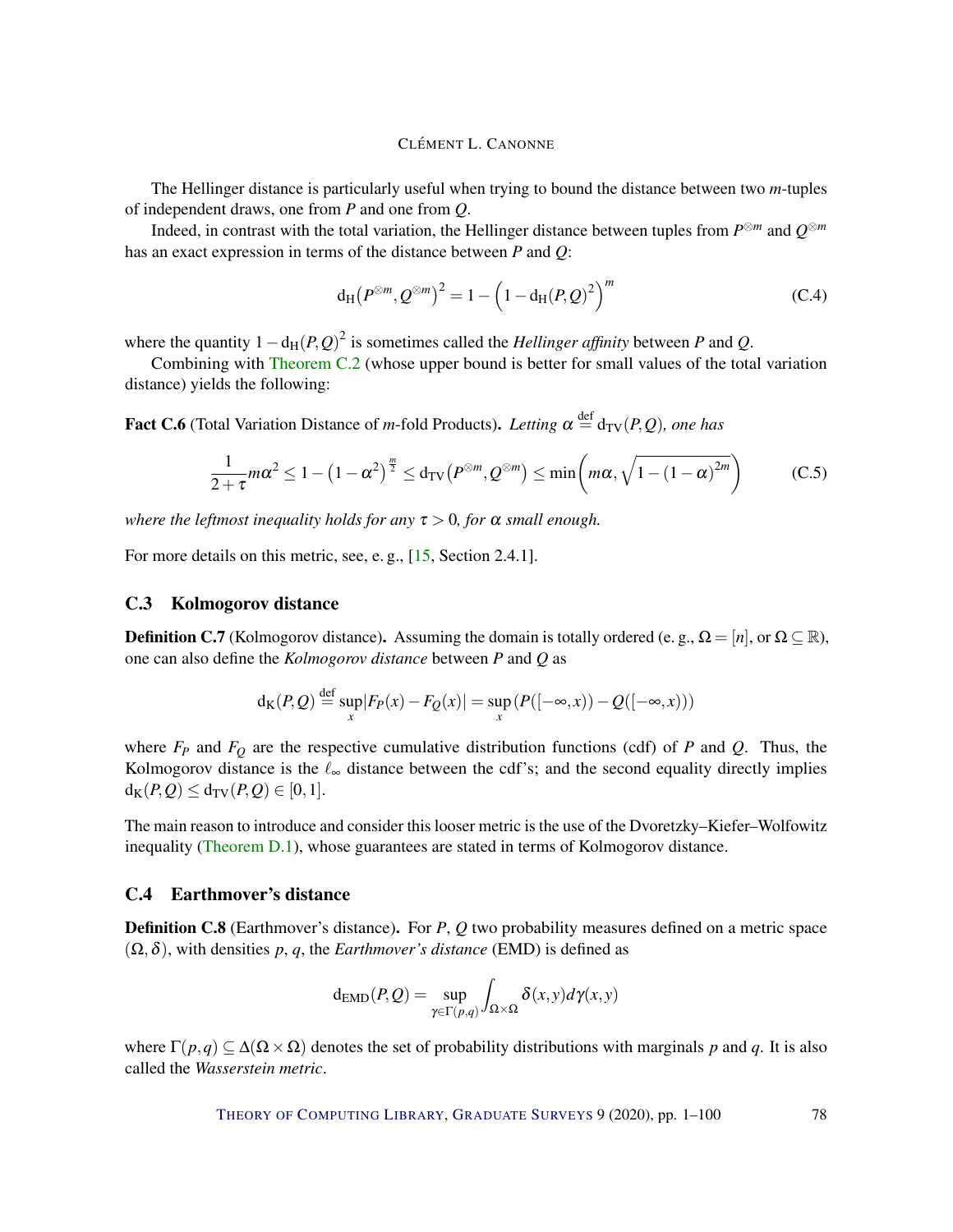<span id="page-78-1"></span>Intuitively, this metric measures the number of "dirt (probability weight) units" one has to transfer from some place *x* to some other place *y* of the domain, in order to transform *P* into *Q*; where each such unit transfer has a cost  $\delta(x, y)$  (the closer x and y, the cheaper the transfer). This can be made precise when the domain  $\Omega$  is finite (e. g., [*n*]), in which case the EMD has a clean characterization as the solution of a minimum-cost flow optimization problem (see, e. g., [\[50\]](#page-94-1)). Note that the EMD depends heavily on the choice of the underlying metric on  $\Omega$ ; for instance, [\[98\]](#page-98-2) chose to endow  $(0,1]$  with the metric  $\delta$ :  $(x, y) \mapsto |\log x - \log y|$ , which confers to the corresponding EMD properties suited to their needs.

As a last property of the EMD, the following theorem of Kantorovich and Rubinstein [\[68\]](#page-96-1) gives a third characterization of the distance, when the distributions have bounded support (e. g.,  $\Omega$  is bounded):

**Theorem C.9.** *For P,* $Q \in \Delta(\Omega)$  *with bounded support,* 

$$
\mathrm{d}_{\mathrm{EMD}}(P,Q) = \sup_{f \in \mathrm{Lip}_1} \left( \int_{\Omega} f dp - \int_{\Omega} f dq \right)
$$

where  $\text{Lip}_1$  denotes the set of all 1*-Lipschitz functions from*  $\Omega$  to  $\mathbb R$ *.* 

**Remark C.10.** In the case  $\Omega \subseteq \mathbb{R}$ , recall that

$$
\mathrm{d}_{\mathrm{TV}}(P,Q) = \sup_{S \subseteq \Omega} \left( \int_{\Omega} \mathbb{1}_S dp - \int_{\Omega} \mathbb{1}_S dq \right)
$$

and

$$
\mathrm{d}_{\mathrm{K}}(P,Q) = \sup_{x \in \mathbb{R}} \left( \int_{\Omega} 1\!\!1_{(-\infty,x]} dp - \int_{\Omega} 1\!\!1_{(-\infty,x]} dq \right).
$$

This yields a general formulation for the three distances.

For more details on this metric, see, e. g., [\[44\]](#page-94-2).

## D A non-comprehensive toolkit

#### D.1 Fundamental results

We first recall a fundamental fact from probability theory, the *Dvoretzky–Kiefer–Wolfowitz (DKW) inequality*. Informally, this states that one can learn the cumulative distribution function of a distribution to additive error  $\varepsilon$  in  $\ell_{\infty}$  distance (i. e., learn the distribution in Kolmogorov distance), by taking only  $O(1/\varepsilon^2)$  samples from it.

<span id="page-78-0"></span>**Theorem D.1** ([\[51,](#page-94-3) [75\]](#page-96-2)). *Let D be a distribution over any (possibly continuous) domain*  $\Omega \subseteq \mathbb{R}$ *. Given m* independent samples  $x_1, \ldots, x_m$  from *D*, define the distribution  $\hat{D}$  by its empirical distribution function *F as follows:* ˆ

$$
\hat{F}(x) \stackrel{\text{def}}{=} \frac{1}{m} \Big| \{ j \in [m] : x_j \le x \} \Big|, \quad x \in \Omega.
$$

Then, for all  $\varepsilon > 0$ ,  $Pr[d_K(D, \hat{D}) > \varepsilon] \leq 2e^{-2m\varepsilon^2}$ , where the probability is taken over the samples.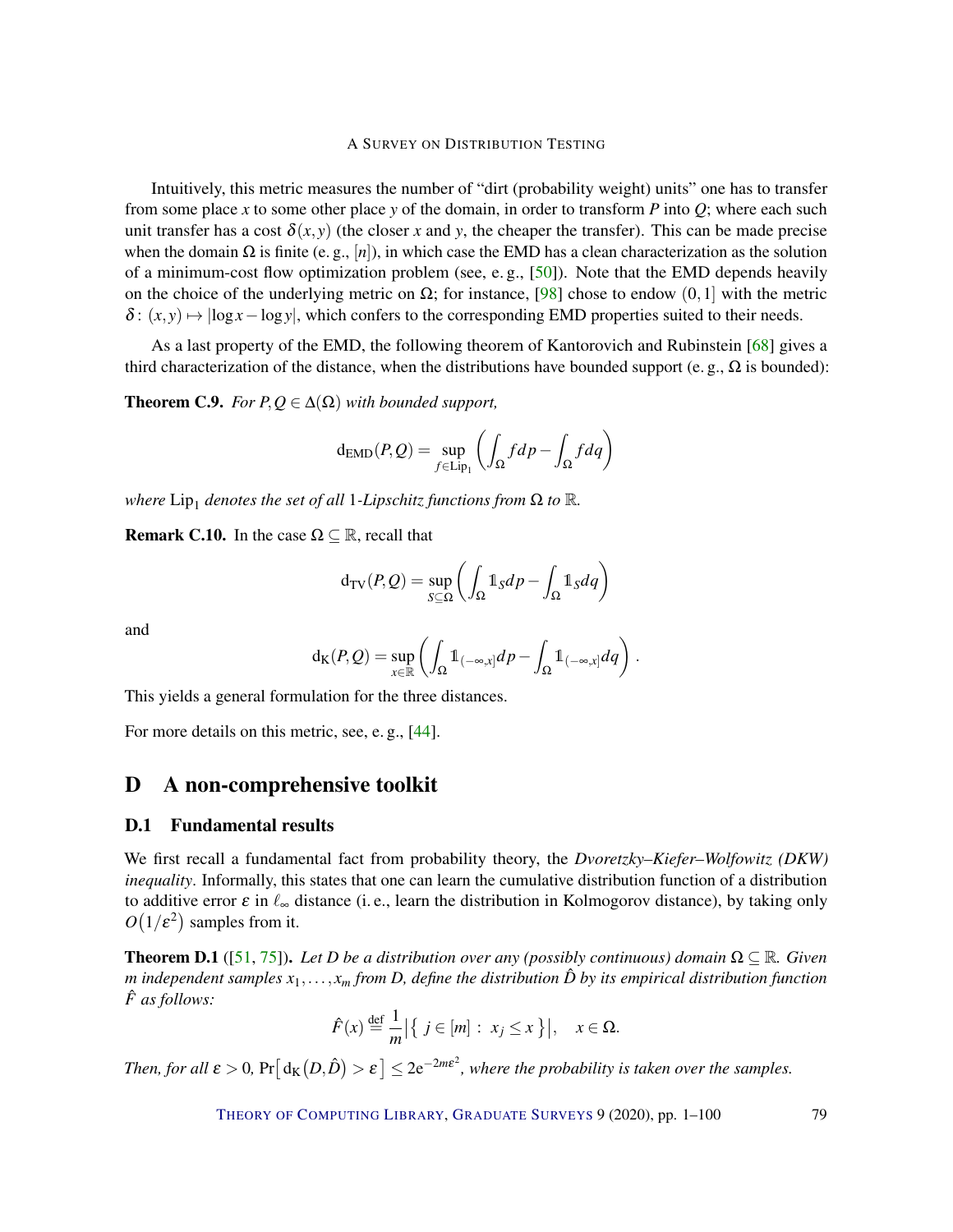<span id="page-79-2"></span>(In particular, setting  $m = \Theta(\log(1/\delta)/\varepsilon^2)$  we get that  $d_K(D,\hat{D}) \leq \varepsilon$  with probability at least  $1-\delta$ .)

The following theorem guarantees that applying any (possibly randomized) function to two distributions can never increase their total variation distance:

<span id="page-79-0"></span>Fact D.2 (Data Processing Inequality for Total Variation Distance). *Let D*1*, D*<sup>2</sup> *be two distributions over a domain* Ω*. Fix any randomized function*<sup>55</sup> *F on* Ω*, and let F*(*D*1) *be the distribution such that a draw from*  $F(D_1)$  *is obtained by drawing independently x from*  $D_1$  *and*  $f$  *from*  $F$  *and then outputting*  $f(x)$ *(likewise for*  $F(D_2)$ *). Then we have* 

$$
d_{TV}(F(D_1), F(D_2)) \leq d_{TV}(D_1, D_2).
$$

*Moreover, we have equality if each realization f of F is one-to-one.*

(See, e. g., part (iv) of Lemma 2 of [\[85\]](#page-97-3) for a proof of this result.)

Finally, we recall a well-known result on distinguishing biased coins (which can for instance be derived from Eq.  $(2.15)$  and  $(2.16)$  of  $[10]$ ), that often comes in handy in proving lower bound through reductions:

**Fact D.3** (Distinguishing Biased Coins). *For any constant*  $c \in (0,1)$ *, there exists*  $\kappa > 0$  *such that the following holds. Let*  $p \in [c, 1-c]$ *, and suppose*  $m \leq \kappa/\varepsilon^2$ *, with*  $\varepsilon < c$ *. Then,* 

$$
d_{\text{TV}}(\text{Bin}(m, p), \text{Bin}(m, p + \varepsilon)) < \frac{1}{3}.
$$

## D.2 On Yao and non-adaptive algorithms

Yao's Principle (at least, what its "easy direction"given below does) enables one to reduce the problem of dealing with *randomized* non-adaptive algorithms over arbitrary inputs to the one of *deterministic* non-adaptive algorithms over a ("suitably difficult") *distribution* over instances<sup>56</sup>:

<span id="page-79-1"></span>**Theorem D.4** (Yao's Minmax Principle (easy direction)). *Fix any property*  $\mathcal{P} \subseteq \Delta(\Omega)$ *. Suppose there is a distribution* D *over instances such that any q-query* deterministic *algorithm is correct with probability strictly less than* 2/3 *when D* ∼ D*. Then, given* any *(non-adaptive) q-query* randomized *tester* T*, there exists*  $D_{\mathcal{T}} \in \text{supp}(\mathcal{D})$ *, such that* 

$$
Pr[\mathcal{T} \text{ is correct on } D_{\mathcal{T}}] < 2/3.
$$

*Hence, any non-adaptive property testing algorithm for* P *must make at least q*+1 *queries.*

Now, a direct application of the Data Processing Inequality [\(Lemma](#page-79-0) [D.2\)](#page-79-0) bounds the probability of distinguishing between samples from two distributions by their total variation distance:

<sup>55</sup>Which can be seen as a distribution over functions over  $Ω$ .

<sup>&</sup>lt;sup>56</sup>An *instance* is a legitimate input to the testing problem, i.e.,  $D \in \mathcal{P} \cup \{ D' : \text{dist}(D', \mathcal{P}) > \varepsilon \}$ .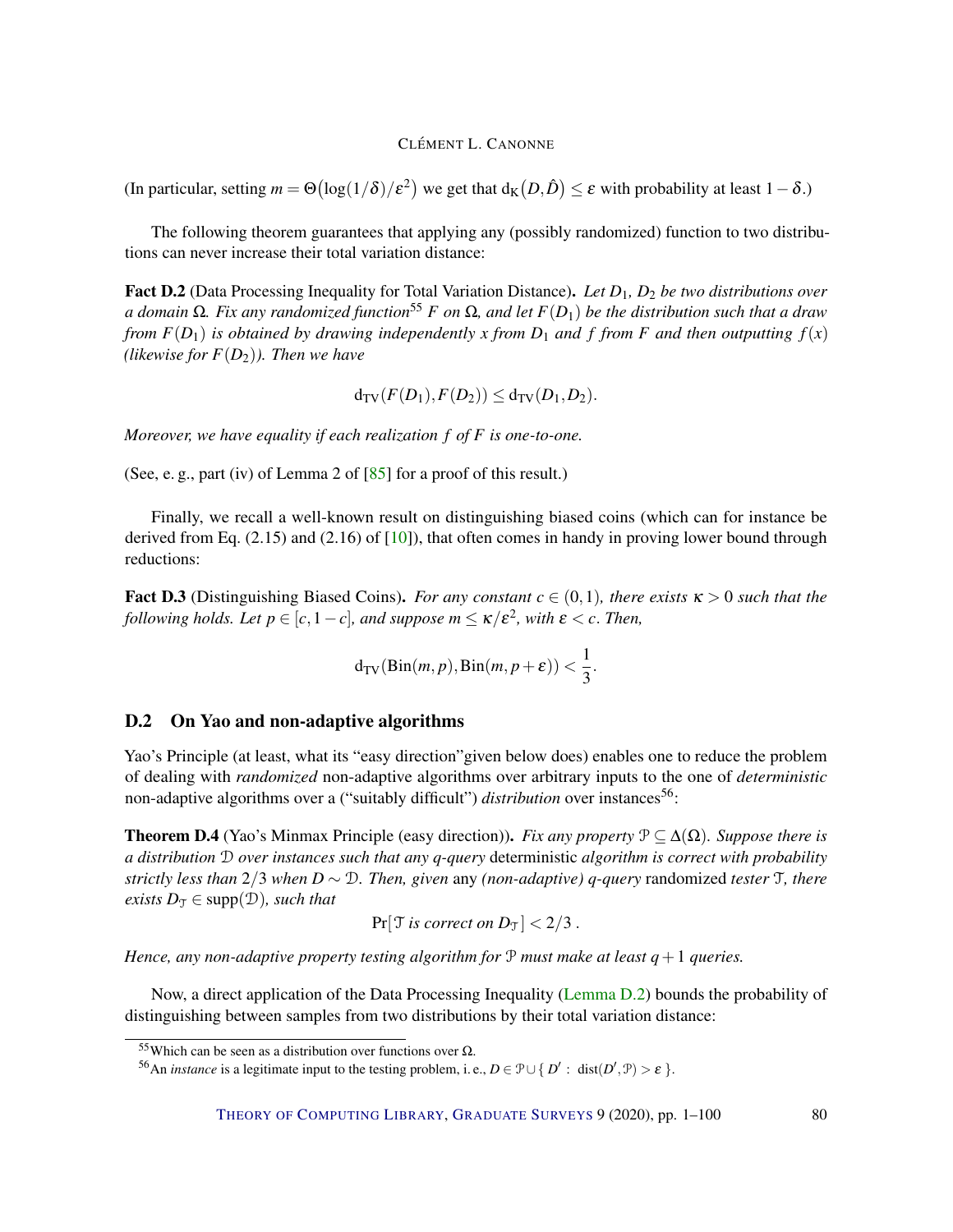Lemma D.5. *Let D*1*, D*<sup>2</sup> *be two distributions over some set* Ω*, and* A *any algorithm (possibly randomized) that takes*  $x \in \Omega$  *as input and returns ves or no. Then* 

$$
\left|\Pr_{x \sim D_1}[\mathcal{A}(x) = \mathsf{yes}] - \Pr_{x \sim D_2}[\mathcal{A}(x) = \mathsf{yes}] \right| \le d_{\text{TV}}(D_1, D_2)
$$

*where the probabilities are also taken over the possible randomness of* A*.*

To apply this, suppose the testing algorithm interacts with the oracle by sending queries from some set<sup>57</sup> Λ, and receiving an answer from some set  $\Xi$  (e.g.,  $\Xi = \Omega$  for SAMP). Then, given a (non-adaptive) algorithm's sequence of queries  $Q=(z^{(1)},\ldots,z^{(q)})\subseteq A^q,$  a distribution  $\mathcal D$  over  $\Delta(\Omega)$  induces a distribution  $\mathcal{D}\big|_{\mathcal{Q}}$  over Ξ<sup>*q*</sup>: ξ is drawn from  $\mathcal{D}\big|_{\mathcal{Q}}$  by

- drawing  $D \sim \mathcal{D}$ ;
- outputting  $(ORACLE_D(z^{(1)}), \ldots, ORACLE_D(z^{(q)})) \in \Xi^q$ .

With this in hand, we can give a crucial tool in proving lower bounds in distribution testing:

<span id="page-80-0"></span>**Lemma D.6** (Key Tool Against Non-Adaptive Testers). *Fix any property*  $\mathcal{P} \subseteq \Delta(\Omega)$ *. Let*  $\mathcal{D}^{\text{yes}}$  *be a* distribution over distributions that belong to P, and  $\mathcal{D}^{no}$  be a distribution over distributions that all have  $d_{\text{TV}}(D, \mathcal{P}) > \varepsilon_0$ *. Suppose further that for all q-query sets*  $Q \subseteq \Lambda^q$ *, one has* 

$$
\mathrm{d}_{\mathsf{TV}}\Big( \mathcal{D}_{\mathsf{yes}} \big|_{Q}, \mathcal{D}_{\mathsf{no}} \big|_{Q} \Big) \leq \frac{1}{4} \,.
$$

*Then any (two-sided) non-adaptive testing algorithm for*  $P$  *must use at least q* + 1 *queries (for*  $\epsilon \leq \epsilon_0$ ).

*Proof.* Let D be the mixture  $D \stackrel{\text{def}}{=} (1/2)D^{\text{yes}} + (1/2)D^{\text{no}}$  (that is, a draw from D is obtained by tossing a fair coin, and returning accordingly a sample drawn either from  $\mathcal{D}^{\text{yes}}$  or  $\mathcal{D}^{\text{no}}$ ). Fix a *q*-query deterministic tester T. Let

$$
p_Y \stackrel{\text{def}}{=} \Pr_{D \sim \mathcal{D}^{\text{yes}}} [\mathcal{T} \text{ accepts on } D], \qquad p_N \stackrel{\text{def}}{=} \Pr_{D \sim \mathcal{D}^{\text{no}}} [\mathcal{T} \text{ accepts on } D].
$$

That is,  $p_Y$  is the probability that a random yes-distribution is accepted, while  $p_N$  is the probability that a random no-distribution is accepted. Via the assumption and the previous lemma,  $|p_Y - p_N| \leq 1/4$ . However, this means that  $T$  cannot be a successful tester; as

$$
\Pr_{D \sim \mathcal{D}}[\mathcal{A} \text{ gives wrong answer}] = \frac{1}{2}(1 - p_Y) + \frac{1}{2}p_N = \frac{1}{2} + \frac{1}{2}(p_N - p_Y) \ge \frac{3}{8} > \frac{1}{3}.
$$

So Yao's principle [\(Theorem](#page-79-1) [D.4\)](#page-79-1) tells us that any randomized non-adaptive *q*-query tester is wrong on *some D* in support of D with probability at least 3/8; but a legit tester can only be wrong on any such *D* with probability less than  $1/3$ .  $\Box$ 

Remark D.7 (Generalization of Lemma [D.6\)](#page-80-0). The conclusion of the above lemma still holds even under the weaker assumptions

$$
\Pr_{D \sim \mathcal{D}^{\mathsf{yes}}}[f \in \mathcal{P}] \ge \frac{99}{100}, \qquad \Pr_{D \sim \mathcal{D}^{\mathsf{no}}}[d_{\mathsf{TV}}(f, \mathcal{P}) > \varepsilon] \ge \frac{99}{100} \,.
$$

<sup>57</sup> Possibly a singleton, as can be modeled for SAMP (which does not allow anything more than just "asking for one more sample").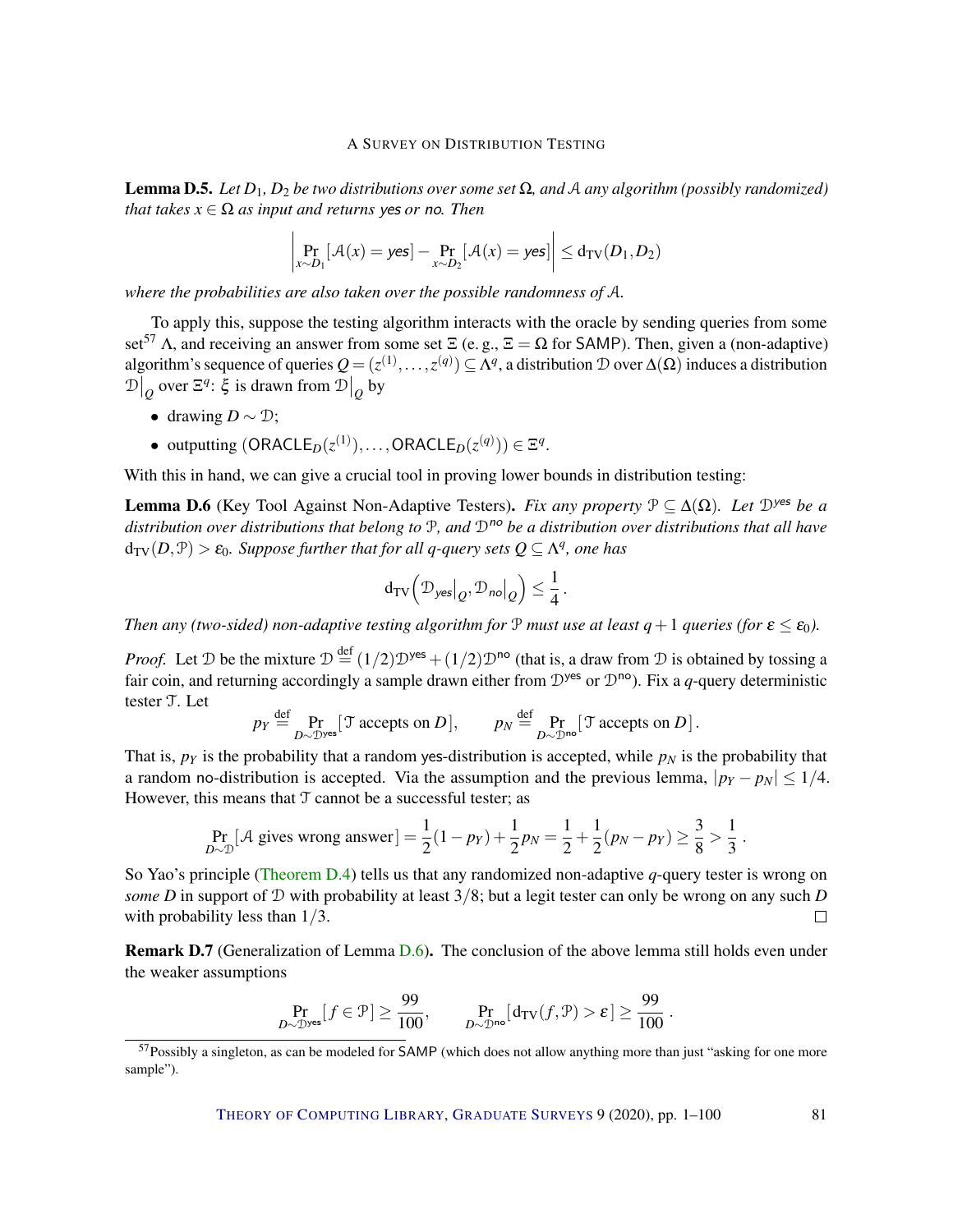<span id="page-81-0"></span>More strings on this bow. We give below another straightforward, yet useful fact when arguing about lower bounds (especially when applying to distributions over *transcripts*). It asserts that if two random variables, conditioning on a low-probability event not happening, are statistically close, then their overall distributions are close.

**Fact D.8** (Fact 34 from [\[34\]](#page-93-0)). *Let*  $D_1$ ,  $D_2$  *be two distributions over the same finite set*  $Ω$ *. Let*  $E$  *be an event*  $such$  that  $D_i(E) = \alpha_i \le \alpha$  for  $i=1,2$  and the conditional distributions  $(D_1)_E^-$  and  $d_{\text{TV}}((D_1)_E^-(D_2)_E^-) = \beta$  . *Then*  $d_{TV}(D_1, D_2) \leq \alpha + \beta$ .

*Proof.* Write

$$
2d_{\text{TV}}(D_1, D_2) = \sum_{x \in \Omega \setminus E} |D_1(x) - D_2(x)| + \sum_{x \in E} |D_1(x) - D_2(x)|.
$$

We may upper bound  $\sum_{x \in E} |D_1(x) - D_2(x)|$  by  $\sum_{x \in E} (D_1(x) + D_2(x)) = D_1(E) + D_2(E) = \alpha_1 + \alpha_2$ ; furthermore,

$$
\sum_{x \in \bar{E}} |D_1(x) - D_2(x)| = \sum_{x \in \bar{E}} |(D_1)_{\bar{E}}(x) \cdot D_1(\bar{E}) - (D_2)_{\bar{E}}(x) \cdot D_2(\bar{E})|
$$
  
\n
$$
\leq D_1(\bar{E}) \cdot \sum_{x \in \bar{E}} |(D_1)_{\bar{E}}(x) - (D_2)_{\bar{E}}(x)| + |D_1(\bar{E}) - D_2(\bar{E})| \cdot (D_2)_{\bar{E}}(\bar{E})
$$
  
\n
$$
\leq (1 - \alpha_1) \cdot (2\beta) + |\alpha_2 - \alpha_1| \cdot 1 \leq 2\beta + |\alpha_2 - \alpha_1|
$$

Thus  $2d_{\text{TV}}(D_1, D_2) \leq 2\beta + |\alpha_1 - \alpha_2| + \alpha_1 + \alpha_2 = 2\beta + 2\max{\alpha_1, \alpha_2} \leq 2(\alpha + \beta)$ , and the fact is established.  $\Box$ 

#### D.3 Poissonization

This technique, taking its name after the Poisson distribution, itself named after Siméon Denis Poisson, a French mathematician from the  $XIX<sup>th</sup>$  century whose name happens to mean "fish," is a very handy trick used to "restore independence" between random variables in some specific situations, generally to make the analysis easier.

As an example, consider taking k independent samples from a distribution  $D \in \Delta([n])$ , and looking at the resulting fingerprint  $F = (F_1, \ldots, F_k)$  (i. e., the vector whose  $j^{\text{th}}$  component is the number of elements in the domain which have been drawn exactly  $j$  times). The  $F_j$ 's, whose analysis is often paramount to proving upper or lower bounds, *are not independent*: for a start, they always satisfy  $\sum_{j=1}^{k} jF_j = k$ . In order to come down on *F* with all the convenient machinery which requires independence amongst random variables, one can then apply this trick—in a nutshell, taking  $m' \sim \text{Poisson}(m)$  samples instead of exactly *m*. Then the individual components of *F* will each be the sum of *n* independent Poisson random variables, and thus enjoy good concentration properties. Even better, many nice properties of the Poisson distribution will apply: the random variable m' itself will be tightly concentrated around its mean m, for instance. For more on this technique, see, e. g., [\[19,](#page-91-0) Section 3.2] and [\[98,](#page-98-2) Section 3.1], as well as [\[94\]](#page-98-5).

**Definition D.9.** Let  $\lambda > 0$ . A (discrete) random variable *X* is said to follow a *Poisson distribution with parameter*  $\lambda$ , denoted Poisson( $\lambda$ ), if

$$
\forall k \in \mathbb{N}, \quad \Pr[X = k] = e^{-\lambda} \frac{\lambda^k}{k!}.
$$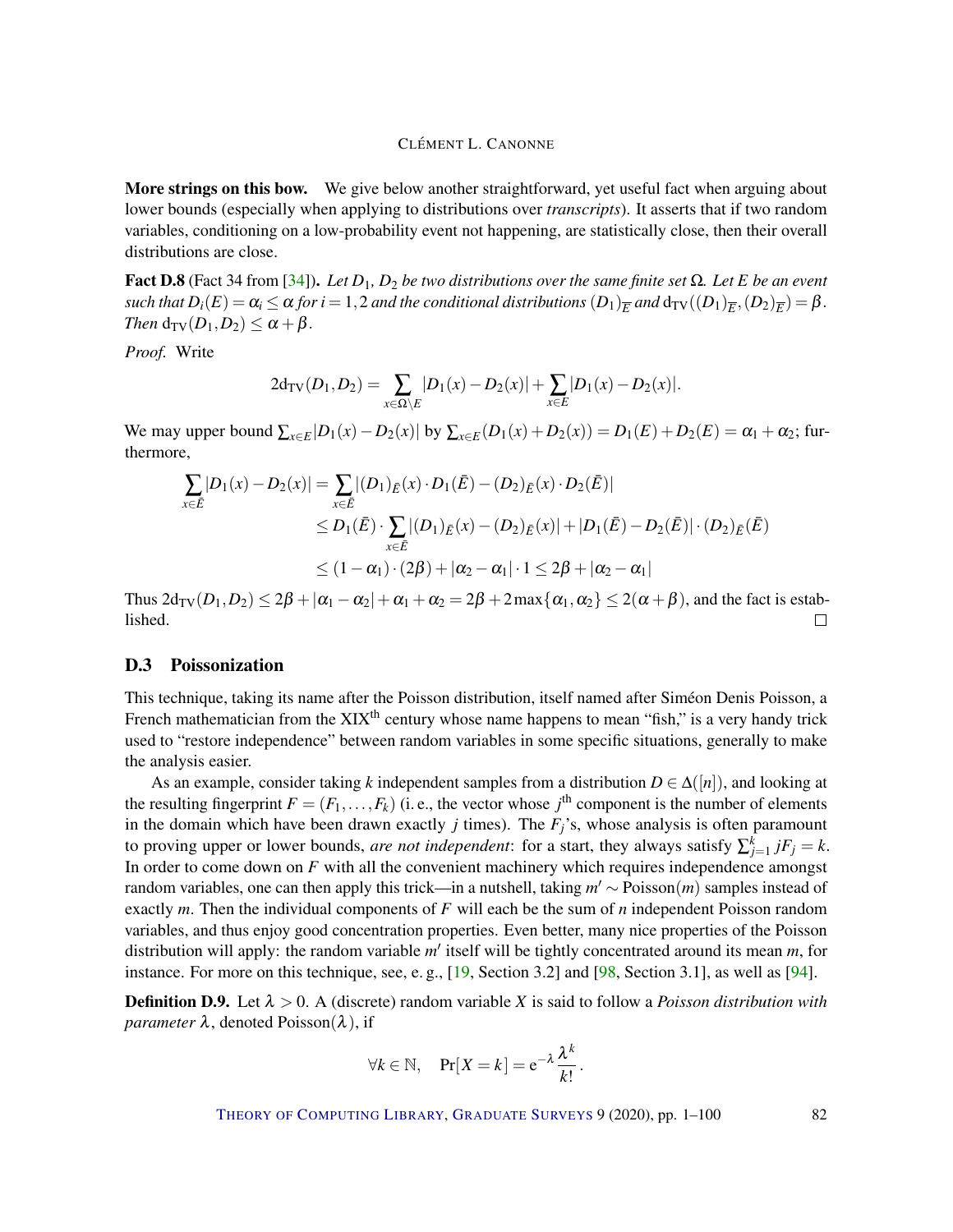<span id="page-82-0"></span>In particular,  $\mathbb{E}X = \text{Var}X = \lambda$ .

The Poisson distribution has many key properties: amongst others, the sum of finitely many Poisson random variables is itself Poisson; a Poisson random variable is tightly concentrated around its expectation; and the Poisson distribution can be viewed as the limit of a Binomial distribution  $\text{Bin}(n, p)$  when *n* goes to infinity while keeping the product  $\lambda = np$  constant.<sup>58</sup>

Fact D.10. *Let* Ω *be a discrete domain, and D* ∈ ∆(Ω)*. Suppose one takes m* <sup>0</sup> ∼ Poisson(*m*) *independent samples*  $s_1, \ldots, s_m$  *from D, and define*  $X_\omega$  *for*  $\omega \in \Omega$  *as the number of times*  $\omega$  *appears amongst the*  $s_i$ *'s. Then* (a) *the*  $(X_{\omega})_{\omega \in \Omega}$  *are independent, and* (b)  $X_{\omega} \sim \text{Poisson}(mD(\omega))$ *.* 

Fact D.11 ([\[55,](#page-95-3) [95\]](#page-98-6)). *Let* λ > 0*, and k* ∈ N*. Then, for X* ∼ Poisson(λ)*,*

*(i) if*  $k < \lambda$ ,

$$
\Pr[X \leq k] \leq \frac{e^{-\lambda}}{1-\frac{k}{\lambda}} \frac{\lambda^k}{k!} ;
$$

*(ii) if*  $k \geq \lambda$ *,* 

$$
\Pr[X \ge k] \le \frac{e^{-\lambda}}{1 - \frac{\lambda}{k+1}} \frac{\lambda^k}{k!} \; .
$$

**Corollary D.12** ([\[95\]](#page-98-6)). *For any constant*  $c > 0$  *there exists*  $\kappa > 0$  *such that for any*  $\lambda > 1$  *and*  $X \sim$ Poisson(λ)*,*

$$
\Pr\left[ |X - \lambda| \ge \lambda^{\frac{1}{2} + c} \right] \le e^{-\lambda^{\kappa}}.
$$

Corollary D.13. *For any m* ≥ 20 *and*  $X$  ∼ Poisson(2*m*)*,* 

$$
\Pr[X \notin [m, 3m]] \le \frac{2}{\sqrt{m}} \left(\frac{8e}{27}\right)^m \le \frac{1}{100}.
$$

This implies that both for upper and lower bounds on algorithms taking i.i.d. samples from a distribution, one can assume without loss of generality that for instance the fingerprint (as defined above) of the samples has all independence properties wished. Indeed, up to constant factors in the sample and time complexity, the existence of a tester and a "Poissonized tester"<sup>59</sup> are equivalent:

- a tester with sample complexity *m* and success probability 2/3 implies a "Poissonized tester" taking Poisson(*m*) samples and having success probability 3/5;
- a "Poissonized tester" taking Poisson(*m*) samples and having success probability 2/3 implies a tester with sample complexity 3*m* and success probability 3/5.

<sup>58</sup>See also Le Cam's Inequality [\[70\]](#page-96-3) for a generalization of this limit theorem to sums of (non-necessarily identical) Bernoulli random variables.

<sup>&</sup>lt;sup>59</sup>A tester that, on input *m*, draws  $m'$  ∼ Poisson(*m*) and then asks *m'* samples from the oracle.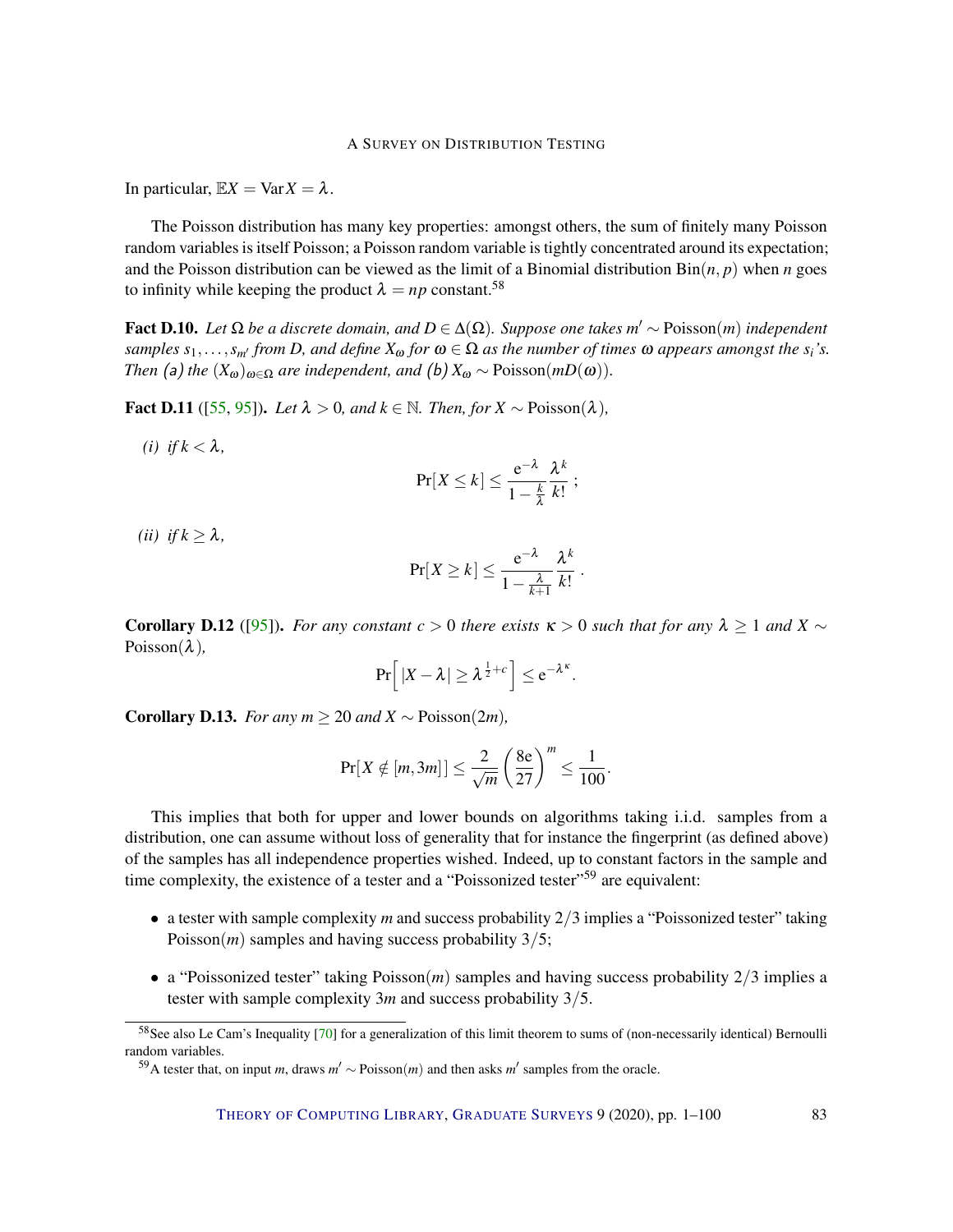#### <span id="page-83-1"></span>D.4 Birgé's decomposition

We state here a few facts about monotone distributions, namely that they admit a *succinct* approximation, itself monotone, close in total variation distance. This theorem from [\[24\]](#page-92-4) has recently been pivotal in several results on learning and testing *k*-modal distributions [\[41,](#page-93-5) [43\]](#page-94-4).

**Definition D.14** (Oblivious decomposition). Given a parameter  $\varepsilon > 0$ , the corresponding *oblivious decomposition of* [*n*] is the partition  $\mathcal{I}_{\varepsilon} = (I_1, \ldots, I_{\ell})$  in disjoint intervals, where  $\ell = \Theta(\ln(\varepsilon n + 1)/\varepsilon)$  $\Theta(\log(n)/\varepsilon)$  and  $|I_k| = \left\lfloor (1+\varepsilon)^k \right\rfloor, 1 \le k < \ell \text{ (and } |I_\ell| \le \left\lfloor (1+\varepsilon)^{\ell} \right\rfloor.$ 

For a distribution *D* and parameter  $\varepsilon$ , define the histogram  $\Phi_{\varepsilon}(D)$  to be the *flattened distribution* with relation to the oblivious decomposition  $\mathcal{I}_\varepsilon$ :

$$
\forall k \in [\ell], \forall i \in I_k, \quad \Phi_{\varepsilon}(D)(i) = \frac{D(I_k)}{|I_k|}.
$$
 (D.1)

Note that while  $\Phi_{\varepsilon}(D)$  (obviously) depends on *D*, the partition  $\mathcal{I}_{\varepsilon}$  itself crucially does not; in particular, it can be computed prior to getting any sample or information about *D*. We stress the fact that  $\Phi_{\epsilon}(D)$  is supported on *logarithmically* many intervals; and note that samples from  $\Phi_{\varepsilon}(D)$  can straightforwardly be obtained given sampling access to *D*.

<span id="page-83-0"></span>**Theorem D.15** ([\[24\]](#page-92-4)). *If D is monotone non-increasing, then*  $d_{TV}(D, \Phi_{\varepsilon}(D)) \leq \varepsilon$ .

Remark D.16. Another proof, self-contained and phrased in terms of discrete distributions (whereas the original paper by Birgé is primarily intended for continuous ones) can be found in [\[43,](#page-94-4) Theorem 3.1].

**Corollary D.17** (Robustness). *Suppose D is*  $\varepsilon$ -close to monotone non-increasing. Then  $d_{TV}(D, \Phi_{\alpha}(D)) \leq$  $2\varepsilon + \alpha$ ; furthermore,  $\Phi_{\alpha}(D)$  *is also*  $\varepsilon$ -close to monotone non-increasing.

*Proof.* Let *M* be a monotone non-increasing distribution such that  $d_{TV}(D,M) \leq \varepsilon$ . By the triangle inequality,

$$
d_{\text{TV}}(D, \Phi_{\alpha}(D)) \le d_{\text{TV}}(D, M) + d_{\text{TV}}(M, \Phi_{\alpha}(M)) + d_{\text{TV}}(\Phi_{\alpha}(M), \Phi_{\alpha}(D)) \le \varepsilon + \alpha + d_{\text{TV}}(\Phi_{\alpha}(M), \Phi_{\alpha}(D))
$$

where the last inequality uses the assumption on *M* and [Theorem D.15](#page-83-0) applied to it. It only remains to bound the last term: by definition,

$$
2d_{\text{TV}}(\Phi_{\alpha}(M), \Phi_{\alpha}(D)) = \sum_{i=1}^{n} |\Phi_{\alpha}(D)(i) - \Phi_{\alpha}(M)(i)| = \sum_{k=1}^{\ell} \sum_{i \in I_k} |\Phi_{\alpha}(D)(i) - \Phi_{\alpha}(M)(i)|
$$
  
\n
$$
= \sum_{k=1}^{\ell} \sum_{i \in I_k} \left| \frac{D(I_k) - M(I_k)}{|I_k|} \right| = \sum_{k=1}^{\ell} |D(I_k) - M(I_k)|
$$
  
\n
$$
= \sum_{k=1}^{\ell} \left| \sum_{i \in I_k} (D(i) - M(i)) \right| \le \sum_{k=1}^{\ell} \sum_{i \in I_k} |D(i) - M(i)| = 2d_{\text{TV}}(M, D)
$$
  
\n
$$
\le 2\varepsilon
$$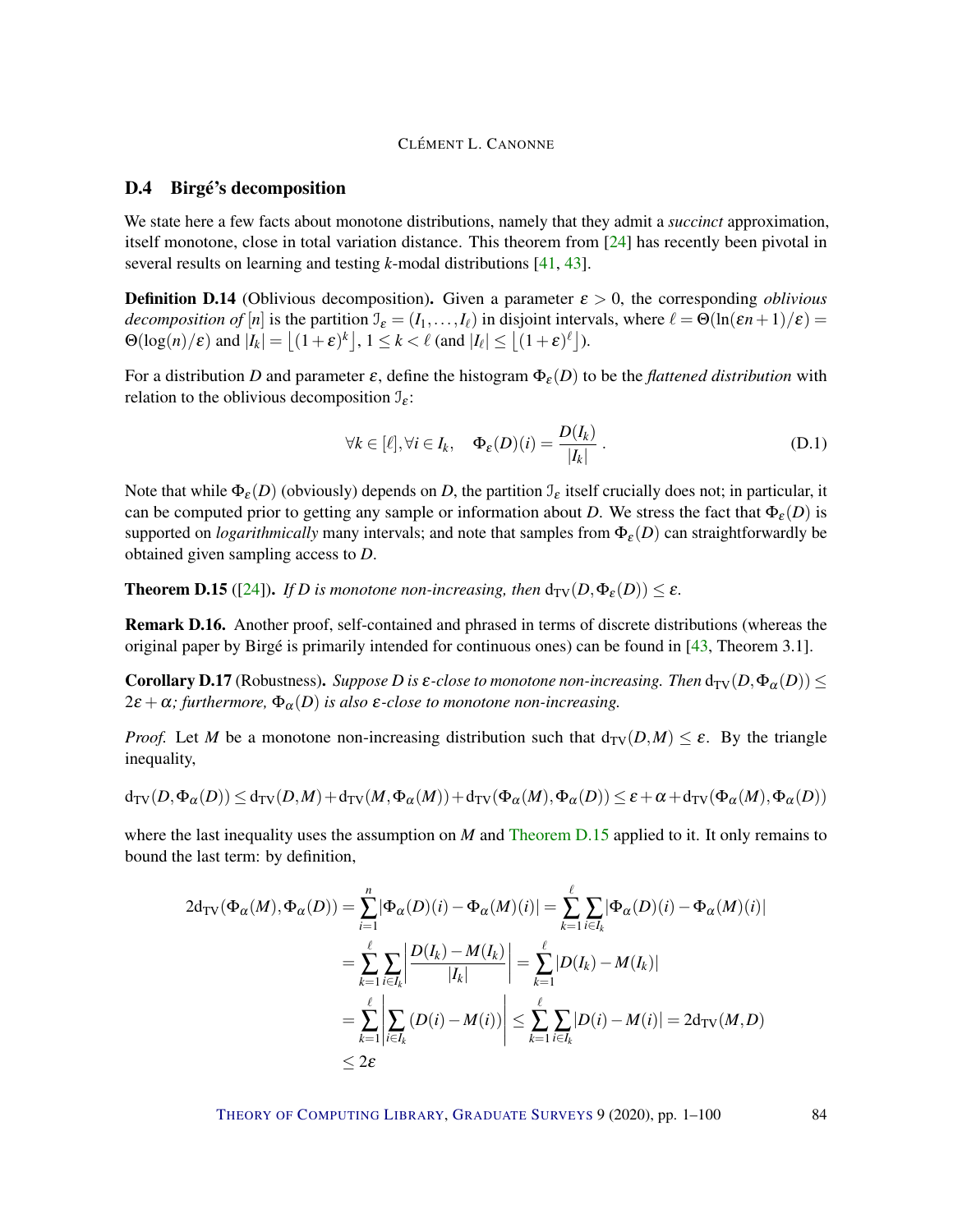<span id="page-84-0"></span>(showing in particular the second part of the claim, as  $\Phi_{\alpha}(M)$  is monotone) and thus

$$
\textup{\textsf{d}}_{\textup{\textsf{TV}}}(D,\Phi_\alpha(D))\leq 2\varepsilon+\alpha
$$

as claimed.

One can interpret this corollary as saying that the Birgé decomposition provides a tradeoff between becoming *simpler* (and at least as close to monotone) while not staying too far from the original distribution. Incidentally, the last step of the proof above implies the following easy fact, that one could also get from [Lemma](#page-79-0) [D.2:](#page-79-0)

**Fact D.18.** *For all*  $\alpha \in (0,1]$  *and distributions*  $D_1, D_2$ *,* 

$$
d_{\text{TV}}(\Phi_{\alpha}(D_1), \Phi_{\alpha}(D_2)) \le d_{\text{TV}}(D_1, D_2)
$$
 (D.2)

*and in particular, for any property* P *that is invariant by the Birgé transformation (such as monotonicity)*

$$
d_{TV}(\Phi_{\alpha}(D), \mathcal{P}) \le d_{TV}(D, \mathcal{P}). \tag{D.3}
$$

**Conjectures.** This corollary (which in particular implies that if *D* is  $\varepsilon$ -close to monotone, then so is  $\Phi_{\alpha}(D)$ ) does not "feel" tight. Intuitively, flattening out parts of the distribution should indeed never take it *farther* from monotone, but one would expect the process, in most cases; to it bring it *strictly closer*. This motivates the following conjecture that there is always a "good" choice of parameter  $\alpha$ :

**Conjecture D.19.** *For all*  $n \in \mathbb{N}$ *, there exists*  $n > 0$  *such that the following holds. For all*  $\alpha \in (0, 1/2]$  $\alpha$  *and*  $D_1, D_2 \in \Delta([n])$ , there exists  $\beta \in [\alpha/2, 2\alpha]$  for which  $d_{\text{TV}}(\Phi_\beta(D_1), \Phi_\beta(D_2)) \leq (1 - \eta) d_{\text{TV}}(D_1, D_2)$ .

One could even hope for the stronger statement that *many* values of  $\alpha$  are "good."

**Conjecture D.20.** *For every*  $\eta > 0$  *there exists*  $c > 0$  *such that for all*  $\alpha \in (0, 1/2]$  *and*  $D_1, D_2 \in \Delta([n])$ 

$$
\Pr_{\beta \sim U\left([\frac{\alpha}{2},2\alpha]\right)}\left[d_{\text{TV}}\big(\Phi_{\beta}(D_1),\Phi_{\beta}(D_2)\big) \leq (1-\eta)d_{\text{TV}}(D_1,D_2)\right] \geq c.
$$

## E Assouad and Le Cam

In this section, we describe two techniques used to prove lower bounds for distribution *learning* and *testing* in the SAMP model, Assouad's lemma and Le Cam's method. (We do not cover here Fano's Inequality, another and somewhat more general result than Assouad's—the interested reader is referred to [\[104\]](#page-98-7).)

THEORY OF C[OMPUTING](http://dx.doi.org/10.4086/toc) LIBRARY, G[RADUATE](http://dx.doi.org/10.4086/toc.gs) SURVEYS 9 (2020), pp. 1–100 85

 $\Box$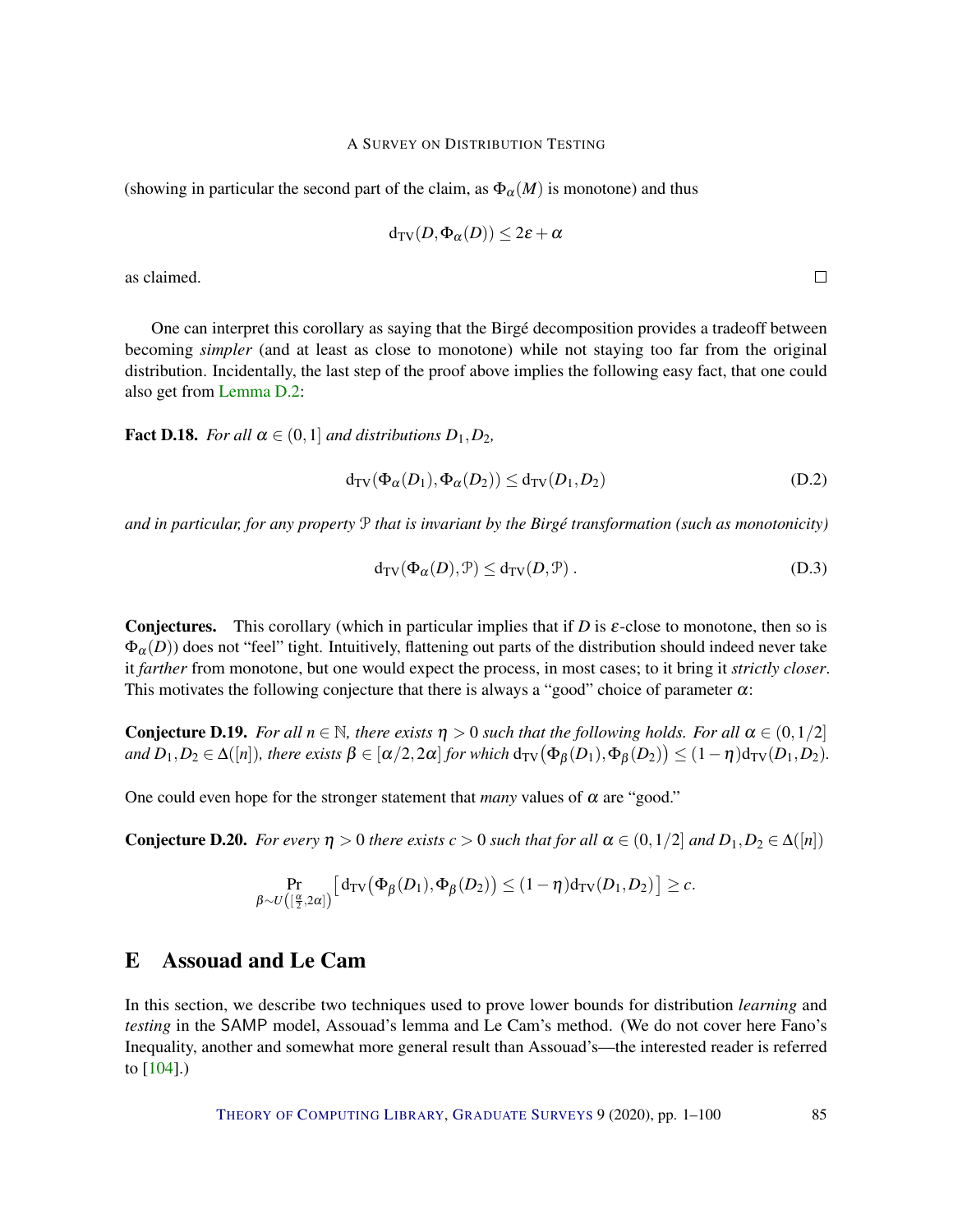#### <span id="page-85-4"></span>E.1 Learning lower bounds: Assouad's Lemma

**Definition E.1** (Minimax Risk). Let  $C \subseteq \Delta(\Omega)$  be a family of probability distributions, and  $m \ge 1$ . The *minimax risk for* C *with m samples* (with relation to the total variation distance) is defined as

$$
R_m(\mathcal{C}) \stackrel{\text{def}}{=} \inf_{A \in \mathcal{A}_m} \sup_{D \in \mathcal{C}} \mathbb{E}_{s_1, \dots, s_m \sim D} \big[ d_{\text{TV}}(D, \hat{D}_A) \big] = \inf_{A \in \mathcal{A}_m} \sup_{D \in \mathcal{C}} \int_{\Omega^m} d_{\text{TV}}(D, A(\mathbf{s})) D^{\otimes m}(d\mathbf{s})
$$
(E.1)

where A*<sup>m</sup>* is the set of (deterministic) learning algorithms *A* which take *m* samples and output a hypothesis distribution  $\hat{D}_A$ .

In other terms,  $R_m(\mathcal{C})$  is the minimum expected error of any *m*-sample learning algorithm *A* when run on the worst possible target distribution (from C) for it. It is immediate from the definition that for any  $\mathcal{H} \subseteq \mathcal{C}$ , one has  $R_m(\mathcal{C}) \geq R_m(\mathcal{H})$ .

To prove lower bounds on learning a family  $C$ , a common method is to come up with a (sub)family of distributions in which, as long as a learning algorithm does not take enough samples, there always exist two (far) distributions which still could have yielded indistinguishable "transcripts." In other terms, after running any learning algorithm *A* on *m* samples, an adversary can still exhibit two very different distributions (depending on *A*) <sup>60</sup> that *ought* to be distinguished, yet *could not* possibly have been from only *m* samples. This is formalized by the following theorem, due to Assouad:

**Theorem E.2** (Assouad's Lemma [\[14\]](#page-91-5)). Let  $C \subseteq \Delta(\Omega)$  be a family of probability distributions. Sup*pose there exist a family of*  $H \subseteq C$  *of*  $2^r$  *distributions and constants*  $\alpha, \beta > 0$  *such that, writing*  $\mathfrak{H} = \{D_z\}_{z \in \{0,1\}^r}$ 

<span id="page-85-0"></span>*(i) for all*  $x, y \in \{0, 1\}^r$ , the distance between  $D_x$  and  $D_y$  is at least proportional to the Hamming *distance:*

<span id="page-85-3"></span>
$$
d_{\text{TV}}(D_x, D_y) \ge \alpha \|x - y\|_1; \tag{E.2}
$$

<span id="page-85-1"></span>*(ii) for all*  $x, y \in \{0, 1\}^r$  *with*  $||x - y||_1 = 1$ *, the squared Hellinger distance of*  $D_x, D_y$  *is small:* 

<span id="page-85-2"></span>
$$
d_H(D_x, D_y)^2 \le \beta \tag{E.3}
$$

 $(\textit{or, equivalently, } -\ln(1-d_H(D_x,D_y)^2) \leq \ln \frac{1}{1-\beta}).$ 

*Then, for all*  $m \geq 1$ *,* 

$$
R_m(\mathcal{H}) \ge \frac{1}{4}\alpha r(1-\beta)^{2m} = \Omega\left(\alpha r e^{-O(\beta m)}\right).
$$
 (E.4)

*In particular, to achieve error at most* ε*, any learning algorithm for* C *must have sample complexity*

$$
\Omega\bigg(\frac{1}{\beta}\log\frac{\alpha r}{\varepsilon}\bigg).
$$

 $60$ Note that this differs from the standard methodology for proving lower bounds for property testing, where two families of distributions (yes and no-instances) are defined beforehand, and a couple of distributions is "committed to" *before* the algorithm gets to make its move.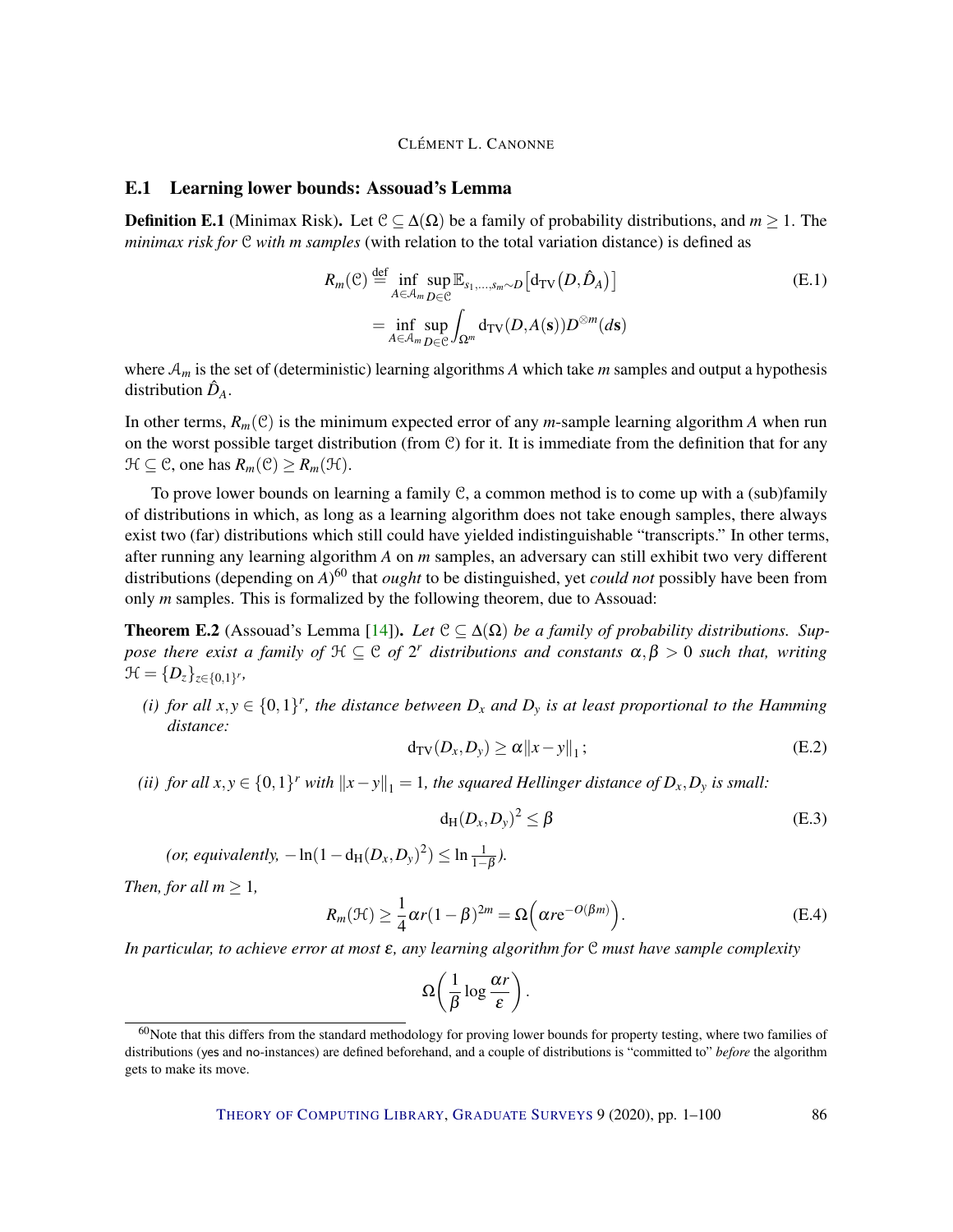<span id="page-86-0"></span>**Remark E.3** (High-level idea). Intuitively, every distribution in  $H$  is determined by r "binary choices."<sup>61</sup> With this interpretation, [item \(i\)](#page-85-0) means that two distributions differing in many choices should be far (so that a learning algorithm has to "figure out" *most* of the choices in order to achieve a small error), while [item \(ii\)](#page-85-1) requires that two distributions defined by almost the same choices be very close (so that a learning algorithm cannot distinguish them *too easily*).

Remark E.4 (Technical detail). Applying [Theorem C.5,](#page-76-1) we see that it is sufficient for [\(E.3\)](#page-85-2) to show that the (sometimes easier) condition holds:

$$
d_{TV}(D_x, D_y) \leq \beta.
$$

Note that, with [\(E.2\)](#page-85-3) this imposes that  $\alpha \leq \beta$ ; while working with the Hellinger distance only requires  $\alpha^2 \leq 2\beta - \beta^2$  (from [\(C.3\)](#page-76-2) and [\(E.2\)](#page-85-3)).

**An application.** To prove a lower bound of  $\Omega(\log(n)/\epsilon^3)$  for learning monotone distributions over [*n*], Birgé [\[24\]](#page-92-4) invokes Assouad's Lemma, defining a family H achieving parameters *r* = Θ(log(*n*)/ε),  $\alpha = \Theta(\varepsilon/r)$  and  $\beta = \Theta(\varepsilon^2/r)$ . This example shows a neat feature of Assouad's Lemma—*it makes it "easy" to get a dependence on* ε *in the lower bound.*

## E.2 Testing lower bounds: Le Cam's Method

We now turn to another technique, better suited for proving lower bounds on property testing or parameter estimation, i. e., where the quantity of interest is a functional of the unknown distribution, instead of the distribution itself. We start with some terminology that will be useful in stating the main result of this section.

**Definition E.5.** Let  $\mathcal{C} \subseteq \Delta(\Omega)$  be a family of probability distributions over  $\Omega$ , and  $m \geq 1$ . The *convex hull of m-product distributions from* C, denoted conv<sub>m</sub>(C), it the set of probability distributions over  $\Omega^q$ defined as

$$
conv_m(\mathcal{C}) \stackrel{\text{def}}{=} \left\{ \sum_{k=1}^{\ell} \alpha_k D_k^{\otimes m} : \ \ell \ge 1, D_1, \ldots, D_{\ell} \in \mathcal{C}, \alpha_1, \ldots, \alpha_{\ell} \ge 0, \sum_{k=1}^{\ell} \alpha_k = 1 \right\}.
$$

That is,  $conv_m(\mathcal{C})$  is the set of mixtures of *m*-wise product distributions from  $\mathcal{C}$ . (Note that distributions in conv<sub>m</sub> $(\mathcal{C})$  are not in general product distributions themselves.)

**Definition E.6** (Estimator). Let  $C \subseteq Δ(Ω)$  be a family of probability distributions over  $Ω$ , and  $m \ge 1$ . For any real-valued functional  $\varphi: \mathcal{C} \to [0,1]$  ("scalar property"), we denote by  $\mathcal{E}_m$  the set of *estimators* for  $\varphi$ , that is, the set of (deterministic) algorithms *E* taking  $m \geq 1$  independent samples from a distribution *D* ∈ C and returning an estimate  $\hat{\varphi}_E$  of  $\varphi$ (*D*).

We state the following lemma for estimators taking value in [0, 1] endowed with the distance  $|\cdot|$ , but it holds for more general metric spaces, and in particular for  $([0,1], \|\cdot\|_2)$ .

 ${}^{61}E$ . g., by choosing, for each of *r* intervals partitioning the support, whether the distribution (a) is uniform on the interval or (b) puts all its weight on the first half of the interval.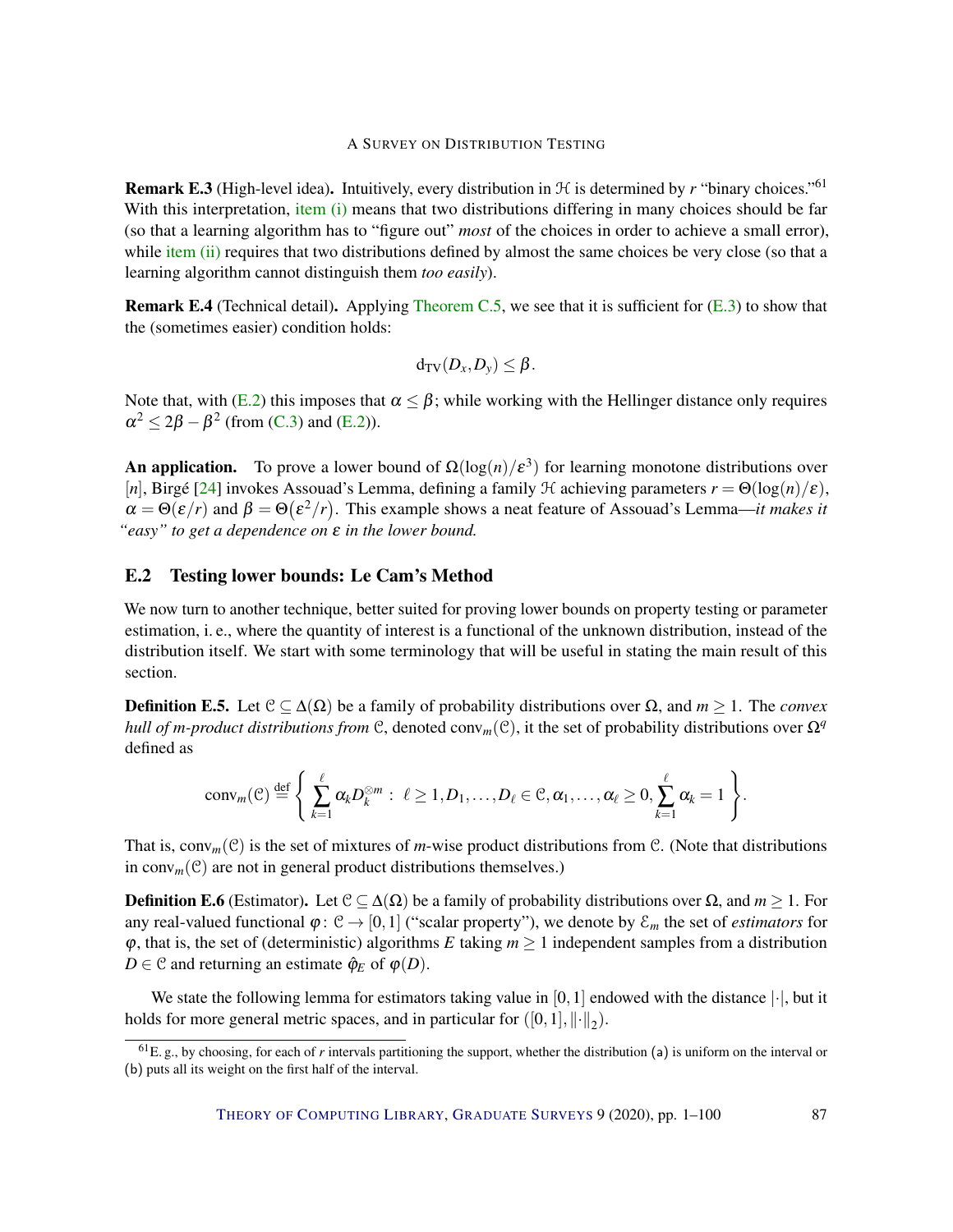<span id="page-87-3"></span><span id="page-87-2"></span>**Theorem E.7** (Le Cam's Method [\[71,](#page-96-4) [72,](#page-96-5) [104\]](#page-98-7)). Let  $C \subseteq \Delta(\Omega)$  be a family of probability distributions *over*  $\Omega$ *, and let*  $\varphi$ :  $\mathcal{C} \to [0,1]$  *be a scalar property. Suppose there exist*  $\gamma \in [0,1]$ *, subsets*  $A_1, A_2 \subseteq [0,1]$ *, and families*  $D_1, D_2 \subseteq \mathcal{C}$  *such that the following holds.* 

- *(i)*  $A_1$  *and*  $A_2$  *are*  $\gamma$ -separated:  $|\alpha_1 \alpha_2| \geq \gamma$  *for all*  $\alpha_1 \in A_1, \alpha_2 \in A_2$ *;*
- *(ii)*  $\varphi(\mathcal{D}_1) \subseteq A_1$  *and*  $\varphi(\mathcal{D}_2) \subseteq A_2$ *.*

*Then, for all*  $m > 1$ *,* 

$$
\inf_{E \in \mathcal{E}_m} \sup_{D \in \mathcal{C}} \mathbb{E}_{s_1, \dots, s_m \sim D} [|\hat{\varphi}_E - \varphi(D)|] \ge \frac{\gamma}{2} \Big( 1 - \inf_{\substack{p_1 \in \text{conv}_m(\mathcal{D}_1) \\ p_2 \in \text{conv}_m(\mathcal{D}_2)}} d_{\text{TV}}(p_1, p_2) \Big). \tag{E.5}
$$

One particular reason this result is interesting is that the infimum is taken over the *convex hull* of the *m*-fold product distributions from the families  $\mathcal{D}_1$  and  $\mathcal{D}_2$ , and not over the *m*-fold distributions themselves. While this makes the computations much less straightforward (as a mixture of product distributions is not in general itself a product distribution, one can no longer rely on using the Hellinger distance as a proxy for total variation and leverage its nice properties with regard to product distributions), it also usually yields much tighter bounds—as the infimum over the convex hull is often significantly smaller.

We obtain an immediate corollary in terms of property testing, where a testing algorithm is said to *fail* if it returns ACCEPT on a no-instance or REJECT on a yes-instance. Note, as usual, that if the samples originate from a distribution which is neither a yes nor a no-instance, then the any output is valid and the tester cannot fail.

<span id="page-87-1"></span>**Corollary E.8.** *Fix*  $\varepsilon \in (0,1)$ *, and a property*  $\mathcal{P} \subseteq \Delta(\Omega)$ *. Let*  $\mathcal{D}_1, \mathcal{D}_2 \subseteq \Delta(\Omega)$  *be families of yes- and* no-instances, respectively, i.e., such that  $D_1 \subseteq P$ , while any  $D \in D_2$  has  $d_{TV}(D, P) > \varepsilon$ . Then, for all  $m \geq 1$ 

<span id="page-87-0"></span>
$$
\inf_{T \in \mathcal{T}_m} \sup_{D \in \Delta(\Omega)} \Pr_{s_1, \dots, s_m \sim D} [T(s_1, \dots, s_m) \text{fails}] \ge \frac{1}{2} \left( 1 - \inf_{\substack{p_1 \in \text{conv}_m(\mathcal{D}_1) \\ p_2 \in \text{conv}_m(\mathcal{D}_2)}} d_{\text{TV}}(p_1, p_2) \right) \tag{E.6}
$$

*where* T*<sup>m</sup> is the set of (deterministic) testing algorithms T with sample complexity m.*

As any (possibly randomized) *bona fide* testing algorithm can only fail with probability 1/3, the above, combined with Yao's Principle, implies a lower bound of  $\Omega(m)$  as soon as *m* and  $\mathcal{D}_1, \mathcal{D}_2$  satisfy  $\inf_{p_1, p_2} d_{TV}(p_1, p_2) < 1/3$  in [\(E.6\)](#page-87-0).

*Proof of [Corollary](#page-87-1) [E.8.](#page-87-1)* We apply [Theorem](#page-87-2) [E.7](#page-87-2) with the following parameters:  $A_1 = \{0\}, A_2 = \{1\},\$  $\gamma = 1$ , and  $\varphi : D \in \mathcal{C} \mapsto \mathbb{1}_{\mathcal{P}}(D) \in \{0,1\}$ , where  $\mathcal{C} = \mathcal{P} \cup \{D \in \Delta(\Omega) : d_{TV}(D,\mathcal{P}) > \varepsilon \}$  is the set of valid instances.  $\Box$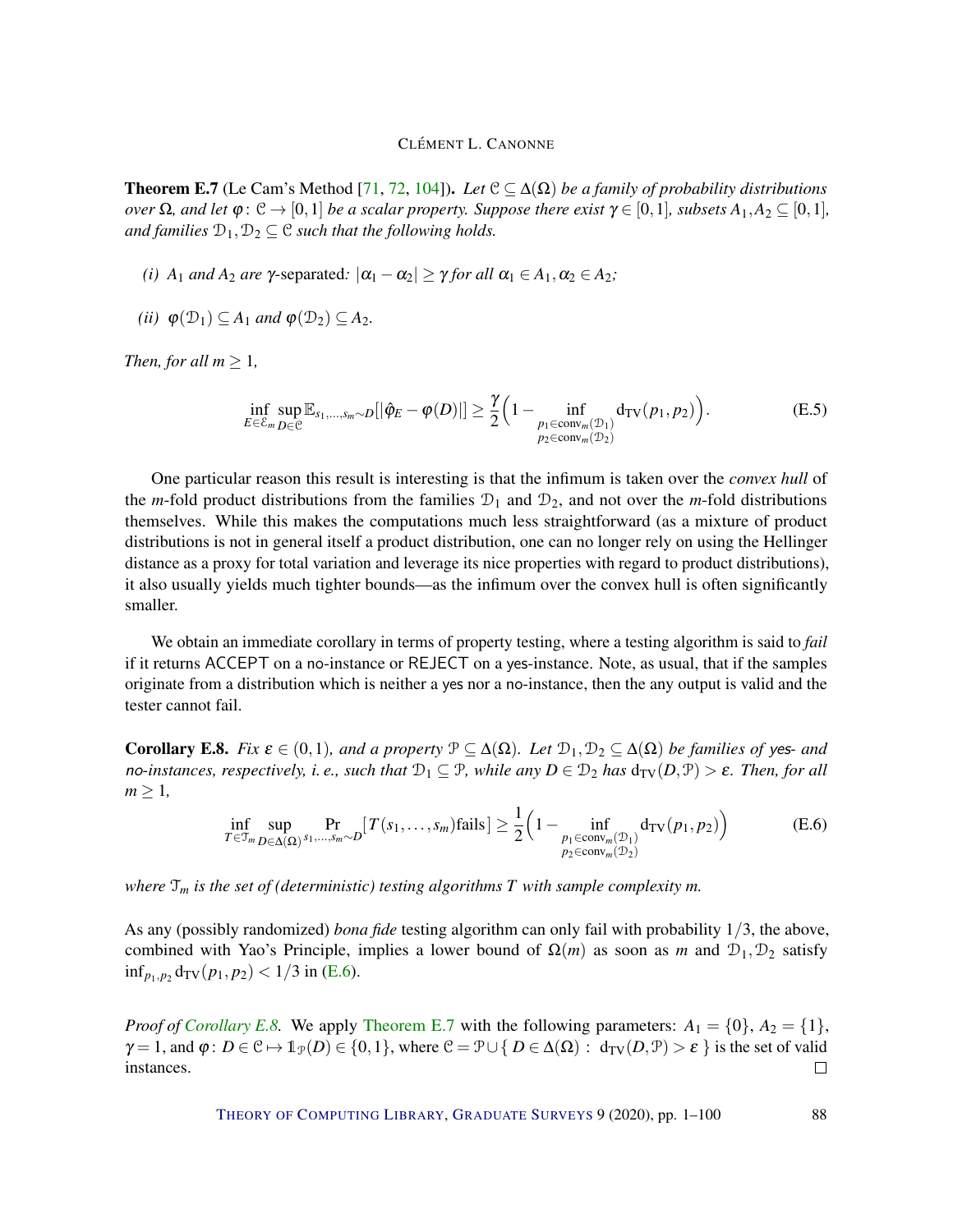<span id="page-88-2"></span>**An application: testing uniformity.** To prove a lower bound of  $\Omega(\sqrt{n}/\epsilon^2)$  for testing uniformity over  $[n]$  (cf. [Section](#page-10-0) [5.1\)](#page-10-0), Paninski [\[79\]](#page-96-0) defines the families  $\mathcal{D}_1 = \mathcal{P} = \{U_n\}$  and  $\mathcal{D}_2$  as the set of distributions *D* obtained by perturbing each disjoint pair of consecutive elements (2*i*−1,2*i*) by either  $(\varepsilon/n, -\varepsilon/n)$  or  $(-\varepsilon/n, \varepsilon/n)$  (for a total of  $2^{n/2}$  distinct distributions). He then analyzes the total variation distance between  $U_n^{\otimes m}$  and the uniform mixture

$$
p \stackrel{\text{def}}{=} \frac{1}{2^{\frac{n}{2}}} \sum_{D \in \mathcal{D}_2} D^{\otimes m}.
$$

By an approach similar as that of [\[82,](#page-97-4) Section 14.4], Paninski shows that

$$
\inf_{p_2\in\operatorname{conv}_m(\mathcal{D}_2)}\operatorname{d}_{\mathrm{TV}}\big(U_n^{\otimes m},p_2\big)\leq\operatorname{d}_{\mathrm{TV}}\big(U_n^{\otimes m},p\big)\leq\frac{1}{2}\sqrt{\mathrm{e}^{m^2\epsilon^4/n}-1}\,,
$$

which for  $m \leq c \sqrt{n}/\varepsilon^2$  is less than 1/3—establishing the lower bound.

## F Miscellaneous definitions

## F.1 Distribution classes

Recall that a distribution *D* over [*n*] is *monotone* (non-increasing) if its probability mass function (pmf) satisfies  $D(1) \geq D(2) \geq \cdots \geq D(n)$ . A natural generalization of the class M of monotone distributions is the set of *t*-modal distributions, i. e., distributions whose pmf can go "up and down" or "down and up" up to *t* times. We reproduce the following definitions from [\[30\]](#page-92-2).

Definition F.1 (*t*-modal). Fix any distribution *D* over [*n*], and integer *t*. *D* is said to have *t modes* if there exists a sequence  $i_0 < \cdots < i_{t+1}$  such that either  $(-1)^j D(i_j) < (-1)^j D(i_{j+1})$  for all  $0 \le j \le t$ , or  $(-1)^j D(i_j) > (-1)^j D(i_{j+1})$  for all  $0 \le j \le t$ . We call *D t-modal* if it has at most *t* modes, and write  $\mathcal{M}_t$  for the class of all *t*-modal distributions. The particular case of  $t = 1$  corresponds to the set  $\mathcal{M}_1$  of *unimodal* distributions.

<span id="page-88-0"></span>Definition F.2 (Log-Concave). A distribution *D* over [*n*] is said to be *log-concave* if the following holds: (i) for any  $1 \le i < j < k \le n$  such that  $D(i)D(k) > 0$ ,  $D(j) > 0$ ; and (ii) for all  $1 < k < n$ ,  $D(k)^2 \ge D(k-1)D(k+1)$ . We write  $\mathcal L$  for the class of all log-concave distributions.

<span id="page-88-1"></span>Definition F.3 (Concave and Convex). A distribution *D* over [*n*] is said to be *concave* if it satisfies the following conditions: (i) for any  $1 \le i < j < k \le n$  such that  $D(i)D(k) > 0$ ,  $D(j) > 0$ ; and (ii) for all 1 < *k* < *n* such that  $D(k-1)D(k+1) > 0$ ,  $2D(k) \ge D(k-1) + D(k+1)$ ; it is *convex* if the reverse inequality holds in (ii). We write  $K^-$  and  $K^+$  for the class of all concave and convex distributions, respectively.

It is not hard to see that convex and concave distributions are unimodal; moreover, every concave distribution is also log-concave, i.e.,  $\mathcal{K}^- \subseteq \mathcal{L}$ . Note that in both [Definition](#page-88-1) [F.2](#page-88-0) and Definition [F.3,](#page-88-1) condition (i) is equivalent to enforcing that the distribution be supported on an interval.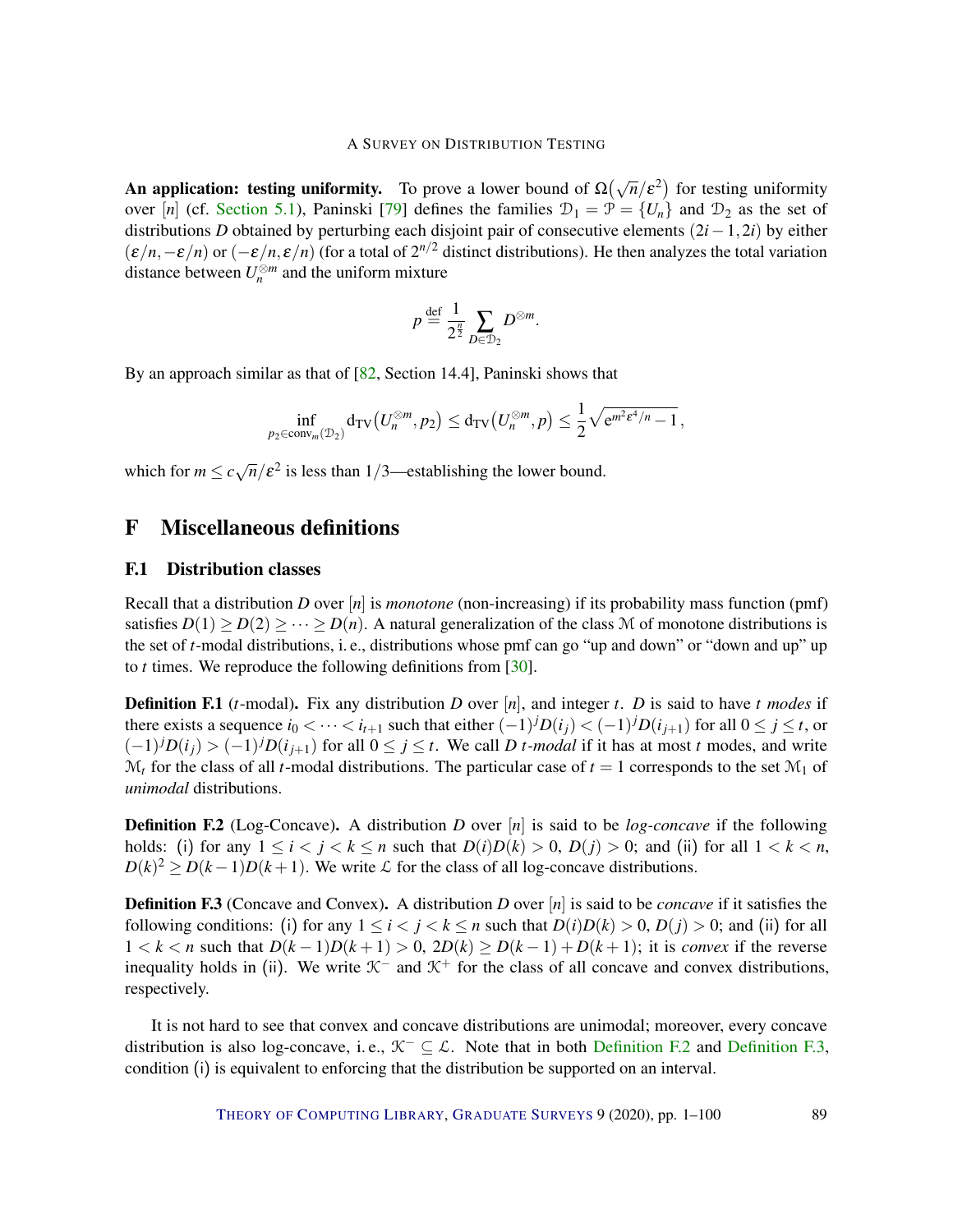<span id="page-89-0"></span>Definition F.4 (Monotone Hazard Rate). A distribution *D* over [*n*] is said to have *monotone hazard rate* (MHR) if its *hazard rate*  $H(i) \stackrel{\text{def}}{=} D(i)/\sum_{j=i}^{n} D(j)$  is a non-decreasing function. We write MHR for the class of all MHR distributions.

It is known that every log-concave distribution is both unimodal and MHR (see, e. g., [\[13,](#page-91-6) Proposition 10]), and that monotone distributions are MHR. Finally, we recall the definition of the following two classes, which both extend the family of Binomial distributions BIN*n*.

Definition F.5 (Poisson Binomial). A random variable *X* is said to follow a *Poisson Binomial Distribution* (with parameter  $n \in \mathbb{N}$ ) if it can be written as  $X = \sum_{k=1}^{n} X_k$ , where  $X_1, \ldots, X_n$  are independent, not necessarily identically distributed Bernoulli random variables. We denote by PBD*<sup>n</sup>* the class of all such Poisson Binomial Distributions.

One can generalize even further, by allowing each random variable of the summation to be integer-valued.

**Definition F.6** (*k*-SIIRV). Fix any  $k \ge 0$ . We say a random variable *X* is a *k*-Sum of Independent Integer *Random Variables (k-SIIRV)* with parameter  $n \in \mathbb{N}$  if it can be written as  $X = \sum_{j=1}^{n} X_j$ , where  $X_1 \ldots, X_n$ are independent random variables taking value in  $\{0,1,\ldots,k-1\}$ . We denote by *k*-SJJRV<sub>n</sub> the class of all such *k*-SIIRVs.

*k*-SIIRV distributions arise in various areas, such as survey sampling or social studies. We note that the name *k*-SIIRV is somewhat misleading, as the parameter *n* is implicit; as such, the term (*n*, *k*)-SIIRV seems preferable. We however chose to keep the original name in the above definition in order to stay consistent with the literature on the topic.

#### F.2 Distribution learning

In this appendix, we recall the notions of *learning*, *proper learning*, and *agnostic learning* of distributions over a domain Ω.

**Definition F.7** (Learning and Proper Learning). Let  $C \subseteq \Delta(\Omega)$  be a class of probability distributions and *D* ∈ C an unknown distribution. Let also  $\mathcal{H} \subset \Delta(\Omega)$  be aset of distributions, the *hypothesis class*. A *learning algorithm for* C *(with hypothesis class*  $H$ ) is a randomized algorithm  $L$  which takes as input  $|\Omega|$ and  $\varepsilon, \delta \in (0,1)$ , and has access to SAMP<sub>*D*</sub> under the promise that  $D \in \mathcal{C}$ , and returns the description of a distribution  $\hat{D} \in \mathcal{H}$  such that with probability at least  $1-\delta$  one has  $d_{TV}(D,\hat{D}) \leq \varepsilon$ . The *sample complexity* of the algorithm is then the number of samples it takes in the worst case, over all  $D \in \mathcal{C}$ . If  $H \subseteq \mathcal{C}$ , then we say  $\mathcal{L}$  is a *proper learning algorithm*.

A useful generalization, which corresponds to the notion of "model misspecification" in Statistics, is that of *agnostic learning*, where the unknown distribution is not guaranteed to belong to the class C.

**Definition F.8** (Agnostic and Semi-Agnostic Learning). Let  $\mathcal{C}, \mathcal{H} \subseteq \Delta(\Omega)$  be classes of distributions and *D* ∈ ∆(Ω). An *agnostic learning algorithm for* C *(with hypothesis class* H*)* is a randomized algorithm  $\mathcal L$  which takes as input  $|\Omega|$  and  $\varepsilon, \delta \in (0,1)$ , and has access to SAMP<sub>*D*</sub> and returns the description of a distribution  $\hat{D} \in \mathcal{H}$  such that with probability at least  $1-\delta$  one has

$$
d_{\text{TV}}(D,\hat{D}) \leq \text{OPT}_{\mathcal{C},D} + \varepsilon
$$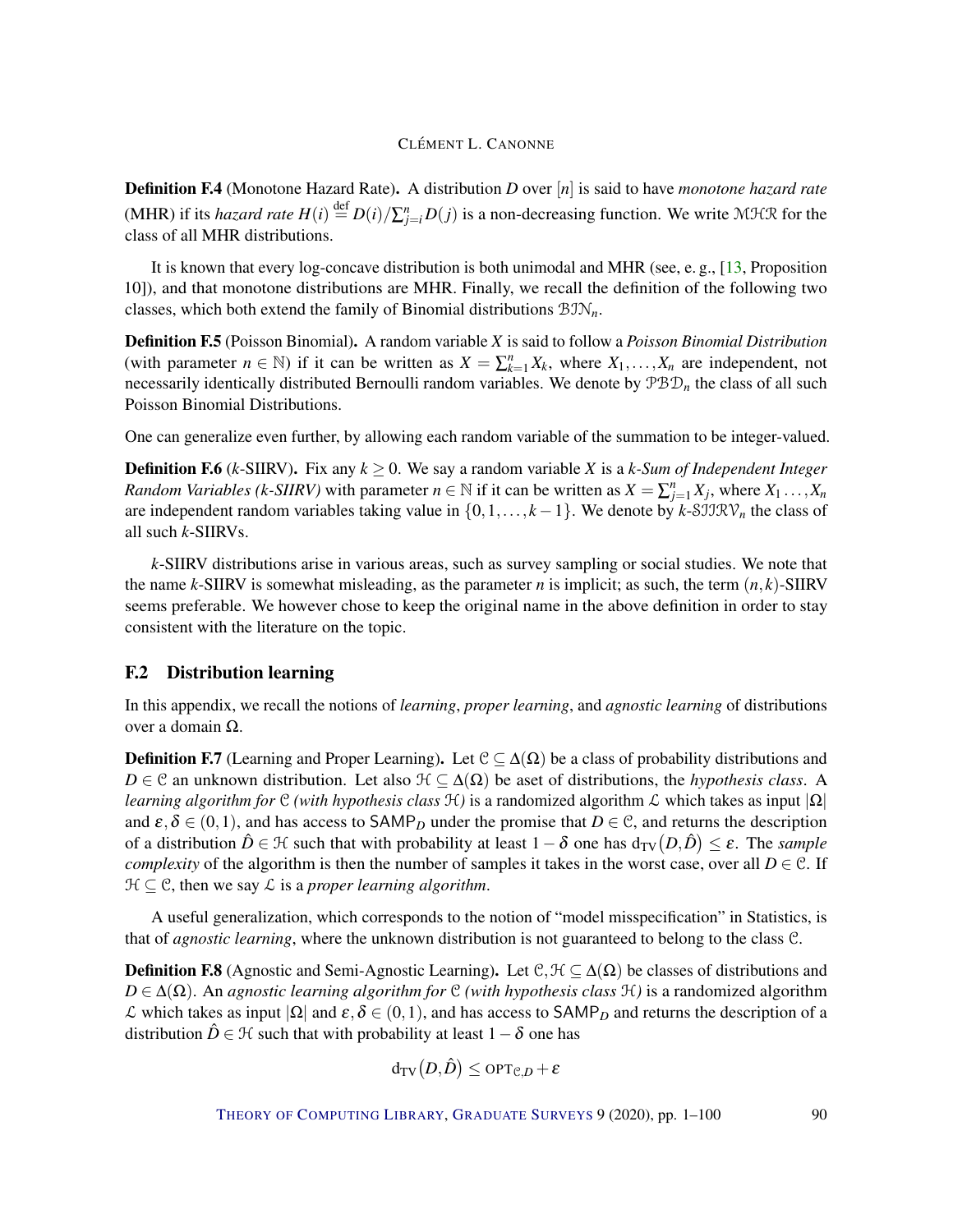where  $OPT_{\mathcal{C},D}$   $\stackrel{\text{def}}{=} \inf_{D_{\mathcal{C}} \in \mathcal{C}} d_{TV}(D_{\mathcal{C}},D)$  is the distance of *D* to the purported class  $\mathcal{C}$ . If the guarantee is instead that  $d_{TV}(D, \hat{D}) \leq C \cdot \text{OPT}_{\mathcal{C},D} + \varepsilon$  for some absolute constant  $C \geq 1$ , then  $\mathcal{L}$  is a *semi-agnostic learner* (with agnostic constant *C*). The *sample complexity* of the algorithm is then the number of samples it takes in the worst case, over all  $D \in \Delta(\Omega)$ . Finally, if  $\mathcal{H} \subseteq \mathcal{C}$ , then we say  $\mathcal{L}$  is a *proper agnostic learning algorithm*.

## References

- <span id="page-90-0"></span>[1] JAYADEV ACHARYA, CLÉMENT L. CANONNE, AND GAUTAM KAMATH: A chasm between identity and equivalence testing with conditional queries. *Theory of Computing*, (19):1–46, 2018. Preliminary version in [RANDOM'15.](http://doi.org/10.4230/LIPIcs.APPROX-RANDOM.2015.449) [\[doi:10.4086/toc.2018.v014a019,](http://dx.doi.org/10.4086/toc.2018.v014a019) [arXiv:1411.7346\]](http://arxiv.org/abs/1411.7346) [45,](#page-44-0) [51,](#page-50-0) [53,](#page-52-0) [54,](#page-53-0) [73,](#page-72-0) [74](#page-73-0)
- [2] JAYADEV ACHARYA, HIRAKENDU DAS, ASHKAN JAFARPOUR, ALON ORLITSKY, AND SHENGJUN PAN: Competitive closeness testing. In *Proc. 24th Ann. Conf. on Learning Theory (COLT'11)*, pp. 47–68, 2011. Accessible at [http://proceedings.mlr.press/v19/acharya11a.html.](http://proceedings.mlr.press/v19/acharya11a.html) [68,](#page-67-0) [69](#page-68-0)
- [3] JAYADEV ACHARYA, HIRAKENDU DAS, ASHKAN JAFARPOUR, ALON ORLITSKY, SHENGJUN PAN, AND ANANDA THEERTHA SURESH: Competitive classification and closeness testing. In *Proc. 25th Ann. Conf. on Learning Theory (COLT'12)*, volume 23, pp. 22.1–22.18, 2012. [25,](#page-24-0) [68,](#page-67-0) [69,](#page-68-0) [70](#page-69-0)
- [4] JAYADEV ACHARYA AND CONSTANTINOS DASKALAKIS: Testing Poisson Binomial Distributions. In *Proc. 26th Ann. ACM-SIAM Symp. on Discrete Algorithms (SODA'15)*, pp. 1829–1840. ACM Press, 2015. [\[doi:10.1137/1.9781611973730.122,](http://dx.doi.org/10.1137/1.9781611973730.122) [arXiv:1410.3386\]](http://arxiv.org/abs/1410.3386) [24,](#page-23-0) [25](#page-24-0)
- <span id="page-90-1"></span>[5] JAYADEV ACHARYA, CONSTANTINOS DASKALAKIS, AND GAUTAM C. KAMATH: Optimal testing for properties of distributions. In *Proc. Advances in Neural Information Processing Systems (NIPS'15)*, pp. 3577–3598, 2015. Available in [NIPS'15.](http://papers.nips.cc/book/advances-in-neural-information-processing-systems-28-2015) [\[arXiv:1507.05952\]](http://arxiv.org/abs/1507.05952) [13,](#page-12-0) [16,](#page-15-0) [21,](#page-20-0) [23,](#page-22-0) [28,](#page-27-0) [73](#page-72-0)
- [6] JAYADEV ACHARYA, ASHKAN JAFARPOUR, ALON ORLITSKY, AND ANANDA THEERTHA SURESH: A competitive test for uniformity of monotone distributions. In *Proc. 16th Internat. Conf. on Artificial Intelligence and Stat. (AISTATS'13)*, pp. 57–65, 2013. Available in [AISTATS'13.](http://jmlr.org/proceedings/papers/v31/acharya13a.html) [68,](#page-67-0) [70](#page-69-0)
- [7] JAYADEV ACHARYA, ASHKAN JAFARPOUR, ALON ORLITSKY, AND ANANDA THEERTHA SURESH: Sublinear algorithms for outlier detection and generalized closeness testing. In *IEEE Internat. Symp. Information Theory (ISIT'14)*, pp. 3200–3204. IEEE Comp. Soc. Press, 2014. [\[doi:10.1109/ISIT.2014.6875425\]](http://dx.doi.org/10.1109/ISIT.2014.6875425) [71](#page-70-0)
- [8] JAYADEV ACHARYA, ALON ORLITSKY, ANANDA THEERTHA SURESH, AND HIMANSHU TYAGI: Estimating Rényi entropy of discrete distributions. *IEEE Trans. Inform. Theory*, 63(1):38–56, 2017. Preliminary version in [SODA'15.](http://doi.org/10.1137/1.9781611973730.124) [\[doi:10.1109/TIT.2016.2620435,](http://dx.doi.org/10.1109/TIT.2016.2620435) [arXiv:1408.1000\]](http://arxiv.org/abs/1408.1000) [37](#page-36-0)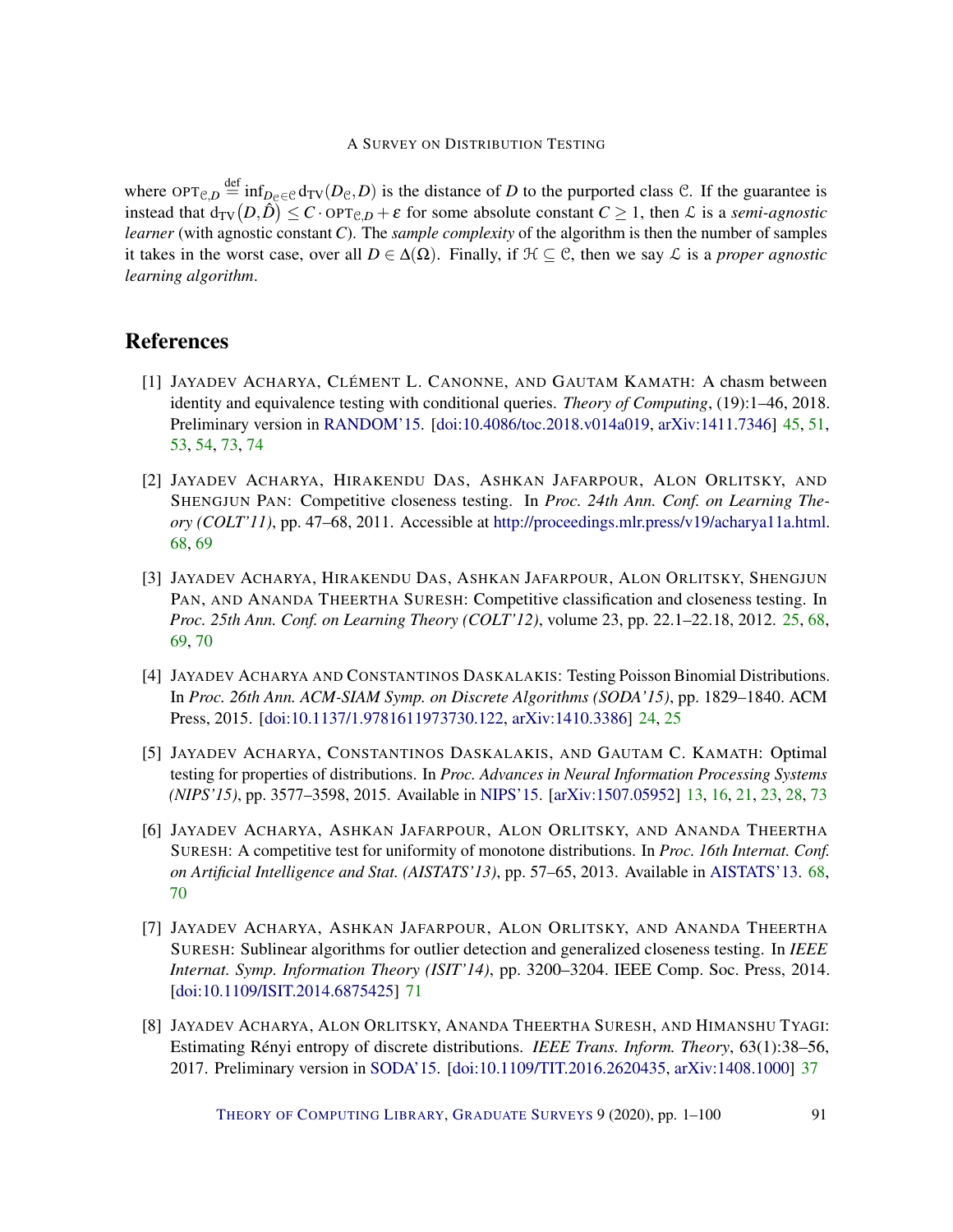- <span id="page-91-7"></span>[9] MICHAŁ ADAMASZEK, ARTUR CZUMAJ, AND CHRISTIAN SOHLER: Testing monotone continuous distributions on high-dimensional real cubes. In [\[56\]](#page-95-4). 2010. Preliminary version in [SODA'10.](http://doi.org/10.1137/1.9781611973075.6) [\[doi:10.1007/978-3-642-16367-8\\_13\]](http://dx.doi.org/10.1007/978-3-642-16367-8_13) [30](#page-29-0)
- <span id="page-91-4"></span>[10] JOSÉ A. ADELL AND PEDRO JODRÁ: Exact Kolmogorov and total variation distances between some familiar discrete distributions. *J. Inequalities and Appl.*, 2006:64307, 2006. [\[doi:10.1155/JIA/2006/64307\]](http://dx.doi.org/10.1155/JIA/2006/64307) [80](#page-79-2)
- [11] MARYAM ALIAKBARPOUR, ERIC BLAIS, AND RONITT RUBINFELD: Learning and testing junta distributions. In *Proc. 29th Ann. Conf. on Learning Theory (COLT'16)*, volume 49 of *JMLR Workshop and Conference Proceedings*, pp. 19–46. Springer, 2016. Available in [COLT'16.](http://jmlr.org/proceedings/papers/v49/aliakbarpour16.html) [68](#page-67-0)
- [12] NOGA ALON, ALEXANDR ANDONI, TALI KAUFMAN, KEVIN MATULEF, RONITT RUBINFELD, AND NING XIE: Testing *k*-wise and almost *k*-wise independence. In *Proc. 39th STOC*, pp. 496–505. ACM Press, 2007. [\[doi:10.1145/1250790.1250863\]](http://dx.doi.org/10.1145/1250790.1250863) [27,](#page-26-0) [28](#page-27-0)
- <span id="page-91-6"></span>[13] MARK YUYING AN: Log-concave probability distributions: theory and statistical testing. Technical Report Working Paper No. 95-03, Duke University Department of Economics, 1997. Preliminary version available at [repec.org.](http://EconPapers.repec.org/RePEc:fth:clmsre:96-01) [\[doi:10.2139/ssrn.1933\]](http://dx.doi.org/10.2139/ssrn.1933) [90](#page-89-0)
- <span id="page-91-5"></span>[14] PATRICE ASSOUAD: Deux remarques sur l'estimation. *C. R. Acad. Sci. Paris Ser. I Math.*, 296(23):1021–1024, 1983. [86](#page-85-4)
- <span id="page-91-3"></span>[15] ZIV BAR-YOSSEF: *The Complexity of Massive Data Set Computations*. Ph. D. thesis, UC Berkeley, 2002. Adviser: Christos Papadimitriou. Available at [http://webee.technion.ac.il/people/](http://webee.technion.ac.il/people/zivby/index_files/Page1489.html) [zivby/index\\_files/Page1489.html](http://webee.technion.ac.il/people/zivby/index_files/Page1489.html). [38,](#page-37-0) [77,](#page-76-3) [78](#page-77-1)
- <span id="page-91-2"></span>[16] TUĞKAN BATU, SANJOY DASGUPTA, RAVI KUMAR, AND RONITT RUBINFELD: The complexity of approximating the entropy. *SIAM J. Comput.*, 35(1):132–150, 2005. Preliminary version in [CCC'02.](http://doi.org/10.1109/CCC.2002.1004329) [\[doi:10.1137/S0097539702403645\]](http://dx.doi.org/10.1137/S0097539702403645) [7,](#page-6-0) [30,](#page-29-0) [33,](#page-32-0) [56,](#page-55-0) [61,](#page-60-0) [75](#page-74-3)
- <span id="page-91-1"></span>[17] TUĞKAN BATU, ELDAR FISCHER, LANCE FORTNOW, RAVI KUMAR, RONITT RUBINFELD, AND PATRICK WHITE: Testing random variables for independence and identity. In *Proc. 42nd FOCS*, pp. 442–451. IEEE Comp. Soc. Press, 2001. [\[doi:10.1109/SFCS.2001.959920\]](http://dx.doi.org/10.1109/SFCS.2001.959920) [7,](#page-6-0) [12,](#page-11-0) [15,](#page-14-0) [27,](#page-26-0) [28,](#page-27-0) [31,](#page-30-0) [38,](#page-37-0) [73,](#page-72-0) [74](#page-73-0)
- <span id="page-91-8"></span>[18] TUĞKAN BATU, LANCE FORTNOW, RONITT RUBINFELD, WARREN D. SMITH, AND PATRICK WHITE: Testing that distributions are close. In *Proc. 41st FOCS*, pp. 189–197. IEEE Comp. Soc. Press, 2000. This is the preliminary version of [\[19\]](#page-91-0). [\[doi:10.1109/SFCS.2000.892113\]](http://dx.doi.org/10.1109/SFCS.2000.892113) [5,](#page-4-0) [7,](#page-6-0) [12,](#page-11-0) [13,](#page-12-0) [17,](#page-16-0) [18,](#page-17-0) [31,](#page-30-0) [34,](#page-33-0) [38,](#page-37-0) [92](#page-91-7)
- <span id="page-91-0"></span>[19] TUĞKAN BATU, LANCE FORTNOW, RONITT RUBINFELD, WARREN D. SMITH, AND PATRICK WHITE: Testing closeness of discrete distributions. *J. ACM*, 60(1):4:1–4:25, 2013. This is the journal version of [\[18\]](#page-91-8). [\[doi:10.1145/2432622.2432626\]](http://dx.doi.org/10.1145/2432622.2432626) [7,](#page-6-0) [18,](#page-17-0) [73,](#page-72-0) [74,](#page-73-0) [82,](#page-81-0) [92](#page-91-7)

THEORY OF C[OMPUTING](http://dx.doi.org/10.4086/toc) LIBRARY, G[RADUATE](http://dx.doi.org/10.4086/toc.gs) SURVEYS 9 (2020), pp. 1-100 92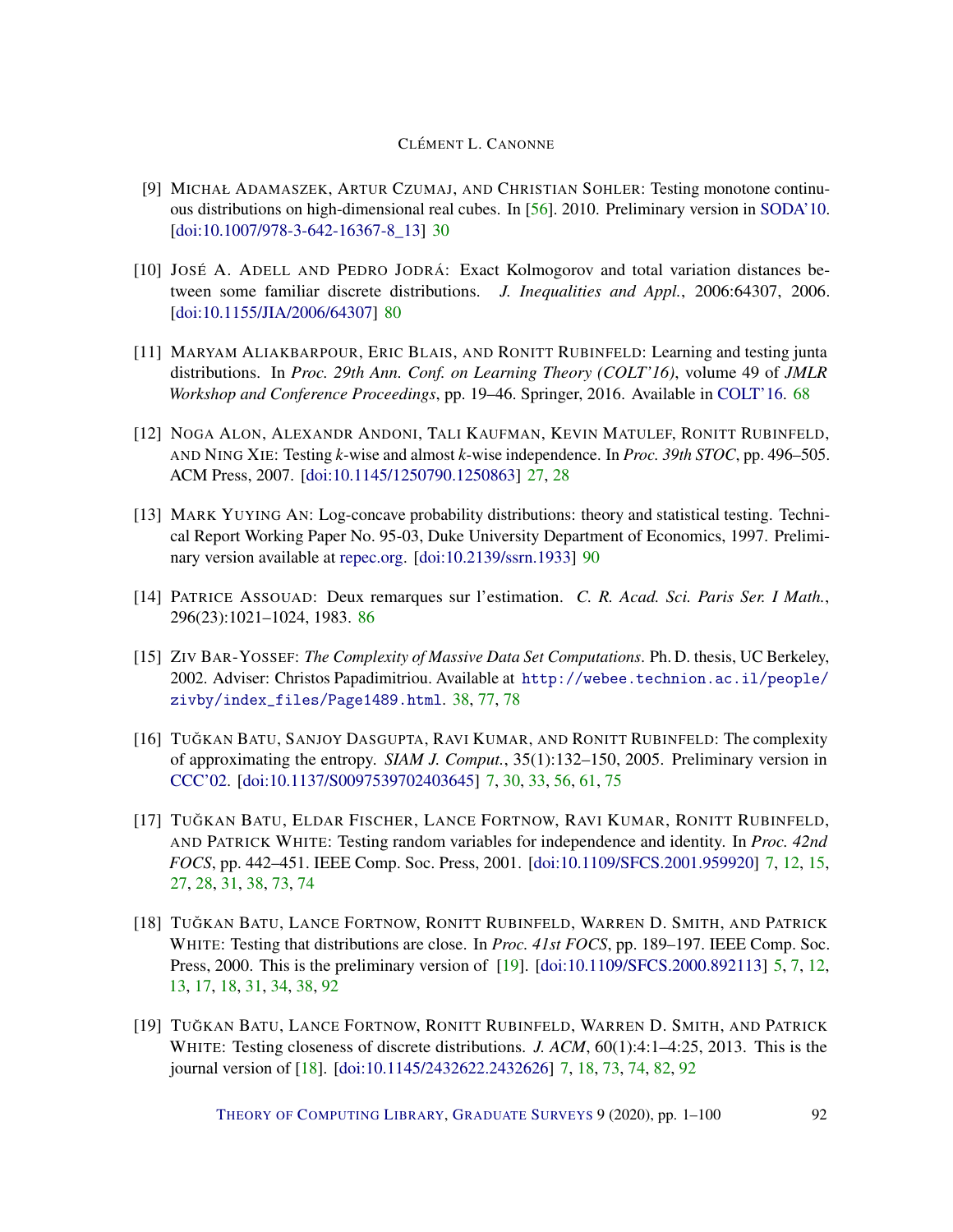- <span id="page-92-1"></span>[20] TUĞKAN BATU, RAVI KUMAR, AND RONITT RUBINFELD: Sublinear algorithms for testing monotone and unimodal distributions. In *Proc. 36th STOC*, pp. 381–390. ACM Press, 2004. [\[doi:10.1145/1007352.1007414\]](http://dx.doi.org/10.1145/1007352.1007414) [7,](#page-6-0) [21,](#page-20-0) [22,](#page-21-0) [23,](#page-22-0) [25,](#page-24-0) [30,](#page-29-0) [38,](#page-37-0) [56,](#page-55-0) [73](#page-72-0)
- [21] PIOTR BERMAN, SOFYA RASKHODNIKOVA, AND GRIGORY YAROSLAVTSEV: *Lp*-testing. In *Proc. 46th STOC*, pp. 164–173. ACM Press, 2014. [\[doi:10.1145/2591796.2591887\]](http://dx.doi.org/10.1145/2591796.2591887) [56](#page-55-0)
- [22] BHASWAR BHATTACHARYA AND GREGORY VALIANT: Testing closeness with unequal sized samples. In *Proc. Advances in Neural Information Processing Systems (NIPS'15)*, pp. 2593–2601, 2015. Available in [NIPS'15.](http://papers.nips.cc/book/advances-in-neural-information-processing-systems-28-2015) [\[arXiv:1504.04599\]](http://arxiv.org/abs/1504.04599) [71](#page-70-0)
- [23] ARNAB BHATTACHARYYA, ELDAR FISCHER, RONITT RUBINFELD, AND PAUL VALIANT: Testing monotonicity of distributions over general partial orders. In *Proc. 2nd Symp. Innovations in Computer Science (ICS'11)*, pp. 239–252, 2011. Available at [ICS'11.](https://conference.iiis.tsinghua.edu.cn/ICS2011/content/paper/38.pdf) [7,](#page-6-0) [23](#page-22-0)
- <span id="page-92-4"></span>[24] LUCIEN BIRGÉ: On the risk of histograms for estimating decreasing densities. *Ann. Stat.*, 15(3):1013–1022, 1987. [\[doi:10.1214/aos/1176350489\]](http://dx.doi.org/10.1214/aos/1176350489) [30,](#page-29-0) [32,](#page-31-0) [84,](#page-83-1) [87](#page-86-0)
- [25] ERIC BLAIS, JOSHUA BRODY, AND KEVIN MATULEF: Property testing lower bounds via communication complexity. *Comput. Complexity*, 21(2):311–358, 2012. Preliminary version in [CCC'11.](http://doi.org/10.1109/CCC.2011.31) [\[doi:10.1007/s00037-012-0040-x\]](http://dx.doi.org/10.1007/s00037-012-0040-x) [39,](#page-38-0) [71](#page-70-0)
- [26] ERIC BLAIS, CLÉMENT L. CANONNE, AND TOM GUR: Distribution testing lower bounds via reductions from Communication Complexity. *ACM Trans. Comput. Theory*, 11(2):6:2–6:37, 2019. Preliminary version in [CCC'17.](http://doi.org/10.4230/LIPIcs.CCC.2017.28) [\[doi:10.1145/3305270,](http://dx.doi.org/10.1145/3305270) [ECCC:TR16-168\]](https://eccc.weizmann.ac.il/report/2016/168) [39,](#page-38-0) [71](#page-70-0)
- <span id="page-92-3"></span>[27] CAFER CAFEROV, BARIŞ KAYA, RYAN O'DONNELL, AND A. C. CEM SAY: Optimal bounds for estimating entropy with PMF queries. In *Proc. 40th Math. Found. Comp. Sci. (MFCS'15)*, pp. 187–198. Springer, 2015. [\[doi:10.1007/978-3-662-48054-0\\_16\]](http://dx.doi.org/10.1007/978-3-662-48054-0_16) [62,](#page-61-0) [74](#page-73-0)
- <span id="page-92-0"></span>[28] CLÉMENT L. CANONNE: Big Data on the rise? Testing monotonicity of distributions. In *Proc. 42nd Internat. Colloq. on Automata, Languages and Programming (ICALP'15)*, volume 9134 of *Lecture Notes in Computer Science*, pp. 294–305. Springer, 2015. [\[doi:10.1007/978-3-662-47672-](http://dx.doi.org/10.1007/978-3-662-47672-7_24) [7\\_24\]](http://dx.doi.org/10.1007/978-3-662-47672-7_24) [21,](#page-20-0) [46,](#page-45-0) [47,](#page-46-0) [60,](#page-59-0) [73,](#page-72-0) [74](#page-73-0)
- [29] CLÉMENT L. CANONNE: Are Few Bins Enough: Testing Histogram Distributions. In *Proc. 35th Symp. on Principles of Database Systems (PODS'16)*, pp. 455–463. ACM Press, 2016. [\[doi:10.1145/2902251.2902274,](http://dx.doi.org/10.1145/2902251.2902274) [ECCC:TR15-160\]](https://eccc.weizmann.ac.il/report/2015/160) [39](#page-38-0)
- <span id="page-92-2"></span>[30] CLÉMENT L. CANONNE, ILIAS DIAKONIKOLAS, THEMIS GOULEAKIS, AND RONITT RUBIN-FELD: Testing shape restrictions of discrete distributions. *Theory Comput. Syst.*, 62(1):4–62, 2018. Preliminary version in [STACS'16.](http://doi.org/10.4230/LIPIcs.STACS.2016.25) [\[doi:10.1007/s00224-017-9785-6,](http://dx.doi.org/10.1007/s00224-017-9785-6) [arXiv:1507.03558\]](http://arxiv.org/abs/1507.03558) [21,](#page-20-0) [25,](#page-24-0) [26,](#page-25-0) [73,](#page-72-0) [89](#page-88-2)
- [31] CLÉMENT L. CANONNE, THEMIS GOULEAKIS, AND RONITT RUBINFELD: Sampling correctors. *SIAM J. Comput.*, 47(4):1373–1423, 2018. Preliminary version in [ITCS'16.](http://doi.org/10.1145/2840728.2840729) [\[doi:10.1137/16M1076666,](http://dx.doi.org/10.1137/16M1076666) [arXiv:1504.06544\]](http://arxiv.org/abs/1504.06544) [72](#page-71-0)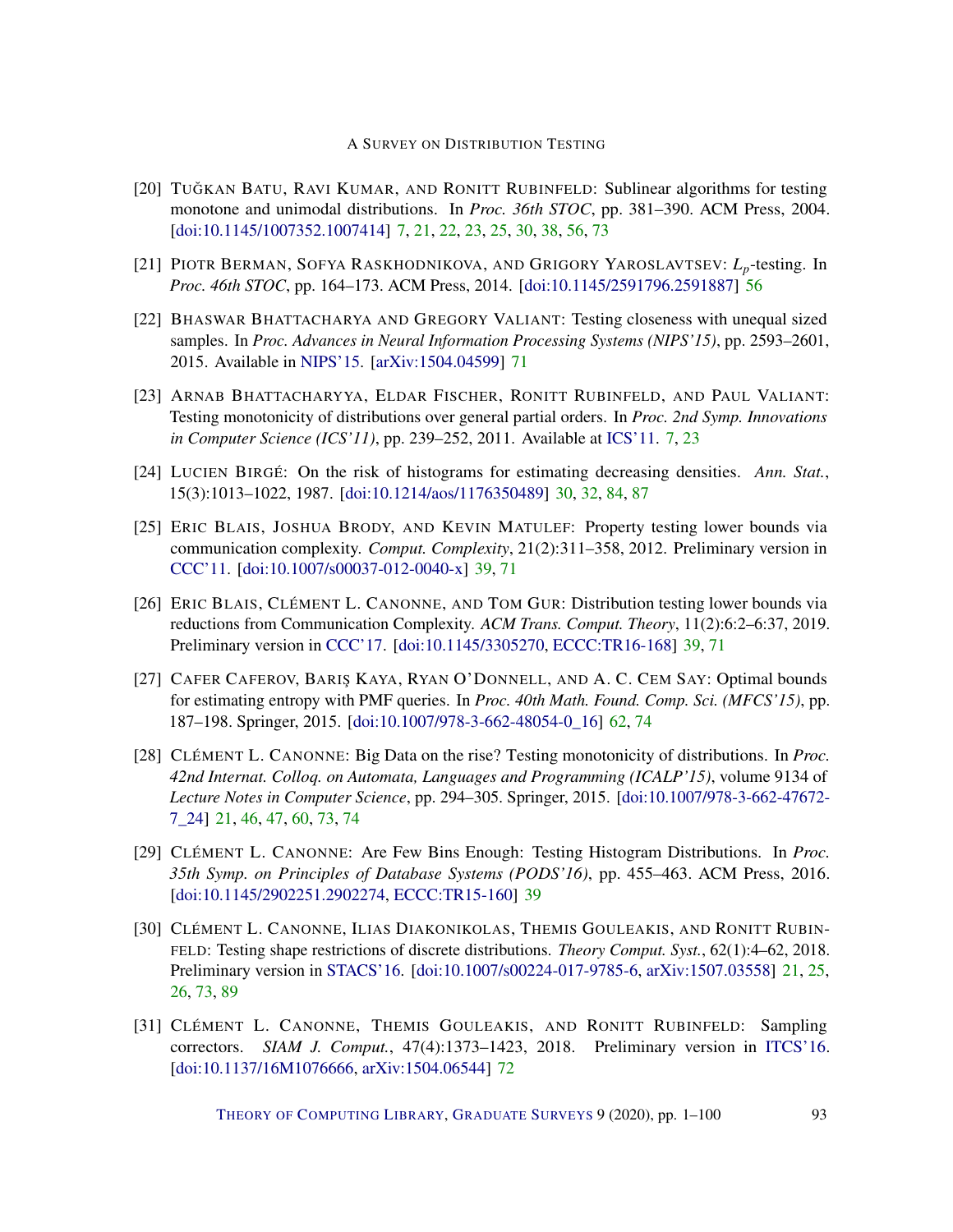- <span id="page-93-6"></span>[32] CLÉMENT L. CANONNE, DANA RON, AND ROCCO A. SERVEDIO: Unpublished, 2013. [48](#page-47-0)
- <span id="page-93-1"></span>[33] CLÉMENT L. CANONNE, DANA RON, AND ROCCO A. SERVEDIO: Testing equivalence between distributions using conditional samples. In *Proc. 25th Ann. ACM-SIAM Symp. on Discrete Algorithms (SODA'14)*, pp. 1174–1192. ACM Press, 2014. See also [\[34\]](#page-93-0) (full version). [\[doi:10.1137/1.9781611973402.87\]](http://dx.doi.org/10.1137/1.9781611973402.87) [39,](#page-38-0) [40,](#page-39-0) [41,](#page-40-0) [43,](#page-42-0) [47,](#page-46-0) [58,](#page-57-0) [73,](#page-72-0) [74](#page-73-0)
- <span id="page-93-0"></span>[34] CLÉMENT L. CANONNE, DANA RON, AND ROCCO A. SERVEDIO: Testing probability distributions using conditional samples. *SIAM J. Comput.*, 44(3):540–616, 2015. [\[doi:10.1137/130945508,](http://dx.doi.org/10.1137/130945508) [ECCC:TR12-155,](https://eccc.weizmann.ac.il/report/2012/155) [arXiv:1211.2664\]](http://arxiv.org/abs/1211.2664) [42,](#page-41-0) [43,](#page-42-0) [44,](#page-43-0) [45,](#page-44-0) [48,](#page-47-0) [51,](#page-50-0) [52,](#page-51-0) [55,](#page-54-0) [58,](#page-57-0) [73,](#page-72-0) [82,](#page-81-0) [94](#page-93-6)
- <span id="page-93-4"></span>[35] CLÉMENT L. CANONNE AND RONITT RUBINFELD: Testing probability distributions underlying aggregated data. In *Proc. 41st Internat. Colloq. on Automata, Languages and Programming (ICALP'14)*, pp. 283–295. Springer, 2014. [\[doi:10.1007/978-3-662-43948-7\\_24,](http://dx.doi.org/10.1007/978-3-662-43948-7_24) [ECCC:TR14-021,](https://eccc.weizmann.ac.il/report/2014/021) [arXiv:1402.3835\]](http://arxiv.org/abs/1402.3835) [56,](#page-55-0) [57,](#page-56-0) [59,](#page-58-0) [61,](#page-60-0) [62,](#page-61-0) [63,](#page-62-0) [74](#page-73-0)
- <span id="page-93-3"></span>[36] SOURAV CHAKRABORTY, ELDAR FISCHER, YONATAN GOLDHIRSH, AND ARIE MATSLIAH: On the power of conditional samples in distribution testing. *SIAM J. Comput.*, 45(4):1261–1296, 2016. Preliminary version in [ITCS'13.](http://doi.org/10.1145/2422436.2422497) [\[doi:10.1137/140964199\]](http://dx.doi.org/10.1137/140964199) [39,](#page-38-0) [40,](#page-39-0) [43,](#page-42-0) [45,](#page-44-0) [50,](#page-49-0) [51,](#page-50-0) [52,](#page-51-0) [53,](#page-52-0) [55,](#page-54-0) [74](#page-73-0)
- [37] SIU-ON CHAN, ILIAS DIAKONIKOLAS, ROCCO A. SERVEDIO, AND XIAORUI SUN: Learning mixtures of structured distributions over discrete domains. In *Proc. 24th Ann. ACM-SIAM Symp. on Discrete Algorithms (SODA'13)*, pp. 1380–1394. ACM Press, 2013. [\[doi:10.1137/1.9781611973105.100,](http://dx.doi.org/10.1137/1.9781611973105.100) [arXiv:1210.0864\]](http://arxiv.org/abs/1210.0864) [25,](#page-24-0) [26,](#page-25-0) [32](#page-31-0)
- [38] SIU-ON CHAN, ILIAS DIAKONIKOLAS, ROCCO A. SERVEDIO, AND XIAORUI SUN: Efficient density estimation via piecewise polynomial approximation. In *Proc. 46th STOC*, pp. 604–613. ACM Press, 2014. [\[doi:10.1145/2591796.2591848,](http://dx.doi.org/10.1145/2591796.2591848) [arXiv:1305.3207\]](http://arxiv.org/abs/1305.3207) [25,](#page-24-0) [26,](#page-25-0) [32,](#page-31-0) [33](#page-32-0)
- <span id="page-93-2"></span>[39] SIU-ON CHAN, ILIAS DIAKONIKOLAS, GREGORY VALIANT, AND PAUL VALIANT: Optimal algorithms for testing closeness of discrete distributions. In *Proc. 25th Ann. ACM-SIAM Symp. on Discrete Algorithms (SODA'14)*, pp. 1193–1203. ACM Press, 2014. [\[doi:10.1137/1.9781611973402.88,](http://dx.doi.org/10.1137/1.9781611973402.88) [arXiv:1308.3946\]](http://arxiv.org/abs/1308.3946) [7,](#page-6-0) [13,](#page-12-0) [17,](#page-16-0) [18,](#page-17-0) [31,](#page-30-0) [73](#page-72-0)
- [40] CONSTANTINOS DASKALAKIS, ILIAS DIAKONIKOLAS, RYAN O'DONNELL, ROCCO A. SERVE-DIO, AND LI-YANG TAN: Learning sums of independent integer random variables. In *Proc. 54th FOCS*, pp. 217–226. IEEE Comp. Soc. Press, 2013. [\[doi:10.1109/FOCS.2013.31\]](http://dx.doi.org/10.1109/FOCS.2013.31) [27](#page-26-0)
- <span id="page-93-5"></span>[41] CONSTANTINOS DASKALAKIS, ILIAS DIAKONIKOLAS, AND ROCCO A. SERVEDIO: Learning *k*-modal distributions via testing. *Theory of Computing*, 10(20):535–570, 2014. Preliminary version in [SODA'12.](http://dl.acm.org/citation.cfm?id=2095116.2095224) [\[doi:10.4086/toc.2014.v010a020,](http://dx.doi.org/10.4086/toc.2014.v010a020) [arXiv:1107.2700\]](http://arxiv.org/abs/1107.2700) [30,](#page-29-0) [84](#page-83-1)
- [42] CONSTANTINOS DASKALAKIS, ILIAS DIAKONIKOLAS, AND ROCCO A. SERVEDIO: Learning Poisson binomial distributions. *Algorithmica*, 72(1):316–357, 2015. Preliminary version in [STOC'12.](http://doi.acm.org/10.1145/2213977.2214042) [\[doi:10.1007/s00453-015-9971-3,](http://dx.doi.org/10.1007/s00453-015-9971-3) [arXiv:1107.2702\]](http://arxiv.org/abs/1107.2702) [24](#page-23-0)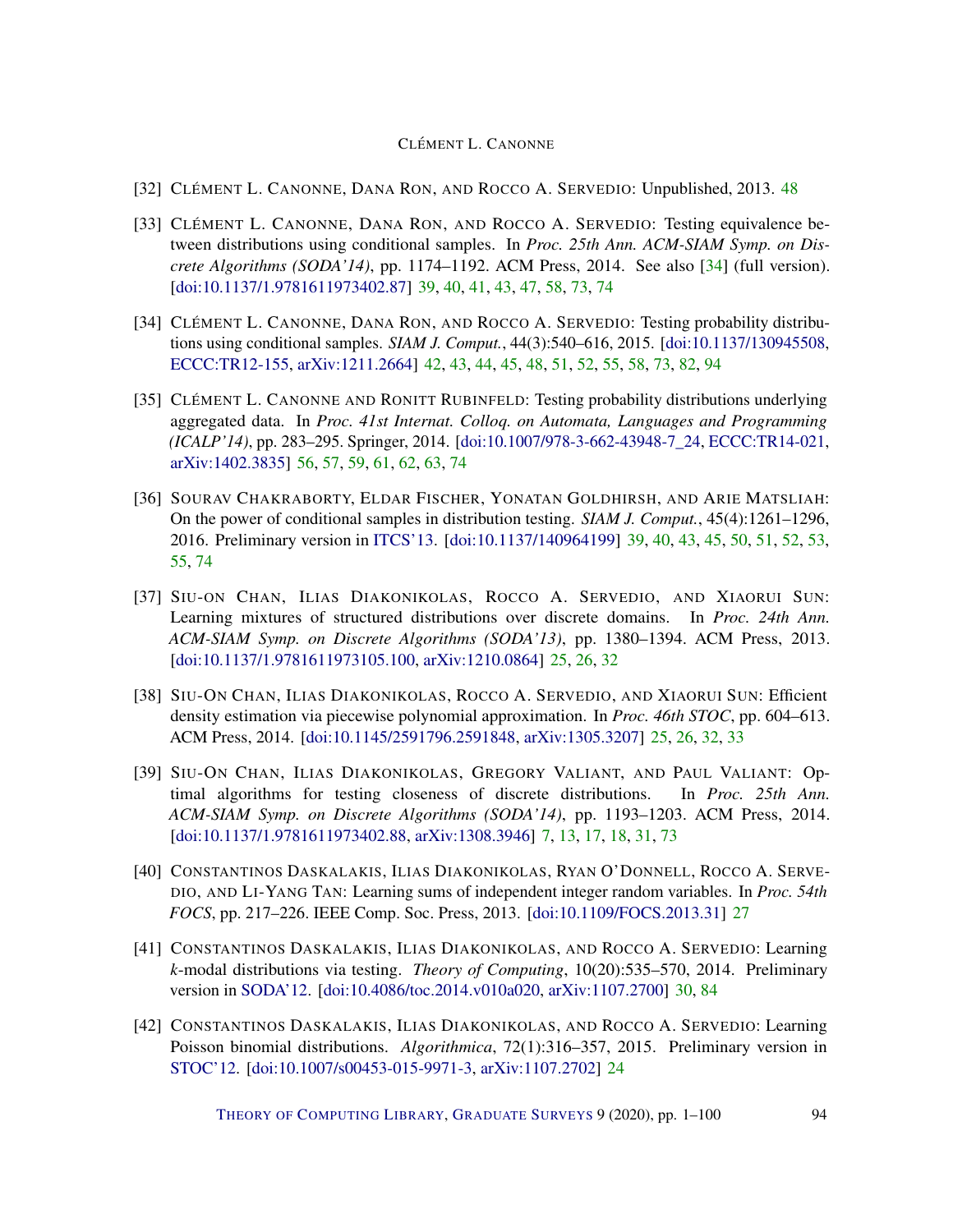- <span id="page-94-4"></span>[43] CONSTANTINOS DASKALAKIS, ILIAS DIAKONIKOLAS, ROCCO A. SERVEDIO, GREGORY VALIANT, AND PAUL VALIANT: Testing *k*-modal distributions: Optimal algorithms via reductions. In *Proc. 24th Ann. ACM-SIAM Symp. on Discrete Algorithms (SODA'13)*, pp. 1833–1852. ACM Press, 2013. [\[doi:10.1137/1.9781611973105.131\]](http://dx.doi.org/10.1137/1.9781611973105.131) [30,](#page-29-0) [31,](#page-30-0) [33,](#page-32-0) [72,](#page-71-0) [84](#page-83-1)
- <span id="page-94-2"></span>[44] YUXIN DENG AND WENJIE DU: The Kantorovich metric in computer science: A brief survey. *Electron. Notes Theor. Comput. Sci.*, 253(3):73–82, 2009. Preliminary version in QAPL'09. [\[doi:10.1016/j.entcs.2009.10.006\]](http://dx.doi.org/10.1016/j.entcs.2009.10.006) [79](#page-78-1)
- [45] LUC DEVROYE AND GÁBOR LUGOSI: *Combinatorial Methods in Density Estimation*. Springer Series in Statistics. Springer, 2001. [\[doi:10.1007/978-1-4613-0125-7\]](http://dx.doi.org/10.1007/978-1-4613-0125-7) [10,](#page-9-0) [33](#page-32-0)
- [46] ILIAS DIAKONIKOLAS, THEMIS GOULEAKIS, JOHN PEEBLES, AND ERIC PRICE: Collisionbased testers are optimal for uniformity and closeness. *Chicago J. Theoret. Comp. Sci.*, (1):1–21, 2019. [\[doi:10.4086/cjtcs.2019.001,](http://dx.doi.org/10.4086/cjtcs.2019.001) [ECCC:TR16-178,](https://eccc.weizmann.ac.il/report/2016/178) [arXiv:1611.03579\]](http://arxiv.org/abs/1611.03579) [39](#page-38-0)
- [47] ILIAS DIAKONIKOLAS AND DANIEL M. KANE: A new approach for testing properties of discrete distributions. In *Proc. 57th FOCS*, pp. 685–694. IEEE Comp. Soc. Press, 2016. [\[doi:10.1109/FOCS.2016.78,](http://dx.doi.org/10.1109/FOCS.2016.78) [arXiv:1601.05557\]](http://arxiv.org/abs/1601.05557) [39,](#page-38-0) [68](#page-67-0)
- [48] ILIAS DIAKONIKOLAS, DANIEL M. KANE, AND VLADIMIR NIKISHKIN: Optimal algorithms and lower bounds for testing closeness of structured distributions. In *Proc. 56th FOCS*, pp. 1183–1202. IEEE Comp. Soc. Press, 2015. [\[doi:10.1109/FOCS.2015.76,](http://dx.doi.org/10.1109/FOCS.2015.76) [arXiv:1508.05538\]](http://arxiv.org/abs/1508.05538) [32,](#page-31-0) [72](#page-71-0)
- [49] ILIAS DIAKONIKOLAS, DANIEL M. KANE, AND VLADIMIR NIKISHKIN: Testing identity of structured distributions. In *Proc. 26th Ann. ACM-SIAM Symp. on Discrete Algorithms (SODA'15)*, pp. 1841–1854. ACM Press, 2015. [\[doi:10.1137/1.9781611973730.123,](http://dx.doi.org/10.1137/1.9781611973730.123) [arXiv:1410.2266\]](http://arxiv.org/abs/1410.2266) [13,](#page-12-0) [16,](#page-15-0) [29,](#page-28-0) [32,](#page-31-0) [33,](#page-32-0) [72](#page-71-0)
- <span id="page-94-1"></span>[50] KHANH DO BA, HUY L. NGUYEN, HUY N. NGUYEN, AND RONITT RUBINFELD: Sublinear time algorithms for Earth Mover's distance. *Theory Comput. Syst.*, 48(2):428–442, 2011. [\[doi:10.1007/s00224-010-9265-8,](http://dx.doi.org/10.1007/s00224-010-9265-8) [arXiv:0904.0292\]](http://arxiv.org/abs/0904.0292) [79](#page-78-1)
- <span id="page-94-3"></span>[51] ARYEH DVORETZKY, JACK KIEFER, AND JACOB WOLFOWITZ: Asymptotic minimax character of the sample distribution function and of the classical multinomial estimator. *Ann. Math. Statist.*, 27(3):642–669, 1956. [\[doi:10.1214/aoms/1177728174\]](http://dx.doi.org/10.1214/aoms/1177728174) [79](#page-78-1)
- <span id="page-94-0"></span>[52] MOEIN FALAHATGAR, ASHKAN JAFARPOUR, ALON ORLITSKY, VENKATADHEERAJ PICHA-PATHI, AND ANANDA THEERTHA /SURESH: Faster algorithms for testing under conditional sampling. In *Proc. 28th Ann. Conf. on Learning Theory (COLT'15)*, JMLR Proceedings, pp. 607–636, 2015. Available at [MLR.](http://proceedings.mlr.press/v40/Falahatgar15.html) [\[arXiv:1504.04103\]](http://arxiv.org/abs/1504.04103) [43,](#page-42-0) [45,](#page-44-0) [73,](#page-72-0) [74](#page-73-0)
- [53] ELDAR FISCHER: The art of uninformed decisions: A primer to property testing. *Bull. EATCS*, 75:97–126, 2001. [5](#page-4-0)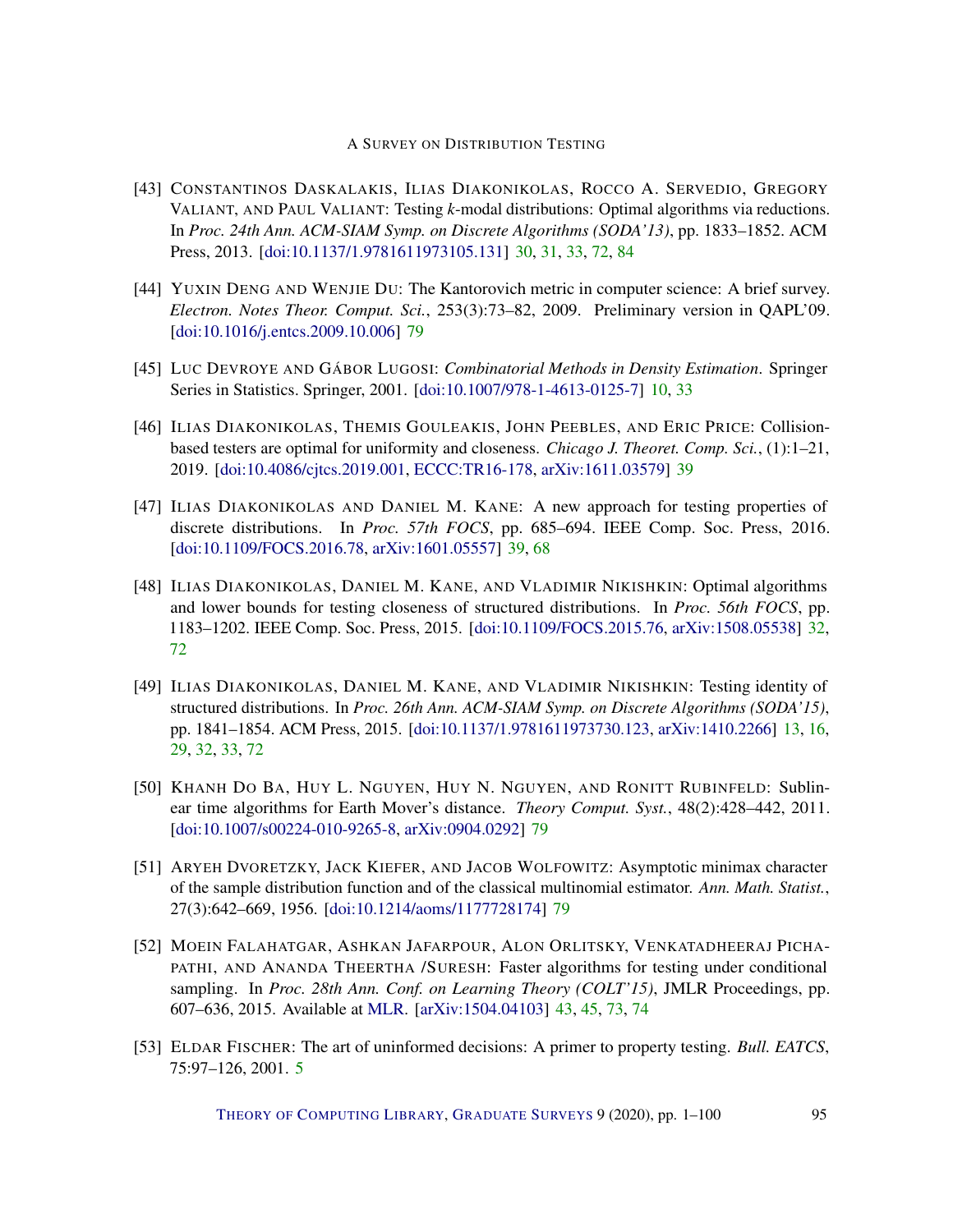- <span id="page-95-5"></span><span id="page-95-2"></span>[54] ALISON L. GIBBS AND FRANCIS EDWARD SU: On choosing and bounding probability metrics. *Interdisciplinary Science Reviews*, 70(3):419–435, 2002. [\[doi:10.1111/j.1751-5823.2002.tb00178.x,](http://dx.doi.org/10.1111/j.1751-5823.2002.tb00178.x) [arXiv:math/0209021\]](http://arxiv.org/abs/math/0209021) [76](#page-75-0)
- <span id="page-95-3"></span>[55] PETER W. GLYNN: Upper bounds on Poisson tail probabilities. *Oper. Res. Lett.*, 6(1):9–14, 1987. [\[doi:10.1016/0167-6377\(87\)90003-4\]](http://dx.doi.org/10.1016/0167-6377(87)90003-4) [83](#page-82-0)
- <span id="page-95-4"></span>[56] ODED GOLDREICH, editor. *Property Testing: Current Research and Surveys*. Springer, 2010. LNCS 6390. [\[doi:10.1007/978-3-642-16367-8\]](http://dx.doi.org/10.1007/978-3-642-16367-8) [5,](#page-4-0) [92,](#page-91-7) [96](#page-95-5)
- [57] ODED GOLDREICH: On the communication complexity methodology for proving lower bounds on the query complexity of property testing. *Electron. Colloq. on Comput. Complexity (ECCC)*, 20:73, 2013. [\[ECCC:TR13-073\]](https://eccc.weizmann.ac.il/report/2013/073) [71](#page-70-0)
- [58] ODED GOLDREICH: The uniform distribution is complete with respect to testing identity to a fixed distribution. In *Computational Complexity and Property Testing* (O. Goldreich, ed.), pp. 152–172. Springer, 2020. [\[doi:10.1007%2F978-3-030-43662-9\\_10,](http://dx.doi.org/10.1007%2F978-3-030-43662-9_10) [ECCC:TR16-015\]](https://eccc.weizmann.ac.il/report/2016/015) [39](#page-38-0)
- [59] ODED GOLDREICH, SHAFI GOLDWASSER, AND DANA RON: Property testing and its connection to learning and approximation. *J. ACM*, 45(4):653–750, 1998. Preliminary version in [FOCS'96.](http://doi.org/10.1109/SFCS.1996.548493) [\[doi:10.1145/285055.285060,](http://dx.doi.org/10.1145/285055.285060) [ECCC:TR96-057\]](https://eccc.weizmann.ac.il/report/1996/057) [5,](#page-4-0) [10](#page-9-0)
- <span id="page-95-0"></span>[60] ODED GOLDREICH AND DANA RON: On testing expansion in bounded-degree graphs. In [\[56\]](#page-95-4), pp. 68–75. 2010. Preliminary version [ECCC TR00-020 \(2000\).](http://eccc.hpi-web.de/report/2000/020/) [\[doi:10.1007/978-3-642-22670-0\\_9\]](http://dx.doi.org/10.1007/978-3-642-22670-0_9) [5,](#page-4-0) [7,](#page-6-0) [11,](#page-10-1) [12,](#page-11-0) [13,](#page-12-0) [22,](#page-21-0) [39,](#page-38-0) [73,](#page-72-0) [74](#page-73-0)
- [61] ODED GOLDREICH AND DANA RON: On sample-based testers. *ACM Trans. Comput. Theory*, 8(2):7:1–7:54, 2016. Preliminary version in [ITCS'15.](http://doi.acm.org/10.1145/2688073.2688080) [\[doi:10.1145/2898355,](http://dx.doi.org/10.1145/2898355) [ECCC:TR13-109\]](https://eccc.weizmann.ac.il/report/2013/109) [71](#page-70-0)
- [62] ODED GOLDREICH AND SALIL P. VADHAN: On the complexity of computational problems regarding distributions. In [\[56\]](#page-95-4), pp. 390–405. 2011. [\[doi:10.1007/978-3-642-22670-0\\_27,](http://dx.doi.org/10.1007/978-3-642-22670-0_27) [ECCC:TR11-](https://eccc.weizmann.ac.il/report/2011/004) [004\]](https://eccc.weizmann.ac.il/report/2011/004) [5](#page-4-0)
- <span id="page-95-1"></span>[63] SUDIPTO GUHA, ANDREW MCGREGOR, AND SURESH VENKATASUBRAMANIAN: Streaming and sublinear approximation of entropy and information distances. In *Proc. 17th Ann. ACM-SIAM Symp. on Discrete Algorithms (SODA'06)*, pp. 733–742. ACM Press, 2006. Available at [ACM DL.](http://dl.acm.org/citation.cfm?id=1109557.1109637) [\[arXiv:cs/0508122\]](http://arxiv.org/abs/cs/0508122) [33,](#page-32-0) [56,](#page-55-0) [59,](#page-58-0) [61,](#page-60-0) [71,](#page-70-0) [75](#page-74-3)
- [64] SARIEL HAR-PELED: Lower bound on estimating  $\sum_{k=1}^{n} a_k$  for non-increasing  $(a_k)_k$ . Theoretical Computer Science Stack Exchange, 2015. <http://cstheory.stackexchange.com/q/28024> (version: 2015-01-01). [61](#page-60-0)
- [65] PIOTR INDYK, REUT LEVI, AND RONITT RUBINFELD: Approximating and testing *k*-histogram distributions in sub-linear time. In *Proc. 31st Symp. on Principles of Database Systems (PODS'12)*, pp. 15–22. ACM Press, 2012. [\[doi:10.1145/2213556.2213561,](http://dx.doi.org/10.1145/2213556.2213561) [ECCC:TR11-171\]](https://eccc.weizmann.ac.il/report/2011/171) [23](#page-22-0)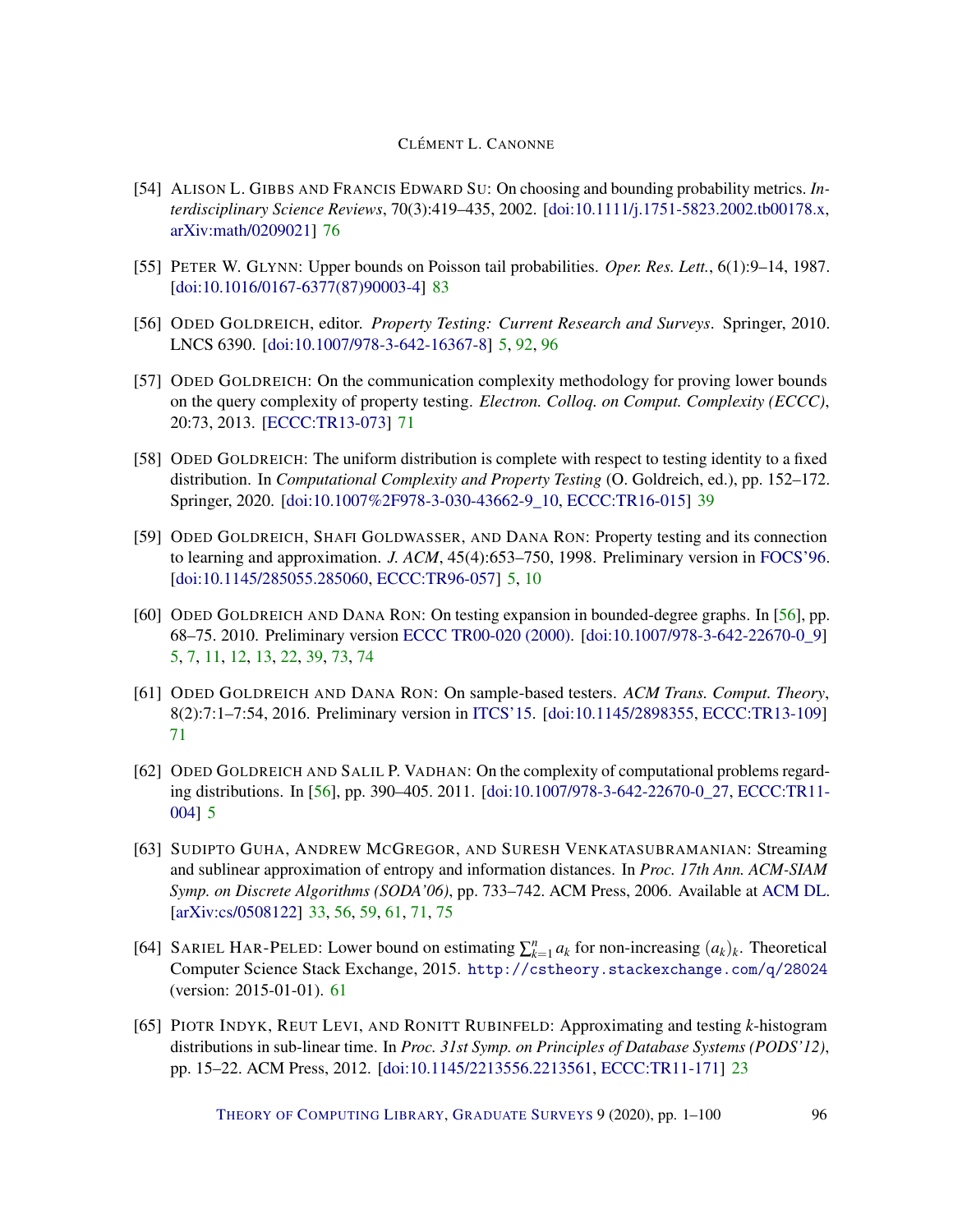- [66] JIANTAO JIAO, YANJUN HAN, AND TSACHY WEISSMAN: Minimax estimation of the *L*<sup>1</sup> distance. In *IEEE Internat. Symp. Information Theory (ISIT'16)*, pp. 750–754. IEEE Comp. Soc. Press, 2016. [\[doi:10.1109/ISIT.2016.7541399,](http://dx.doi.org/10.1109/ISIT.2016.7541399) [arXiv:1705.00807\]](http://arxiv.org/abs/1705.00807) [39](#page-38-0)
- [67] JIANTAO JIAO, KARTIK VENKAT, YANJUN HAN, AND TSACHY WEISSMAN: Minimax estimation of functionals of discrete distributions. *IEEE Trans. Inform. Theory*, pp. 2835–2885, 2015. [\[doi:10.1109/TIT.2015.2412945,](http://dx.doi.org/10.1109/TIT.2015.2412945) [arXiv:1406.6956\]](http://arxiv.org/abs/1406.6956) [37](#page-36-0)
- <span id="page-96-1"></span>[68] LEONID V. KANTOROVICH AND GENNADY S. RUBINSTEIN: On a space of totally additive functions. *Vestnik, Leningrad University*, 13(7):52–59, 1958. [79](#page-78-1)
- [69] SHANG KENG MA: Calculation of entropy from data of motion. *J. Stat. Phys.*, 26(2):221–240, 1981. [\[doi:10.1007/BF01013169\]](http://dx.doi.org/10.1007/BF01013169) [5](#page-4-0)
- <span id="page-96-3"></span>[70] LUCIEN LE CAM: An approximation theorem for the Poisson binomial distribution. *Pacific J. Math.*, 10(4):1181–1197, 1960. [\[doi:10.2140/pjm.1960.10.1181\]](http://dx.doi.org/10.2140/pjm.1960.10.1181) [83](#page-82-0)
- <span id="page-96-4"></span>[71] LUCIEN LE CAM: Convergence of estimates under dimensionality restrictions. *Ann. Stat.*, 1(1):38– 53, 1973. [\[doi:10.1214/aos/1193342380\]](http://dx.doi.org/10.1214/aos/1193342380) [88](#page-87-3)
- <span id="page-96-5"></span>[72] LUCIEN LE CAM: *Asymptotic Methods in Statistical Decision Theory*. Springer Series in Statistics. Springer, 1986. [\[doi:10.1007/978-1-4612-4946-7\]](http://dx.doi.org/10.1007/978-1-4612-4946-7) [88](#page-87-3)
- [73] REUT LEVI, DANA RON, AND RONITT RUBINFELD: Testing properties of collections of distributions. *Theory of Computing*, 9(8):295–347, 2013. Preliminary version in ICS'11. [\[doi:10.4086/toc.2013.v009a008,](http://dx.doi.org/10.4086/toc.2013.v009a008) [ECCC:TR10-157\]](https://eccc.weizmann.ac.il/report/2010/157) [27,](#page-26-0) [64,](#page-63-0) [65,](#page-64-0) [66,](#page-65-0) [67](#page-66-0)
- [74] REUT LEVI, DANA RON, AND RONITT RUBINFELD: Testing similar means. *SIAM J. Discrete Math.*, 28(4):1699–1724, 2014. Preliminary version in [ICALP'12.](http://doi.org/10.1007/978-3-642-31594-7_53) [\[doi:10.1137/120903737,](http://dx.doi.org/10.1137/120903737) [ECCC:TR12-055\]](https://eccc.weizmann.ac.il/report/2012/055) [64,](#page-63-0) [67](#page-66-0)
- <span id="page-96-2"></span>[75] PASCAL MASSART: The tight constant in the Dvoretzky–Kiefer–Wolfowitz inequality. *Ann. Probab.*, 18(3):1269–1283, 1990. [\[doi:10.1214/aop/1176990746\]](http://dx.doi.org/10.1214/aop/1176990746) [79](#page-78-1)
- [76] ASHLEY MONTANARO AND RONALD DE WOLF: A Survey of Quantum Property Testing. *Theory of Computing*, 2016. Graduate Surveys, 7. [\[doi:10.4086/toc.gs.2016.007,](http://dx.doi.org/10.4086/toc.gs.2016.007) [arXiv:1310.2035\]](http://arxiv.org/abs/1310.2035) [7](#page-6-0)
- [77] RYAN O'DONNELL AND JOHN WRIGHT: Quantum spectrum testing. In *Proc. 47th STOC*, pp. 529–538. ACM Press, 2015. [\[doi:10.1145/2746539.2746582,](http://dx.doi.org/10.1145/2746539.2746582) [arXiv:1501.05028\]](http://arxiv.org/abs/1501.05028) [7](#page-6-0)
- [78] LIAM PANINSKI: Estimating entropy on *m* bins given fewer than *m* samples. *IEEE Trans. Inform. Theory*, 50(9):2200–2203, 2004. [\[doi:10.1109/TIT.2004.833360\]](http://dx.doi.org/10.1109/TIT.2004.833360) [7,](#page-6-0) [33](#page-32-0)
- <span id="page-96-0"></span>[79] LIAM PANINSKI: A coincidence-based test for uniformity given very sparsely sampled discrete data. *IEEE Trans. Inform. Theory*, 54(10):4750–4755, 2008. [\[doi:10.1109/TIT.2008.928987\]](http://dx.doi.org/10.1109/TIT.2008.928987) [7,](#page-6-0) [13,](#page-12-0) [14,](#page-13-0) [22,](#page-21-0) [25,](#page-24-0) [73,](#page-72-0) [74,](#page-73-0) [89](#page-88-2)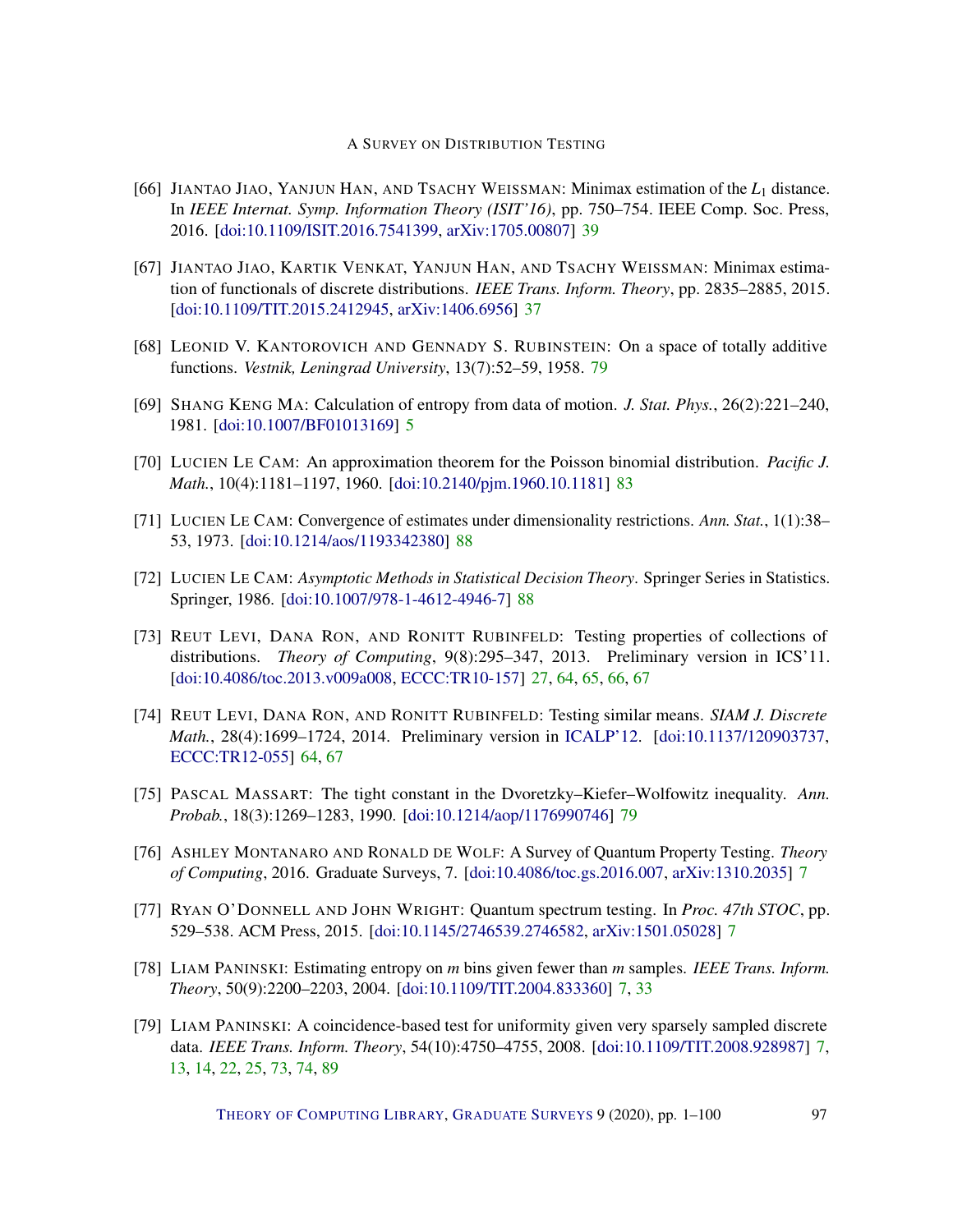- [80] MICHAL PARNAS, DANA RON, AND RONITT RUBINFELD: Tolerant property testing and distance approximation. *J. Comput. System Sci.*, 72(6):1012–1042, 2006. [\[doi:10.1016/j.jcss.2006.03.002,](http://dx.doi.org/10.1016/j.jcss.2006.03.002) [ECCC:TR04-010\]](https://eccc.weizmann.ac.il/report/2004/010) [9](#page-8-0)
- [81] SIMÉON DENIS POISSON: *Recherches sur la probabilité des jugements en matière criminelle et en matière civile: précédées des règles générales du calcul des probabilités*. Bachelier, 1837. Available at [gallica.bnf.fr.](http://gallica.bnf.fr/ark:/12148/bpt6k110193z/f3.image) [24](#page-23-0)
- <span id="page-97-4"></span>[82] DAVID POLLARD: Asymptopia, 2003–2017. [Manuscript.](http://stat.yale.edu/~pollard/Books/Mini/) [14,](#page-13-0) [89](#page-88-2)
- [83] SOFYA RASKHODNIKOVA, DANA RON, AMIR SHPILKA, AND ADAM D. SMITH: Strong lower bounds for approximating distributions support size and the distinct elements problem. *SIAM J. Comput.*, 39(3):813–842, 2009. Preliminary version in [FOCS'07.](http://doi.org/10.1109/FOCS.2007.47) [\[doi:10.1137/070701649\]](http://dx.doi.org/10.1137/070701649) [33](#page-32-0)
- [84] LAURENCE REBOUL: Estimation of a function under shape restrictions. applications to reliability. *Ann. Math. Statist.*, 33(3):1330–1356, 2005. [\[doi:10.1214/009053605000000138\]](http://dx.doi.org/10.1214/009053605000000138) [29](#page-28-0)
- <span id="page-97-3"></span>[85] LEO REYZIN: Extractors and the leftover hash lemma, 2011. Lecture notes accessible at [http://www.cs.bu.edu/ reyzin/teaching/s11cs937/notes-leo-1.pdf.](http://www.cs.bu.edu/~reyzin/teaching/s11cs937/notes-leo-1.pdf) [80](#page-79-2)
- [86] DANA RON: Property Testing: A Learning Theory Perspective. *Found. Trends Machine Learning*, 1(3):307–402, 2008. Preliminary version in [COLT'07.](http://doi.org/10.1007/978-3-540-72927-3_1) [\[doi:10.1561/2200000004\]](http://dx.doi.org/10.1561/2200000004) [5](#page-4-0)
- [87] DANA RON: Algorithmic and analysis techniques in property testing. *Found. Trends Theor. Comput. Sci.*, 5(2):73–205, 2010. [\[doi:10.1561/0400000029\]](http://dx.doi.org/10.1561/0400000029) [5](#page-4-0)
- [88] RONITT RUBINFELD: Taming big probability distributions. *ACM Crossroads*, 19(1):24–28, 2012. [\[Unofficial French translation by C. Canonne\]](http://www.cs.columbia.edu/~ccanonne/files/misc/tamingbigdistr-fr.pdf) [\[doi:10.1145/2331042.2331052\]](http://dx.doi.org/10.1145/2331042.2331052) [5](#page-4-0)
- <span id="page-97-0"></span>[89] RONITT RUBINFELD AND ROCCO A. SERVEDIO: Testing monotone high-dimensional distributions. *Random Struct. Algorithms*, 34(1):24–44, 2009. Preliminary version in [STOC'05.](http://doi.acm.org/10.1145/1060590.1060613) [\[doi:10.1002/rsa.20247\]](http://dx.doi.org/10.1002/rsa.20247) [7,](#page-6-0) [30,](#page-29-0) [56,](#page-55-0) [58,](#page-57-0) [74](#page-73-0)
- [90] RONITT RUBINFELD AND MADHU SUDAN: Robust characterization of polynomials with applications to program testing. *SIAM J. Comput.*, 25(2):252–271, 1996. [\[doi:10.1137/S0097539793255151\]](http://dx.doi.org/10.1137/S0097539793255151) [5](#page-4-0)
- [91] RONITT RUBINFELD AND NING XIE: Testing non-uniform *k*-wise independent distributions over product spaces. In *Proc. 37th Internat. Colloq. on Automata, Languages and Programming (ICALP'10)*, pp. 565–581. Springer, 2010. [\[doi:10.1007/978-3-642-14165-2\\_48\]](http://dx.doi.org/10.1007/978-3-642-14165-2_48) [28](#page-27-0)
- <span id="page-97-2"></span>[92] AMIT SAHAI AND SALIL VADHAN: A complete problem for statistical zero knowledge. *J. ACM*, 50(2):196–249, 2003. Preliminary version in [FOCS'97.](http://doi.org/10.1109/SFCS.1997.646133) [\[doi:10.1145/636865.636868,](http://dx.doi.org/10.1145/636865.636868) [ECCC:TR00-084\]](https://eccc.weizmann.ac.il/report/2000/084) [77](#page-76-3)
- <span id="page-97-1"></span>[93] HENRY SCHEFFÉ: A useful convergence theorem for probability distributions. *Ann. Math. Statist.*, 18(3):434–438, 1947. [\[doi:10.1214/aoms/1177730390\]](http://dx.doi.org/10.1214/aoms/1177730390) [77](#page-76-3)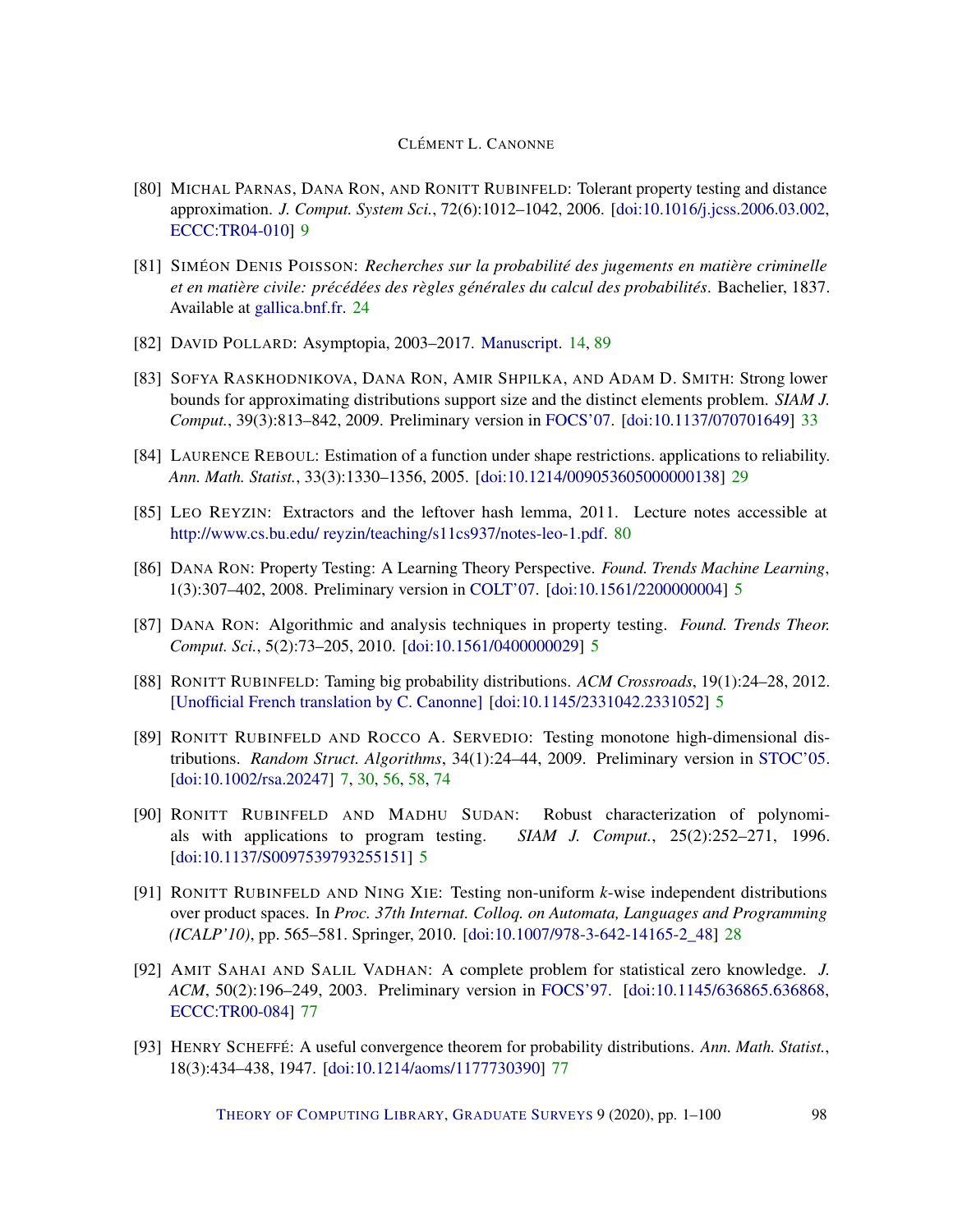- <span id="page-98-8"></span><span id="page-98-5"></span>[94] WOJCIECH SZPANKOWSKI: Analytic Poissonization and Depoissonization. In *Average Case Analysis of Algorithms on Sequences,* Ch. 10, pp. 442–519. John Wiley & Sons, Inc., 2001. [\[doi:10.1002/9781118032770.ch10\]](http://dx.doi.org/10.1002/9781118032770.ch10) [82](#page-81-0)
- <span id="page-98-6"></span>[95] GREGORY VALIANT: *Algorithmic Approaches to Statistical Questions*. Ph. D. thesis, [UC Berkeley](https://www2.eecs.berkeley.edu/Pubs/TechRpts/2012/EECS-2012-198.pdf) [EECS, 2012.](https://www2.eecs.berkeley.edu/Pubs/TechRpts/2012/EECS-2012-198.pdf) Adviser: Christos Papadimitriou. [83](#page-82-0)
- <span id="page-98-4"></span>[96] GREGORY VALIANT AND PAUL VALIANT: A CLT and tight lower bounds for estimating entropy. *Electron. Colloq. on Comput. Complexity (ECCC)*, 17:179, 2010. [\[ECCC:TR10-179\]](https://eccc.weizmann.ac.il/report/2010/179) [19,](#page-18-0) [20,](#page-19-0) [34,](#page-33-0) [36,](#page-35-0) [37,](#page-36-0) [38,](#page-37-0) [50,](#page-49-0) [73,](#page-72-0) [74,](#page-73-0) [99](#page-98-8)
- <span id="page-98-3"></span>[97] GREGORY VALIANT AND PAUL VALIANT: Estimating the unseen: A sublinear-sample canonical estimator of distributions. *Electron. Colloq. on Comput. Complexity (ECCC)*, 17:180, 2010. See also [\[98\]](#page-98-2). [\[ECCC:TR10-180\]](https://eccc.weizmann.ac.il/report/2010/180) [34,](#page-33-0) [37,](#page-36-0) [38,](#page-37-0) [73,](#page-72-0) [74,](#page-73-0) [99](#page-98-8)
- <span id="page-98-2"></span>[98] GREGORY VALIANT AND PAUL VALIANT: The power of linear estimators. In *Proc. 52nd FOCS*, pp. 403–412. IEEE Comp. Soc. Press, 2011. See also [\[96\]](#page-98-4) and [\[97\]](#page-98-3). [\[doi:10.1109/FOCS.2011.81\]](http://dx.doi.org/10.1109/FOCS.2011.81) [7,](#page-6-0) [19,](#page-18-0) [20,](#page-19-0) [34,](#page-33-0) [36,](#page-35-0) [37,](#page-36-0) [38,](#page-37-0) [73,](#page-72-0) [74,](#page-73-0) [79,](#page-78-1) [82,](#page-81-0) [99](#page-98-8)
- <span id="page-98-0"></span>[99] GREGORY VALIANT AND PAUL VALIANT: An automatic inequality prover and instance optimal identity testing. *SIAM J. Comput.*, 46(1):429–455, 2017. Preliminary version in [FOCS'14.](http://doi.org/10.1109/FOCS.2014.14) [\[doi:10.1137/151002526\]](http://dx.doi.org/10.1137/151002526) [7,](#page-6-0) [16,](#page-15-0) [26,](#page-25-0) [31,](#page-30-0) [71,](#page-70-0) [72,](#page-71-0) [73,](#page-72-0) [74](#page-73-0)
- <span id="page-98-1"></span>[100] PAUL VALIANT: Testing symmetric properties of distributions. *SIAM J. Comput.*, 40(6):1927– 1968, 2011. Preliminary version in [STOC'08.](http://doi.acm.org/10.1145/1374376.1374432) [\[doi:10.1137/080734066\]](http://dx.doi.org/10.1137/080734066) [7,](#page-6-0) [18,](#page-17-0) [19,](#page-18-0) [52,](#page-51-0) [73](#page-72-0)
- [101] BO WAGGONER:  $\ell_p$  testing and learning of discrete distributions. In *Proc. 6th Symp. Innovations in Theoretical Computer Science (ITCS'15)*, pp. 347–356. ACM Press, 2015. [\[doi:10.1145/2688073.2688095,](http://dx.doi.org/10.1145/2688073.2688095) [arXiv:1412.2314\]](http://arxiv.org/abs/1412.2314) [71](#page-70-0)
- [102] GUENTHER WALTHER: Inference and modeling with log-concave distributions. *Statistical Science*, 24(3):319–327, 2009. [\[doi:10.1214/09-STS303\]](http://dx.doi.org/10.1214/09-STS303) [29](#page-28-0)
- [103] YIHONG WU AND PENGKUN YANG: Minimax rates of entropy estimation on large alphabets via best polynomial approximation. *IEEE Trans. Inform. Theory*, 62(6):3702–3720, 2016. [\[doi:10.1109/TIT.2016.2548468,](http://dx.doi.org/10.1109/TIT.2016.2548468) [arXiv:1407.0381\]](http://arxiv.org/abs/1407.0381) [37](#page-36-0)
- <span id="page-98-7"></span>[104] BIN YU: Assouad, Fano, and Le Cam. In *Festschrift for Lucien Le Cam*, pp. 423–435. Springer, 1997. [\[doi:10.1007/978-1-4612-1880-7\\_29\]](http://dx.doi.org/10.1007/978-1-4612-1880-7_29) [85,](#page-84-0) [88](#page-87-3)